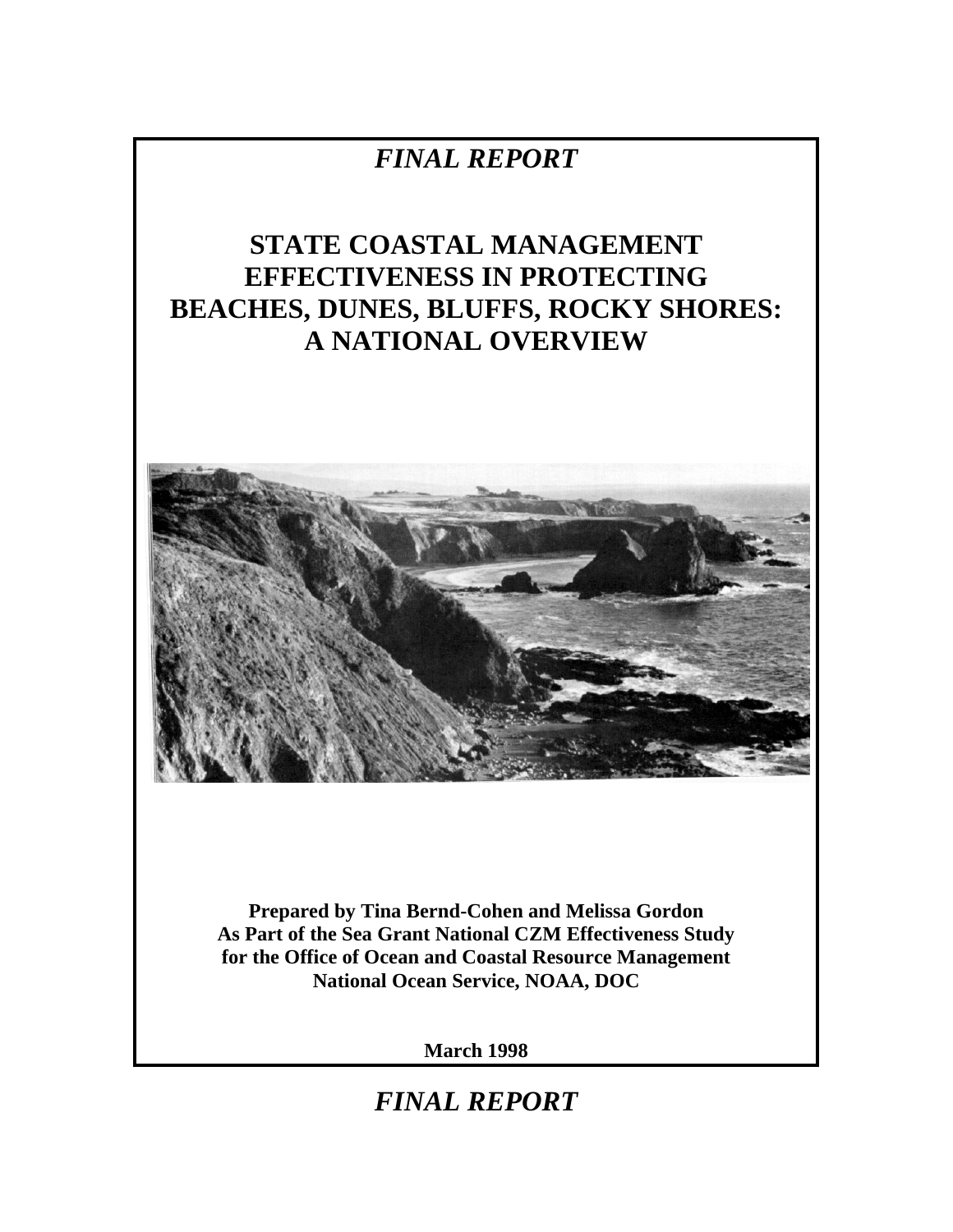## **STATE COASTAL MANAGEMENT EFFECTIVENESS IN PROTECTING BEACHES, DUNES, BLUFFS, ROCKY SHORES: A NATIONAL OVERVIEW**

**Principal Investigator: Tina Bernd-Cohen Coastal Consultant, Helena, Montana**

**Research Associate: Melissa Gordon, PhD**

**Prepared by Tina Bernd-Cohen and Melissa Gordon As Part of the Sea Grant National CZM Effectiveness Study for the Office of Ocean and Coastal Resource Management National Ocean Service, NOAA, DOC**

**March 1998**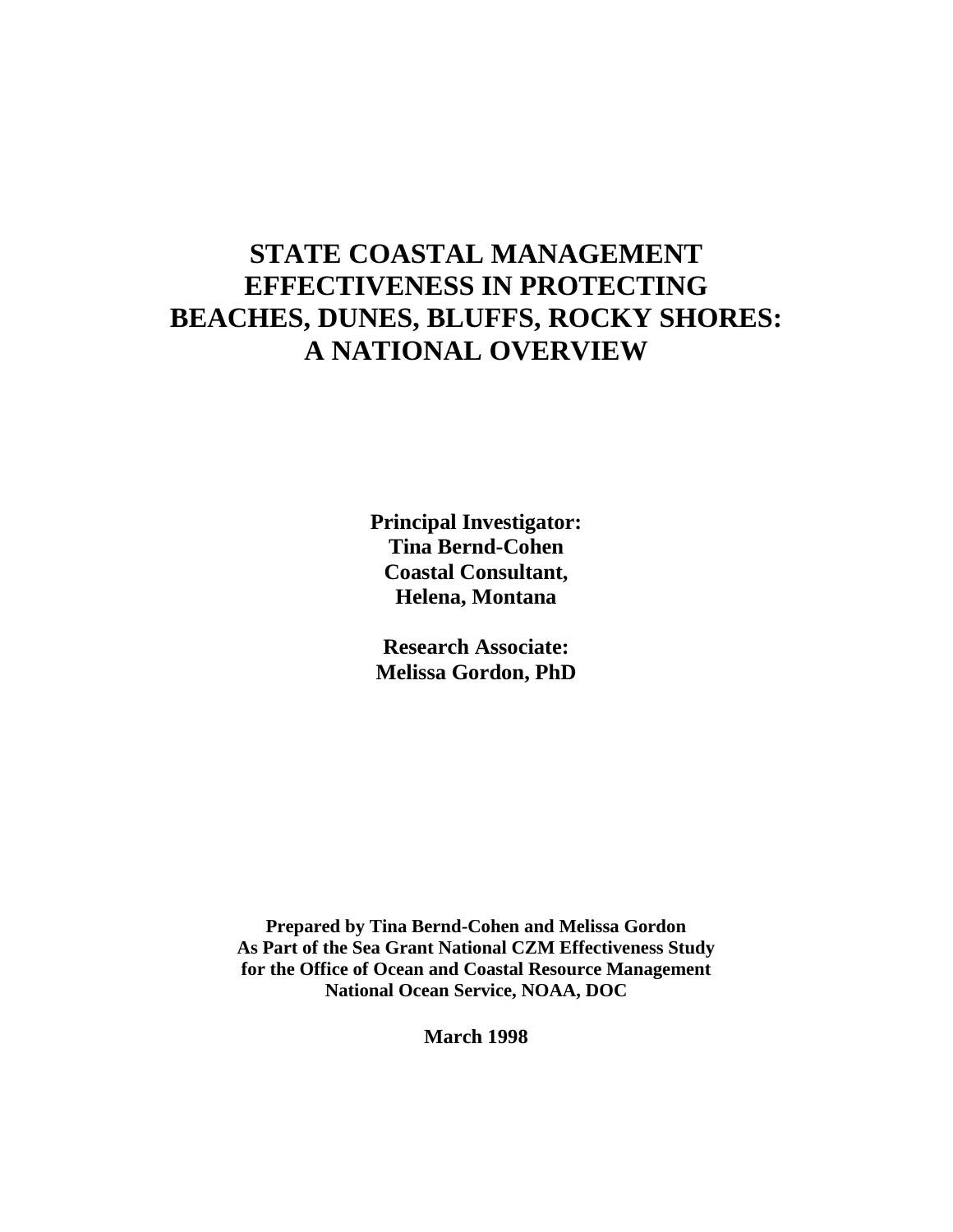Mailing Address:

Tina Bernd-Cohen Coastal Consultant 729 Power Street Helena, MT 59601

Phone: 406-442-4002 FAX: 406-442-4114

Email: Tinacoast@aol.com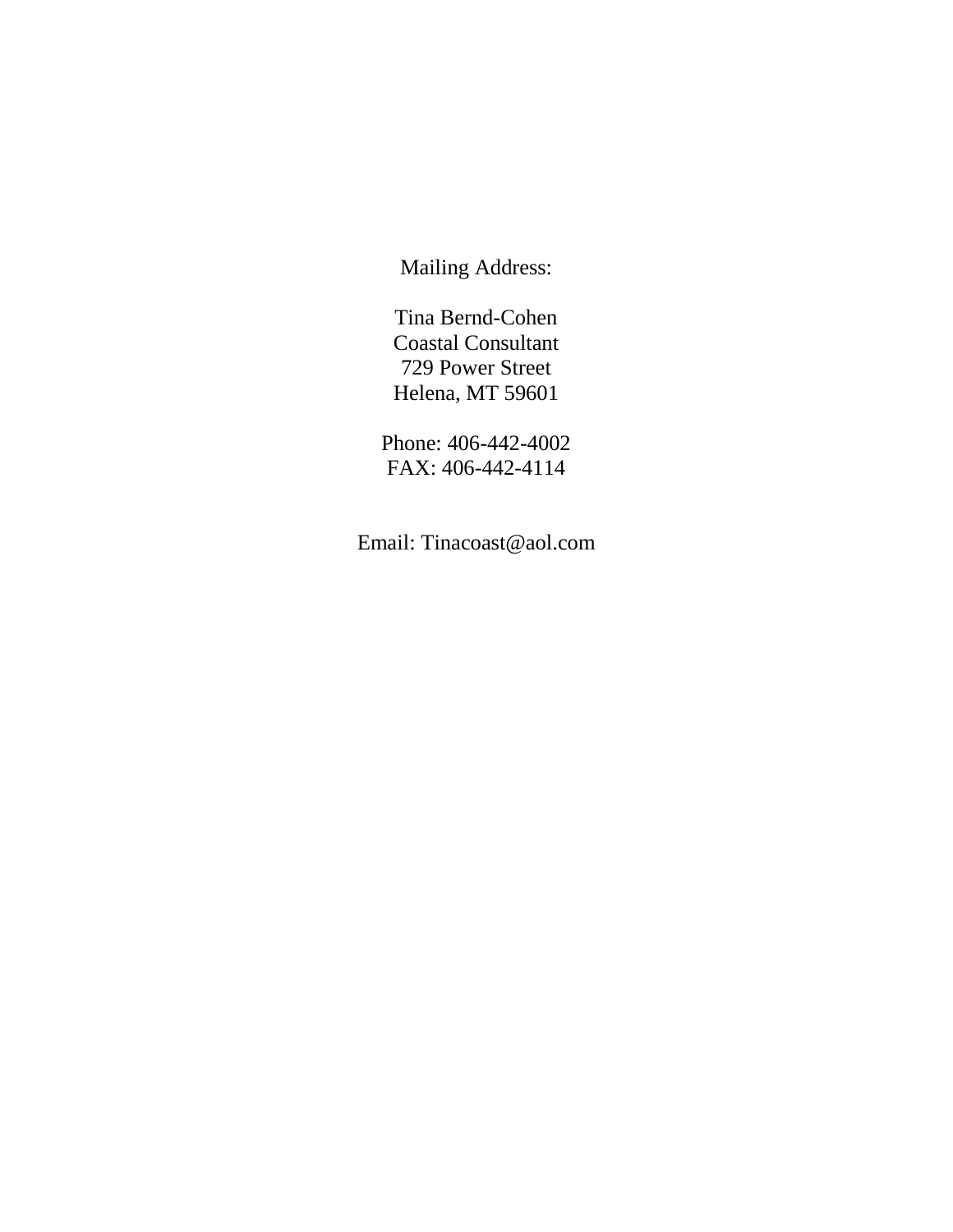#### **ACKNOWLEDGMENTS**

Many individuals contributed to the completion of this report. We would like to thank the state coastal program managers and their staff for the many hours of assistance they provided conveying information and reviewing and commenting on the draft state CZM profiles. This thanks extends to CZM staff in the network of agencies which make up each state's CZM program. There are too many of you to name individually here, but you know who you are and how appreciative we are of you help on this project. We would also like to thank Bill Millhouser, our OCRM liaison, for his humor and patience in working with us through every step of this project. Thanks also to other OCRM staff members for compiling and sharing information at the OCRM headquarters.

We also thank our state CZM advisory committee would provided suggestions on how to conduct this study: Eldon Hout of Oregon; Sarah Cooksey of Delaware; Jim Tabor of Pennsylvania; and Wayne Beam of South Carolina. To other expert reviewers, including David Owens, Tom Leschine, and Jen Sorenson, we also express our thanks. We thank others who provided advice and information on their agency's roles in shoreline management including Charlie Chesnut and his staff from the US Army Corps of Engineers and Mark Crowell of the Federal Emergency Management Agency.

A special thanks to each members of our study team: Marc Hershman, Bob Goodwin, Jim Good, Pam Pogue and Virginia Lee, and their students. The unique perspectives and expertise of each member made this project particularly exciting and challenging. Congratulations on a difficult job well done. This project has made us more than colleagues, we are now a family.

This portion of the project was made possible by a grant from the NOAA Office of Ocean and Coastal Resources Management. Supplemental funding for Melissa Gordon was provided by NOAA Coastal Service Center thanks to Margaret Davidson and Mark Evans. Louisiana State University's Department of Oceanography and Coastal Sciences supported the doctoral dissertation of Melissa Gordon thanks to Dr. Margaret Reams and Dr. Chuck Wilson.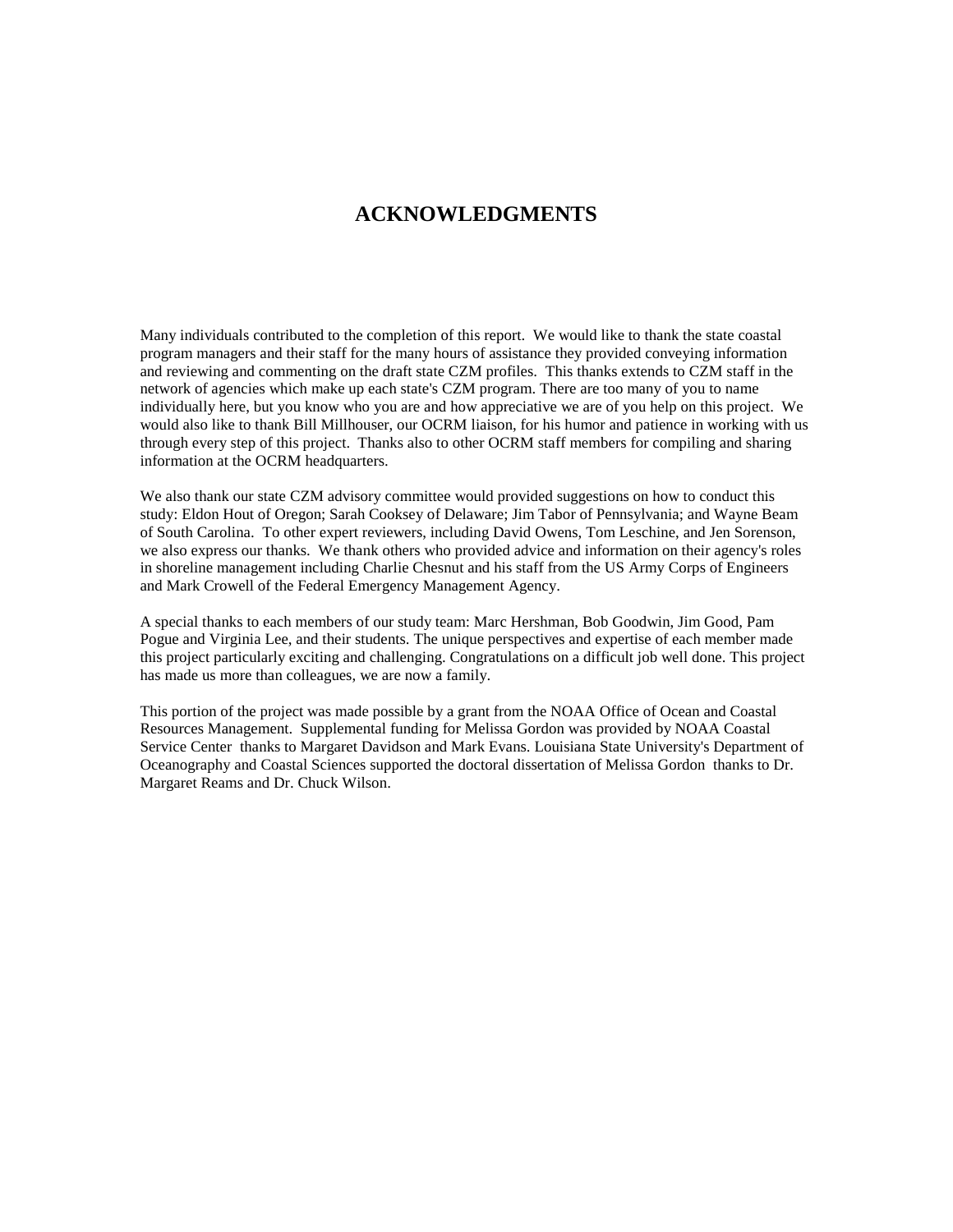# TABLE OF CONTENTS Page

| <b>EXECUTIVE SUMMARY</b>                                              | $\mathbf{v}$   |
|-----------------------------------------------------------------------|----------------|
| <b>1 INTRODUCTION</b>                                                 | 1              |
| 2 BACKGROUND AND CONTEXT                                              | $\overline{2}$ |
| Beach and Dune, Bluff and Rocky Shore Resources                       | $\overline{2}$ |
| Human Interactions                                                    | $\overline{4}$ |
| <b>Shared Coastal Management</b>                                      | $\tau$         |
| Overview of State CZM Programs                                        | 11             |
| 3 METHODOLOGY                                                         | 13             |
| Research Question and What is Covered                                 | 13             |
| <b>Research Design</b>                                                | 13             |
| Determination of Effectiveness                                        | 13             |
| <b>Research Limitations</b>                                           | 14             |
| <b>4 RESULTS</b>                                                      | 15             |
| National Objective is Being Achieved                                  | 15             |
| Tools Employed by Coastal States To Protect Resources                 | 15             |
| <b>Upgrading CZM Processes</b>                                        | 16             |
| <b>5 PROCESS INDICATORS OF EFFECTIVENESS</b>                          | 20             |
| Key Role of State CZM in Coastal Regulatory Programs                  | 20             |
| <b>Coastal Setbacks</b>                                               | 21             |
| <b>Coastal Construction Control Areas</b>                             | 24             |
| Shoreline Stabilization Regulations                                   | 29             |
| Access Restrictions, Habitat Protection & Other Controls              | 33             |
| Permit Tracking and Enforcement                                       | 36             |
| Key Role of State CZM in Planning                                     | 39             |
| Rocky Shores Plan                                                     | 41             |
| <b>Beach Management Plans</b>                                         | 41             |
| <b>Bluff Plans</b>                                                    | 42             |
| <b>Local Coastal Plans</b>                                            | 42             |
| <b>SAMP Plans</b>                                                     | 43             |
| Key Role of State CZM in State Public Land Management and Acquisition | 44             |
| Active Management of State Coastal Lands                              | 44             |
| <b>Beach Nourishment</b>                                              | 45             |
| Shoreline Armoring                                                    | 45             |
| <b>State Coastal Land Acquisition</b>                                 | 46             |
| <b>6 OUTCOME INDICATORS OF EFFECTIVENESS</b>                          | 52             |
| Outcome Indicator Data Availability                                   | 52             |
| <b>Regulatory Outcomes</b>                                            | 55             |
| <b>Adopted Plan Outcomes</b>                                          | 59             |
| <b>State Coastal Land Management and Acquisition Outcomes</b>         | 61             |
| 7 CONCLUSIONS AND RECOMMENDATIONS                                     | 65             |
| Conclusions                                                           | 65             |
| Recommendations                                                       | 67             |
| <b>APPENDICES</b>                                                     |                |
| A - NATIONAL AND STATE CONTEXT DATA                                   |                |

- B METHODOLOGY & SAMPLE STATE CZM PROFILE MAINE
- C SUMMARY TABLES
- D CASE EXAMPLES
- E BIBLIOGRAPHY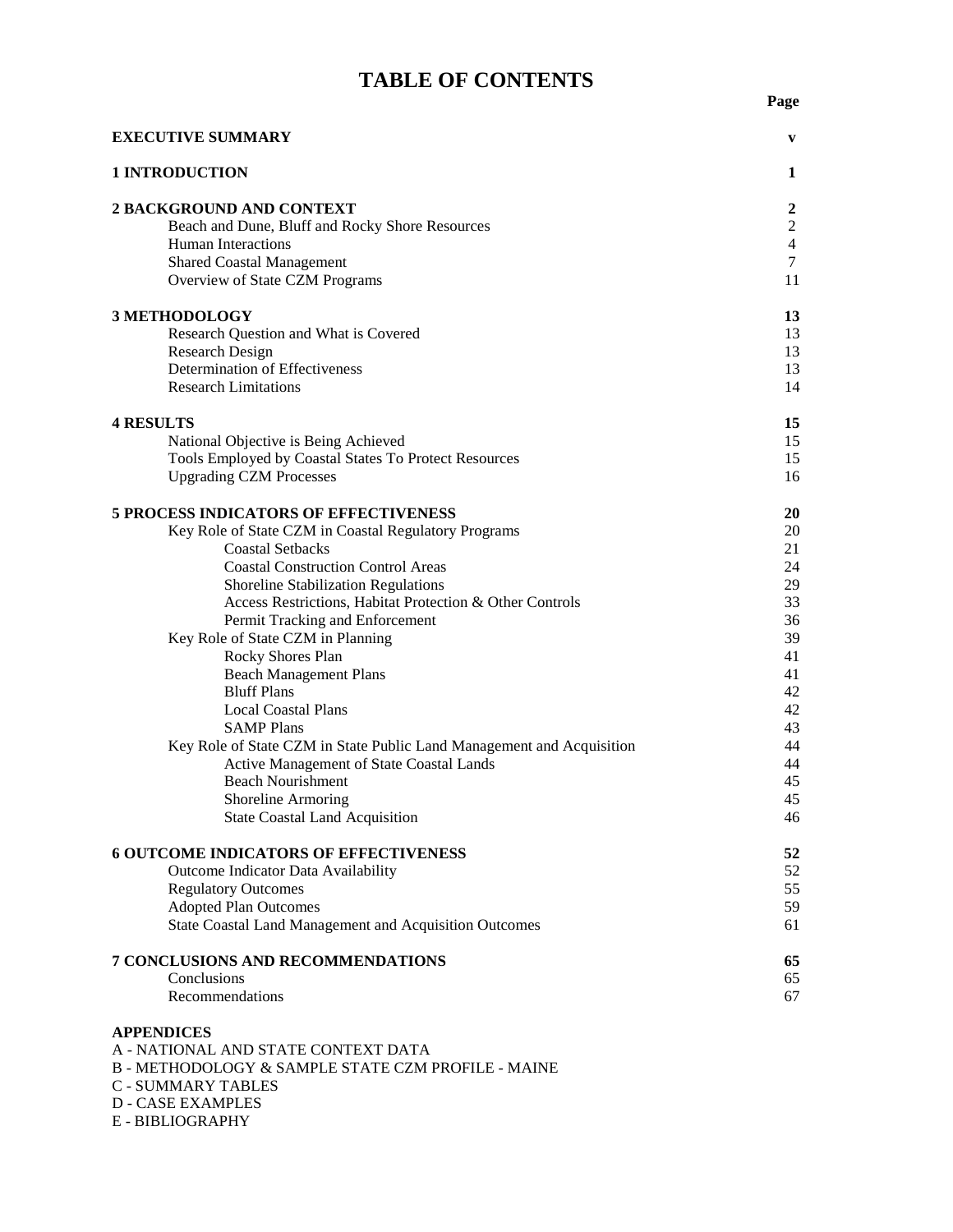## **LIST OF TABLES AND FIGURES**

|                                                                                                                                                                                                                                                                                                                                     | Page                       |
|-------------------------------------------------------------------------------------------------------------------------------------------------------------------------------------------------------------------------------------------------------------------------------------------------------------------------------------|----------------------------|
| Table 1: National Context Factors Affecting State Protection of Beaches, Dunes, Bluffs<br>and Rocky Shores                                                                                                                                                                                                                          | 3                          |
| Table 2: Diversity of policies behind state coastal setback regulations                                                                                                                                                                                                                                                             | 12                         |
| Table 3: Examples of <i>significant changes</i> to state CZM program tools which affect<br>protection of beaches, dunes, bluffs, and rocky shores                                                                                                                                                                                   | 17                         |
| Table 4: Summary of State CZM Tools Employed to Protect Beaches and Dunes                                                                                                                                                                                                                                                           | 18                         |
| Table 5: Summary of State CZM Tools Employed to Protect Bluffs and Rocky Shores                                                                                                                                                                                                                                                     | 19                         |
| <b>Table 6: Process Indicators of Effectiveness</b>                                                                                                                                                                                                                                                                                 | 21                         |
| Table 7: State coastal setback distance provisions and exceptions and type of setback                                                                                                                                                                                                                                               | 22                         |
| Table 8: State coastal construction control area jurisdictions and provisions                                                                                                                                                                                                                                                       | 26                         |
| Table 9: State coastal shoreline stabilization structure restriction provisions                                                                                                                                                                                                                                                     | 29                         |
| Table 10: Coastal restrictions on pedestrian and vehicular access, habitat protection<br>and other activities                                                                                                                                                                                                                       | 35                         |
| <b>Table 11: State Coastal Permit Tracking Systems and Permit Compliance Tools</b>                                                                                                                                                                                                                                                  | 36                         |
| Table 12: Planning Tools- local permit delegation, local planning, other plans<br>affecting protection of beaches, dunes, bluffs, rocky shores                                                                                                                                                                                      | 39                         |
| <b>Table 13: State Coastal Land Holdings and Acquisitions</b>                                                                                                                                                                                                                                                                       | 48                         |
| <b>Table 14: Active State Coastal Land Management</b>                                                                                                                                                                                                                                                                               | 50                         |
| <b>Table 15: Outcome Indicators of Effectiveness</b>                                                                                                                                                                                                                                                                                | 53                         |
| <b>Table 16 Availability of Outcome Data</b>                                                                                                                                                                                                                                                                                        | 54                         |
| Table 17<br>A: State Permit Actions- Rhode Island<br>B: New Development & Shoreline Stabilization Permits by Barrier Beach Designations-RI<br>C: Pedestrian/ Vehicular Access Restriction On Private Lands Protecting Habitat Areas-RI<br>D: Regulated Areas-type of regulated area, acres, shoreline miles, resources protected-RI | 57<br>58<br>58<br>58       |
| Table 18<br>A: Local Comprehensive Land Use Plans and Regulations, and Other Special Area<br><b>Management Plans- CT</b><br>B: Local Comprehensive Land Use Plans/Regulations, Other SAMP Plans- CA<br>C: State Comprehensive Land Use Plans and Other SAMP Plans- Guam                                                             | 60<br>60<br>61             |
| Table 19<br>A: State Coastline Ownership and Direct Land Management-MA<br>B: State Coastline Ownership and Direct Land Management of State Parks-MA<br>C: Beaches Restored/Nourished/Renourished-MA<br>D: Dunes Restored and Shoreline Armored-MA<br>E: Coastal Lands Acquired-MA                                                   | 63<br>63<br>63<br>63<br>64 |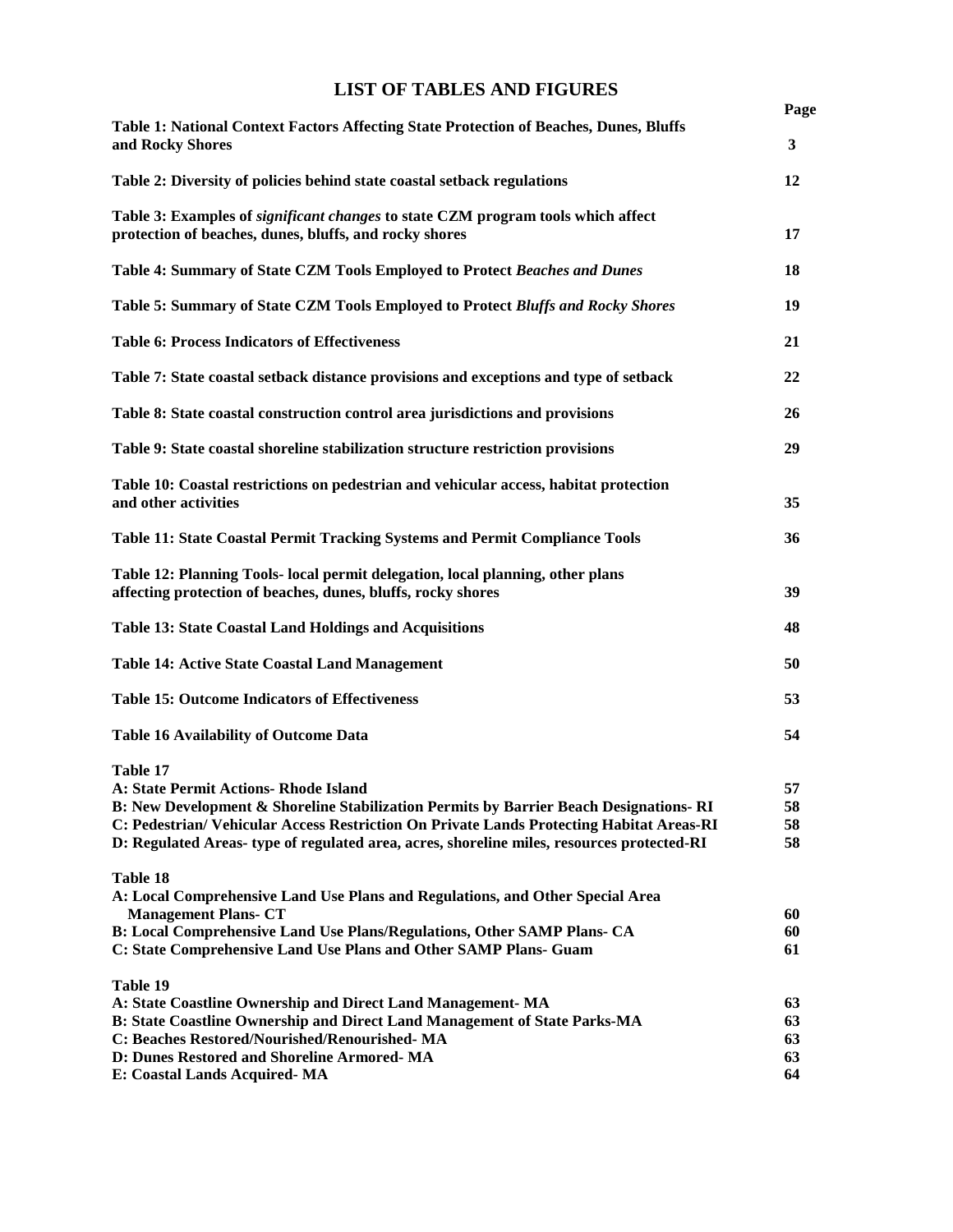## **STATE COASTAL ZONE EFFECTIVENESS IN PROTECTING BEACHES, DUNES, BLUFFS AND ROCKY SHORES: A NATIONAL OVERVIEW**

## **EXECUTIVE SUMMARY**

#### **The Importance of the Coastal Zone Management Act for Protecting Beaches, Dunes, Bluffs and Rocky Shores**

Prior to enactment of the federal CZMA, state efforts to address protection of natural shoreline features such as beaches, dunes, bluffs and rocky shores were highly variable. State coastal management programs (CMPs) developed since passage of the CZMA were designed specifically to balance resource protection and development. State coastal programs have resulted in more attention to issues such as erosion, sea level rise, and cumulative adverse impacts resulting from development on receding beach and bluff shorelines and sensitive natural habitat areas. State CMPs have been at the forefront in addressing shoreline use conflicts such as the demand for shoreline armoring to protect existing upland structures to the detriment and loss of natural beach systems. Beach nourishment has been promoted by some coastal states as an alternative to continued loss of developed recreational beaches through shoreline hardening. Likewise, some coastal states have funded research into sand loss from inlet dredging and have demanded that beach quality sand from inlet dredging be placed on down-drift beaches. Whereas excavation of sand for coastal development was a common practice in the past, state CMPs prohibit such practices today and wage educational campaigns on the importance of protecting stabilized dune systems.

State CMPs serve as the institutional focus for addressing ongoing competing public and private demands for the use of our limited and sometimes fragile coastline resources. Our understanding of natural shoreline processes and the impacts of human development on these processes has grown. Today, we are no longer building as close to the shoreline. The development that does occur is better built to withstand coastal storm events. Efforts are made to guide access across fragile vegetated dunes. We are becoming better stewards of our natural coastal heritage through state CMP efforts. Balancing private property rights with natural resource protection goals remains a challenge.

#### **Summary of Research Findings**

**The national objective of protecting coastal resources is being achieved** through implementation of federally-approved state coastal management programs (CMPs). State CMP efforts are effective overall in addressing protection of beaches, dunes, bluffs, and rocky shores, given that the CZMA requires states to balance competing needs and demands such as protection of properties from hazard risks and promotion of recreational use of the shoreline. Determination of CMP effectiveness has been based on process indicators and case examples. Process indicators such as state regulatory setbacks to keep development away from the immediate shoreline were used to determine program effectiveness. Throughout this report and in the appendices are 31 case examples which illustrate and document ways state CMPs are effectively protecting natural shoreline resources.

**Coastal states are utilizing a wide variety of tools to achieve resource protection** including regulatory setbacks and controls over shoreline development in combination with planning, stewardship of state lands, coastal land acquisition, and research and public education about shoreline processes and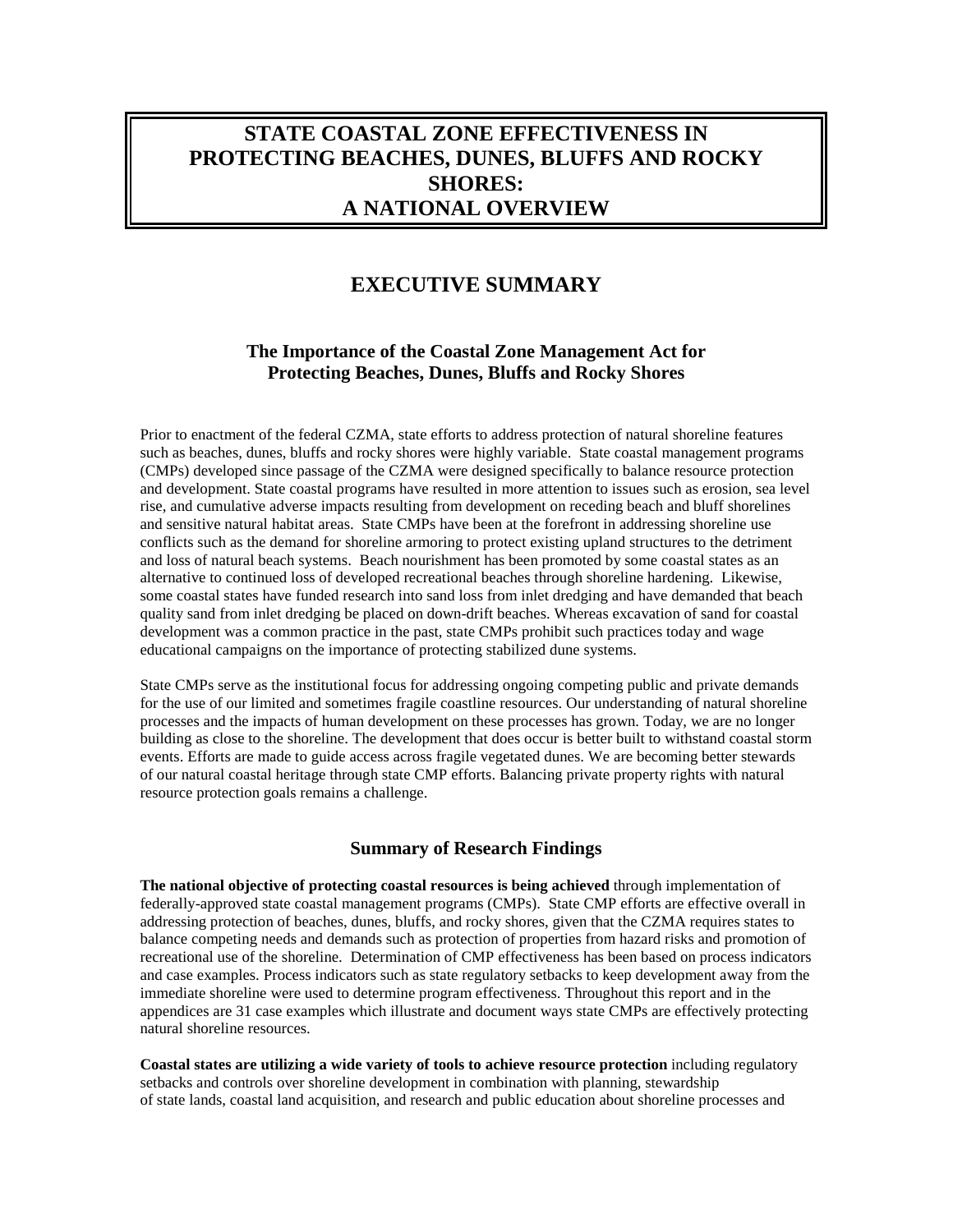human interaction. All but three coastal states identified protection of natural resources and/or minimization of loss of life and property from coastal hazards as a high priority management issue. Although all coastal states own coastal properties, only three use state ownership and land management as the primary tool. Of the twenty-five tools identified with beach and dune protection, the fewest tools used by a state is eleven and the most is twenty-three. Of the thirteen tools related to bluff and rocky shore protection, the fewest tools used by any state is five and the most is eleven.

#### **Regulatory controls are the most significant tools employed nationwide to protect shoreline**

**resources,** since the majority of the oceanfront shoreline is in private ownership, migrating and subject to development pressures. Protection is achieved through setbacks; regulation of shoreline development and shoreline stabilizations; restrictions on pedestrian and vehicular access; habitat protection; and permit compliance/permit tracking systems. Setbacks are particularly effective-- acting as natural buffer areas and reducing hazard risks. Planning tools, when combined with regulatory, improve natural resource protection by offering either long-range vision or site-specific goals for the protection and development of selected coastal areas. Stewardship of coastal lands, through state land management and acquisition, is also an important component of all state coastal programs. All coastal states own state parks along the shoreline, and most have natural protection areas and guided accessways. Many states have also acquired additional coastal land holdings.

**States are upgrading their CZM programs.** CZM is a growing and changing process meeting changing needs. As state CMPs recognize problems or management gaps, they take corrective action. States have made hundreds of significant changes to their programs. This study has documented over 60 significant changes in the way coastal states protect their natural shoreline resources.Most of these program changes involve alteration of the state CMP regulatory or planning tools. States are giving greater consideration to natural shoreline processes, even when addressing other concerns such as the need to protect developed eroding shoreline using structural measures.

**More systematic resource protection is occurring through regulatory reviews.** State CMPs are providing more systematic, extensive and intensive planning and regulatory review of projects along the shoreline. This regulatory review is minimizing adverse impacts of improper development and erosion on natural systems and adjacent properties and structures. Greater attention is being given to cumulative effects of individual permit decisions. More states are measuring erosion rates and establishing construction setbacks. Concerns about the adverse long-term effects of shoreline armoring on natural beach sand transport are being addressed and opportunities are being taken to employ nonstructural solutions to coastal erosion. As a result, less inappropriate development is occurring in hazardous areas such as migrating beaches and eroding bluffs.

**There is insufficient nationally compatible outcome data to determine on-the-ground effectiveness.** Due to the scarcity of outcome data, it is not possible to determine the on-the-ground effectiveness of state

CZM regulatory, planning, land management and acquisition programs. Regarding regulatory data, most coastal states have computerized permit tracking systems. However, no state maintains a statewide database on the miles affected, the area affected, or the resources affected by state or local coastal permits; or the results of pedestrian access and vehicular access restrictions and protected habitat areas. States with local plans tend to have information on the number of plans approved. However, the data stops there. Only some states have inventories of their coastal land holdings-- such as number of shoreline miles in state parks or percent of shoreline in public ownership. Even states that are active stewards of their public coastal land holdings, do not routinely document accessways installed, dunes restored, beaches restored, and other protection results. Coastal states which utilize acquisition have some data on the number of parcels acquired or acres of coastal lands acquired. However, for most states, these data are not categorized by type of resource area acquired, and very few states have data on amount of money spent or acquisition priorities. Therefore, determining "effectiveness" of state coastal programs in protecting natural coastline resources based on *on-the-ground outcome indicators* is elusive. Determining the "effectiveness" of state coastal programs in protecting natural coastline resources based on *process indicators* and case examples is more possible, but still difficult. Case examples can be effective in illustrating how a management tool has been implemented in a certain geographic area and the results of such implementation.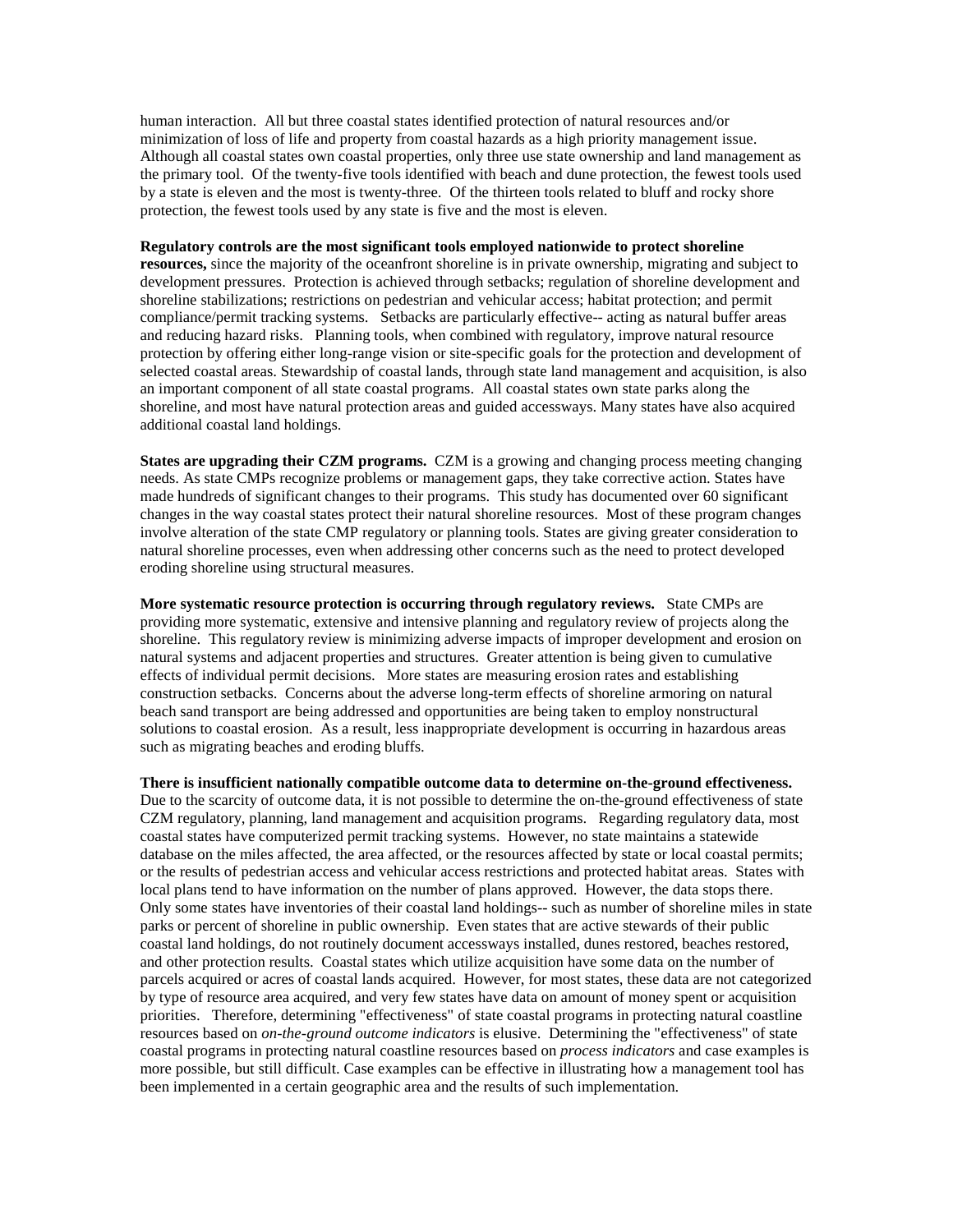**Competing demands for the use of the shoreline and competing government policies continue to require balance, so the dilemma remains.** State CMPs continue to face decisions regarding competing demands for recreation and tourist development, protection of existing threatened properties and the rights of private property owners versus public health and safety. Shrinking federal and state dollars for state CMP administration, coupled with increased demand and expectations for CMP services, are long-term concerns for coastal programs. Several federal agencies, state CMPs, local coastal governments, and other non-profit organizations play a role in managing our nation's coastline resources. Inconsistencies between certain federal agency programs and state CMP objectives are ongoing concerns. For example, the FEMA flood insurance program and the federally-funded shoreline protection projects of the USACE achieve objectives which undermine some state CMP natural resource protection objectives. The unique role of state coastal zone management programs has been and continues to be to focus attention and resources on improving the state and local land use controls and other tools to minimize the adverse impacts on natural resources.

#### **Recommendations**

**Develop a computerized CZM database** - NOAA should seek funding from Congress to establish a computerized monitoring and tracking program for state and federal agency CZM activities, the results of which should be published in a biennial state-of-the-coast report to Congress. This should include a computerized coding system and an information tracking and recovery system for all information submitted by coastal states. NOAA should prepare up-datable state CZM program summary files for each coastal state with information about the state program, periodic changes to the program, program activities, CZM projects undertaken, results and reports produced.

**Share Information Through the Internet** - NOAA should create a home page on the Internet and a CD-ROM of the National CZM Effectiveness Study and other CZM databases.

**Incentives for Coastal States to Refine and Expand their Process and Outcome Data Collection and Record Keeping -** NOAA should seek funding from Congress to form a coastal states task force with the objective to change the coastal states reporting requirements under 306, 309, and 312 to better address results of state CZM activities and their effectiveness in meeting state and national CZM objectives. This should include accepted methods for organizing, collecting, storing, and reporting accurate and precise data on program activities and results which include trend data usable in future assessments of CZM effectiveness.

 NOAA/OCRM should also encourage coastal states to: a) improve their daily record keeping and yearly reporting to NOAA/OCRM on program implementation and results; b) develop and refine computerized permit tracking systems regarding permitted activities and refine the individual permit entries to include data on type of project, area and resources affected, length of shoreline affected, size of project, permit restrictions/conditions and other data which, when analyzed yearly, could assess the individual and cumulative impacts of projects permitted along the coast; c) monitor, collect and report on local implementation and results for states that delegate implementation to local governments; d) explore the use of in-depth case studies as a way to provide more meaningful explanations of how CZM works and the onthe-ground results, rather than relying on case examples and success stories; and e) explore the use of aerial photo interpretation for measuring long-term changes in develop and resources along the coast.

**Utilize 309 Assessment Process to address issues associated with shoreline change.** OCRM and the Coastal States should continue to utilize the section 309 Assessment process to address substantive issues associated with protection of natural coastal systems. Significant changes to state coastal programs such changes in activities exempt, shoreline armoring allowed and the landward extent of regulatory jurisdiction should be carefully scrutinized for their long-term effects on natural coastal systems.

#### **Federal agencies should monitor changes to the coastal environment and report on changes every 5**

**years.** Congress should fund activities to monitor changes along our nation's coastlines including: 1) federal level aerial surveillance and photo interpretations of shoreline development and changes in development patterns; 2) USACE to conduct follow-up national shoreline studies at least every ten years on erosion, shoreline armoring, beach nourishment, and public ownership of the coast; 3) USDOI to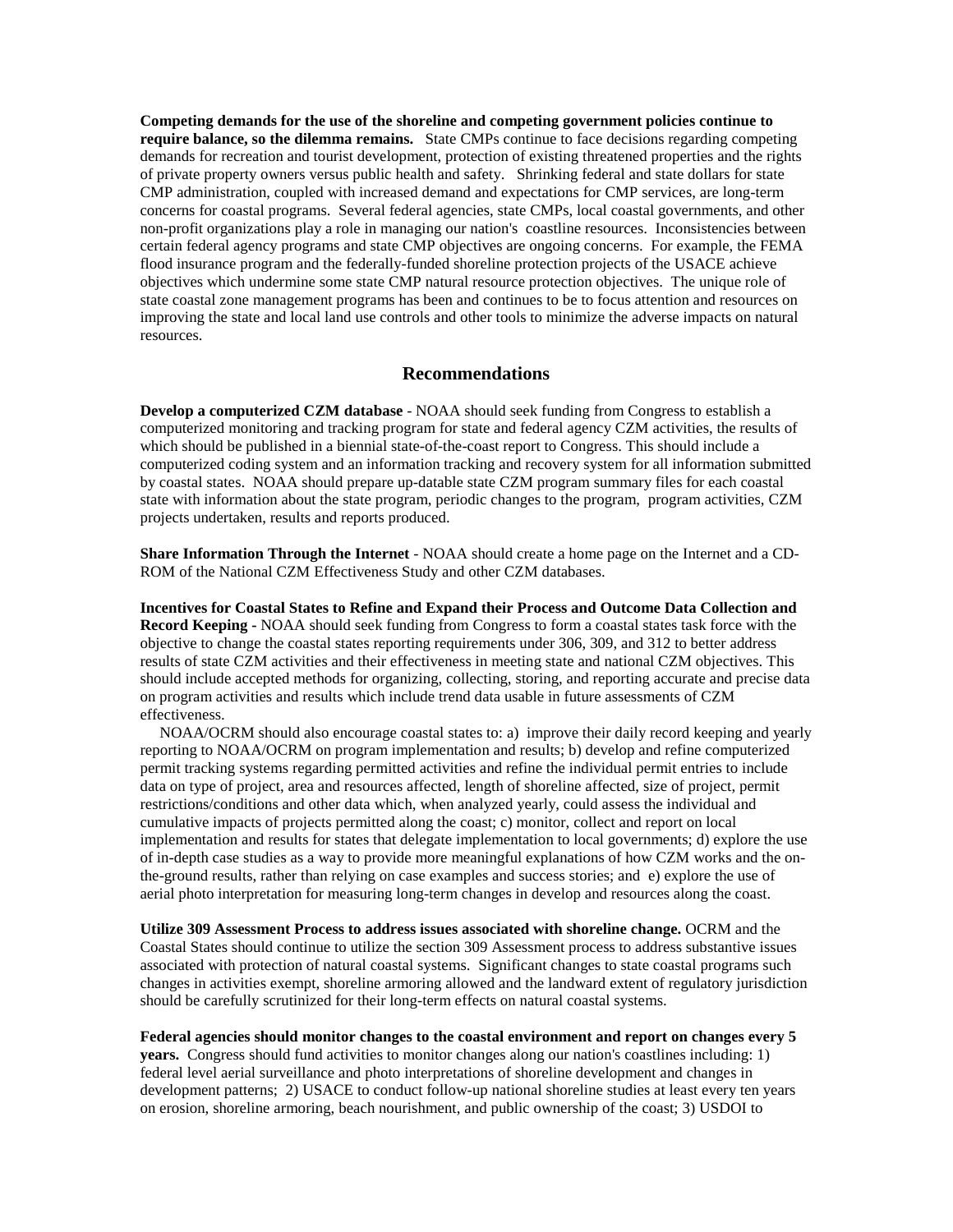compile data on coastal endangered species and habitat loss/protection changes and role of federal and state agencies in this effort; 4) NOAA to compile data from U.S. Bureau of the Census on population changes in coastal counties; 5) USDOI to compile data on private development occurring on designated CBRAs and federal/state agency actions affecting CBRA designations and implementation success.

**Indicators of effectiveness.** To evaluate state CZM program effectiveness in protecting beaches, dunes, bluffs and rocky shores, the following "*indicators of effectiveness"* and "survey methods" should be used: *Regulatory Program Outcomes:*

1. No further or reduced rate of encroachment into coastal resource areas.

2. No further or reduced rate of hardening of undeveloped beachfronts through shoreline stabilizations.

3. Controlled shoreline accessways.

4. Healthy and maintained intact natural habitat areas along the coast

*Adopted Plan Outcomes:*

1. Achievement of Plan Objectives through implementation and monitoring *State Coastal Land Management and Acquisition Outcomes:*

1. Extent of state land holdings in parks/preserves containing beach, dune, bluff or rocky shores.

2. Active public natural resources stewardship of coastal land holdings

3. Coastal lands acquired

*Survey Methods-* for collecting data and measuring outcomes starting with a baseline followed by time series or periodic updates:

(a) aerial photography interpretation;

(b) computerized permit data collection and analysis -- showing trends in permitted shoreline structures or shoreline stabilizations on the beach and dune system, eroding bluff, coastal hazard areas, coastal floodplain, or immediate shoreline.

(c) periodic physical surveys of the condition of coastal resources protection areas;

(d) shoreline mapping of controlled accessways; delineating shoreline acres and miles

where pedestrian and/or vehicular access is restricted; delineating habitat protection areas.

(e) state and local permit data on activities permitted within approved plan areas, area and linear miles affected, and consistency with plan objectives -- such as protection of designated "coastal resource areas" or "natural habitat areas", dune restoration; inlet management to place dredged sand on downdrift beaches, and designated coastal hazard areas where development is prohibited.

(f) documentation of direct state or local actions undertaken-- such as miles/acres of dunes revegetation; cubic yards of sand transferred due to installation of inlet sand transfer plant; coastline acres and linear shoreline miles in state ownership with resources present; number of accessways, marked trails, boardwalks, dune crossovers and demonstrated public use; acres or shoreline miles in state coastal lands designated as conservation, preservation or protection areas; miles and acres and type coastal shoreline resource areas acquired by the state.

#### **Study Approach**

This research project involved three stages. *Stage I* included data collection and creation of 29 state profiles. Five states were selected as pilot states to test our survey instrument, followed by surveys of all remaining coastal states. The state profiles documented state tools and available outcome data on protection of natural beaches, dunes, bluffs and rocky shores. Case examples were compiled as part of the state profiles. Data collection also included a search of evaluation literature, national context factors, and national data sources on resource protection. *Stage II* involved evaluation of state CZM program effectiveness in protecting beaches, dunes, bluffs and rocky shores, drawing from the state profiles and national summary tables. *Stage III* involved creation of the national CZM effectiveness evaluation synthesis report. The national overview report contains background and context information; a summary of the regulatory, planning, state land management and acquisition tools used by coastal states to protect natural beaches, dunes, bluffs and rocky shores; the importance of resource protection to coastal states; and the key role, process indicators and outcome indicators of state CZM program effectiveness in protecting natural shoreline resources. The report also contains recommended improvements related to tracking and document state CZM program effectiveness in meeting CZM objectives.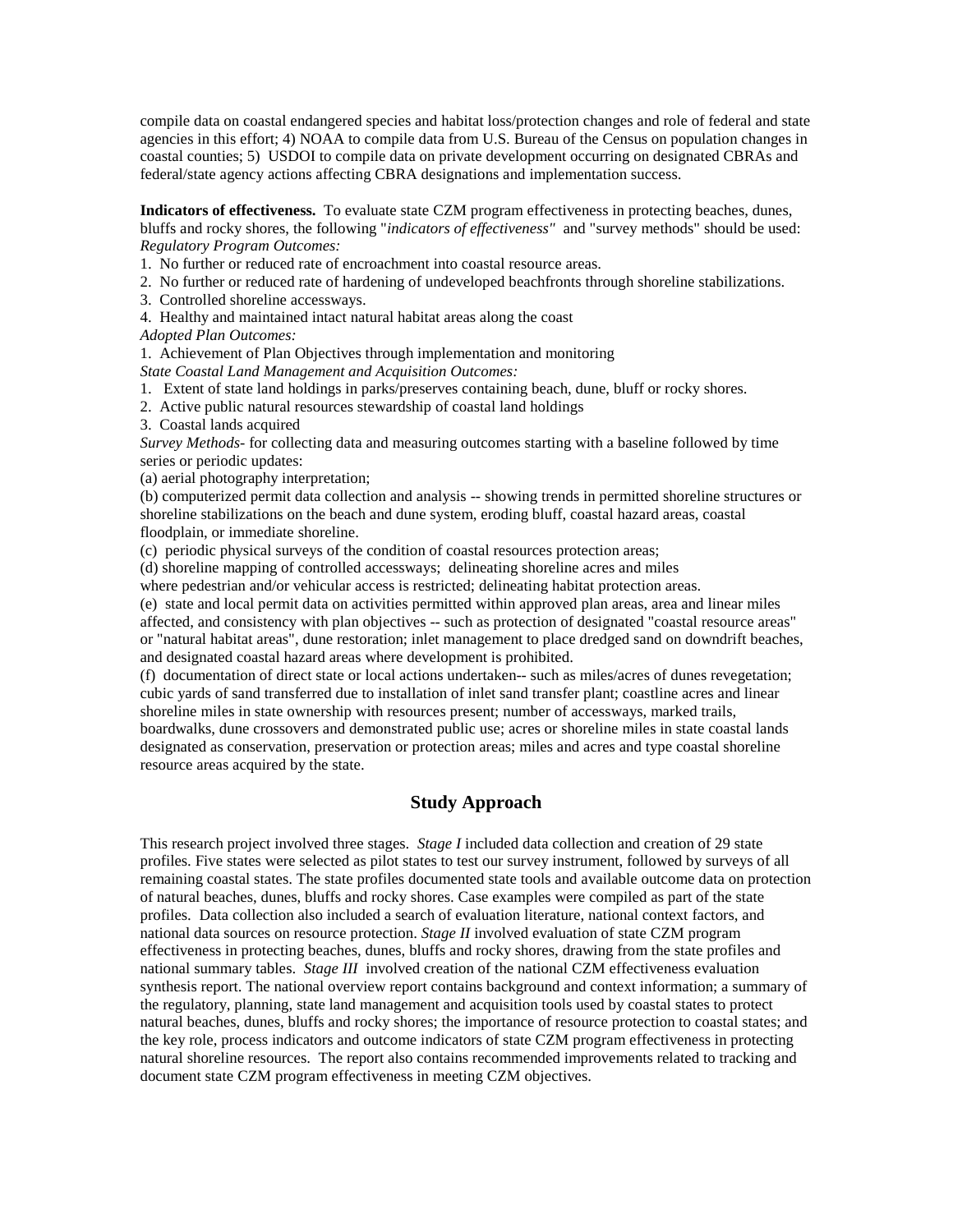## **1 INTRODUCTION**

The purpose of the National Coastal Zone Management (CZM) Effectiveness Study has been to assess the overall effectiveness of the state CZM programs in addressing five core objectives of the Federal CZM Act. This section of the report investigates the effectiveness of coastal resource protection at the state level. In particular, this section looks at the coastal management tools state CZM programs employ to *protect natural beaches, dunes, bluffs and rocky shores* and the effectiveness of these management tools in achieving national policy objectives. Both process and on-the-ground outcome measures are used to assess CZM program effectiveness. This section also contains recommendations for improving federal and state accounting of the results of coastal management programs in achieving national policy objectives.

The Congressional declaration of national policy related to protection of beaches, dunes, bluffs and rocky shores includes:

"(A) the protection of natural resources, including ...beaches, dunes, barrier islands, coral reefs, and fish and wildlife and their habitat, within the coastal zone.

(B) the management of coastal development to minimize loss of life and property caused by improper development in flood-prone areas and in areas likely to be affected by or vulnerable to sea level rise, land subsidence, and saltwater intrusion, and by the destruction of natural protective features such as beaches, dunes, wetlands and barrier islands." (Section 303 of the Federal Coastal Zone Management Act of 1972)

All coastal states with federally-approved coastal programs have adopted policies which interpret and implement the national policy objectives and call for the protection of natural resources and minimization of loss of life and property along the coast.

State coastal programs were designed to balance resource protection and development. The economic development pressures along the oceanfront and shoreline are tremendous. Shorefront property is scarce and highly valued. As a result, policies to protect natural resources are tempered by policies which meet other objectives. The most obvious conflicts involve balancing protection of the natural beachfront and bluff-front shoreline resources and processes (erosion and accretion) against protection of (a) existing development built too close to the water's edge and threatened by coastal erosion; (b) private property owners' rights to develop on their coastal lands; and (c) public access and recreational use of beach and dune areas.

This report covers the *background and context* for resource protection; the *research methodology*; *research findings and conclusions*; and *recommendations*.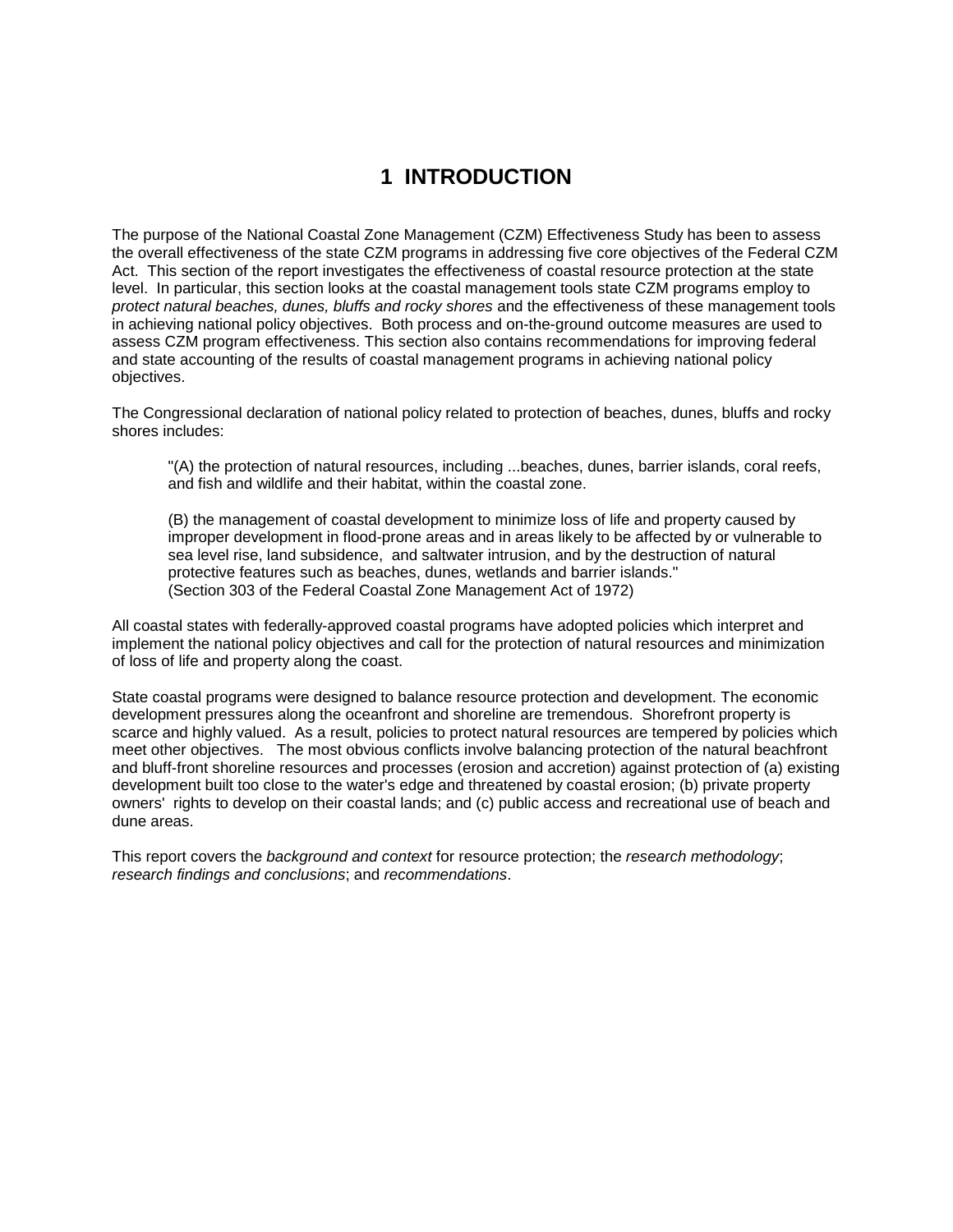## **2 BACKGROUND AND CONTEXT**

State CZM programs which protect beaches, dunes, bluffs and rocky shores are each influenced by a variety of physical, social and economic context factors including: (a) the type and extent of the natural resources in a given state; (b) coastline erosion processes and storm events; (c) coastline ownership and development; (d) human interference with natural processes; (e) competing demands placed on natural coastal resources and state priorities for balancing these demands; (f) shared coastal management responsibilities between states, federal agencies and non-governmental organizations; and (g) the unique role of the CZM program in the state. Historic and cultural factors are also important in some states. See **Table 1,** for selected national context data by state. Also see **Appendix A** for data related to these national and state context factors.

#### **Beach and Dune, Bluff and Rocky Shore Resources**

Beach resources are present along portions of all coastal state shorelines, though the length and character of such beaches vary considerably. Sandy beaches can be categorized into three distinct types: barrier beaches, mainland beaches, and pocket beaches. The Gulf of Mexico and Atlantic Coast is characterized by a system of *barrier beaches* and a relatively wide continental shelf, as is much of Alaska. Barrier beaches are part of a complex integrated system of beaches, marshes, bays, tidal flats, and inlets. These beaches are constantly migrating, eroding and building in response to natural processes and human activities. *Mainland* beaches stretch unbroken for many miles, some low standing and prone to flooding, others backed by steep headlands. They received sediment from nearby rivers and eroding bluffs. Examples include Long Island, northern New Jersey and southern California. *Pocket beaches* form in small bays surrounded by rocky cliffs or headlands. The headlands protect the sandy alcoves from erosion by winter storms and strong currents. Pocket beaches are common in Maine and the Pacific Northwest. Other coastline variations are based on plate tectonics or type of wave forces. Difference and variations in beach and dune coastline systems within a state, between states and within regions are factors affecting states enactment and implementation of certain beachfront management tools.<sup>1</sup>

Headland/rocky shorelines and bluffs/cliffs are present along the West Coast, the North East Coast, the Great Lakes Coast, and Territorial shores. These features are absent along the low elevation Southern and South Atlantic coastlines. The underlying geology of active tectonics, faulting and earthquakes or glaciers, ice gouging and rafting, or ice and strong wind determine shore stability and erosion factors which effect state management responses. <sup>2</sup> Eroding bluffs and cliffs of the Great Lakes states, creating beaches and dunes, are subject to highwater levels which, when driven by storm winds and waves cause flooding and lakefront deterioration.3

**Table 1** provides the length of the US coastline, using NOAA, U.S. Department of Commerce data, that includes two measures, one of direct oceanfront miles where they cross bays and sounds and the other tidal shoreline miles which extend inland to the head of tidewaters or to a point where tidal waters narrow to a width of 100 feet. The national shoreline, as measured by the US Army Corps of Engineers, to the head of tidewaters, or to the point where tidal waters narrow to 100 feet is also shown. Percent of direct ocean coastline in beaches, rocky shores and bluffs is also indicated from state CZM program estimates. For 8 of the 29 coastal states, their entire ocean coastlines are sandy beaches with no rocky shores or bluffs. All other 21 coastal states have beaches and rocky shores, backed by bluffs or sand dunes.

l

<sup>1</sup>Beatley, Timothy, David J. Brower, and Anna k. Schwab. 1994. An Introduction to Coastal Zone Management

<sup>2</sup>Ibid.

<sup>3</sup>National Committee on Property Insurance. 1998. America's Vanishing Coastlines: A New Concern for the Voluntary and Residual Property Insurance Markets. p,23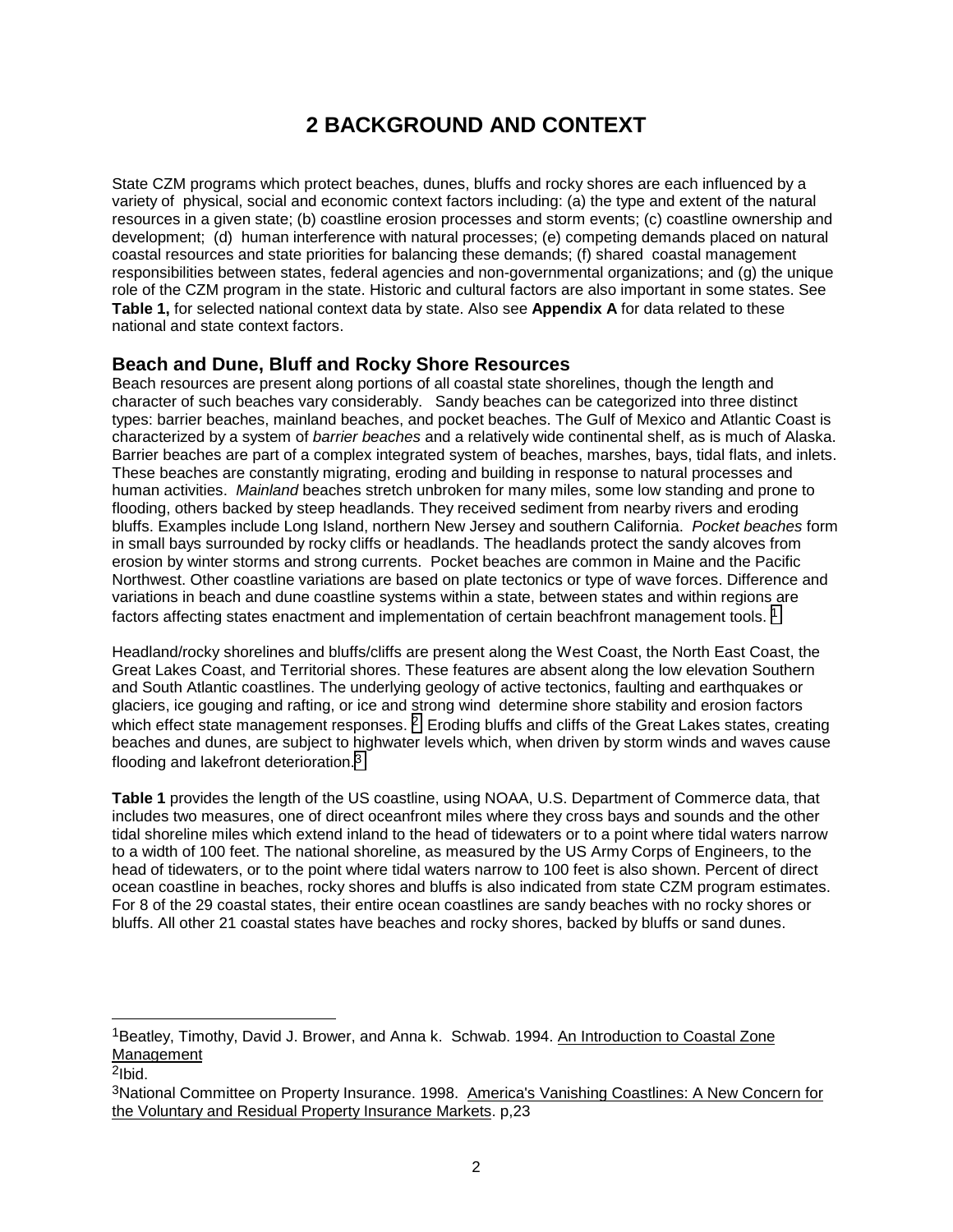| Stat<br>e      | Resource<br>Protection-<br>Importanc | Open<br>Ocean<br>Coastlin | Tidal<br>Shorelin<br>e | % Critically | % Coast<br><b>National Shoreline</b><br>% State Land Area<br>Presence of Natural Coastal Resources and<br>Coast<br>% State<br>Miles and<br>Pop.<br>Pop Cha<br>Beach and Rocky Shore a Percent of the<br>1970-90<br>State's Open Ocean Coastline<br>Population<br>Densit |                 |                 |                  |       | Major<br><b>Barrier</b><br><b>Islands</b> | <b>USACE</b><br>Major<br>Shorelin          |               |               |                          |                 |
|----------------|--------------------------------------|---------------------------|------------------------|--------------|-------------------------------------------------------------------------------------------------------------------------------------------------------------------------------------------------------------------------------------------------------------------------|-----------------|-----------------|------------------|-------|-------------------------------------------|--------------------------------------------|---------------|---------------|--------------------------|-----------------|
|                | e of Issue:                          | e                         | <b>Miles</b>           | Eroding      |                                                                                                                                                                                                                                                                         | in Coastal Zone |                 | y                | (5)   |                                           | Beach, Bluff and Rocky Shore as Percent of | Number/       | e             |                          |                 |
|                | High-H                               | Miles                     | (2)                    | (3)          |                                                                                                                                                                                                                                                                         | (4)             |                 | 1990             |       |                                           | Non-Open Ocean (CT & Great Lakes States)   | <b>Miles</b>  | Protect.      |                          |                 |
|                | Medium-M                             | (1)                       |                        |              |                                                                                                                                                                                                                                                                         |                 |                 | (4)              |       | Shoreline                                 | (6)                                        |               |               | (7)                      | Projects        |
|                | Low-L                                |                           |                        |              |                                                                                                                                                                                                                                                                         |                 |                 | person           |       |                                           |                                            |               | Rocky         |                          | 1950-93         |
|                | (1)                                  |                           |                        |              |                                                                                                                                                                                                                                                                         |                 |                 | per sq.          | $\%$  | <b>Beaches</b>                            | Dunes                                      | <b>Bluffs</b> | <b>Shores</b> | Miles                    | (8)             |
|                |                                      | <b>Miles</b>              | <b>Miles</b>           | Miles        | $%$ CE                                                                                                                                                                                                                                                                  | Area            | Pop.            | mile             |       |                                           |                                            |               |               |                          |                 |
| AL             | н                                    | $46*$                     | 607                    | 352          | 9                                                                                                                                                                                                                                                                       | 6               | 12              | 171              | 27%   | v-100%                                    | n                                          | n             | n.            | $\sim$                   |                 |
| AK             | Н                                    | 6640                      | 33904                  | 47300        | >1                                                                                                                                                                                                                                                                      | 67              | 85              | $\overline{1}$   | 89%   | y-nd                                      | $\gamma$                                   | v             | $\mathsf{v}$  | nd                       |                 |
| AS             | Н                                    | 126                       | 126                    | nd           | nd                                                                                                                                                                                                                                                                      | 100             | 100             | 607              | 72%   | y-nd                                      | $\mathsf{n}$                               | $\mathbf{v}$  | y-nd          | nd                       |                 |
| CA             | H                                    | 840                       | 3427                   | 1827         | $\overline{4}$                                                                                                                                                                                                                                                          | 24              | 73              | 605              | 39%   | y-nd                                      | $\mathsf{v}$                               | $\mathbf{v}$  | v-nd          | н.                       | 13              |
| <b>CT</b>      | M                                    | $\Omega$                  | 618                    | 270          | 9                                                                                                                                                                                                                                                                       | $\overline{47}$ | 62              | 887              | 8%    | $v - 31%$                                 | Y-rare                                     | $v - 25%$     | $v - 14%$     | $\overline{\phantom{a}}$ | 8               |
| DE             | H                                    | $25*$                     | 381                    | 226          | 12                                                                                                                                                                                                                                                                      | 100             | 100             | 338              | 22%   | v-100%                                    | $\mathbf{v}$                               | n             | n.            | $1 - 6$ mi               | $\overline{4}$  |
| <b>FL</b>      | H                                    | 1266*                     | 8426                   | 6266         | 5                                                                                                                                                                                                                                                                       | 100             | 100             | 228              | 90%   | $v - 65%$                                 | $\mathsf{v}$                               | n             | n.            | 49-560m                  | 33              |
| GU             | н                                    | $108*$                    | 110                    | nd           | 3                                                                                                                                                                                                                                                                       | 100             | 100             | 637              | 57%   | $v - 37%$                                 | $\mathsf{n}$                               | $\mathsf{v}$  | $v - 63%$     | nd                       |                 |
| H <sub>l</sub> | н                                    | 750                       | 1052                   | nd           | 2                                                                                                                                                                                                                                                                       | 100             | 100             | 174              | 44%   | $y - 25%$                                 | $\mathsf{v}$                               | y-nd          | v-nd          | nd                       |                 |
| LA             | L                                    | $149*$                    | 7721                   | 1943         | 2                                                                                                                                                                                                                                                                       | $\overline{37}$ | 49              | 171              | 16%   | $v - 50%$                                 | $\mathsf{v}$                               | n             | n             | н.                       | 4               |
| <b>ME</b>      | н                                    | 228                       | 3478                   | 2500         | >1                                                                                                                                                                                                                                                                      | 39              | 72              | 72               | 29%   | $v - 10%$                                 | $\mathsf{v}$                               | $\mathsf{v}$  | v-90%         | $\overline{\phantom{a}}$ |                 |
| <b>MD</b>      | н                                    | $32*$                     | 3190                   | 1939         | 9                                                                                                                                                                                                                                                                       | 66              | 70              | 507              | 12%   | v-100%                                    |                                            | n             | n.            | 2-31 mi                  | 4               |
| MA             | H                                    | 192                       | 1519                   | 1200         | 11                                                                                                                                                                                                                                                                      | 45              | 75              | 1272             | 5%    | $V-??$                                    | $\mathsf{v}$                               | v             | y-nd          | 2-18 mi                  | $\overline{7}$  |
| MI             | H                                    | $\mathbf 0$               | 3224                   | nd           | nd                                                                                                                                                                                                                                                                      | 55              | 50              | 154              | $-5%$ | y-nd                                      | $\mathsf{V}$                               | y-nd          | y-nd          | н.                       |                 |
| <b>MS</b>      | н                                    | $44*$                     | 359                    | 247          | 15                                                                                                                                                                                                                                                                      | 4               | 12              | 192              | 30%   | $v - 41%$                                 | n                                          | n             | n.            | $\sim$                   | 3               |
| <b>NH</b>      | н                                    | $18*$                     | 131                    | 40           | $\overline{5}$                                                                                                                                                                                                                                                          | 12              | 32              | 331              | 67%   | y-70%                                     | $\mathsf{v}$                               | n             | $v - 30%$     | $\overline{a}$           | $\overline{5}$  |
| <b>NJ</b>      | H                                    | $125*$                    | 1792                   | 469          | $\overline{26}$                                                                                                                                                                                                                                                         | 76              | $\overline{90}$ | 1219             | 6%    | $v - 100%$                                | $\mathsf{v}$                               | n             | n             | 10-100m                  | $\overline{12}$ |
| <b>NY</b>      | н                                    | $125*$                    | 1850                   | 638          | 47                                                                                                                                                                                                                                                                      | $\overline{37}$ | 84              | 858              | $-3%$ | v-100%*                                   | $\mathsf{v}$                               | $\mathsf{v}$  | $\mathbf{v}$  | 4-93 mi                  | 13              |
| <b>NC</b>      | н                                    | $320*$                    | 2625                   | 3661         | 15                                                                                                                                                                                                                                                                      | $\overline{19}$ | 11              | $\overline{75}$  | 39%   | v-100%                                    | $\mathbf{v}$                               | n             | n.            | 20-285m                  | 10              |
| <b>NM</b>      | н                                    | $184*$                    | 206                    | nd           | nd                                                                                                                                                                                                                                                                      | 100             | 100             | 236              | 255%  | y-nd                                      | $\mathsf{n}$                               | $\mathbf{v}$  | v-nd          | nd                       |                 |
| <b>OR</b>      | H                                    | $362*$                    | 1410                   | 500          | 13                                                                                                                                                                                                                                                                      | 20              | 38              | 82               | 46%   | y-72%                                     | $\mathsf{V}$                               | $\mathbf{v}$  | $v - 28%$     | н.                       | $\sim$          |
| PA             | H                                    | $\Omega$                  | 140                    | nd           | nd                                                                                                                                                                                                                                                                      | 4               | $\overline{25}$ | 1701             | $-9%$ | y-19%                                     | n                                          | $v - 81%$     | n.            | $\sim$                   | 3               |
| PR             | H                                    | 311                       | 700                    | nd           | nd                                                                                                                                                                                                                                                                      | 12              | 100             | 856              | 30%   | v-50%                                     | $\mathsf{v}$                               |               | y-nd          | nd                       |                 |
| <b>RI</b>      | н                                    | 40                        | 384                    | 340          | $\overline{7}$                                                                                                                                                                                                                                                          | 100             | 100             | 950              | 6%    | $v - 68%$                                 | $\mathbf{v}$                               | $\mathsf{v}$  | $\mathsf{v}$  | $\overline{a}$           |                 |
| SC             | н                                    | $181*$                    | 2876                   | 3063         | $\overline{2}$                                                                                                                                                                                                                                                          | 26              | 24              | 114              | 57%   | v-100%                                    | $\mathsf{v}$                               | n             | n.            | 18-96 m                  | $\overline{2}$  |
| VI             | Η                                    | $\overline{Nd}$           | 175                    | nd           | nd                                                                                                                                                                                                                                                                      | 100             | 100             | $\overline{771}$ | 63%   | v-nd                                      | $\gamma$                                   | $\mathsf{v}$  | v-nd          | nd                       | $\sim$          |
| VA             | H                                    | $200*$                    | 3315                   | 993          | 26                                                                                                                                                                                                                                                                      | 22              | 62              | 423              | 40%   | v-100%                                    | $\mathsf{v}$                               | n.            | n.            | 9-67 mi                  | $\overline{2}$  |
| <b>WA</b>      | н                                    | 171                       | 3026                   | 2337         | >1                                                                                                                                                                                                                                                                      | 31              | $\overline{70}$ | 172              | 46%   | y-35%                                     | $\mathsf{v}$                               | $\mathsf{v}$  | $v - 65%$     | $\overline{a}$           | $\overline{a}$  |
| WI             | M                                    | $\mathbf 0$               | 820                    | nd           | nd                                                                                                                                                                                                                                                                      | 19              | 39              | 177              | 0%    | v-10%                                     | $\mathsf{v}$                               | $v - 72%$     | $v - 8%$      | $\overline{\phantom{a}}$ |                 |
| Total          | 26H 2M 1L                            | Nd                        | 85770                  | 31513***     | nd                                                                                                                                                                                                                                                                      | nd              | 44              | nd               | nd    | $v-29$                                    | y21 n8                                     | v18 n11       | v17 n12       | nd                       | 124             |

Table 1: National Context Factors Affecting State Protection of Beaches, Dunes, Bluffs, and Rocky Shores

KEY: : y-yes n-no ?- unknown nd- no data H- high M-medium L-low

\* denotes where state coastline miles data differs from General Coastline miles data in US DOC, NOAA 1975. The Coastline of the United States

\*\* New York- Atlantic Ocean only covered under this study. \*\*\* Does not include the Great Lakes States or the Island Territories and Commonwealths.

(1) Individual State CZM Profiles.

(2) US DOC, NOAA. 1975. *The Coastline of the United States.*

(3) USACE. 1970. *National Shoreline Study*.

(4) Coastal Ocean Policy Roundtable, The 1992 Coastal Status report: A Pilot Study of the US Coastal Zone and its Resources, Tables 2 and 3.

(5) US DOC, NOAA, OCRM*. Table 2: Coastal County Percent Population Per Decade and Percent Change Per Decade*. (unpublished in-house data)

(6) Individual State CZM Profiles on Protection of Beaches, Dunes, Bluffs and Rocky Shores

(7) Ringold, Paul and John Clark. 1980. *The Coastal Almanac,* Table 8.

(8) USACE, *Shoreline Protection and Beach Erosion Control Study: Phase 1.*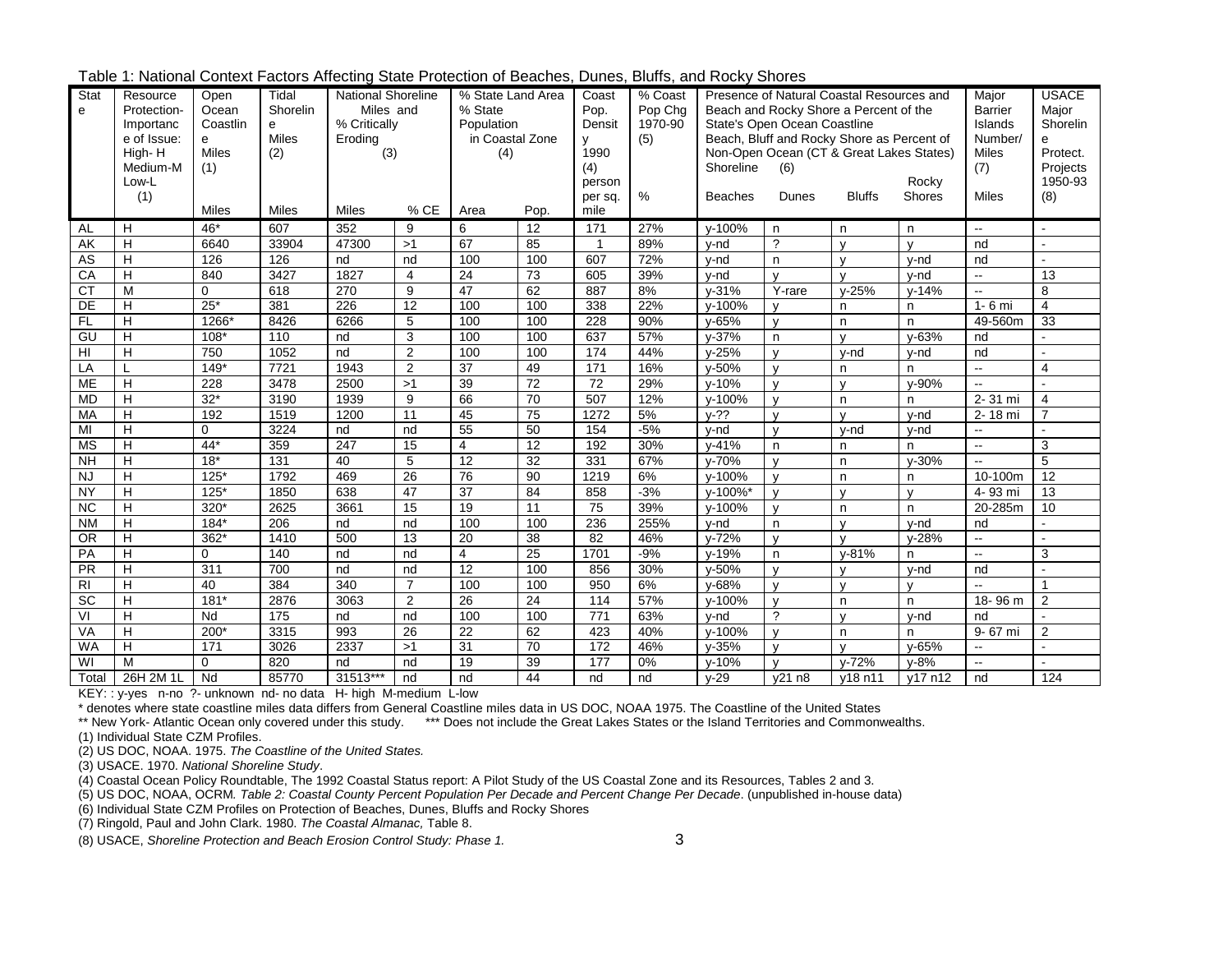#### **Human Interactions**

#### **Coastline Ownership**

State jurisdictional ownership of beaches usually begins at mean high water and extends seaward. This leaves extensive dry sanding beach and dune systems in private ownership, except where governments have acquired beachfronts for recreation or preservation. Seventy percent of our nation's shoreline is in private ownership (excluding Alaska where 99% is publicly owned). As of 1970, three-fifths of the shoreline was undeveloped (excluding Alaska).<sup>4</sup> Development pressures vary depending on geography and climate issues. Inaccessible and hard to develop shorelines, such as rocky shores, are less prone to

development than accessible sandy beach areas. A state's beach and dune management varies depending on the extent of public ownership. For the 20 coastal states (not including the islands or the Great Lake States), public owneship ranges from a high of 99% for Alaska to a low of 3% for Maine. For 11 of the 20 states, over 1/4 of the shoreline is in public ownership. (See **Table 1**)

#### **Coastline Development and Economic Pressures on Shoreline Properties**

As early as the late 1800s, recreational tourism began along our nation's beaches. With the advent of the automobile, seasonal seaside resorts evolved. The summer homes and fishing villages of the 1940s and 1950s were transformed by the 1970s into "cities on the beach."5 Today, due to population and economic pressures, over half of our nation's population lives within 50 miles of the coast and our nation's coastal zone is over four times more densely populated than the national average. <sup>6</sup> In addition to the retirees who migrated to the coast and other year round residents, tourists and conventioneers are demanding beachfront coastal resorts. This is most pronounced along our coastal barriers at high risk due to coastal flooding, hurricanes and erosion. Billions of dollars in private development and pubic recreation and infrastructure is invested on these unstable coastal barriers.  $\frac{7}{7}$  The demand for coastal waterfront property has lead to increased residential development pressures along our nation's coastal bluffs and rocky shores.

The cost of purchasing oceanfront and waterfront properties along our nation's shorelines are considerably higher than for non-waterfront properties. The seasonal beachfront cottages of yesterday have given way to much larger and more expensive developments, often high-rise multi-family condominiums. The result is intensive, extensive and expensive investments in known coastal high hazard areas. Barrier islands have become a magnet for retirees and vacation homes.<sup>8</sup> About half of all residential and non-residential construction in the U.S. between 1970 and 1989 occurred in coastal areas. The most dramatic growth has occurred in the Florida and California.<sup>9</sup> Despite the environmental degradation associated with population growth, these shoreline areas remain in strong demand for commercial, residential, tourism and recreation.

The persistent development along our nation's coastline had lead to destruction of coastal dunes systems and placement of structures in jeopardy from both short and long-term erosion. Shoreline development prior to the 1970s were frequently armored with seawalls, revetments, bulkheads or other shoreline stabilization structure to protect upland private and public investments from erosion. Such stabilization structures accelerated the loss of sandy beaches. 10 **Table 1** shows coastal county population change

4Ibid.

l

7Platt, Rutherford, et al. 1992. Coastal Erosion: Has Retreat Sounded?, p.12.

8U.S. Department of Commerce, NOAA, NOS. 1992. Building Along America's Coasts: 20 Years of Building Permits, 1970-1989. p.5

9Ibid

<sup>5</sup>Platt, Rutherford H. et al. 1987. Cities on the Beaches; Management Issues of Developed Coastal Islands.

<sup>6</sup>U.S. Department of Commerce, NOAA. 1990. 50 Years of Population Change along the Nation's Coasts: 1960-2010.

 $10$ Ibid., p.8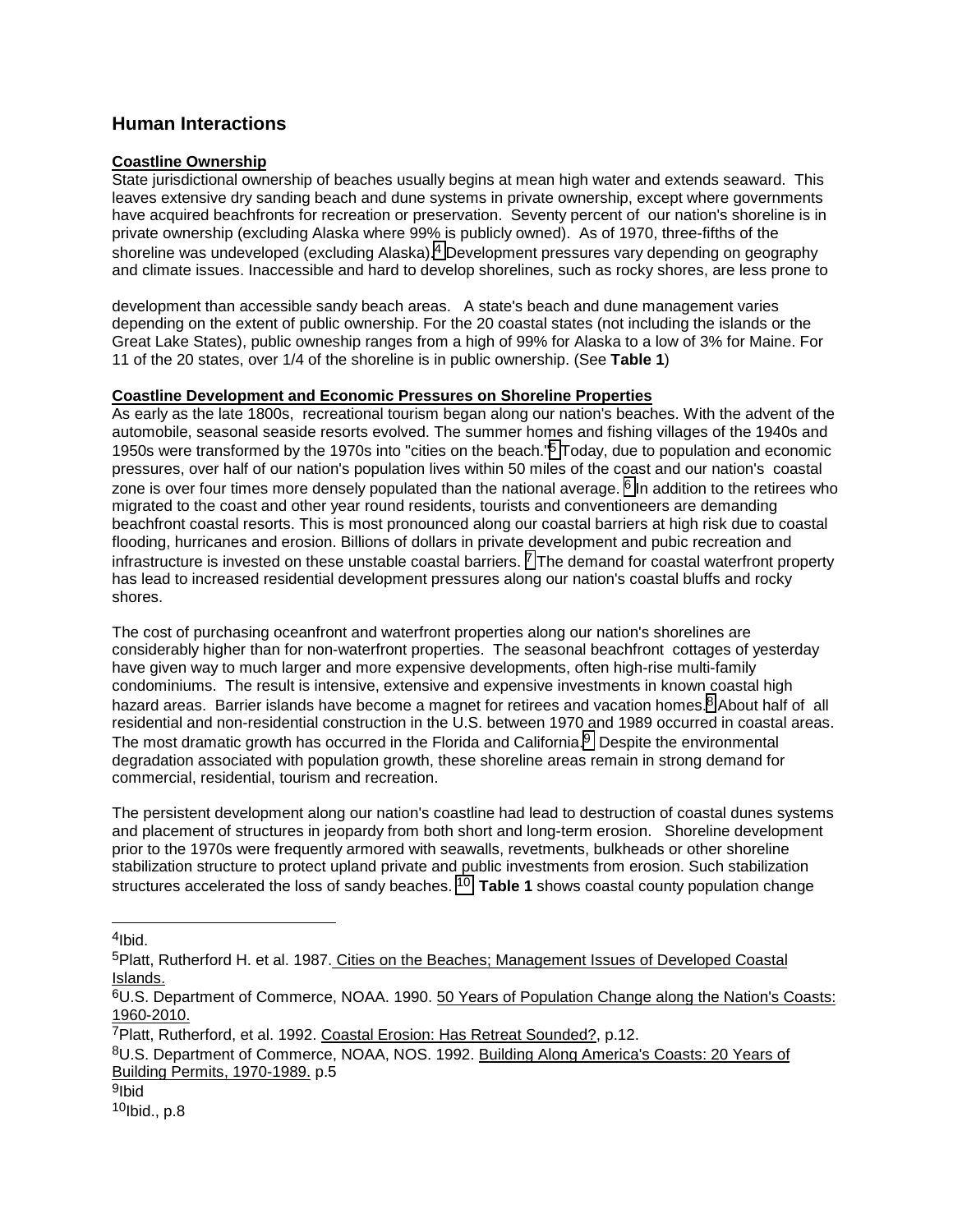between 1970 and 1990. For 16 of the 29 CZM states, population growth was 30% or greater (major impact); for 5 population growth was between 10% and 29% (moderate impact); and for 8 population declined or growth was 0% to 9% (minimal impact).

#### **Coastline Erosion**

Coastal erosion, the landward displacement of the shoreline, is a normal process that has been going on for many years along most of our nation's sandy beaches. Gradual long-term erosion from normal wave action (of 1-3 feet per year) is accelerated by severe storm events during hurricanes and winter storms, sea level rise, the greenhouse effect; and man-made shoreline stabilizations. <sup>11</sup>

The only nationwide survey of shoreline erosion, published by the U.S. Army Corps of Engineers in 1971, estimates that at least 7% of our nation's coastline is critically eroding where properties are in imminent danger of collapse and 25% is experiencing significant erosion. <sup>12</sup> In addition to long-term erosion, many coastal states have experienced shoreline loss and property destruction through periodic storm events. Bluff recession is a particular problem along the Great Lakes States and potions of the west coast.

The average rate of erosion is determined locally through historical shoreline records or shoreline modeling. A few examples of documented shoreline retreat dramatize the management urgency of coastal erosion. Cape Shoalwater, Washington has been eroding at the rate of more than 100 feet a year since the turn of the century. it's sparsely settled sand dunes have retreated an outstanding 12,000 feet, or more than 2 miles since 1910. <sup>13</sup> Most of the barrier islands along the east and gulf coasts are retreating landward by 1 to 10 feet per year--rates of up to 20 feet are not uncommon for specific locations.<sup>14</sup> Every coastal state is affected by shoreline change and erosion.15 **Table 1** shows, by state, the amount of coastal shoreline threatened by critical erosion.

Sea level rise and land subsidence, as a contributer to shoreline erosion, are recognized problems along portions of our nations' coastline. If accurate, the long-term costs to protect existing development, shoreline stabilizations, and infrastructure would be staggering<sup>16</sup>

#### **Coastal Storm Events**

Coastal storms and hurricanes exacerbate long-term erosion, shifting the position of beaches and sand dunes and splintering and collapsing erodable bluffs. Rapid shoreline erosion caused by high storm surge and wave heights overtop dunes and damage beachfront buildings in harms way. Wave attack at the base of steep slopes, undercut and collapse overhanging banks and topple properties perched on such bluffs. Large tsunamis waves with speed and height have inflicted great damaged to California and Hawaii coastal areas. Between 1980 and 1995, 11 separate billion-dollar weather disasters struck coastal areas of the US: 9 hurricanes, 1 Nor'easter and 1 tropical storm resulted in over \$46 billion in damages.17

#### **Human-Interference with Natural Processes**

Beach systems, and sandy beaches in particular, are dynamic. They advance and retreat, but over several cycles maintain state of equilibrium. Beginning as early as the 1890s, a variety of human modifications to the physical shoreline have been undertaken to achieve objectives that run counter to the protection and dynamic equilibrium of natural beach/dune systems. This host of human interferences have adversely affected the natural sand transport system, destroyed or caused dune instability, and increased erosion.

11Kaufmam, W., and O.H. Pilkey, Jr. 1983. The Beaches are Moving.

12U.S. Army Corps of Engineers. 1971. National Shoreline Study.

13National Committee on Property Insurance. 1988.

l

15U.S. Army Corps of Engineers. 1971.

16S.D. Lyles, L.E. Hickman., and H.A. Debaugh.1988. Sea Level Variations for the United States. 1855-1986: US Department of Commerce, National Oceanic and Atrmospheric Administration, Rockville, Maryland.

17U.S. Department of Commerce, NOAA, NCDC. Home Page http://ncdc.noaa.gov/publications/billionz.html

<sup>14</sup>Ibid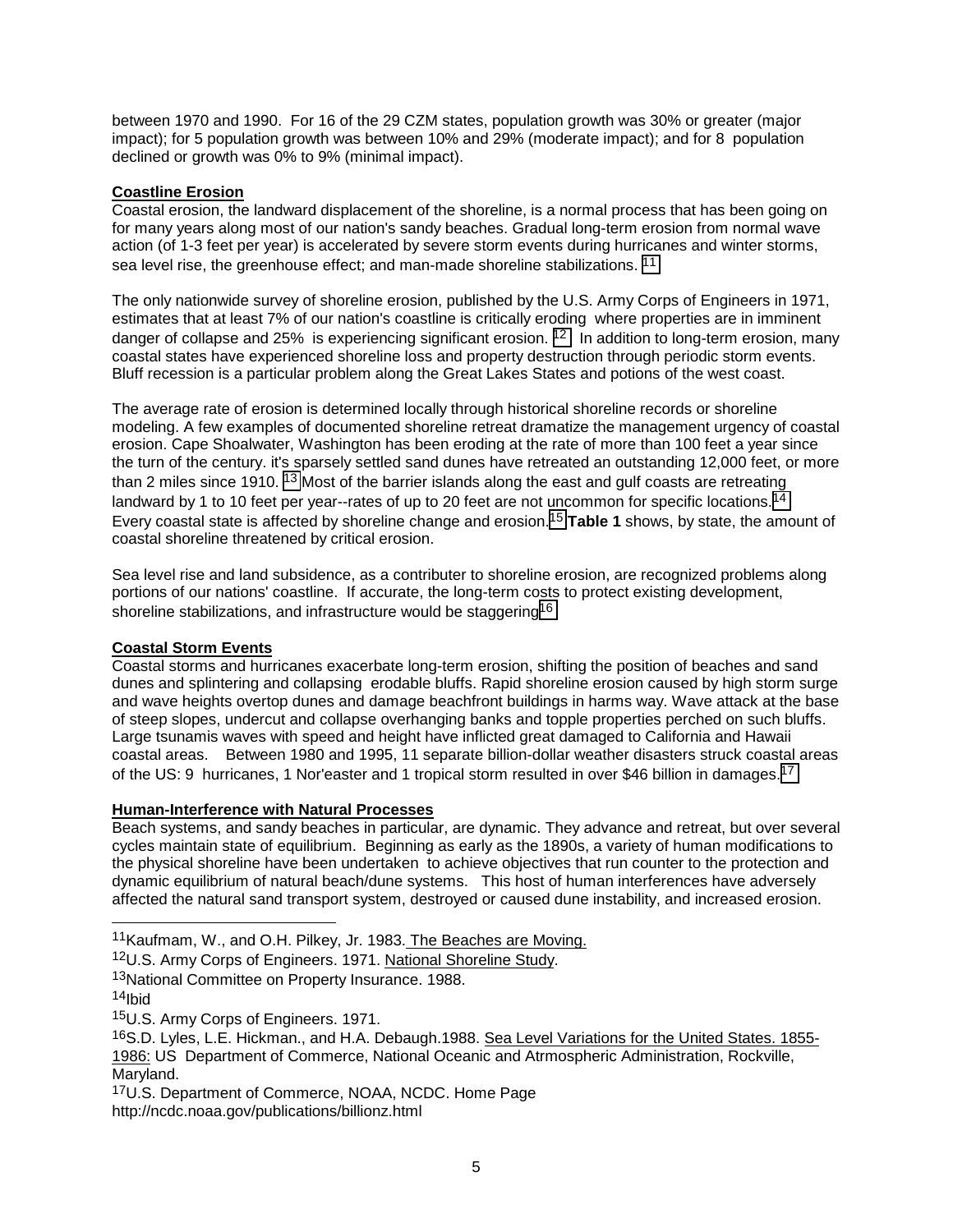These include the damming of coastal rivers; dredged navigational channels with jetties for shipping and dredged tidal inlets for commercial fishing and recreational boating; the placement of dredged spoil and beach quality sand offshore beyond the littoral sand transfer system; shoreline armoring; sand-trapping structures such as groins and breakwaters; sand mining for development; and sand scraping practices. Efforts to recreate natural beach/dune systems include sand fencing and dune revegetation, beach nourishment, and inlet sand transfer.18

The *damming of coastal rivers,* to protect urban areas downstream from flooding and provide hydroelectric power, has trapped sediment that would normally feed coastal beaches. Sediment starved beaches occur most on the west coast, but some east coast beaches are also affected by river diversions. *Inlet dredging* to maintain established boating and shipping access through coastal barrier passes that open and close with storm events has, until recently involved disposal of dredge material offshore beyond the littoral sand transfer system. The loss of this sand to the nearby beaches has increased erosion. For major navigational channels, the installation of *jetties* to stabilize the such inlets results in trapping sand on the updrift side of the inlet and staving the downdrift beaches. *Offshore breakwaters* used primarily to stop wave action and create a quiet water area for safe boat moorings obstruct the free flow of sand along the coast and starve downstream beaches.

*Shoreline armoring* through placement of seawalls, revetments, bulkheads, or riprap to protect private oceanfront structures and public infrastructure from erosion has occurred at the expense of lost recreational beaches. These wave-resistant walls may withstand wave action and protect upland properties but rapidly remove sand from the beach and eventually fail or require more substantial armoring.19 G*roins,* structures extending into the water to interrupt and accumulate sand on the updrift shore, also starves downdrift adjacent beaches. Most of our nation's urban oceanfronts have been armored, although the percent of our nation's beachfront/oceanfronts that has been armored is unknown.

*Sand mining*, the removal of sand from beaches, dunes, adjacent areas, or riverbeds near was common practice in many states for road construction and development fill. This resulted in a loss of sand and protective dune areas, making such areas vulnerable to coastal flooding from storm events and accelerating erosion. *Sand scraping,* the practice of moving sand accumulated at one portion of the beach to another to build back a dune or the practice of leveling sand in front of a beachfront development to provide visual access to the water, has been allowed in many states. The negative effects include unstable dunes and low-lying dune areas vulnerable to breaching in storms.

Three activities have been used to try to recreate the natural beach/dune system. Dune restoration through *Sand fences and dune revegetation* has been used to stabilize and re-build dune areas. This helps limit breaching and creation of new inlets during major storms. *Beach renourishment and period nourishment* has become a popular alternative to armoring, in attempting to artificially create or recreate a beach area through the importing of compatible sand and pumping/placing it on the eroded beach area. The flattened beach profile and wider beach width mitigates erosion losses and storm-induced inundation. In certain high erosion areas, however, sand is rapidly washed away. Finding suitable sand source borrow areas also poses challenges. *Sand transfer facilities* which pump sand from updrift accumulation areas to downdrift beaches has ameliorated this problem. In Florida, for example, over 80% of the beach erosion on the state's Atlantic coast is estimated to be caused by 19 maintained inlets, most stabilized with jetties.

#### **Balancing Competing Demands for Protection of Natural Resources with the Use of Hard Structures to Protect Private Oceanfront Properties and Public Infrastructure**

Sandy beaches backed by dunes or bluffs, rocky shores and wetlands constitute the three types of natural shoreline features along our nation's coastline. The natural resource protection values of these features are often in conflict with social and economic values as reflected in shoreline use and development. State CZM programs were created, in part, to provide institutional mechanisms and management tools to balance the competing demands paced on these shoreline features.

l

<sup>18</sup> US Army Corps of Engineers. 1971 and Platt. 1992.

<sup>19</sup>U.S. Army Corps of Engineers. 1971. Shore Protection Guidelines. pp32-33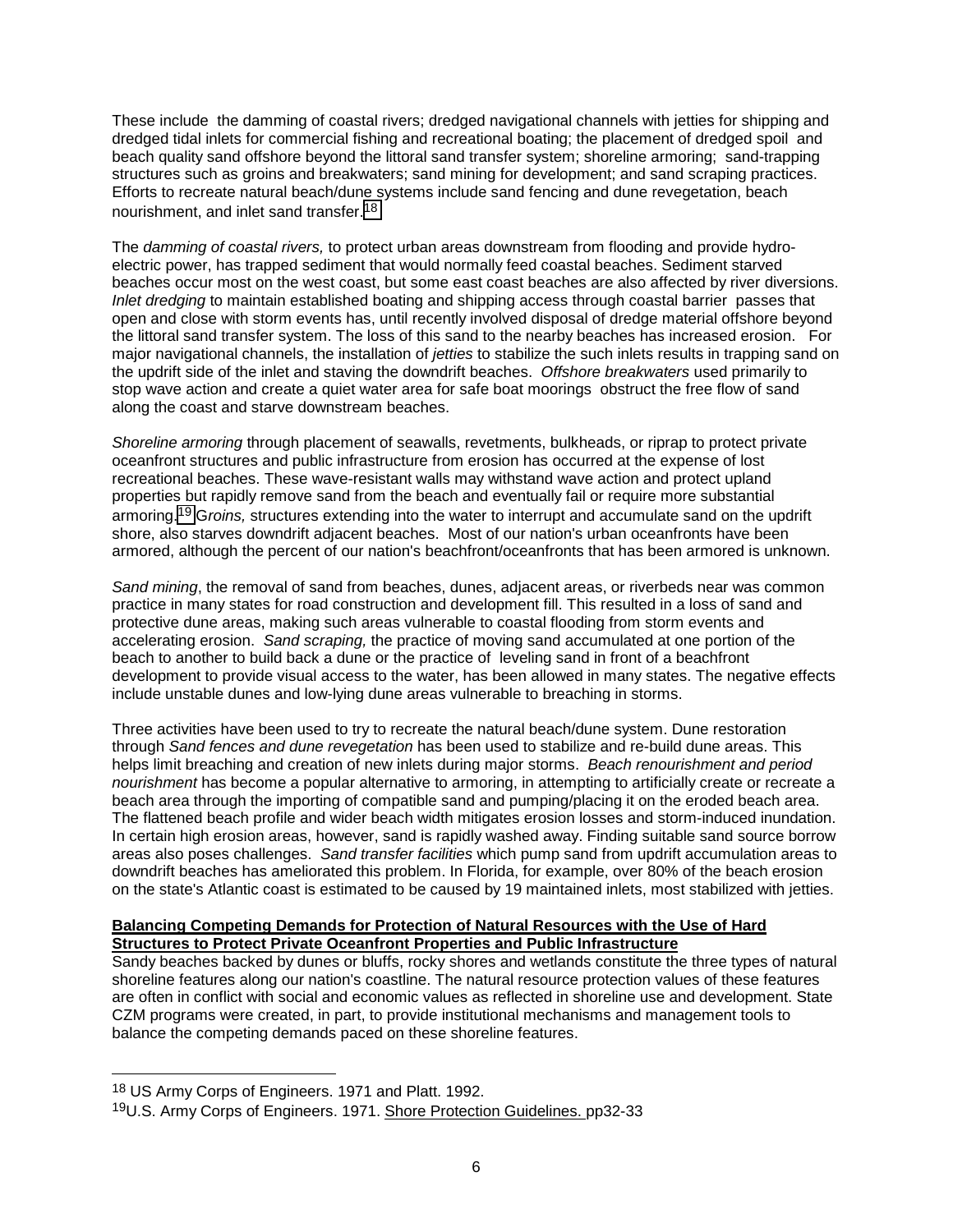The natural resource protection values of beaches and dunes commonly identified by state coastal programs include the first line of defense and protection of upland properties from storms and high tides; and wildlife habitat for marine life such as sea turtle nesting areas, bird nesting and staging areas, and endangered species habitat. Key use values of beaches and dunes are recreation, tourism and access to coastal waters. On the flip side of the coin, social and economic demands have also made oceanfront properties highly desired places for second-homes, resorts and year-round residences. Beachfront and bluff-front development built too close to the edge and now in jeopardy has led to shoreline armoring which has destroyed the natural beach/dune systems which attracted people to the coast in the first place. In addition, cutting and maintaining of inlets for recreational and commercial navigation has permanently disrupted the natural transport of sand along the beachfront, accelerating the loss of recreational beaches.

Coastal bluffs, sitting behind extensive or minimal beaches, have been thought of as excellent features for providing coastline vistas. In a few states, select bluff areas have been acquired and managed as natural resource protection areas or scenic vista areas. Most are managed as high erosion areas where development and other activities are regulated to minimize erosion risks rather than protect valuable natural resource features. The social and economic pressures for ocean vista developments have resulted in the siting of development along bluff recession areas in harms way.

Rocky shores, located within the inter-tidal zone, are recognized as high energy environments and valuable marine habitat. The inter-tidal areas are under state ownership an management. Although public access and recreational enjoyment of these areas has not been restricted, states are beginning to limit public access to avoid over-utilization and destruction of tide pool areas. Rocky shoreland areas have for the most part been resistant to erosion and therefore not managed as high hazard areas. Likewise, they have not been considered developable, though development often occurs immediately landward of these features.

Balancing such competing demands has become a key role of state CZM programs (see below). As our understanding of the impact (both individual and cumulative) of human activities on natural systems grows, coastal managers are looking for alternative management approaches to allow activities but minimize their negative impacts on resources of known public benefit. The U.S. is based on strong private property rights laws. The private property takings issue in the regulation of coastal land and water uses is of paramount importance in the development and implementation of coastal management tools. Over the years, states priorities in balancing resource protection and development have varied and altered. Today, coastal programs are required to justify their management decisions basing complex technical data sets. Refinements to shoreline setbacks, based on historical erosion rates, demands sophisticated and complex computer modeling programs.

Government has invested billions in public infrastructure along our nation's coastlines from highways and bridges to water and sewer systems to support mainly private development and some public facilities including military facilities, coast guard stations, hospitals schools and recreation facilities. Beginning in the 1980s, in recognition of the hazardous nature of barrier islands, federal and state agencies have begun to limit their public investments in such areas.

#### **Shared Coastal Management**

Several federal agencies have a long history of involvement with our nation's coastlines, all pre-dating the Federal CZM Act of 1972. Key federal players involved in activities affecting beaches, dunes, bluffs and rocky shores include the U.S Army Corps of Engineers, the Federal Emergency Management Agency, the U.S. Department of Interior/National Park Service/US Fish and Wildlife Service. Staring in 1972, the U.S. Department of Commerce/Office of Ocean and Coastal Resource Management became responsible for administering the Federal CZM Act.

**The Army Corps of Engineers (COE)** administers the 1) federal shoreline protection program through research, planning, design, construction management, federal cost-sharing; 2) authorized navigation channel dredging; and 3) federal permits for dredge and fill involving any construction or other activity which affects navigable waters including federal guidelines for beach nourishment and shoreline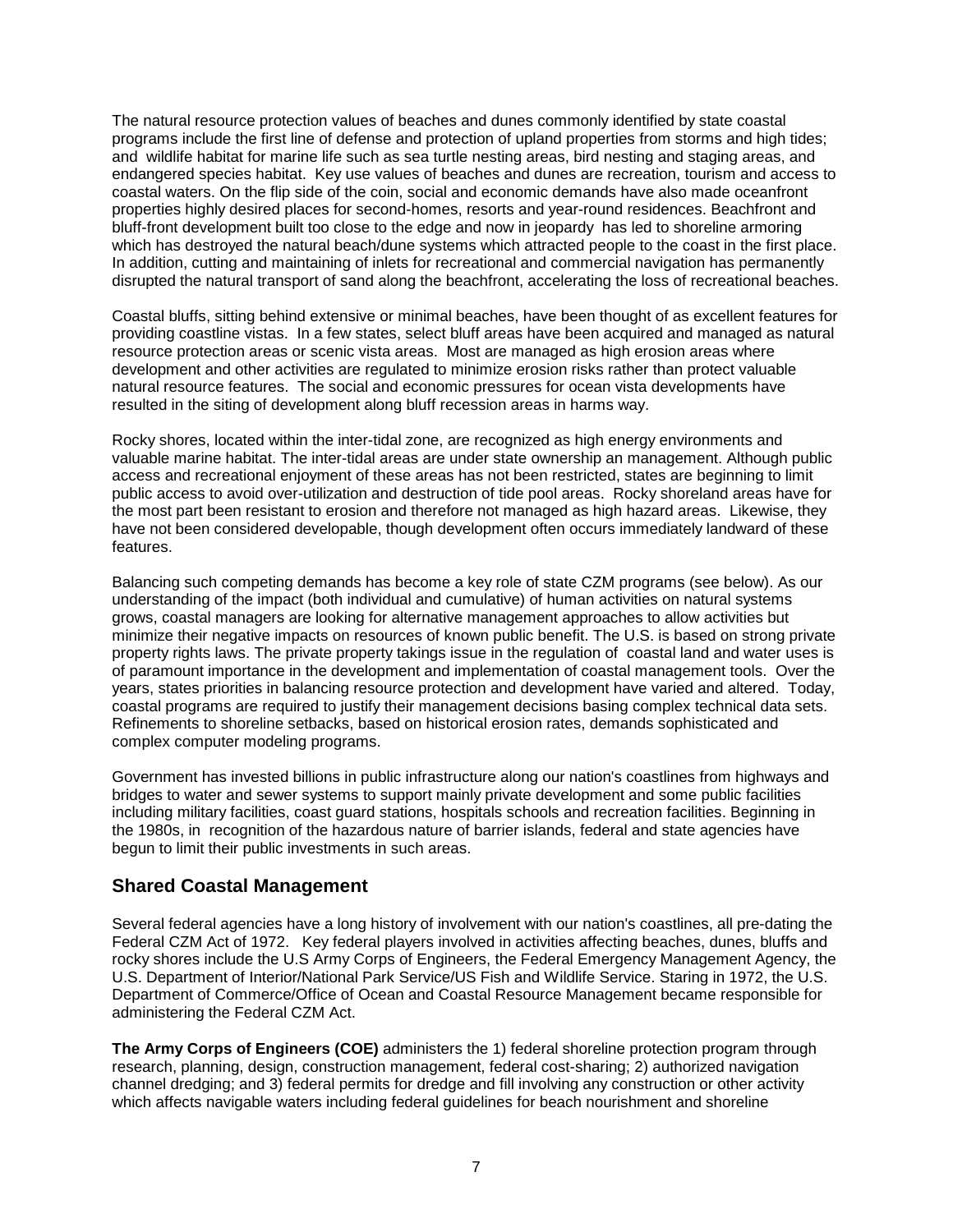stabilizations. The COE Published the National Shoreline Study in 1971, and is working on analysis of Federal shore protection program for Congress.

 The COE shoreline protection program covers construction projects for hurricane and storm damage reduction, beach erosion control, navigation, mitigation and recreation. Since 1930, Congress has authorized 137 projects or studies involving 19 of the 29 CZMA states plus 4 coastal states not in the CZM program. A total of 82 Federally-sponsored shore protection projects were constructed between 1950 and 1993 in areas of concentrated development experiencing severe erosion and/or property damage from storms. The projects protect 226 miles or less than 0.3 % of the 84,240 mile of tidal shoreline of the U.S. and only 8% of the 2,700 miles of COE identified "critical-erosion" coastline.<sup>20</sup> Of the 82 projects, 56 were large projects costing \$1,177.3 million in 1993 dollars. The cost-sharing was 60% federal and 40% non-federal (state, locals, and private) sponsors.<sup>21</sup> These projects involve one or more of the following: 1) initial beach restoration, sometimes with dune filling; 2) periodic beach nourishment; 3)shoreline structures-groins, seawalls, revetments, breakwaters, bulkheads, or sand transfer plants; 4) emergency measures to repairs storm damaged projects. The significant shift from reliance on fixed structures in the 1950s to beach restoration and periodic nourishment in the 1970s by the COE, is based on a realization that fixed structures protect upland property but destroy recreational beaches. Artificial beaches as a primary means of shore protection has become a major component of the COE program. the concept of replicating the protective characteristics of natural beach and dune systems. However, beach renourishment is not without its critics. In 1983, 1 million square yards of sand placed on the beaches of Ocean City, New Jersey at a cost of \$5.5 million. Within a few years, storms removed and redistributed much of the sand. <sup>22</sup> In 1993, the COE initiated an investigation and analysis of the benefits, environmental effects, and the existence of induced development resulting from Federal shore protection program. <sup>23</sup>The small percent of our nation's coastal erosion problem covered by the COE, leaves state CZM program with major responsibilities to cope with and address appropriate erosion responses. See Table 3 in Appendix A for shoreline protection projects by state between 1950-1993.

 The COE navigation channel dredging program began with the Harbors Act of 1890. Since then Congress has authorized 830 navigation projects for channels for shipping, commerical fishing and recreational boating involving every coastal state, territory and commonwealth.<sup>24</sup>

 The COE permit program for dredge and fill projects in navigable waters is subject to federal consistency provisions. Only one coastal state, Alaska, relies on the minimum standards contained in the COE regulations for placement of shoreline stabilizations. All other coastal states have their own state regulatory programs covering shoreline stabilizations and other activities over coastal waters.

**The Federal Emergency Management Agency (FEMA)** administers the Federal Flood Insurance Program that produces rate insurance maps and insures properties within the 100-year flood zone for local community participating in the program. Insured coastal structures, when damaged or destroyed, receive insurance claim payments to repair or rebuild. Critics have argued that, despite local code requirements, the NFIP promotes subsidized inappropriate development in coastal high hazard areas, impeding state management efforts to restrict new development and redevelopment in these areas.

 In 1994, Congress required FEMA tro conduct an evaluation of the economic impact of mapping coastal erosion areas and then denying flood insurance for existing and new stuctures in such areas, establishing actuarial rates, and changes in the tax base of communities.<sup>25</sup> As of 1992, there were over 66,000 NFIP policies in effect covering structures in the hazard zone (V-Zone) .

 Under the Upton/Jones Program 1988-1995, FEMA allowed for payment of flood insurance claims to demolish or relocate buildings imminently threatened by erosion. A total of 434 claims have been

l

<sup>22</sup>Nordstrom, Pilkey et al. 1986. Living with the New Jersey Shore. Durham, N.C. Duke University Press. 23 U.S. Army Corps of Engineers. 1995. Shore Protection and Beach Erosion Control Study: Economic Effects of Induced Development in Corps-Protected Beachfront Communities.

<sup>20</sup> U.S. Amry Corps of Engineers. 1971.

<sup>21</sup>U.S. Army Corps of Engineers. 1994. Shoreline Protection and Beach Erosion Control Study: Phase I: Cost Comparison of Shoreline Protection Projects of the U.S. Army Corps of Engineers.

<sup>24</sup>U.S. Army Corps of Engineers, Institute of Water Resources, Table D, Unpublished Report. 25 FEMA. Undated. "Section 577 of the National Flood Insurance Reform Act of 1994--"Evaluation of Erosion Hazards": Overview of Study Plan." (provided by Mark Crowell, FEMA)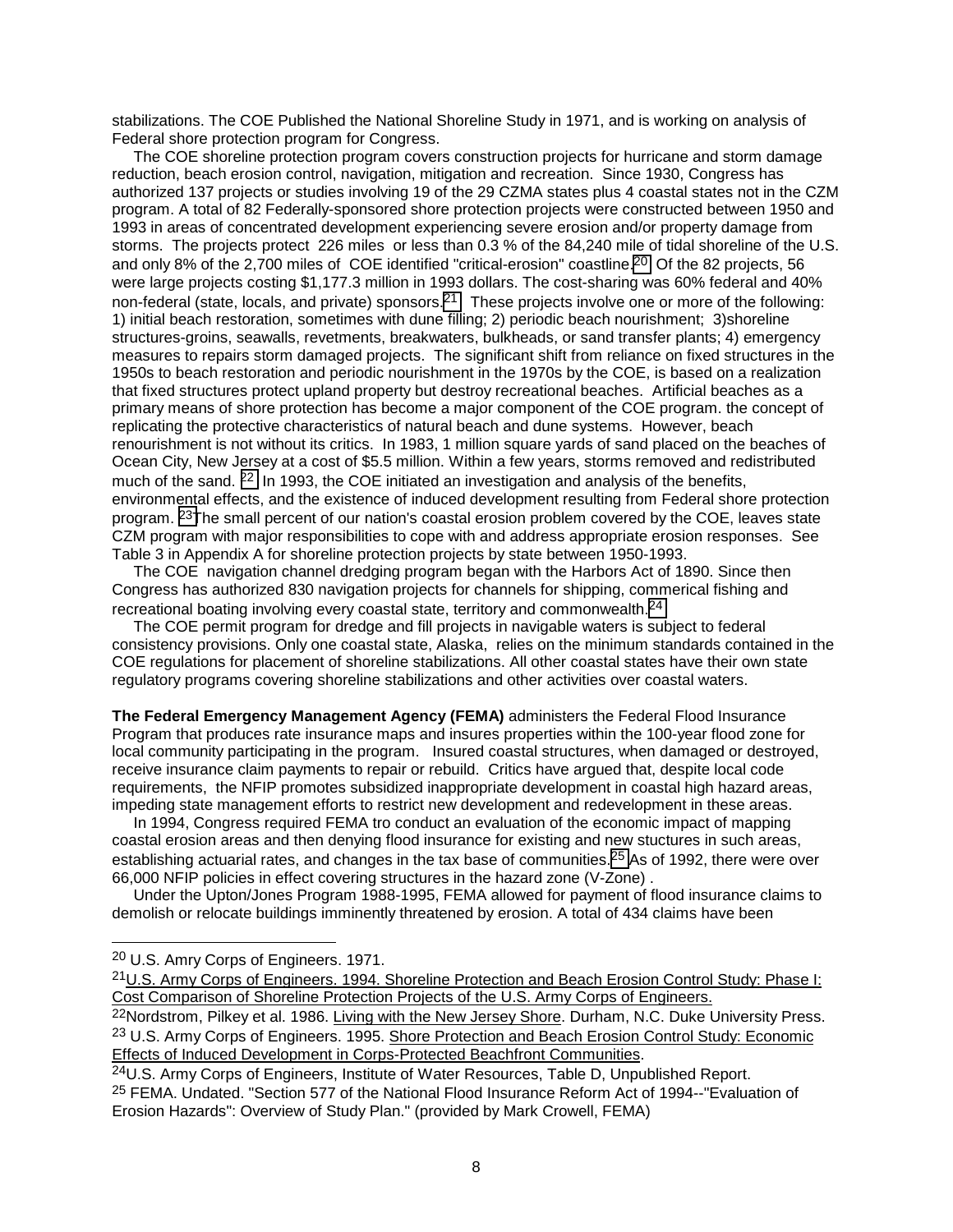approved under this program. 73% for demolition. (See Table 4 in Appendix A for claims by state). FEMA is currently conducting an evaluation of economic impact of mapping erosion hazard areas for Congress.

**U.S. Department of Interior (DOI)**, **National Parks Service (NPS)** created and manages 10 National Seashores covering 592,627 acres and 4 National Lakeshores covering 228,716 acres **The DOI U.S. Fish an Wildlife Service (USFWS)** enforces federal wildlife and endangered species laws and maintains system of national wildlife refuges. In cooperation with states and local communities, USFWS identifies and protects beach and dune areas which provide nesting sites for endangered sea turtles and birds through limitations on sand fencing and beach nourishment during nesting season. Rocky shores, habitat for the Stella Sea Lion and other endangered mammals. There are several National Wildlife Refuges along our nation's coastline. These national wildlife refuges are managed by USFWS to preserve the natural beach/dune systems.

 DOI/USFWS also administers the Coastal Barrier Resources Act of 1982 and Coastal Barrier Improvement Act of 1990. The purpose of the Act is to minimize loss of human life, wasteful Federal expenditures, and damage to fish, wildlife and associated natural resources. The Act restricts federal expenditures and financial assistance that have the effect of encouraging development on designated coastal barriers along the Atlantic, Gulf and Great Lakes shorelines. This includes prohibitions on National Flood Insurance, HUD assistance, public infrastructure, and other financial assistance. The system includes 582 units, comprising over 1.3 million acres and 1,276 miles of shoreline that are not publicly owned or otherwise protected. An addition 173 units of otherwise protected areas are covered under the 1990 Act which includes public barrier holdings in federal, state and local ownership. These areas include national wildlife refuges, national parks and seashores, state and local parks and conservation lands. **(**See Table 5 in Appendix A)

**The U.S. Department of Defense** owns coastal properties within military bases, some significant tracts along the eroding coastline. The closing of certain bases and disposal of coastal properties will pose choices between sale for development or transfer for public preservation. 26

Nonprofit conservation organizations have played a significant role in preserving certain coastal barrier lands. **The Nature Conservancy, the National Audubon Society and the Trust for Publc Lands** and their partners have selectively acquired parcels for protection. Just over half of the shoreline of coastal barriers on the Atlantic and gulf of Mexico are protected through public or quasi-pubic ownership.<sup>27</sup>

#### **Unique Role of States CZM Programs**

All coastal states are involved with the protection of their natural resources through a variety of state and local management controls. 29 of the 35 coastal states, territories and commonwealths have federallyapproved CZM programs. The management tools these states utilize to protect beaches, dunes, bluffs and rocky shore include regulatory, planning, direct land management, acquisition and other techniques. These tools are discussed in detail in this study. In most states, local governments participate through local land use controls. The unique role of state CZM programs has been the creation of unified state programs which articulates the conflicts among competing uses, the policies of the state and the balance or method used to resolve conflicts; and utilizes land use controls, both state and local, to manage shoreline uses.

State CZM programs have become increasingly involved in identifying the problems of eroding beach/dune systems and developing coordinated responses through statewide beach management and erosion control plans. States concern about adverse affects on downdrift beaches from federal dredging of navigation channels, offshore disposal of dredged materials, and loss of recreational beaches from shoreline armoring, has lead states CZM programs to take a proactive role in shaping state and federal policies and programs. In recognition of the adverse effects on recreational beaches from shoreline armoring. For example, the South Carolina CZM Program pushed for Congressional recognition that COE dredging of Charleston Harbor was causing severe beach erosion on the sand-starved downdrift beaches

l

<sup>26</sup>Platt. 1992.  $27$ Ibid.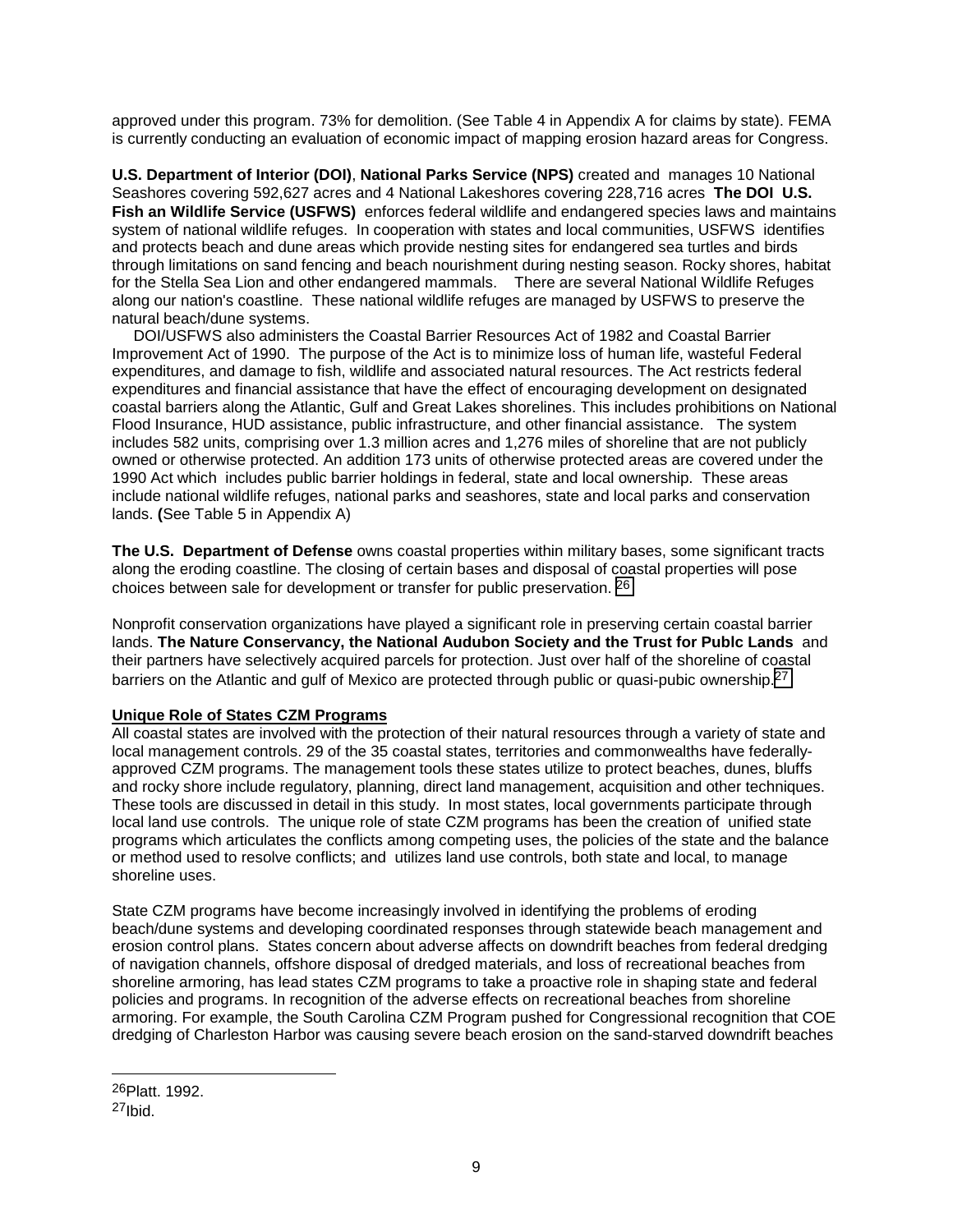and led to the Folly Beach renourishment mitigation project.<sup>28</sup> The State of Florida passed legislation requiring that suitable beach quality sand from be inlet and navigational channel dredging be placed on the down-drift beaches and used federal consistency and state-funds to negotiate with the COE to place 1.4 million cubic yards of sand from St. Mary's inlet dredging on the down-drift beaches rather than losing the sand to the offshore system.<sup>29</sup> Several states have passed legislation limiting the use of new shoreline stabilizations, in an effort to protect beach and dune systems at the expense of private upland properties.

The inappropriate siting of structures on coastal barriers, in coastal flood zones and on erodable bluffs is a problem which state CZM programs inherited. Thus when the state CZM programs began in the 1970s, certain portions of our nation's coastline were already committed to intense development and other areas already zoned and platted for development. Shoreline erosion was a recognized problem, but land use controls were not well developed. State CZM programs would provide the testing grounds for land and water management to balance competing demands along our shoreline and minimize adverse impacts on valued natural coastal resources. State CZM programs would be at the forefront of the "quiet revolution in land use controls" and "integrated coastal management."

**State Profiles**, developed as part of this study, capture some of the complexity and diversity of geographic, geologic, and social context factors which are unique to each coastal state and its CZM program. The authors found no significant correlation between these factors and management tools employed by a group of states. These context factors have proven helpful, however, in understanding the unique set of conditions in states that influence coastal management program actions. For example, the Connecticut, New Jersey and portions of the New York coastlines were *already intensely developed* at time of program approval, so population growth between 1970 and 1990 was not a major concern. In Connecticut, management attention has therefore focused on coastal erosion-based permits for improvements and additions to existing structures and development on the few remaining lots within the coastal erosion zone. In New York and New Jersey, attention has been given urban waterfront redevelopment and erosion response to protect existing structures. The islands of Guam, Northern Mariana Islands, Virgin Islands, and American Samoa have each experienced *significant population growth* (>50%) between 1970 and 1990. Tourism development on these islands has placed pressures on the natural resources and infrastructure. Continued development along the narrow low-lying coastal plains has exacerbated coastal hazard risks on these already storm-vulnerable islands. Agricultural use and some new develop on steep slope areas is causing landslides and soil erosion. At least eight states are experiencing *critical erosion* along more than 10% of their shoreline. All but a few states have areas where existing coastline development is falling into the water or in imminent danger of collapse as a result of being constructed too close to an eroding beach or receding coastal bluff. The management responses to shoreline erosion, both on beaches and bluffs, vary by state --from setbacks to requiring moveable structures, to prohibiting shoreline stabilization structures-- but each state with such erosion has sought management solutions. Although all states have beach resources, the demand and utilization varies. Alaska and Florida have extensive *barrier beach resources*. The *warm sub-tropical climate* places Florida's beaches in high demand for recreation and development, while the *bleak Arctic climate* of Alaska along with extensive public holdings makes beachfront development a non-issue. Oregon and Maine have *rocky shore resources* of high scenic value. *Easy linear access* along the Oregon coast has made protection of rocky intertidal areas from over-use a significant issue. In contrast, the *irregular and inaccessible* nature of the Maine coastline reduces the need for protection measures. Several states have coastal bluff resources, but *bluff erosion and bluff development pressures* vary. Where new development along unstable bluffs is occurring-- such as PA, OR, CA, MI-- a variety of management responses are being developed. American Samoa, Guam, Hawaii, and Northern Mariana Islands have *historic and traditional cultural values* which affect coastal management. In American Samoa, most properties are owned by the aigas (communal villages) with tribal chieftains making decisions about communal use of the land consistent with traditional cultural values.

l

<sup>28</sup>U.S. Army Corps of Engineers. Water Resources Development in South Carolina. 1993. p.44 29State of Florida. Florida Castal Management Program. Best Projects Report. 1988. p.19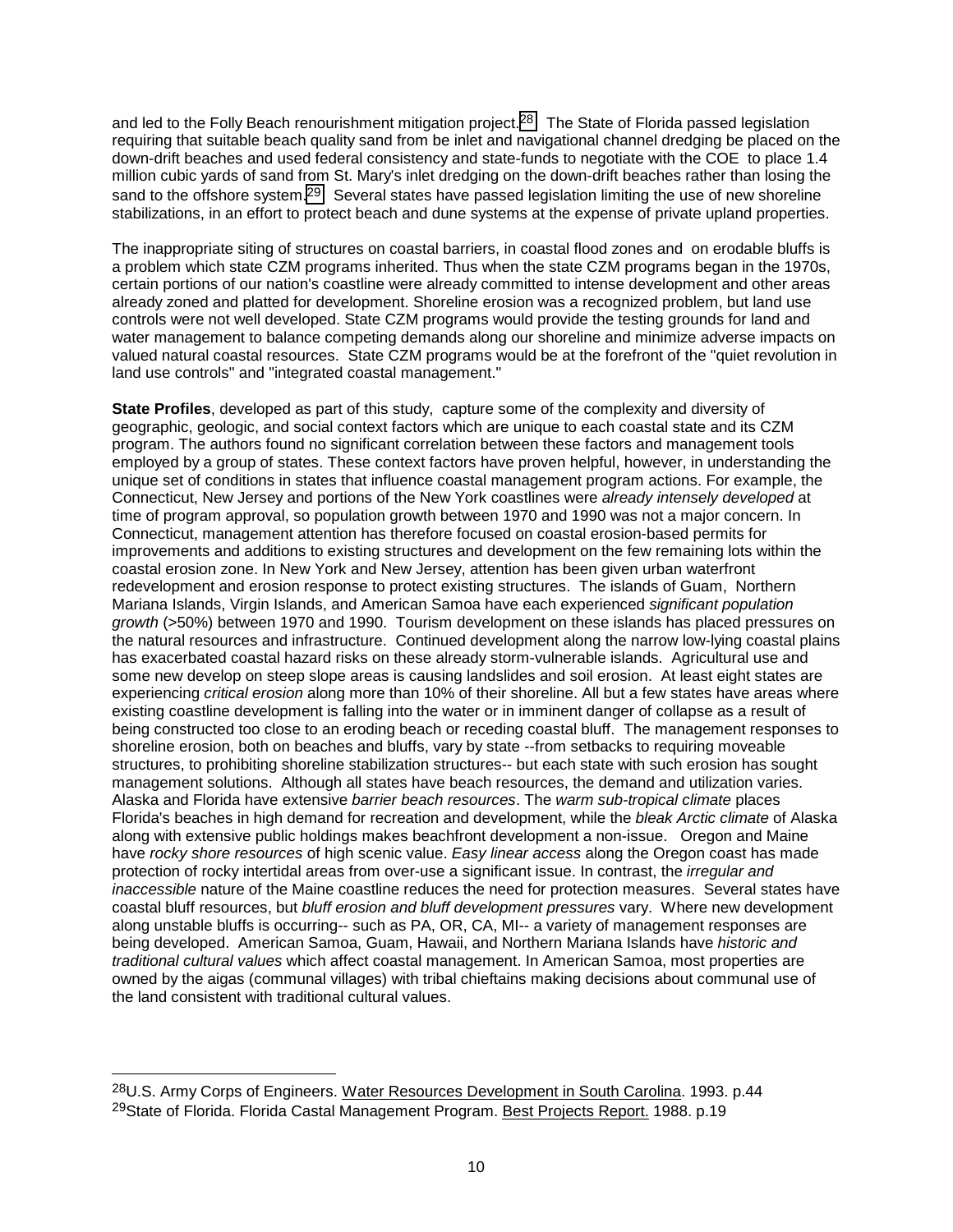#### **National Perspective**

Context factors are helpful when evaluating the overall national effectiveness of state CZM Programs. For example, the length of coastline and type and extent of natural coastline features highlight the relevant areas needing coastal management attention; the extent and change in coastal erosion along our nation's shoreline help define the magnitude of erosion as a national coastal management problem; the extent of public versus private ownership of the coastline puts the relevancy of various management tools (direct land management, regulatory controls and land acquisition) into perspective; and the population and economic pressures along the coastline bring into focus the competition between resource protection and development interests.

#### **Issue Identification**

All but three of the twenty-nine coastal states identified issues associated with protection of natural coastal resources and/or minimization of loss of life and property from coastal hazards as a high priority management issue for their program. Two states ranked the issue of moderate importance: Connecticut has no open-ocean coastline and was already intensely developed at time of program approval; Wisconsin considers wetlands protection a higher priority. Louisiana ranked the issue as low, since only a small portion of the coastline is sandy beach and wetlands are the highest priority issue. (See **Table 1**)

#### **Diversity of State Policy Objectives**

The tools states employ reflect each state's policy priorities to address competing uses along our nation's beachfront and shoreline areas. This study focuses on a cross-state analysis of the key tools, selected provisions, and on-the-ground outcomes of tools employed. It should be noted that the policy intent behind the tools employed vary, even among similar types of tools employed. **Table 2** illustrates the diversity of policies behind state setback regulations.

#### **Overview of State CZM Programs**

This study covers the twenty-nine coastal states, territories and commonwealths with federally-approved coastal zone management programs as of 1995. For the purpose of simplicity, all twenty-nine programs are hereinafter referred to as "coastal states," which term is intended to include states, territories and commonwealths. The state coastal programs were approved between 1976 and 1988. (See **Appendix C**) Each of the twenty-nine coastal states was required to develop and describe its program in a CZM Plan and a draft and final Environmental Impact Statement (EIS), prior to program approval. These documents contain some baseline data on resources. They also describe the key tools to be employed in the program to address resource protection and other issues.

Under the CZMA (Section 306(d)(11); 15 CRF, Section 923.42-.44), states were required to develop coastal programs with means for controlling coastal land and water uses in one or more of three ways: Technique A- state establishment of criteria and standards for local implementation; Technique B- direct state land and water use planning and regulation; or Technique C- state review on a case-by-case basis of actions affecting land and water uses subject to the management program. Ten of the states developed programs based on direct state land and water use planning and regulatory programs (Technique B). Nineteen of the states used a combination of state controls and local controls based on state standards. (See **Appendix C)**

Looking at primary authorities and tools employed by state CZM Programs to protect beaches, dunes, bluffs and rocky shore resources, twelve states employ state-level regulatory programs; seventeen states employ a combination of direct state and local planning and regulatory programs. Although all states own coastal properties, for three states ownership and direct land management is a primary tool. (See **Appendix C)**

Most coastal states are finding ways to provide for local participation in coastal management decisions. Even states that do not rely on local controls as part of their approved programs are providing for voluntary or mandatory local participation. For example, in 1995 New Hampshire began requiring local shoreland ordinances and setbacks. In 1994, Florida added local comprehensive planning to its tool box. In 1990,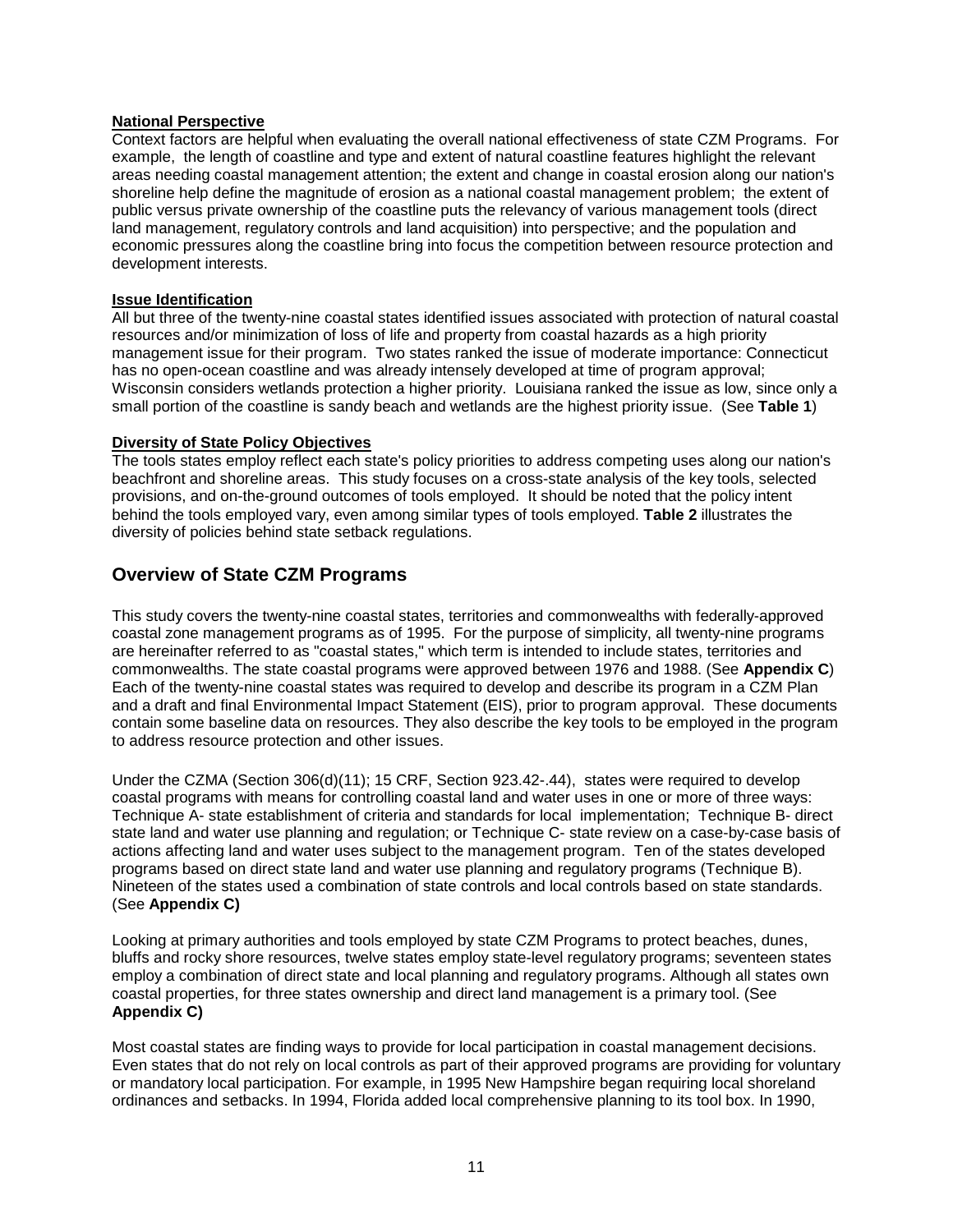South Carolina began requiring local beach management plans tied to access and beach nourishment funding.

| Commonwealth of Northern Marianas                             | Preserve visual open space.                                                                                                                                                                                                                                                          |
|---------------------------------------------------------------|--------------------------------------------------------------------------------------------------------------------------------------------------------------------------------------------------------------------------------------------------------------------------------------|
| Virgin Islands, Guam                                          | Retain public access.                                                                                                                                                                                                                                                                |
| <b>Puerto Rico</b>                                            | Retain public access and prevent shadows on the beach.                                                                                                                                                                                                                               |
| Hawaii                                                        | Protect shoreline resources vital to the economy and<br>environment, protect natural shoreline processes, provide<br>public access.                                                                                                                                                  |
| Maine                                                         | Conserve wildlife habitats and other vital resources,<br>protect natural functions of frontal dunes.                                                                                                                                                                                 |
| Michigan and Pennsylvania                                     | Keep development away from bluff-recession hazard<br>areas. Both address reasonable use of parcels<br>subdivided prior to setback laws. Michigan allows<br>moveable structures. PA uses a variances process.                                                                         |
| Oregon                                                        | Protect public access, protect life and property from<br>hazards including ocean flooding, to prohibit<br>development on beaches, active foredunes, and other<br>conditionally stable foredunes and intertidal dunes.                                                                |
| Rhode Island                                                  | Multiple setbacks: to protect foredunes, coastal features -<br>beaches, dunes, bluffs, rocky shores; to reduce loss of<br>life and property in designated coastal hazard areas; to<br>reduce public expenditures for infrastructure and flood<br>disaster relief on barrier islands. |
| South Carolina                                                | Preserve beaches and keep development off the active<br>beach and dune. However, as a result of taking cases,<br>the state allows certain development along the<br>oceanfront if not located on primary dune.                                                                        |
| American Samoa, Florida, New Jersey<br>Carolina, other states | Consider the type and/or size of development (single North<br>family, commercial and/or square footage/number of<br>units) in setting development back from the shoreline.                                                                                                           |
| several states                                                | Erosion-rate based setbacks to respond to beach<br>dynamics and to keep development out of coastal<br>erosion areas.                                                                                                                                                                 |
| most states                                                   | Variance provisions to avoid "taking" issues associated<br>with private property rights.                                                                                                                                                                                             |
| Source: State CZM Profiles.                                   |                                                                                                                                                                                                                                                                                      |

Table 2: Diversity of policies behind state coastal setback regulations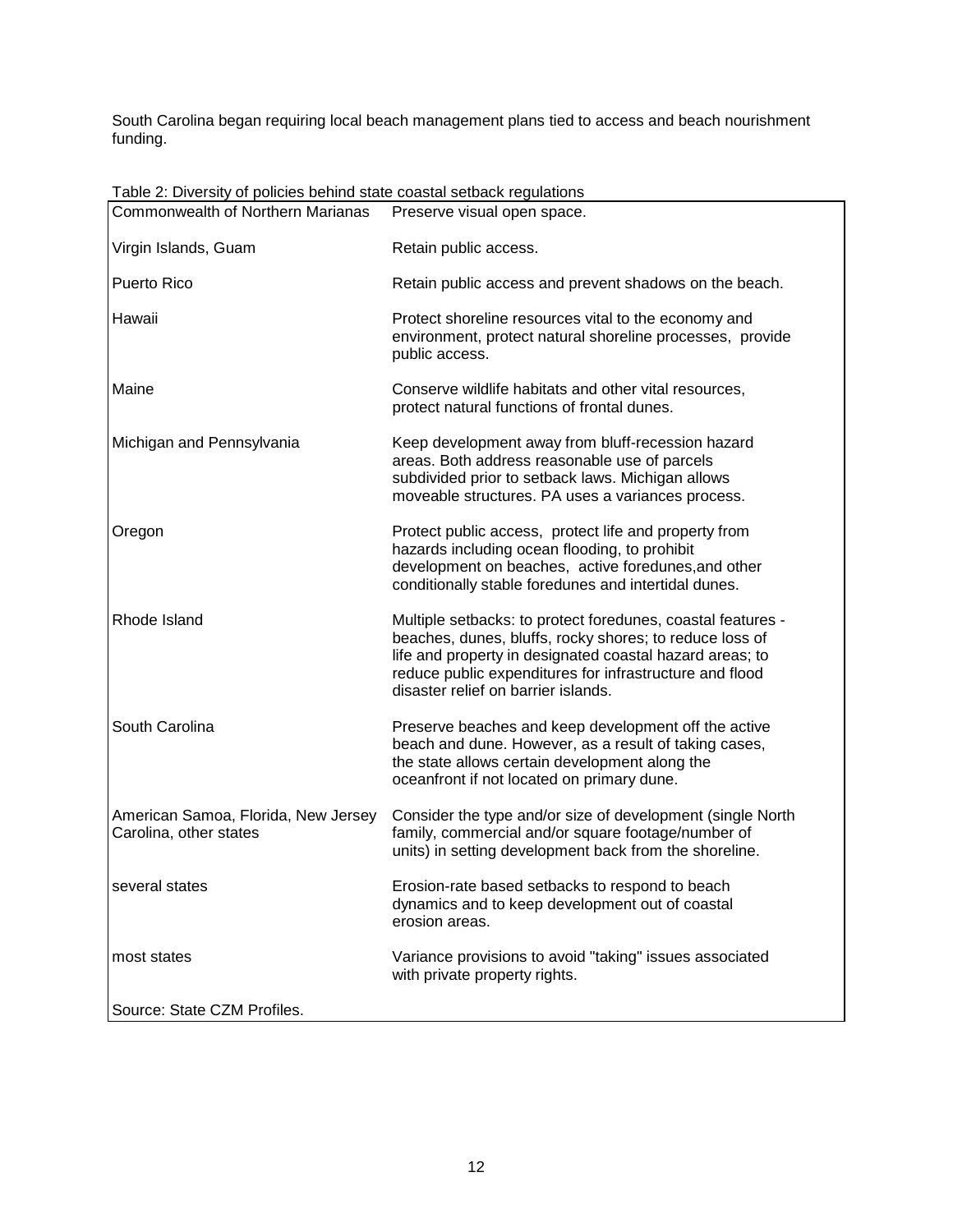## **3 METHODOLOGY**

A detailed description of the methodology is provided in **Appendix B-1**. The following is a summary containing the research question, research design, and approach to determining effectiveness.

#### **Research Question and What is Covered**

The basic research question utilized is "how effective overall have the individual and collective state CZM program efforts been in addressing protection of beaches, dunes, bluffs and rocky shores?"

#### **Research Design**

The overall research framework is described in the introduction to the entire study. A specific survey instrument was developed for collecting process and outcome data on protection of beaches, dunes, bluffs and rocky shores. This survey instrument was sent to all twenty-nine CZM states. In addition, the instrument was used in completing follow-up phone interviews with state contacts. The survey results served as the basis for completion of individual state CZM profiles. (See **Appendix B-2** for a copy of the Survey Instrument)

In addition, the authors reviewed information from state CZM documents including Final Environmental Impact Statements (FEIS); 309 Assessment and Strategy Reports and state laws and regulations pertaining to resource protection. Where provided by OCRM or the coastal state, the authors reviewed documents on beach and dune protection, state coastal parks, land acquisitions, and selected state CZM progress reports, annual reports, and 312 evaluation reports.

Follow-up phone interviews and data requests were made to each coastal state, usually to multiple state agency or bureau staff. It was typical to contact more than one staff in the state CZM program office, the state land management agency, a state environmental regulatory agency, the state land acquisition agency, and the state wildlife protection agencies.

#### **Determination of Effectiveness**

"Coastal Management Tools" are the processes, tools, and techniques a state coastal management program employs or utilizes to address a coastal management issue and to implement its program.

"Process Indicators" are the specific management programs, tools or techniques that states have developed to address coastal problems. Examples include key provisions of regulatory programs such as coastal setbacks from primary dunes or control zones which protect natural functions of resources; plans with enforceable policies that address beach renourishment, inlet management, dune restoration or special area resource protection; state land management of coastal parks which guide access or protect unique habitat areas; and acquisition programs to purchase beaches, dunes, bluffs or rocky shore areas.

"Outcome Indicators" are the specific on-the-ground measurable effects that result from implementation of CZM programs, tools, and techniques. Examples include linear and/or area data on permits issued reflected in miles of beachfront shoreline developed or armored through permitting; area restricted from vehicular access through access plan and regulations; miles and/or acres of coastal shoreline in state land management or protection status; miles and cubic yards of beaches restored or dunes revegetated; miles and/or acres of coastal shoreline acquired for resource protection.

"CZM Program Effectiveness" means the special role of CZM in using process tools to affect outcomes sought under the CZMA, namely the protection of natural beaches, dunes, bluffs and rocky shores. Effectiveness is measured by: 1) process indicators (tools) and outcome indicators (results) and their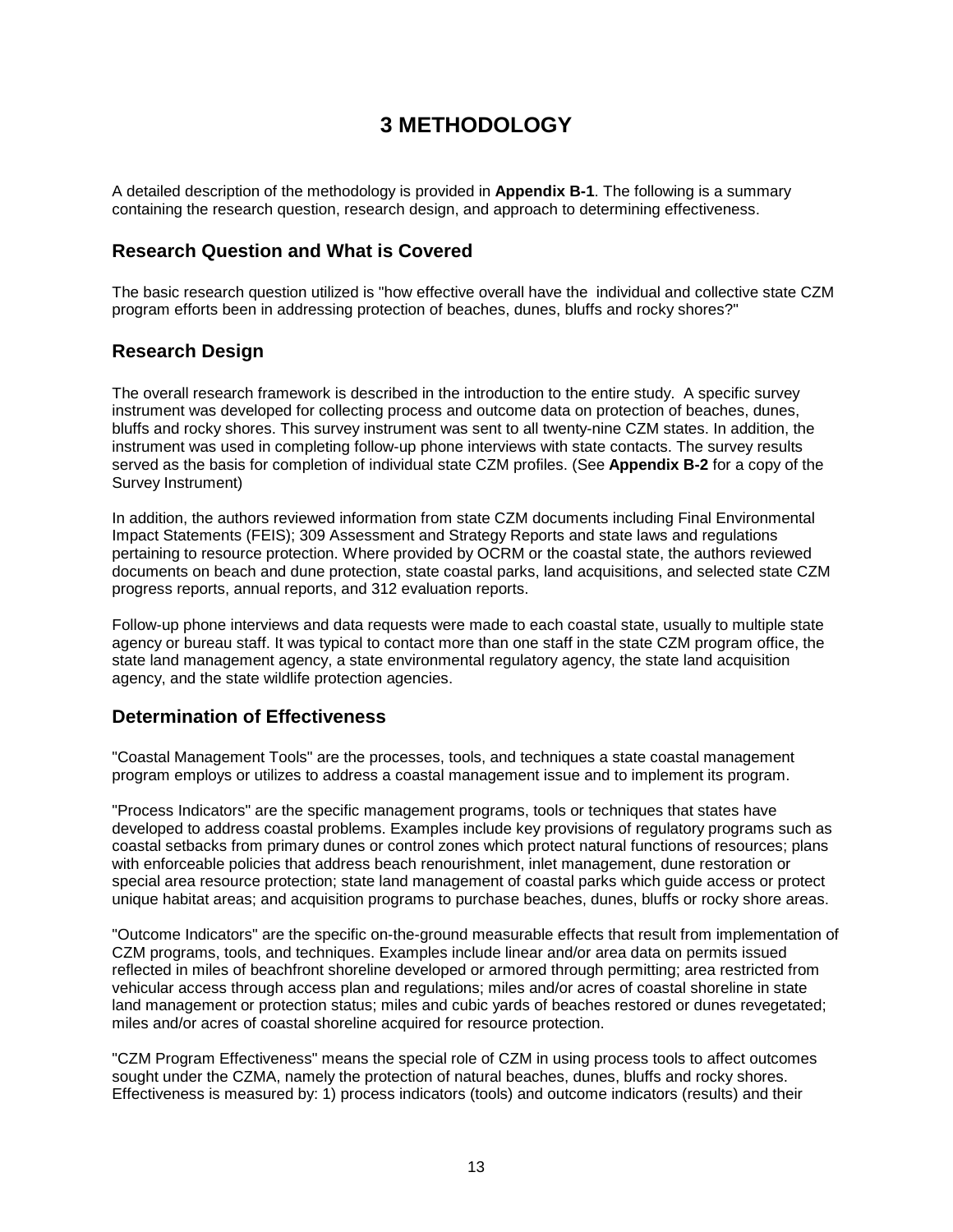linkage within each of the 29 state programs; 2) state CZM program implementation through case examples where no statewide data is available; and 3) the unique role of CZM as only one of many government and non-government agencies involved in coastal management.

#### **Research Limitations**

There are several limitations to this research project. The greatest limitation involves a lack of historical information and databases on state CZM management tools and outcomes. The following is a list of some of the problems and weaknesses which limit meaningful cross-state comparisons of CZM tools and results, and the assessment of CZM effectiveness:

(1) diversity among state CZM programs with regard to natural resources, size, region, coastal population, development, priorities for balancing resource protection and development, organizational and management framework, and application of similar management tools;

(2) multiple state agencies involved in the coastal area with separate management mandates, and a lack of coordination among agency programs to achieve common objectives;

(3) lack of database at OCRM on state CZM program tools, activities, outcomes including a lack of standardized and consolidated reporting in performance evaluations, grants, annual reports which is reflected in an inadequate reporting process between the coastal states and OCRM; inadequate computerized permit tracking data regarding miles, acres, resources, areas affected, length of projects permitted, and assessment of cumulative impacts of multiple permits; and lack of federal standards for measuring state CZM performance coupled with a lack of measurable data provided by OCRM and the coastal states;

(4) lack of documentation, bibliographies and dissemination of CZM technical reports and program results; (5) reliance on case examples and success stories, in the absence of statewide data on CZM outcomes, as indicated in biennial reports to Congress and state submissions to OCRM;

(6) significant changes to state CZM programs over the years which are not documented by OCRM;

(7) turn-over among state CZM staff and the lack of institutional memory about CZM activities and results; (8) compounding factors which influence and shape state coastal policies and programs and affect CZM

results including economic development, environmental pressures, political and social factors.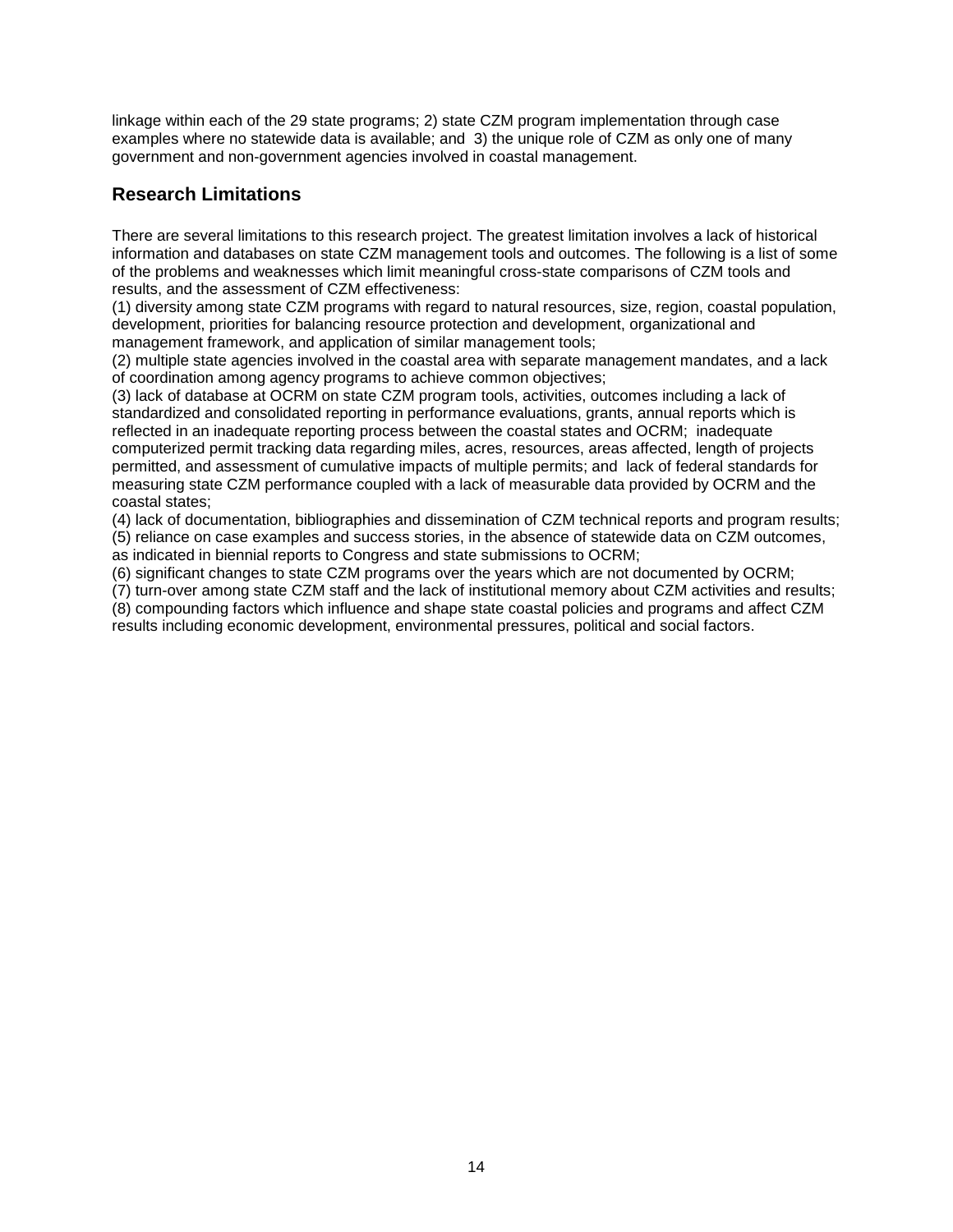## **4 RESULTS**

#### **NATIONAL OBJECTIVES BEING ACHIEVED**

**The national objective of protecting coastal resources is being achieved** through implementation of federally-approved state coastal management programs. State CZM programs efforts are effective overall in addressing protection of beaches, dunes, bluffs and rocky shores, given that CZM requires states to balance competing needs and demands such as protection of properties from hazard risks and promotion of recreational use of the shoreline. Determination of CMP effectiveness has been based on process indicators and case examples.

#### **TOOLS EMPLOYED BY COASTAL STATES TO PROTECT RESOURCES**

**Coastal states are utilizing 26 widely varying processes to achieve resource protection** including regulatory setbacks and controls over shoreline development in combination with planning, stewardship of state lands, coastal land acquisition, as well as research and public education about shoreline processes and human interations. A summary *list of the tools* each of the twenty-nine coastal states employ to protect beaches and dunes is shown in **Table 4**. Tools used to protect bluffs and rocky shores are shown in **Table 5.** Coastal management tools are continually evolving. The summary represent management tools in place as of the summer of 1995. All but three state coastal programs identified issues associated with protection of natural resources and/or minimization of loss of life and property from coastal hazards as a high priority management issue. Although all coastal states own coastal properties, only three use state ownership and land management as the primary tool. Of the twenty-five tools identified with beach and dune protection, the fewest tools used by a state is eleven and the most is twenty-three. Of the thirteen tools related to bluff and rocky shore protection, the fewest tools used by any state is five and the most is eleven.

**Regulatory tools are the most significant tools employed nationwide to protect shoreline**

**resources.** Protection is achieved through setbacks; regulation of shoreline development and shoreline stabilizations; restrictions on pedestrian and vehicular access; habitat protection; and permit compliance/permit tracking systems. Setbacks are particularly effective--acting as natural buffer areas and reducing hazard risks. Regulatory controls are needed because the majority of the oceanfront shoreline is in private ownership and is subject to significant shoreline change and development pressures. The scope, policies, and provisions of state coastal regulatory programs afford greater natural resource protection. In addition to construction setbacks, almost all coastal states regulate activities within defined coastal construction control areas in ways that minimize adverse impacts on the natural shoreline resources and protect critical habitat areas. Most coastal states regulate the use of shoreline stabilization structures to minimize adverse impacts on beach systems. Many coastal states restrict pedestrian and vehicular access along portions of the shoreline. Pedestrian access restrictions channel human encroachment along boardwalks or dune crossovers, minimizing dune destabilization and limiting adverse impacts on fragile shoreline resources. Vehicular access restrictions keep vehicles off sensitive coastal habitat areas or limit vehicular use to government vehicles or off-road vehicles in areas planned for their use. Almost all coastal state have permit compliance programs to enforce their regulations and permit tracking systems. Only a few coastal states prohibit shoreline stabilization structures, thereby placing protection of beach systems as a policy priority over protection of upland structures.

**Planning tools, when combined with regulatory, improve natural resource protection.** Most coastal states with beach or bluff resources employ some type of planning tool. Locally-delegated permitting combined with mandatory local planning in eight coastal states provides the key management tool in protecting beaches, dunes, bluffs and rocky shore resources. Planning programs are more effective when combined with implementation through state regulation or local land use regulations, zoning and subdivision ordinances and other actions. Adopted plans offer long-range vision or site-specific goals for the protection and development of selected coastal areas and resources.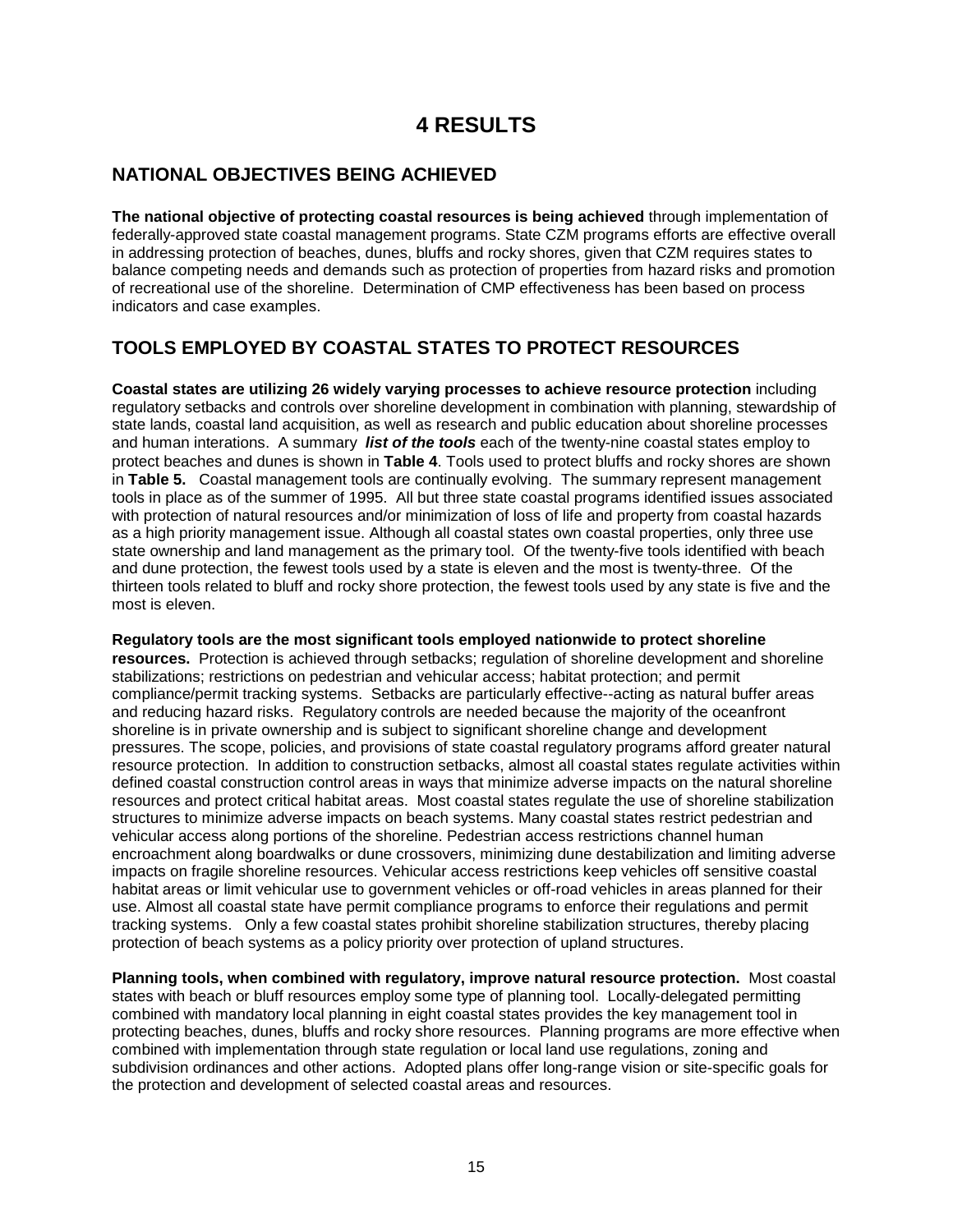**Stewardship of coastal lands, through direct land management and acquisition, is an important component of all state coastal programs.** All coastal states own state parks along the shoreline that encompass one or more beach, dune, bluff or rocky shore. Most coastal states have natural protection areas and guided accessways and many have acquired additional coastal land holdings. Almost half of the coastal states use boardwalks or dune crossovers to protect dune vegetation and minimize adverse impacts on natural resources and employ sand fencing and dune creation to restore the natural function of damaged dune systems. Over half of the coastal states use beach nourishment to recreate recreational beaches which are eroding away. Eleven coastal states have chosen to armor or repair existing shoreline stabilization structures in high erosion areas, primarily to protect coastal highways or other public infrastructure investments.

**Nonregulatory and research tools support regulatory, planning, acquisition and direct land management activities.** All coastal states employ some types of nonregulatory and research tools. For example, education and technical assistance to local governments function to improve local coastal planning and regulation. Likewise, research and technical reports on shoreline erosion rates function to improve state regulatory controls over development in erosion prone areas. **Table 2** identifies the key nonregulatory and research tools that states use in shoreline management. No attempt was made to collect outcome data for these tools. Any further analysis of these tools was beyond the scope of this study.

#### **UPGRADING CZM PROCESSES**

Coastal states use a wide variety of management tools to protect beaches, dunes, bluffs and rocky shores.

CZM is a growing and changing process meeting changing needs. As state CZM programs recognize problems or management gaps, they take corrective action. **All but two coastal states have made significant changes to their programs in the way they protect resources.** (**See Table 3** and **Appendix C**)

When looking from the time of original federal program approval in 1972 to the present, a more than 20 year time span, coastal states have made *hundreds* of changes and refinements to their programs. Some changes involved program amendments, others were just routine program improvements. **This study has documented over 60 significant changes made by state coastal programs solely to protect natural shoreline resources.** Most of these program changes involved alteration of the state CZM regulatory and planning tools. Significant changes have commonly included expansion of the geographic area or types of activities covered by shoreline setbacks or regulations and changes to limitations on shoreline stabilizations. Most states are giving greater consideration to natural shoreline processes, even when addressing other concerns such as the need to protect developed eroding shoreline using structural measures. Examples of significant program changes to state CZM program tools are provided in **Table 3.**

With few exceptions, most of these program changes have occurred in the 1980 and 1990, after several years of program implementation. The fact that state coastal programs are changing complicates efforts to assess program effectiveness based on measurable results of program implementation. Although not the methodological approach taken in this study, a review of changes which strengthen or weaken resource protection programs could be used as a way to assess CZM program effectiveness.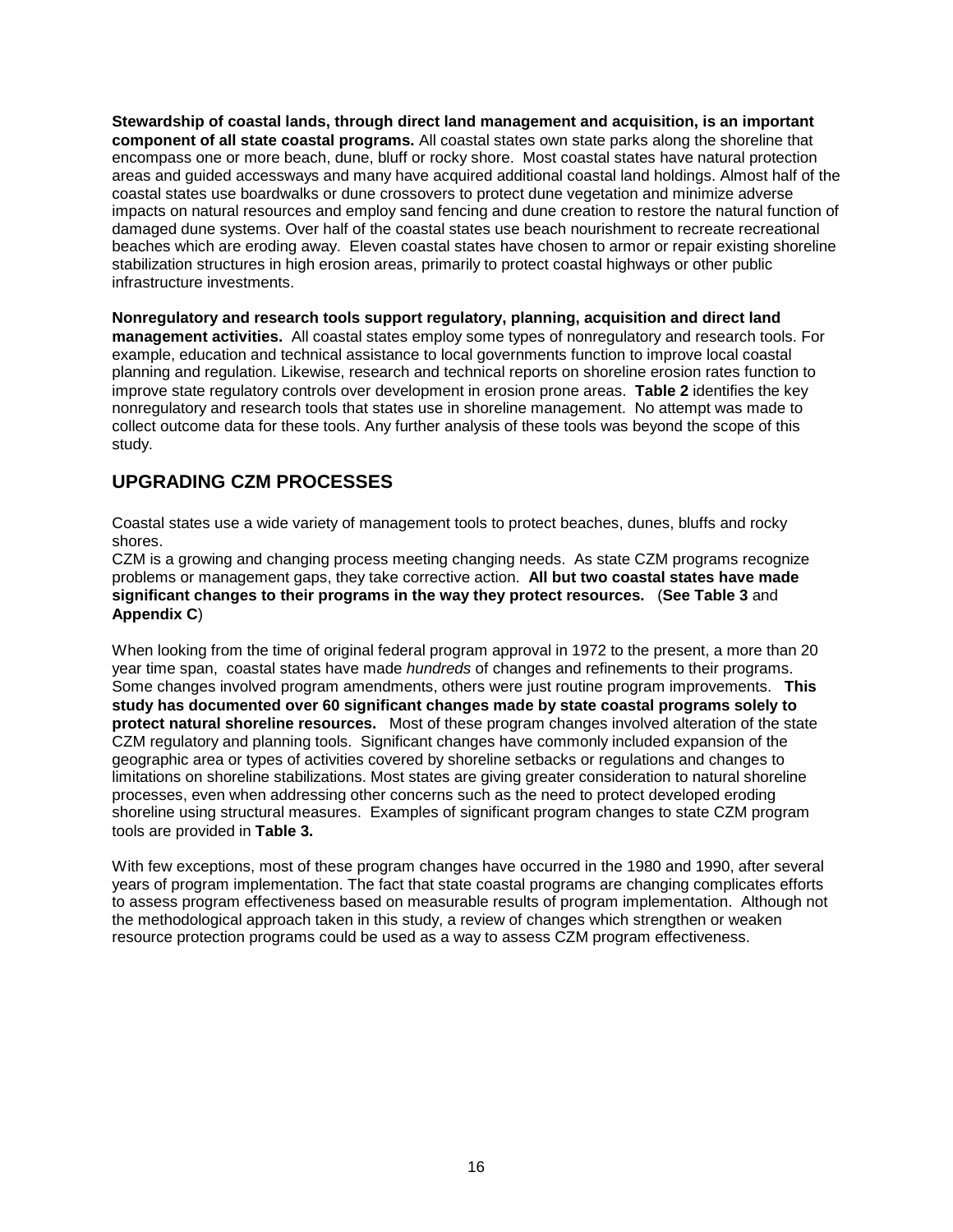Table 3: Examples of *significant changes* to State CZM program tools which affect protection of beaches, dunes, bluffs, and rocky shores:

\* California adopted coastal hazard landform alteration policy guidance in 1993 to address geologic stability of bluff top development.

\* Connecticut amended its regulatory program in 1987 to include permits for seawalls which had previously been exempt from review.

\* Florida amended its beachfront regulatory program in 1985 to establish a 30-year erosion zone and prohibit major development seaward of that zone line.

\* Hawaii amended its setback provisions in 1989 to limit variances and improve enforcement of setbacks and variances.

\* Maine amended its sand dune rule in 1989 and 1993 to broaden and clarify permit requirements for development on sand dunes. In 1995, Maine amended its natural resource protection act to allow existing seawalls and other shoreline stabilizations to be fortified and built bigger/stronger to protect existing threatened oceanfront development. This was contrary to the sand dune rule which promotes retreat from erosion-prone areas.

\* Massachusetts passed a state endangered species act in 1990 which expanded beach management from flood control and storm damage protection to include protection of wildlife habitat and endangered species.

\* Michigan amended its shorelands protection and management act in 1992 to expand the definition of bluff-line to cover non-bluff shoreline and extended the inland setback requirements to address severe short-term erosion events.

\* New Hampshire revised the definition of the high water mark in 1995 extending more landward state permit jurisdiction.

\* New Jersey amended its oceanfront permits program in 1988 and 1990 to expand its jurisdiction landward and include single family, commercial development and shoreline stabilizations previously excluded. Amendments also created erosion hazard areas and erosion-rate setbacks within these areas.

\* North Carolina amended its program in 1985 to prohibit hard erosion control devices designed to harden or stabilize beaches, and modified its law in 1989 to allow stabilizations to protect historic structures.

\* Oregon adopted a Territorial Sea Plan in 1994 which includes a Rocky Shores Strategy. Areas are inventoried, classified and designated under one of four classifications. Within these areas access/use is restricted.

\* South Carolina amended its beach management act in 1988 and 1990. Since 1988, the state prohibits new shoreline stabilization structures; since 1990, reconstruction of shoreline stabilizations & rebuilding of certain damaged structures is restricted.

\* The Virgin Islands adopted 18 Areas of Particular Concern in 1994 which include sea turtle nesting beaches for special protection.

Source: State CZM Profiles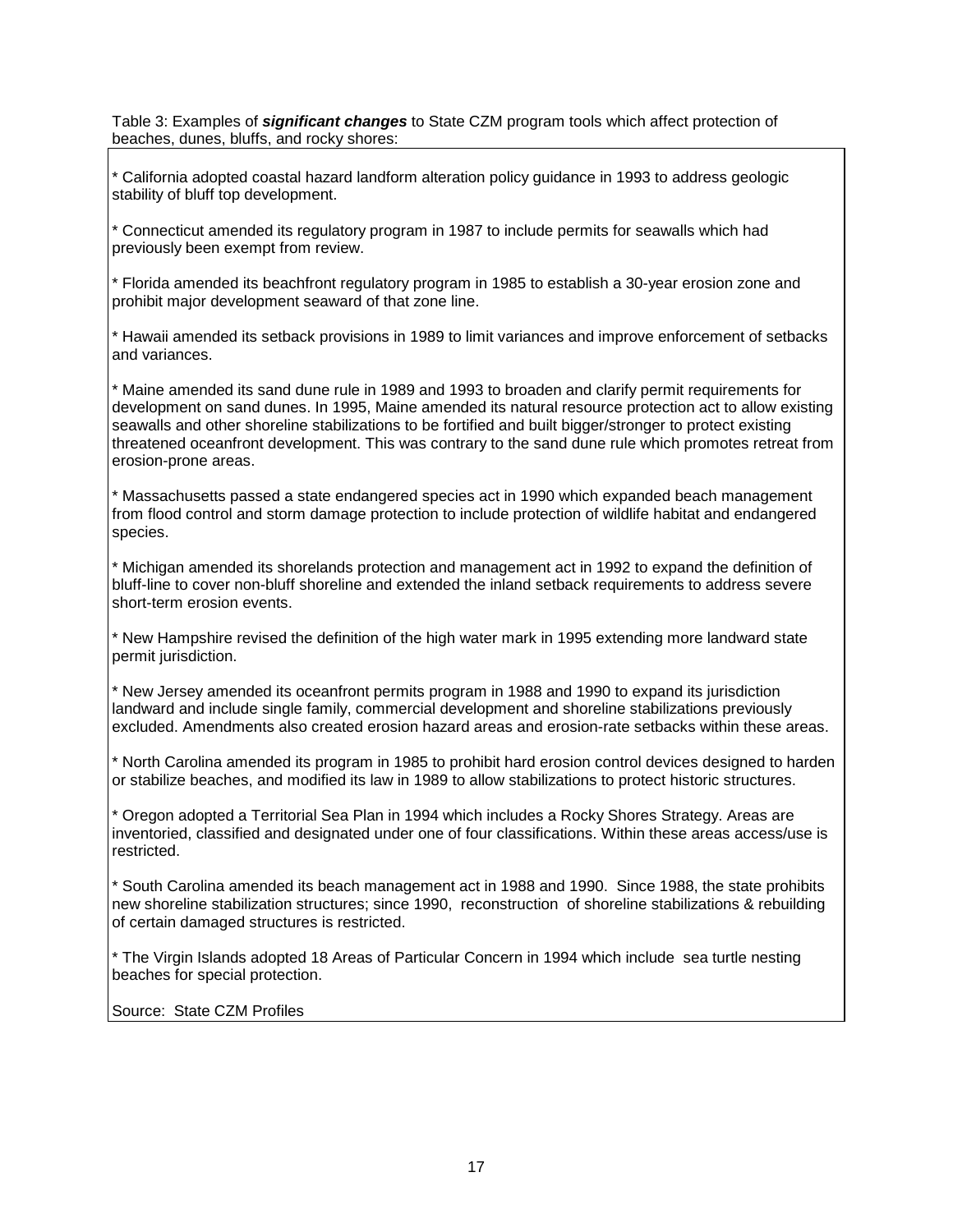| <b>TOOLS</b>                                   | A            | $\mathsf{A}$<br>$\mathsf{K}$ | A<br>$\vert$ S | $\mathsf{C}$<br>$\mathsf{A}$ | $\mathsf{C}$<br>T | D<br>$\mathsf E$ | $\mathsf{F}$ | G<br>$\cup$    | H              | $\frac{L}{A}$ | M<br>$\mathsf E$ | M<br>D         | M<br>$\overline{A}$ | M<br>$\mathbf{I}$ | M<br>S       | N<br>H       | $\overline{N}$<br>J | N<br>Y       | N<br>$\mathsf{C}$ | $\mathsf{N}$ | $\circ$<br>$M$ R A | P            | P<br>$\mathsf{R}$ | $\mathsf{R}$ | ${\mathsf S}$<br>$\mathsf{C}$ | V            | V<br>$\overline{A}$ | W<br>$\mathsf{A}$ | W            | Total<br>Yes    |
|------------------------------------------------|--------------|------------------------------|----------------|------------------------------|-------------------|------------------|--------------|----------------|----------------|---------------|------------------|----------------|---------------------|-------------------|--------------|--------------|---------------------|--------------|-------------------|--------------|--------------------|--------------|-------------------|--------------|-------------------------------|--------------|---------------------|-------------------|--------------|-----------------|
| <b>REGULATORY &amp; PLANNING TOOLS</b>         |              |                              |                |                              |                   |                  |              |                |                |               |                  |                |                     |                   |              |              |                     |              |                   |              |                    |              |                   |              |                               |              |                     |                   |              | 29              |
| <b>Restrict Construction</b>                   | v            | $\mathsf{V}$                 | $\mathsf{V}$   | $\mathsf{V}$                 | v                 |                  |              |                |                | $\mathsf{V}$  | v                |                | v                   | v                 | n            | $\mathsf{V}$ | v                   | $\mathsf{V}$ |                   |              | $\mathsf{V}$       | n            |                   |              |                               |              |                     |                   |              | 27              |
| <b>Setbacks</b>                                | $\mathsf{V}$ | n                            | $\mathbf{V}$   | $\mathbf{v}$                 | $\mathsf{n}$      | $\mathbf{v}$     | $\mathbf{v}$ | $\overline{V}$ | $\mathbf{V}$   | $\mathsf{n}$  | $\mathbf{v}$     | $\overline{V}$ | $\overline{n}$      | $\mathbf{v}$      | $\star$      | $\mathsf{V}$ | $\mathbf{v}$        | V            | $\mathbf{V}$      | $\mathbf{v}$ | $\mathsf{v}$       | $\star$      | $\mathbf{v}$      | $\mathbf{v}$ | $\overline{V}$                | $\mathbf{v}$ | $\mathbf{v}$        | $\overline{V}$    | $\mathbf{V}$ | $\overline{23}$ |
| <b>Control Areas</b>                           | $\mathsf{V}$ | $\mathsf{v}$                 | $\mathsf{V}$   | $\mathsf{v}$                 |                   |                  | $\mathbf{v}$ |                | $\mathsf{V}$   | $\mathsf{v}$  | $\mathbf{v}$     | $\mathbf{v}$   | $\mathsf{V}$        | $\mathsf{v}$      | $\star$      | $\mathsf{v}$ | $\mathbf{v}$        | $\mathbf{v}$ |                   |              | $\mathbf{v}$       | $\star$      | $\mathsf{v}$      |              |                               | $\mathbf{v}$ | $\vee$              |                   |              | 27              |
| <b>Restrict Shoreline Stabilizations</b>       | $\mathsf{v}$ | n                            | $\mathsf{V}$   | $\mathsf{V}$                 | $\mathsf{v}$      |                  | $\mathbf{v}$ | $\mathsf{v}$   | $\mathbf{v}$   | $\mathsf{V}$  | $\mathsf{v}$     | V              | $\mathsf{V}$        | $\mathsf{V}$      | $\mathbf{v}$ | $\mathsf{V}$ | v                   | $\mathsf{v}$ | $\mathsf{v}$      | v            | $\mathsf{v}$       | $\mathsf{V}$ | v                 | $\mathsf{V}$ |                               | $\mathsf{v}$ | $\mathsf{v}$        |                   |              | 28              |
| <b>Restrict Pedestrian or Vehicular Access</b> | $\mathsf{v}$ | $\mathbf{v}$                 | n              | $\mathbf{V}$                 | $\mathbf{V}$      |                  |              | $\mathbf{v}$   | $\mathbf{V}$   | $\mathsf{n}$  | $\mathbf{v}$     | $\mathbf{v}$   | $\mathbf{V}$        | $\mathbf{v}$      | $\mathbf{v}$ | n            | $\mathsf{v}$        | $\mathbf{V}$ |                   | $\mathbf{v}$ | $\mathsf{V}$       | n.           | $\mathsf{n}$      | $\mathbf{v}$ |                               | n            | $\mathbf{v}$        |                   |              | $\overline{23}$ |
| <b>Protect Habitat, Other Restrictions</b>     | n            |                              | $\mathsf{V}$   | $\mathsf{V}$                 |                   |                  | $\mathsf{v}$ |                |                | $\mathsf{n}$  | $\mathsf{v}$     |                | $\mathbf{v}$        |                   |              |              |                     | $\mathsf{v}$ |                   | n            | v                  | n.           | $\mathsf{v}$      |              |                               |              |                     |                   |              | $\overline{25}$ |
| Permit Compliance Program                      | $\mathsf{v}$ | $\mathbf{v}$                 | $\mathsf{V}$   | $\mathsf{V}$                 | $\mathsf{V}$      | $\mathbf{v}$     | $\mathbf{v}$ | $\mathbf{V}$   | $\mathbf{v}$   | $\mathsf{V}$  | $\mathsf{V}$     | $\mathbf{v}$   | $\mathsf{V}$        | v                 | n            | $\mathsf{V}$ | $\mathsf{V}$        | $\mathsf{V}$ |                   | $\mathsf{v}$ | $\mathsf{V}$       | $\mathbf{V}$ | $\mathsf{V}$      | $\mathsf{V}$ | $\mathbf{v}$                  | $\mathsf{V}$ |                     |                   |              | $\overline{28}$ |
| Local Plan and/or Regulate                     | $\mathsf{v}$ | V                            | n              | $\mathsf{V}$                 | $\mathsf{V}$      | n                | $\mathsf{V}$ | $\mathbf{V}$   | $\mathsf{V}$   | $\mathsf{v}$  | $\mathsf{V}$     | v              | $\mathsf{v}$        | $\vee$            | $\mathsf{V}$ | $\mathsf{V}$ | $\mathsf{V}$        | $\mathsf{V}$ | v                 | n            | $\mathsf{v}$       | n            | $\mathsf{n}$      | $\mathsf{n}$ | $\vee$                        | $\mathsf{n}$ | $\mathsf{v}$        | $\mathbf{v}$      | $\mathsf{V}$ | $\overline{22}$ |
| Special Area Management Plans                  | $\mathsf{n}$ | v                            | n              | $\mathsf{V}$                 | n                 | $\mathsf{n}$     | $\mathsf{n}$ | $\mathsf{v}$   | $\mathsf{V}$   | n             | $\mathsf{V}$     | n              | $\mathsf{V}$        | n                 | n            | n            | n                   | n            | n                 | $\mathsf{V}$ | $\mathsf{n}$       | n            | $\mathsf{V}$      | $\mathsf{V}$ | n.                            | $\mathsf{V}$ | $\mathsf{V}$        | n.                | $\mathsf{V}$ | 12              |
| <b>Other Adopted Plans</b>                     | n            | $\mathsf{n}$                 | $\mathsf{V}$   | $\mathsf{V}$                 | n                 | n                | $\mathsf{V}$ | $\mathsf{n}$   | $\mathsf{n}$   | $\mathsf{v}$  | $\mathsf{n}$     | $\mathsf{V}$   | $\mathbf{V}$        | $\mathsf{V}$      | n.           | $\mathbf{v}$ | n                   | $\mathbf{V}$ |                   | $\mathsf{v}$ | $\mathbf{V}$       | $\mathsf{v}$ | $\mathsf{n}$      | $\mathsf{n}$ | $\mathbf{v}$                  | $\mathsf{n}$ | $\mathsf{V}$        | $\mathsf{n}$      | $\mathbf{v}$ | 16              |
| DIRECT LAND MGT, RESTORATION                   |              |                              |                |                              |                   |                  |              |                |                |               |                  |                |                     |                   |              |              |                     |              |                   |              |                    |              |                   |              |                               |              |                     |                   |              | 29              |
| <b>AND ACQUISITION TOOLS</b>                   |              |                              |                |                              |                   |                  |              |                |                |               |                  |                |                     |                   |              |              |                     |              |                   |              |                    |              |                   |              |                               |              |                     |                   |              |                 |
| Shoreline in State Parks Management            | v            |                              |                | $\mathsf{V}$                 |                   |                  |              |                |                |               |                  |                | v                   |                   |              |              |                     |              |                   |              | v                  | v            |                   |              |                               |              |                     |                   |              | 29              |
| <b>Natural Areas Protected</b>                 | $\mathsf{V}$ | $\mathsf{v}$                 | n              | $\mathsf{V}$                 | $\mathbf{v}$      | $\mathsf{V}$     | $\mathsf{v}$ | $\mathbf{V}$   | $\mathsf{V}$   | $\mathsf{n}$  | $\mathsf{V}$     | $\mathbf{v}$   | $\mathsf{v}$        | $\mathsf{V}$      | n            | $\mathsf{V}$ | $\mathsf{v}$        | $\mathsf{V}$ |                   | $\vee$       | $\mathsf{V}$       | n.           | $\mathsf{v}$      | $\mathsf{V}$ | $\mathbf{v}$                  | $\mathsf{v}$ | $\mathsf{V}$        | $\mathbf{V}$      | $\mathsf{v}$ | 25              |
| <b>Dunes Revegetated</b>                       | $\mathsf{V}$ | n.                           | $\mathsf{n}$   | $\mathsf{V}$                 | $\mathsf{v}$      | $\mathbf{V}$     | $\mathsf{V}$ | $\mathsf{n}$   | $\mathsf{n}$   | $\mathsf{V}$  | $\mathsf{V}$     | V              | $\mathsf{v}$        | n.                | $\mathsf{n}$ | $\mathsf{v}$ | n                   | n            | $\mathsf{V}$      | $\mathsf{n}$ | $\mathsf{n}$       | n            | $\mathsf{n}$      | $\mathsf{n}$ | $\mathbf{v}$                  | $\mathsf{n}$ | $\mathsf{V}$        | n.                | $\mathsf{n}$ | $\overline{13}$ |
| Beaches Nourished or Renourished               | $\mathsf{n}$ | n.                           | $\mathsf{n}$   | $\mathsf{V}$                 | $\mathsf{v}$      | $\mathsf{V}$     | $\vee$       | $\mathsf{n}$   | $\mathsf{n}$   | $\mathsf{v}$  | $\mathbf{v}$     | $\mathbf v$    | $\mathsf{v}$        | n.                | $\mathsf{v}$ | $\mathsf{v}$ | $\mathsf{v}$        | $\mathsf{V}$ | $\mathsf{v}$      | n            | $\mathbf{v}$       | $\mathsf{v}$ | n.                | $\mathsf{n}$ | $\mathbf{v}$                  | $\mathsf{n}$ | $\mathsf{V}$        | n.                | n            | $\overline{17}$ |
| Shoreline Armoring & Repairs                   | n            | n                            | n.             | $\mathsf{V}$                 | $\mathsf{v}$      | n                | v            | $\mathsf{n}$   | $\mathsf{V}$   | $\mathsf{v}$  | $\mathsf{n}$     | $\mathsf{v}$   | $\mathsf{V}$        | n.                | n            | $\mathsf{V}$ | $\mathsf{v}$        | n            | $\mathsf{n}$      | $\mathsf{n}$ | $\mathsf{n}$       | $\mathsf{V}$ | n                 | $\mathsf{n}$ | $\mathbf{v}$                  | $\mathsf{n}$ | $\mathsf{n}$        | n.                | $\mathsf{n}$ | 11              |
| <b>Coastal Lands Acquired</b>                  | n            | $\mathsf{n}$                 | $\mathsf{n}$   | $\mathsf{V}$                 | $\mathbf{v}$      | $\mathbf{V}$     | $\mathbf{v}$ | $\mathbf{V}$   | $\mathsf{V}$   | $\mathsf{n}$  | $\mathsf{V}$     | $\mathbf v$    | $\mathsf{V}$        | $\mathsf{V}$      | $\mathsf{n}$ | $\mathsf{v}$ | $\mathsf{n}$        | $\mathsf{V}$ | $\mathsf{V}$      | $\mathsf{n}$ | $\mathsf{V}$       | $\mathbf{V}$ | $\mathsf{V}$      | $\mathbf{V}$ |                               | $\mathsf{n}$ |                     | $\mathbf{v}$      | $\mathbf{v}$ | $\overline{21}$ |
| <b>NON-REGULATORY TOOLS</b>                    |              |                              |                |                              |                   |                  |              |                |                |               |                  |                |                     |                   |              |              |                     |              |                   |              |                    |              |                   |              |                               |              |                     |                   |              | 29              |
| <b>Public Investment Restrictions</b>          | n            | n                            | n              | $\mathsf{v}$                 |                   |                  |              | n              | n              | n             |                  |                |                     |                   | n            | n            | n                   |              |                   | n            | n                  | n            |                   |              | n                             |              | n                   | n                 | n            | 13              |
| <b>Public Investment Incentives</b>            | n            | n.                           | $\mathsf{n}$   | $\mathsf{n}$                 | n                 | $\mathsf{V}$     | $\mathsf{V}$ | n              | n              | $\mathsf{n}$  | n                | $\mathsf{v}$   | $\mathsf{v}$        | n                 | n            | n            | n                   | n            | n                 | n            | $\mathsf{n}$       | n.           | $\mathsf{n}$      | n            | $\mathsf{V}$                  | $\mathsf{n}$ | n                   | n.                | n            | 4               |
| <b>Coastal Property Disclosure</b>             | $\mathsf{n}$ | n                            | n              | $\mathsf{n}$                 | $\mathsf{n}$      | $\mathsf{n}$     | $\mathsf{v}$ | $\mathsf{n}$   | $\mathsf{n}$   | $\mathsf{v}$  | $\mathsf{n}$     | $\mathsf{v}$   | $\mathsf{n}$        | n.                | $\vee$       | n            | n                   | $\mathsf{n}$ | n                 | $\mathsf{n}$ | $\mathbf{v}$       | n.           | $\mathsf{n}$      | n            | $\mathsf{V}$                  | $\mathsf{n}$ | $\mathsf{n}$        | n.                | $\mathsf{n}$ | $\overline{6}$  |
| Education/Outreach/Technical Assist.           | $\mathsf{v}$ | v                            | $\mathsf{V}$   | $\mathsf{V}$                 | $\mathsf{v}$      | $\mathsf{V}$     |              | $\mathsf{V}$   | $\mathsf{V}$   | $\mathsf{v}$  | $\mathsf{V}$     | M              | $\mathsf{V}$        | $\mathsf{V}$      |              | $\mathsf{v}$ | $\vee$              | v            |                   | v            | $\mathsf{V}$       | n            | $\mathsf{v}$      | v            | $\mathbf{v}$                  | $\mathsf{V}$ | $\mathsf{v}$        | $\mathsf{v}$      | $\mathsf{V}$ | 28              |
| <b>Financial Assistance</b>                    | $\mathsf{v}$ | $\mathbf{v}$                 | $\mathbf{V}$   | $\mathsf{n}$                 | $\mathbf{V}$      | n                | $\mathbf{V}$ | $\mathbf{v}$   | $\mathsf{V}$   | $\mathsf{v}$  | $\mathsf{v}$     | n              | $\mathsf{n}$        | $\mathsf{V}$      | $\mathbf{v}$ | $\mathbf{v}$ | $\mathbf{v}$        | $\mathbf{v}$ | $\mathbf{v}$      | $\mathsf{n}$ | $\mathbf{v}$       | $\mathsf{V}$ | $\mathsf{n}$      | $\mathsf{n}$ | $\mathbf{v}$                  | $\mathsf{n}$ | $\mathsf{V}$        | $\mathsf{V}$      | $\mathsf{n}$ | 20              |
| <b>RESEARCH TOOLS</b>                          |              |                              |                |                              |                   |                  |              |                |                |               |                  |                |                     |                   |              |              |                     |              |                   |              |                    |              |                   |              |                               |              |                     |                   |              | 29              |
| Methodologies for Shore Setbacks/Zones         | $\mathsf{v}$ | n                            | n              | $\mathsf{v}$                 |                   |                  |              |                | $\mathsf{V}$   | n             | $\mathbf v$      |                | n.                  | $\mathsf{V}$      |              |              |                     |              |                   | n            | $\mathsf{v}$       | n.           | $\mathbf{v}$      | n            |                               | n            | n                   | n.                | $\mathbf{v}$ | 19              |
| <b>Beach Profiles</b>                          | $\mathsf{v}$ | n.                           | $\mathsf{n}$   | $\mathsf{V}$                 | $\mathbf{v}$      |                  | $\mathbf{v}$ | $\mathbf{v}$   | $\overline{V}$ | $\mathbf{v}$  | $\mathbf{V}$     | $\mathbf{v}$   | $\mathsf{n}$        | $\mathbf{v}$      |              |              | $\mathbf{v}$        | $\mathbf{v}$ |                   | $\mathbf{v}$ | $\mathbf{V}$       | n.           | $\mathsf{v}$      | $\mathbf{V}$ |                               | n            | $\mathsf{V}$        | n.                | $\mathbf{v}$ | 23              |
| <b>Natural Areas Inventory</b>                 | $\mathsf{v}$ | $\overline{V}$               | $\mathsf{v}$   | $\mathsf{v}$                 | $\mathbf{v}$      |                  | $\mathbf{v}$ | $\mathbf{v}$   |                | $\mathsf{n}$  | $\mathsf{v}$     |                | $\mathbf{V}$        |                   |              |              |                     | $\mathbf{v}$ |                   |              |                    | n.           | $\mathsf{v}$      | $\mathbf{V}$ |                               | $\mathbf{v}$ |                     | $\overline{U}$    |              | 27              |
| <b>Technical Reports</b>                       | $\mathsf{v}$ | $\overline{V}$               | $\mathsf{V}$   | $\mathsf{V}$                 | $\mathsf{v}$      | $\mathsf{v}$     | $\mathsf{v}$ | $\mathbf{V}$   | $\mathsf{V}$   | $\mathsf{V}$  | $\mathsf{V}$     | V              | $\mathsf{V}$        | $\mathsf{V}$      | $\mathbf{v}$ | $\mathsf{V}$ | $\mathbf v$         | $\mathsf{V}$ |                   | $\mathbf{V}$ | $\mathsf{v}$       | $\mathsf{V}$ | $\mathsf{V}$      | $\mathsf{V}$ | $\mathbf{v}$                  | $\mathsf{v}$ | $\mathsf{v}$        | $\mathbf{v}$      |              | 29              |
| <b>Aerial Photos</b>                           | $\mathsf{V}$ | $\overline{V}$               | $\mathsf{V}$   | $\mathsf{V}$                 | $\mathsf{v}$      | $\mathsf{V}$     | $\mathsf{v}$ | $\mathsf{v}$   | $\mathsf{V}$   | $\mathsf{v}$  | $\mathsf{V}$     | $\mathbf{v}$   | $\mathsf{V}$        | $\mathsf{V}$      |              | $\mathsf{V}$ | $\mathsf{v}$        | $\mathsf{v}$ |                   | v            | $\mathsf{v}$       | v            | v                 | $\mathsf{V}$ |                               | $\mathsf{v}$ | v                   |                   |              | 29              |
| Sea Level Rise Considerations                  | n            | n                            | $\mathsf{V}$   | $\mathsf{V}$                 | $\mathbf{V}$      | $\mathbf{v}$     | $\mathsf{v}$ | n              | $\mathsf{V}$   | $\mathbf{v}$  | $\mathbf{V}$     | $\mathsf{v}$   | $\mathbf{V}$        | n                 | $\mathsf{v}$ |              | $\mathbf{V}$        | $\mathbf{V}$ |                   | $\mathbf{V}$ | $\mathbf{V}$       | $\mathsf{V}$ | $\mathsf{V}$      | $\mathsf{V}$ |                               | $\mathsf{V}$ | $\mathsf{V}$        |                   | $\mathsf{V}$ | 25              |
| <b>Total Tools Emploved - 25</b>               |              |                              |                |                              |                   |                  |              |                |                |               |                  |                |                     |                   |              |              |                     |              |                   |              |                    |              |                   |              |                               |              |                     |                   |              |                 |

#### **Table 4: Summary of State CZM Tools Employed to Protect** *Beaches and Dunes*

KEY: Y- Yes, Management Tool employed by state N- No, Management Tool not employed by state

\* For MS, all beaches are artificial and open to the public. There is no regulation above MHW.

\* For PA, the only major beach is in public ownership and under state land management. All bluffs are regulated by setbacks and control zones. Total Tools Employed out of 25: Al-15, AK-13, AS-12, CA-22, CT-21, DE-19, FL-24, GM-17, HI-19, LA-16, ME-21, MD-23, MA-20, MI-18, MS-15, NH-20, NJ-18, NY-20, NC-21, NM-14, OR-20, PA-11, PR-16, RI-16, SC-23, VI-13-, VA-20, WA-15, WI-18.

Source: Individual CZM Profiles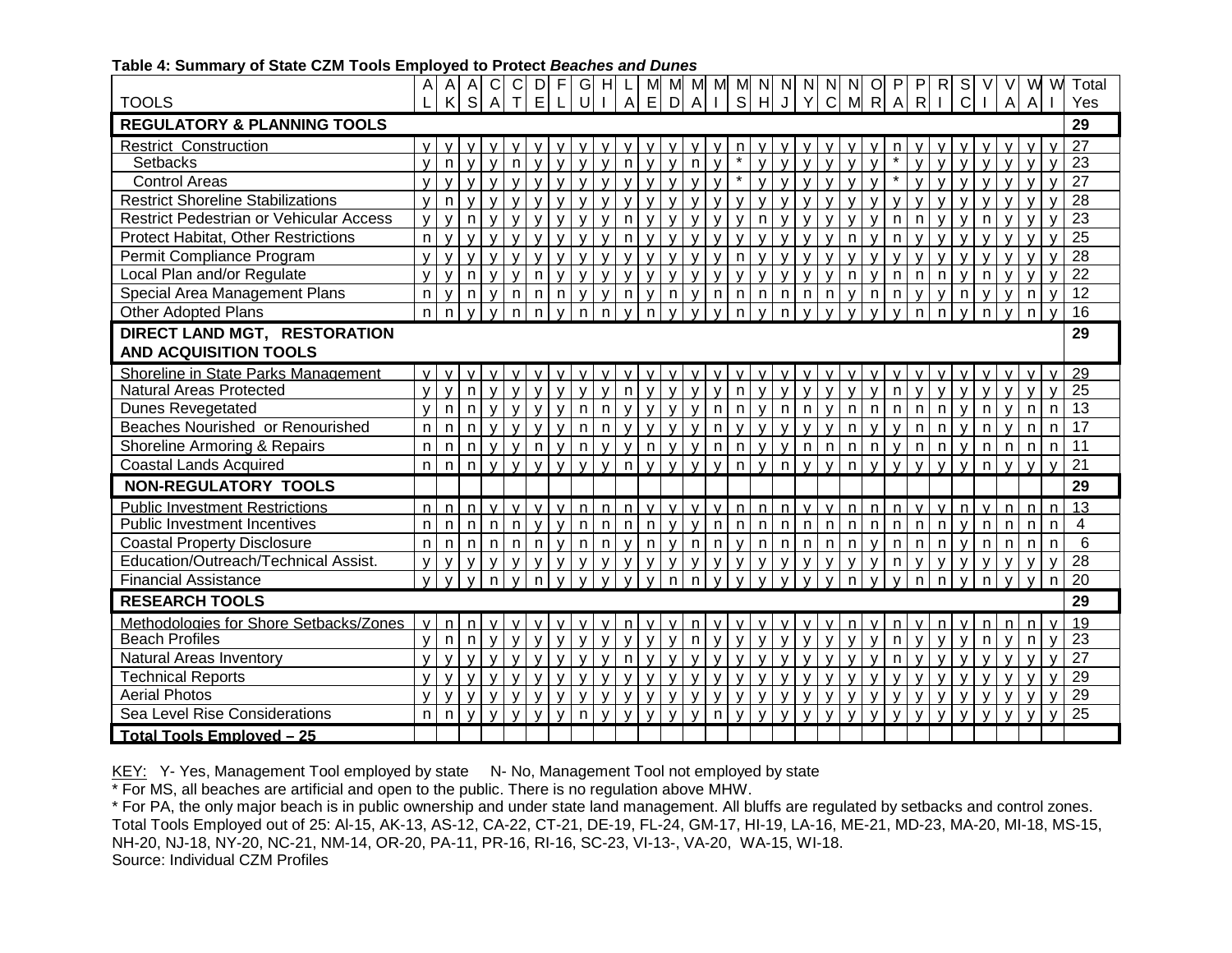| <b>STATES</b>                                               | AK             | AS           | CA                 | <b>CT</b>                    | GU             | HI                           | <b>ME</b>                   | MA                           | MI                                   | <b>NH</b> | <b>NM</b>      | OR             | <b>PA</b>              | <b>PR</b>      | <b>RI</b>      | VI       | <b>WA</b>                  | WI           | Total<br><b>YES</b>              |
|-------------------------------------------------------------|----------------|--------------|--------------------|------------------------------|----------------|------------------------------|-----------------------------|------------------------------|--------------------------------------|-----------|----------------|----------------|------------------------|----------------|----------------|----------|----------------------------|--------------|----------------------------------|
| <b>RESOURCE PRESENT</b>                                     |                |              |                    |                              |                |                              |                             |                              |                                      |           |                |                |                        |                |                |          |                            |              |                                  |
| Bluffs/ Rocky Shores                                        | $V$ $V$        | $V$ $V$      | $\mathsf{V}$ v     | $V$ V                        | $V$ V          | $V$ V                        | $V$ V                       | $V$ V                        | $V$ V                                | $n \vee$  | $V$ V          | $V$ V          | v n                    | $V$ V          | $V$ V          | $V$ V    | $V$ V                      | V V          | 17 17                            |
| <b>REGULATORY TOOLS</b>                                     |                |              |                    |                              |                |                              |                             |                              |                                      |           |                |                |                        |                |                |          |                            |              |                                  |
| <b>Restrict Construction</b><br><b>Bluffs/ Rocky Shores</b> | $V$ V          | $V$ V        | $V$ V              | $V$ V                        | $V$ $V$        | $V$ V                        | $V$ V                       | $V$ V                        | y n                                  | $- V$     | $V$ V          | $V$ V          | $\mathsf{v}$<br>$\sim$ | $V$ V          | $V$ V          | $V$ V    | $v$ ?                      | $V$ V        | 17 15                            |
| <b>Other Regulatory Controls</b><br>Bluffs/ Rocky Shores    | n n            | $V$ V        | $V$ V              | $V$ V                        | n n            | V V                          | $V$ V                       | $V$ $V$                      | y n                                  | $- V$     | $?$ ?          | $V$ $V$        | $V -$                  | n n            | $V$ $V$        | $V$ V    | $\ddot{?}$<br>$\mathsf{v}$ | V V          | 13 11                            |
| <b>PLANNING TOOLS</b>                                       |                |              |                    |                              |                |                              |                             |                              |                                      |           |                |                |                        |                |                |          |                            |              |                                  |
| Local, state, or special area                               | $V$ V          | $V$ V        | $V$ V              | $V$ V                        | $V$ $V$        | $V$ V                        | $V$ V                       | n n                          | n n                                  | $-V$      | n n            | $V$ V          | $V -$                  | $V$ V          | $V$ V          | $V$ V    | $V$ V                      | n n          | 13 13                            |
| <b>DIRECT LAND MGT</b>                                      |                |              |                    |                              |                |                              |                             |                              |                                      |           |                |                |                        |                |                |          |                            |              |                                  |
| State Owns and Manages<br>Bluffs/ Rocky Shores              | $V$ V          | n n          | $V$ V              | $V$ ?                        | $V$ $V$        | $V$ V                        | $V$ V                       | ? $y$                        | $v$ ?                                | $- V$     | $?$ ?          | $V$ V          | $V -$                  | $V$ V          | $V$ V          | $? \vee$ | $V$ V                      | $V$ V        | 13 13                            |
| <b>Natural Areas Protection</b><br>Bluffs/ Rocky Shores     | V V            | n n          | v v                | v?                           | v n            | $V$ V                        | $V$ V                       | $?$ $V$                      | $v$ ?                                | $-$ V     | $?$ ?          | $V$ V          | $n -$                  | $V$ V          | $V$ V          | $? \vee$ | $V$ V                      | V V          | 11 12                            |
| <b>ACQUISITION TOOL</b>                                     |                |              |                    |                              |                |                              |                             |                              |                                      |           |                |                |                        |                |                |          |                            |              |                                  |
| <b>Lands Acquired</b><br><b>Bluffs/Rocky Shores</b>         | n n            | n n          | v v                | $?$ ?                        | n n            | v v                          | $V$ V                       | $?$ ?                        | $\gamma$<br>$\mathsf{V}$             | $- V$     | n n            | n v            | $V -$                  | n n            | $?$ ?          | n n      | v v                        | V V          | $\overline{7}$                   |
| <b>NON-REGULATORY TOOLS</b>                                 |                |              |                    |                              |                |                              |                             |                              |                                      |           |                |                |                        |                |                |          |                            |              |                                  |
| <b>Public Investment Restriction</b>                        | n <sub>n</sub> | n n          | $\mathsf{v}$<br>n, | $\mathsf{v}$<br>n,           | n n            | n <sub>n</sub>               | n <sub>n</sub>              | $\gamma$<br>$\gamma$         | $\gamma$<br>$\mathsf{v}$             | $- n$     | n <sub>n</sub> | n <sub>n</sub> | $n -$                  | $V$ V          | n n            | $V$ V    | n <sub>n</sub>             | n n          | 5<br>$\overline{2}$              |
| <b>Coastal Property Disclosure</b>                          | n n            | n n          | n n                | n <sub>n</sub>               | n n            | n n                          | n n                         | n <sub>n</sub>               | n n                                  | $- n$     | n n            | $\mathsf{v}$   | $n -$                  | n n            | n <sub>n</sub> | n n      | n n                        | n n          |                                  |
| Education/Outreach/TA                                       | v <sub>n</sub> |              | n <sub>n</sub>     |                              | n <sub>n</sub> | $V$ V                        | n n                         | $\mathsf{v}$<br>$\mathbf{v}$ | $\gamma$<br>$\mathsf{v}$             | $- V$     | n n            | $V$ V          | $V -$                  | n <sub>n</sub> | $V$ V          | $V$ V    | v <sub>n</sub>             |              | 12 9                             |
| <b>Financial Assistance</b>                                 | $V$ V          | $\mathbf{v}$ | n n                | $\mathbf{V}$<br>$\mathbf{v}$ | n n            | $V$ $V$                      | n n                         | n<br>n                       | $\gamma$<br>$\mathbf{v}$             | $-$ V     | n n            | $n \vee$       | $V -$                  | n n            | n n            | n n      | $V$ V                      | n n          | $\overline{7}$<br>$\overline{7}$ |
| <b>RESEARCH TOOLS</b>                                       |                |              |                    |                              |                |                              |                             |                              |                                      |           |                |                |                        |                |                |          |                            |              |                                  |
| Inventories/ Designate protection area                      | $V$ V          | $\mathbf{v}$ | n<br>n             | $\mathbf{v}$<br>$\mathbf v$  | $V$ V          | $V$ V                        | $V$ V                       | $V$ V                        | $\gamma$<br>$\mathsf{v}$             | $-$ V     | n n            | $V$ V          | $\mathbf{v}$           | ?              | n v            |          | $\mathsf{v}$<br>n          | $V$ V        | 13 13                            |
| <b>Technical Reports</b>                                    | $V$ V          | $\mathbf{v}$ | $\mathbf{v}$       | $\mathbf{v}$                 | n n            | $\mathsf{v}$<br>$\mathbf{v}$ | $\mathsf{v}$<br>$\mathbf v$ | $\mathsf{v}$<br>$\mathbf{v}$ | $\boldsymbol{\gamma}$<br>$\mathbf v$ | $-$ V     | n <sub>n</sub> | $V$ V          | $\mathsf{v}$<br>$\sim$ | $\mathsf{V}$   | $\mathsf{V}$   | 2        | $\mathsf{V}$<br>n          | $\mathsf{v}$ | 14 12                            |
| <b>Total Tools Employed-13</b>                              | 9 8            |              | 8 8 9 8 11 8       |                              | 6 5            | 11 11                        | 99                          | 6 8                          | 11?                                  | $-11$     | 2 <sub>2</sub> | 10 12          | $10 -$                 | 78             | 88             | 7 8      | 11 6                       | 99           |                                  |

**Table 5: Summary of State CZM Tools Employed to Protect** *Bluffs and Rocky Shores*

Key:

y- YES, Management Tool employed by state

n- NO, Management Tool not employed by state

- not applicable

? unknown, not state data or insufficient data to determine answer

Resource Presence Summary:<br>17 States with Bluffs: A

 $\widetilde{A}$  AK, AS, CA, CT, GU, HI, ME, MA, MI, PA, NM, OR, PR, RI, VI, WA, WI 17 States with Rocky Shores: AK, AS, CA, CT, GU, HI, ME, MA, MI, NH, NM, OR, PR, RI, VI, WA, WI

13 States with No Coastal Bluffs: AL, DE, FL, LA, MD, MA, MS, NH, NJ, NY ocean coast only, NC, SC, VA 12 States with No Coastal Rocky Shores: AL, DE, FL, LA, MD, MS, NJ, NY ocean coast only, NC, PA, SC, VA Source: CZM profiles Version 12/1/96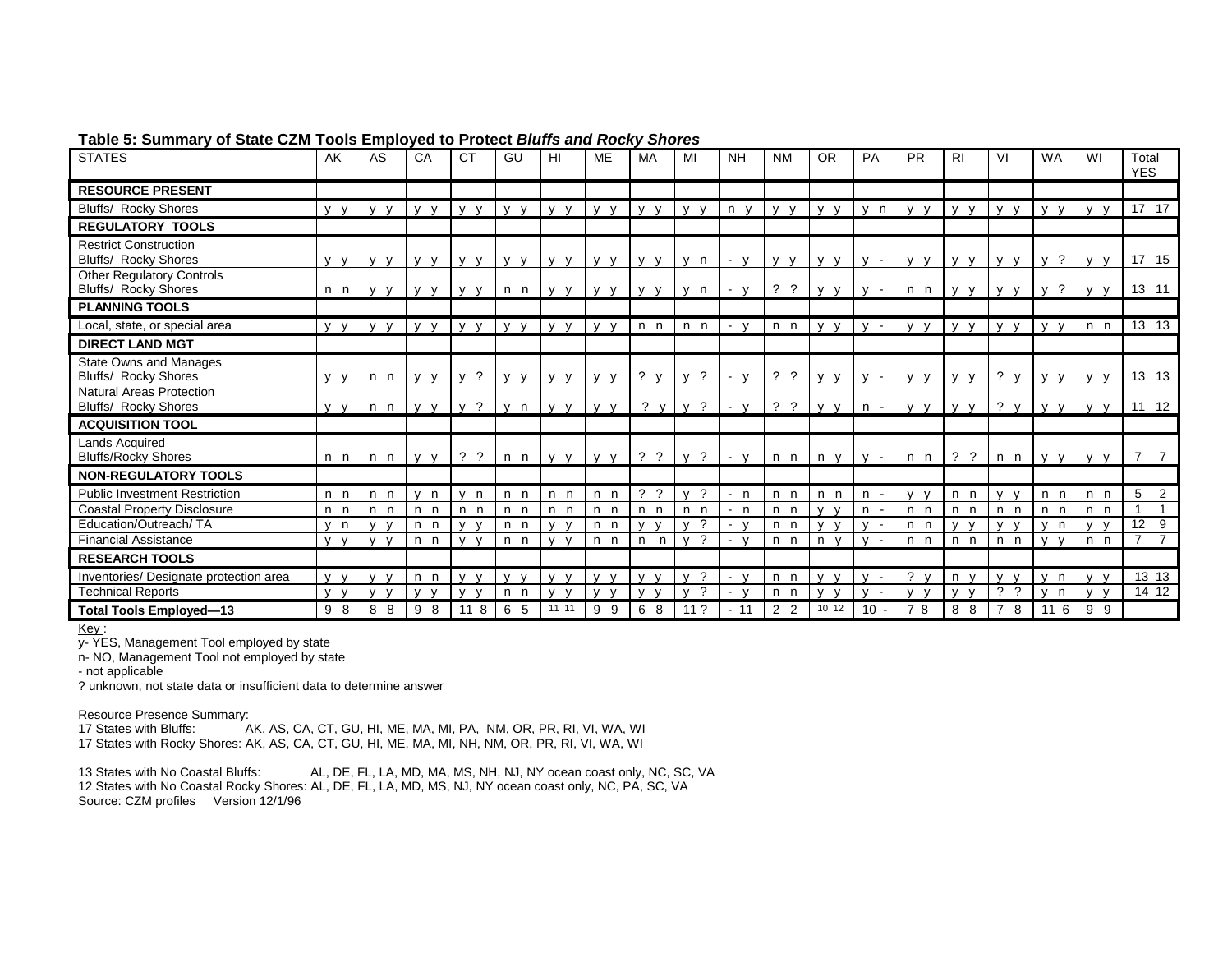## **5 PROCESS INDICATORS OF EFFECTIVENESS**

Coastal states are utilizing twenty-six (26) widely varying processes to achieve resource protection including regulatory, planning, state land management, acquisition, non-regulatory and research tools. A summary list of the tools each of the 29 coastal states employ to protect beaches and dunes as of 1995 is shown in **Table 4**. 30 From these twenty-six (26) tools, a subset of ten (10) were selected as process indicators of effectiveness. These ten indicators are summarized in **Table 6.**

The ten process indicators are: six regulatory categories (representing each of the six regulatory tools), one adopted plan category (representing the combination of the three original planning tools), and three state land management categories (representing a combination of the five original state land management and acquisition tools). Non-regulatory and research tools were deleted as process indicators. The rationale for deleting these two categories is that nonregulatory and research tools support the four other management categories (regulatory, planning, state land management and coastal acquisition) and that, with limited resources, attention should be placed on the tools which might show on-the-ground results.

Key provisions of selected management tools are used as *process indicators* of effective state CZM programs in protecting *beaches, dunes*, *bluffs and rocky shores***.** States with the suite of regulatory, planning, direct land management and acquisition provisions listed in **Table 6** are presumed to have effective programs.

**Appendix C** contains summary tables which describe the *key provisions* of regulatory and planning tools each of the twenty-nine coastal states utilizes to protect **beaches, dunes, bluffs, and rocky shores**, including setback requirements, regulations within construction zones, restrictions on shoreline stabilizations, access restrictions, and protection of critical habitat areas. Appendix C also contains summary tables on direct land management and acquisition tools associated with state ownership and management and land acquisitions, including coastline miles, miles of beachfront, state oceanfront park (miles, acres, number, and beach parks as subset), number of boardwalks or dunes crossovers installed, dunes revegetated, beaches renourished, shoreline armored, natural areas protected and lands acquired in beach/dune, bluff or rocky shore. Findings regarding state CZM process indicators of effectiveness in protecting *beaches, dunes, bluffs and rocky shores* are presented on the following pages.

### **KEY ROLE OF STATE CZM IN COASTAL REGULATORY PROGRAMS**

l

The inappropriate siting of structures on coastal barriers, in coastal flood zones, and on erodable bluffs is a problem which state CZM programs inherited. Thus when the state CZM programs began in the 1970s, certain portions of our nation's coastline were already committed to intense development and other areas were already zoned and platted for development. Shoreline erosion was a recognized problem, but land use controls were not well developed. State CZM regulatory programs have provided institutional mechanisms to balance competing demands along our shoreline and to minimize adverse impacts on valued natural coastal resources. State CZM programs have created new or implemented and refined existing coastline regulatory controls such as setbacks from beaches/bluffs, and controls over shoreline development and stabilizations. CZM programs have played a leadership role in the policy shift towards beach nourishment and shoreline retreat.

<sup>&</sup>lt;sup>30</sup> This study also covered protection of bluffs and rocky shores and data on management tools employed. Indicators of effectiveness in protecting these resources are contained in the technical report only.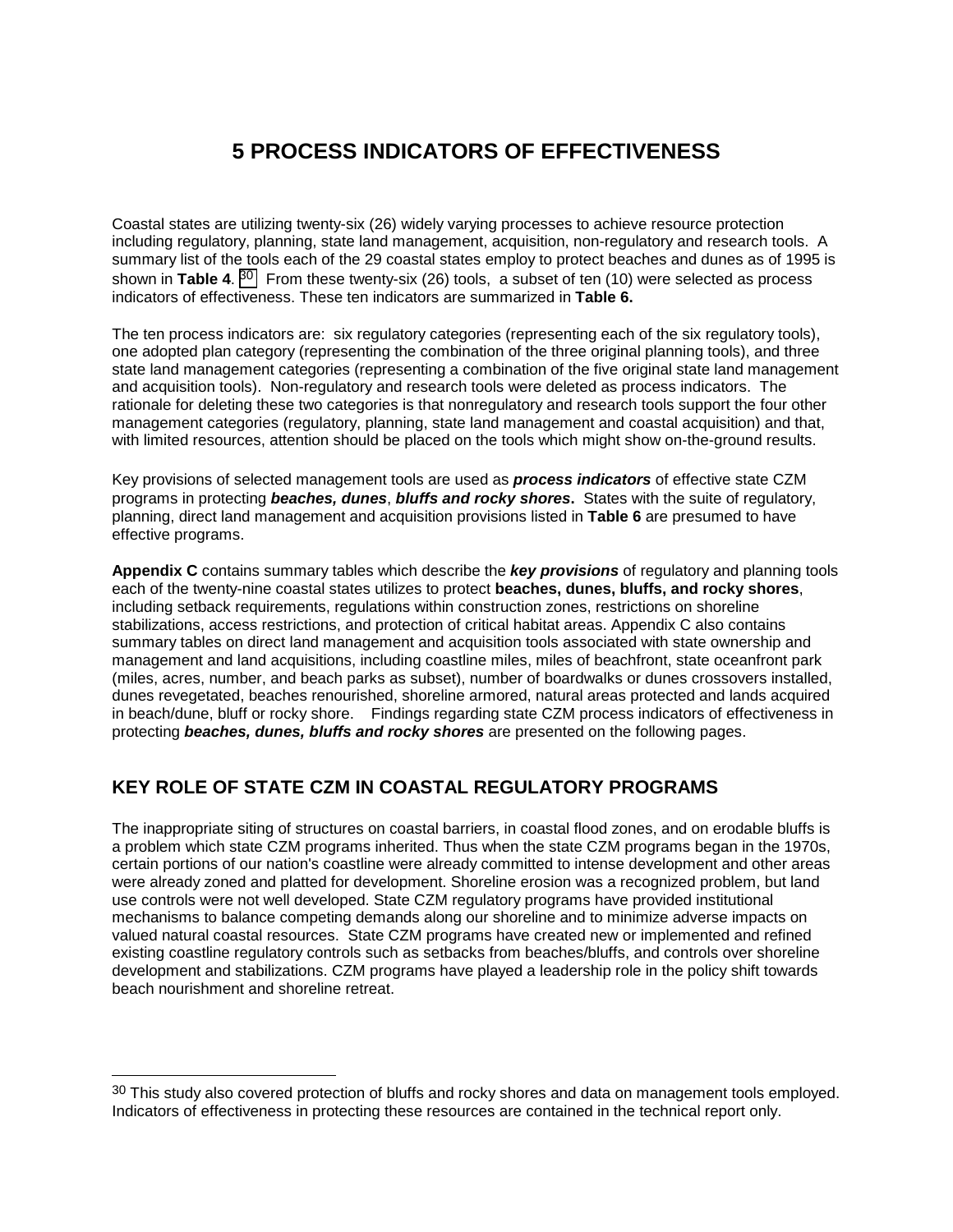#### **Table 6: Process Indicators of Effectiveness**

*Regulatory Programs:*

(a) **Coastal Setbacks** for development and redevelopment from beach, dune, bluffs, or rocky shores: the farther inland the setback, the more effective; the fewer exceptions allowed within the setback, the more effective.

(b) **Coastal Construction Controls Areas** along the shoreline with regulations governing activities affecting beach, dune, steep slope bluffs, erodable bluffs, and rocky shores and limits on size, type, design or location of permitted construction to minimize adverse impacts on beach/dune/bluff systems; controls over new significant activities with few exceptions, controls over additions/repairs/rebuilding; the more restrictive, the more effective.

(c) **Shoreline Stabilization Regulations** which place limitations on the use of shoreline stabilization structures in favor of nonstructural solutions.

(d) **Access Restrictions** with requirements for boardwalks or dune crossovers to minimize adverse impacts on dunes; and areas designated where pedestrian and/or vehicular access is restricted to protect resources.

(e) **Habitat Protection and Other Controls** over critical habitat areas where uses are restricted to protect habitat protection values.

(f) **Permit Tracking and Enforcement Provisions** which are used to monitor permits and violations.

*Planning:*

(a) **Adopted Plans** for areas containing enforceable policies that address resource protection, beach nourishment, inlet management, dunes restoration, or special area resource protection or conservation; the larger the resource area covered, the more of the shoreline included, and the more restrictive the enforceable policies, the more effective.

*State Coastal Land Management and Acquisition:*

(a) **State Coastal Land Holdings** including inventory of the number, acres and shoreline miles of state lands in state oceanfront parks and preserves.

(b) **State Coastal Land Management and Stewardship** including park management plans; boardwalks, dune cross-crossovers or other guided pedestrian access; dune restoration and beach nourishment where appropriate; enforceable policies restricting the use of shoreline stabilization structures; and designated natural resource habitat protection areas.

(c) **State Coastal Land Acquisition Program** with coastal land acquisition as a priority.

#### **COASTAL SETBACKS**

\* All 29 coastal states with federally-approved CZM programs have controls over certain land and water activities along portions of their coastlines. All coastal states with developable beach/dune systems or bluffs have some form of state-mandated regulatory mechanism by which they prohibit or restrict certain types of *new development* in designated portions of their shoreline. The strength of the individual state setback or coastal construction control laws vary considerably depending on the setback distance, activities permitted, exceptions allowed, reconstruction provisions, level of government regulating development, and permit compliance and monitoring.

\* 22 of the twenty-nine coastal states have adopted land use regulations in the form of *setback requirements for new structures* that can be built on the shoreline. Another 2 states use locally-created setbacks.

\* Setback laws have a dual purpose: protecting the natural beach and dune or bluff systems as storm buffers and reducing the loss of life and property from hurricanes and winter storm events. Implementation of these laws has reduced the number and size of new structures that can be built on the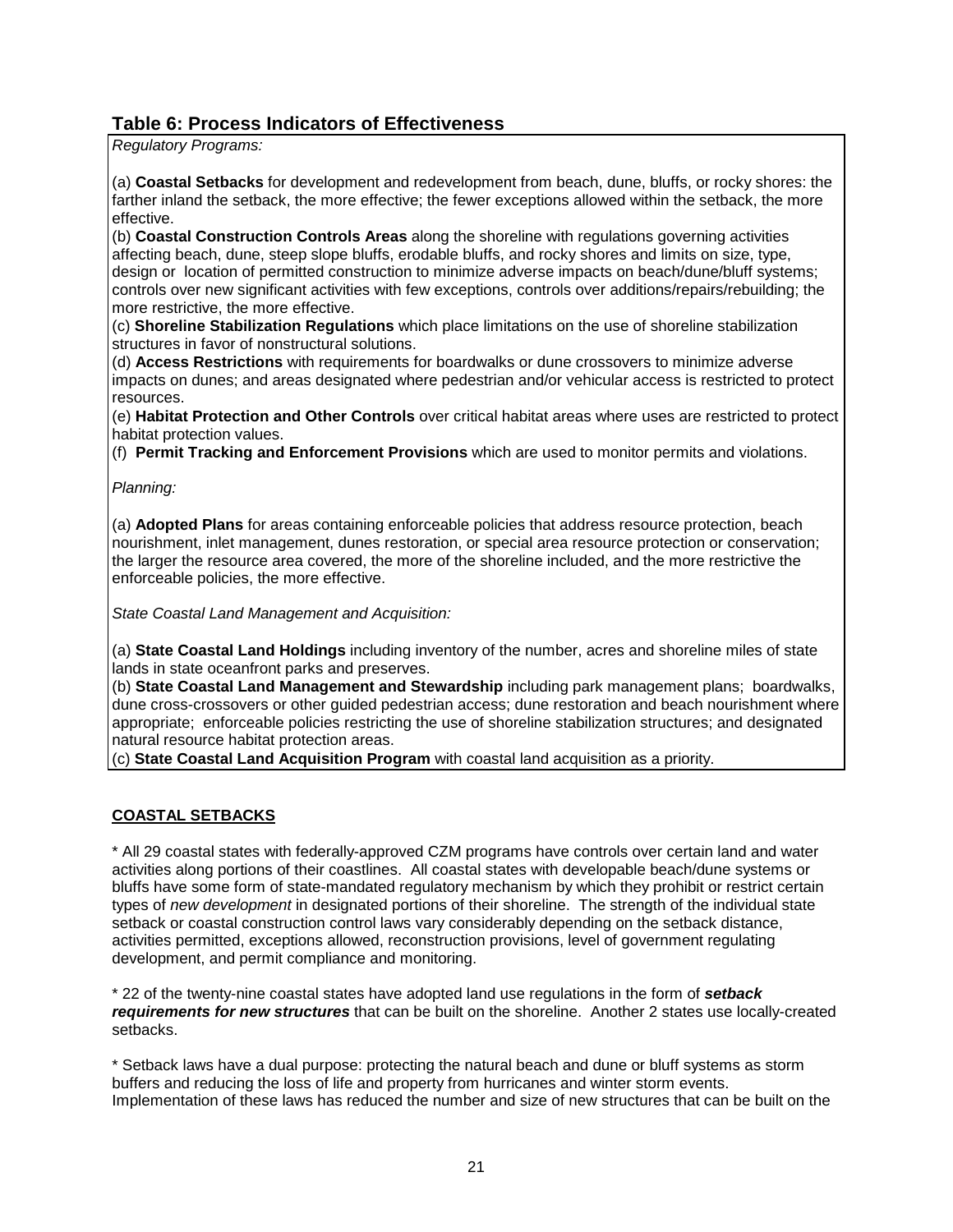shoreline and, for those built, located these structures as far landward from the water's edge as possible to prevent erosion from reaching the structures during their expected useful life. However, naturally migrating beaches have over time resulted in houses sitting on open beaches and then collapsing into the water. Setbacks have been of limited success in protecting natural beach and dune or bluff systems, since development is often allowed on portions of the dune systems usually behind the crest of the foredunes where restricting private property rights is more difficult.

\* 10 of the 22 states **measure their setback lines** based on an arbitrary distance inland from the shoreline; 4 use erosion rates; 4 use resource features; and 5 use a combination of feet, erosion rates, and/or features. Determining which states have the most extensive landward setback boundaries is not practical, since the ways setback lines are measured vary considerably, as do the state geography and resources. For example, states vary in the shoreline location inland from which they measure their setbacks (mean high water, mean low tide, normal high water, crest of dune, elevation, or contour line.) The landward boundary also varies (feet, erosion rates, feet landward of coastal features.)

\* 16 of the 22 state setback laws contain provisions for *exceptions* which tend to weaken the effectiveness of the setback requirements. Examples include single-family dwellings within the setback if the land was platted before the effective date of the statute, or small parcels where there is not enough land to build behind the setback line. In some states, exception provisions have been added to state laws to avoid private property taking claims. Other types of exceptions include in-filling in developed areas, water-dependent uses, public interest activities, recreational activities, swimming pools, fences, boardwalks.

\* Coastal setback provisions for each state are shown in **Table 7,** including setback distance and exceptions allowed seaward of the setback. Data was not collected on the methodology for setting the baselines and other technical information. There was insufficient data to determine the number of shoreline miles covered by state setback laws.

Table 7: State coastal setback distance provisions and exceptions and type of setback

|  | States Setback distanced measured in feet or meters: |  |  |
|--|------------------------------------------------------|--|--|
|  |                                                      |  |  |

- AL 40 feet landward of crestline (120-450 feet landward of MHWL). Exceptions- SF
- AS 25 feet for residential; 50 ft for commercial from OHWL
- DE 100 feet landward of seawardmost 7-ft elevation above NGVD. Exceptions-yes, if not sufficient land.
- GU Public access zone MHW and 25 feet inland from 2 foot contour line of Geodedic Survey. 35 feet from MHW bounding beach. No higher than 25 feet. w/in 75 feet of MHW. Exceptions- shoreline w/cliff/bluff higher than 25 feet, village lots >100 square meters in residential areas before WWI. Variances- recreation, commercial.
- HI 40 feet. along most shorelines to upper reaches of wash of waves, usually evidenced by edge of vegetation growth, debris. Variances- 20 feet for small lots, shoreline stabilizations in public interest or hardship.
- MD 75 feet from Normal High Water (NHW). Exceptions- fences, boardwalks.
- NH 100 feet from High Ordinary Tide Line (HOTL) bordering tidal waters. Exceptions- public good, rebuilding. 5 feet from Mean High Water (MHW) for primary structures; 75 feet for septic tanks.
- NM In shoreline Area of Particular Concern (APC), 0-35 feet no construction from MHW; between 35- 75 feet, no construction that obstructs visual openness; Between 75-100 feet, only SF allowed.
- PR 6 meter public right of way w/no structures. 50 meter setback from TM. 2.5 time height setback w/in 400 meters of Territorial Maritime Zone (TMZ). Exceptions- urban zone lot, adjacent structures
- setback less, water-dependency.
- WI 75 feet from Ordinary Mean High Water (OMHW). Exceptions- piers, boat hoists, boathouses.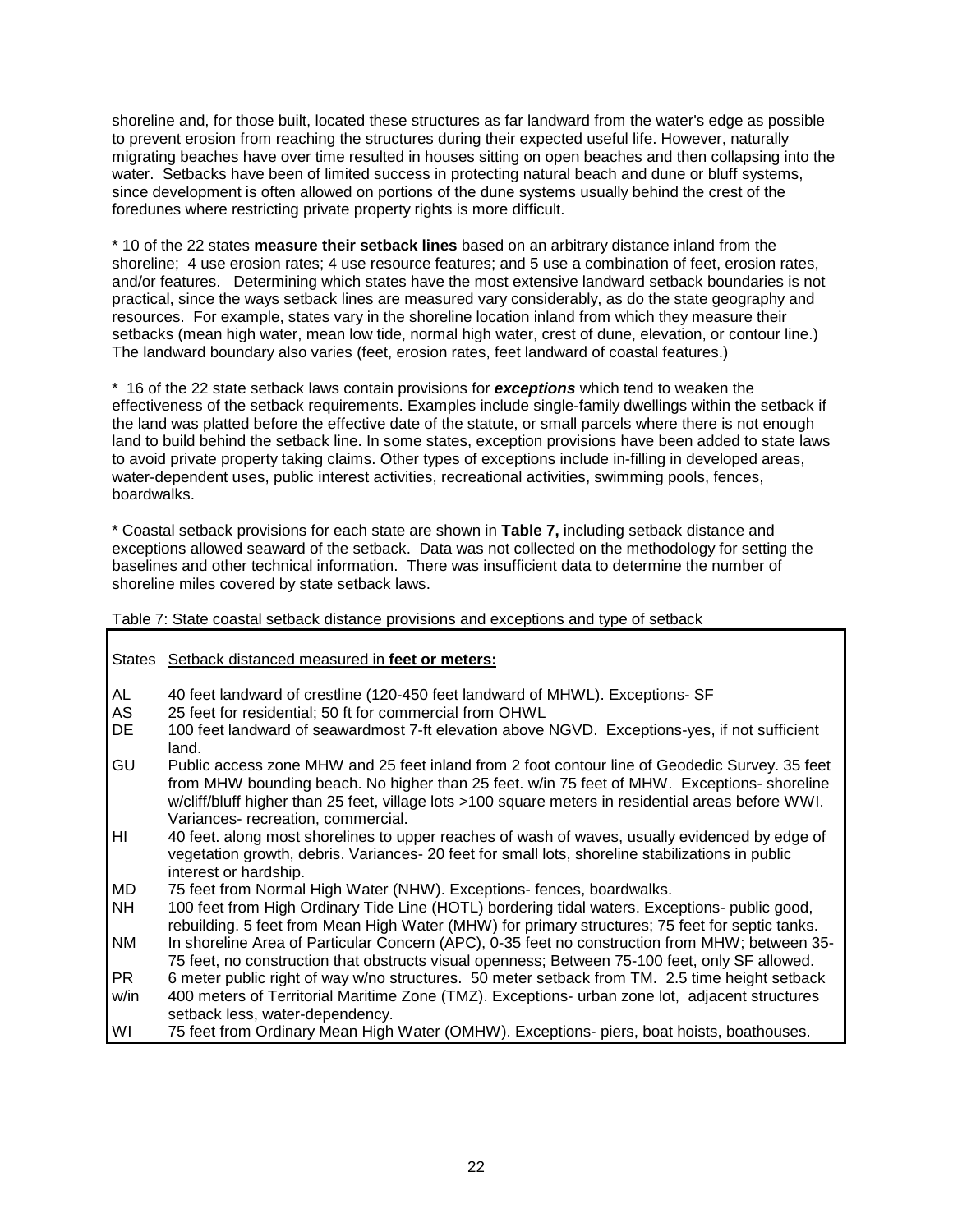#### Table 7: State coastal setback distance provisions and exceptions and type of setback (continued)

#### States Setback distance measured by **erosion rate, landward extent of resource feature or combination of measures**

- FL 30-year erosion line for major structures from SHWL. Exceptions- SF (Erosion Rate)
- MI Sand dune setback 100 feet landward from crest of first landward ridge not a foredune. Bluff high risk area setback 30-year erosion projection plus 15 feet.Exceptions- substandard lots approved prior to law. (Erosion Rate)
- PA Bluff setback of 50 times annual rate of recession from the bluff-face for residential; 75 times for commercial, at least 50 feet. Exceptions- parcels subdivided prior to law if structure moveable. (Erosion Rate)
- VA 30-year erosion rate or 20 times local recession rate from MHW for barrier islands Exceptionpublic interest activities. (Erosion Rate)
- NY No moveable structures or major additions within "environmental hazard areas." (Features)
- OR No building within "beach zone." No building on beaches, active foredunes, other conditionally stable foredunes subject to ocean undercutting and wave overtopping, and intertidal plains subject to ocean flooding. Exceptions- in-filling where protection provided, on olderstabilized dunes. (Features)
- SC From MHW to crest of primary oceanfront sand dune. Exceptions- swimming pools. (Features)
- ME No structures on frontal dunes seaward of 100 year floodplain and sea level rise area. Shoreline setback 75 feet for residential; 25 feet for general development/commercial; 250 feet from Normal High Water Line (NHWL) in Resource Protection Areas. (feet & resource)
- NJ V-zone setback for residential. Exceptions- beach related commercial. 30-year erosion for 1-4 DU.; 60-year erosion setback for larger in erosion hazard areas. Baseline for setback varies by site (crest of coastal bluff, dune crest, first line of vegetation, landward edge of 8-foot. elevation). Exceptions- SF and duplex in-fill, shore protection. 25 feet setback from shore protection structures for all permanent structures. (erosion rate and feet)
- NC Structures less than 5,000 sq. feet, setback landward of 30-yr erosion rate, crest of primary dune, toe of frontal dune, 60 feet from 1st line of stable vegetation. Exceptions- lots platted before law. Structures greater than 5,000 sq. feet, 60-yr. erosion rate or 120 feet from mean vegetation line. (erosion, feet, features)
- RI 50 ft from coastal features or 25 feet from coastal buffer zone. Exception- water-dependent activity; 30-year erosion rate up to 4 units, 60-yr erosion rate larger structures in critical erosion areas. Dune construction setback on 3 barrier beaches seaward of utilities/wall of existing development. No development on beach face, sand dune, undeveloped barrier beaches. Exception-stabilizations, access, public utilities, public welfare.
- VI 50 feet from MLT or inland boundary of natural barrier. (feet & resource)

Key: MHLW- mean high water line OHWL- ordinary high water line SF single family DU dwelling unit Note: 22 states with state setbacks. 2 states with local setbacks- CA, WA.

5 states with no setbacks: AK, CT, LA, MA, MS.

Source: State CZM profiles on Protection of Beaches, Dunes, Bluffs and Rocky Shores.

*The North Carolina's strong oceanfront setback law uses erosion rates to determine setbacks and keep development out of ocean hazard areas. Within the "Ocean hazard Areas of Environmental Concern"-- sand dunes, ocean beaches, and other areas exhibiting substantial possibility of excessive erosion-- setback are based on average annual erosion rates, natural site features, and the nature of the proposed development. The setback is measured from the first line of stable natural vegetation or aerial photos/ground survey where no stable vegetation. New structures smaller than 5,000 square feet and fewer than 5 residential units must be set back the farthest landward of the following: 1) a distance equal to 30 times the long-term annual erosion rate; 2) the crest of the primary dune; 3) the landward toe of the frontal dune, or; 4) 60 feet landward of the vegetation line. Larger structures must be set back 60 times the average annual erosion rate or 120 feet landward of the vegetation line. Where erosion rates exceed 3.5 feet per year, the setback line for larger structures is set at 30 times the erosion rate plus 105 feet. The law was passed in 1974, made part of the coastal program in 1978, and amended in 1981 to allow single-*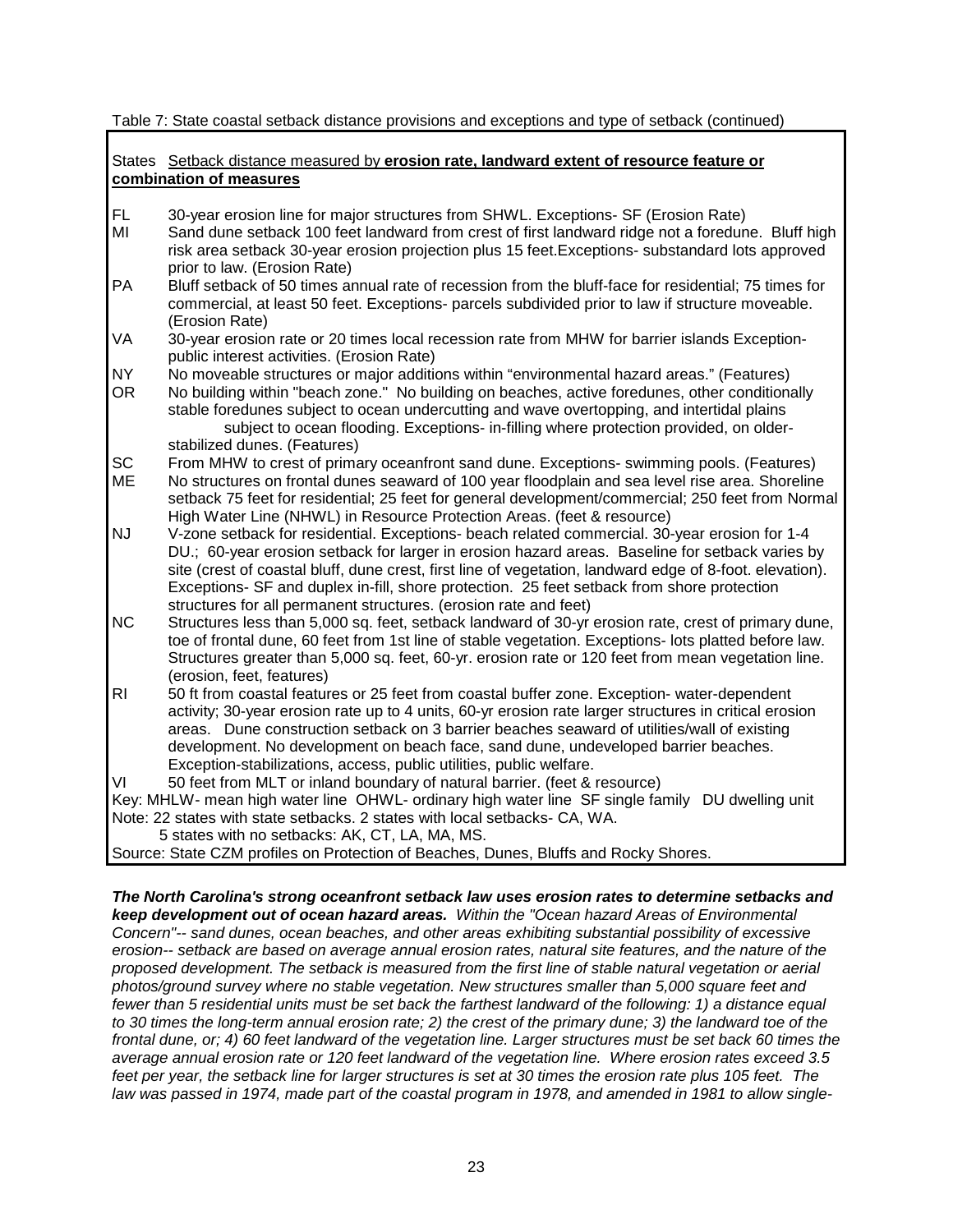*family residences on pre-existing lots not deep enough to meet the erosion setback requirements, as long as they are set back at least 60 feet. The coastal program has focus attention on studying erosion rates used in determining setbacks.*

*The Pennsylvania Bluff Recession and Setback Act provides a long-term regulatory approach to reducing property losses from bluff recession along Lake Erie. The act requires municipalities in bluff recession hazard areas to administer bluff setback ordinances which restrict new development from bluff areas and limit improvements to existing structures within the minimum bluff setback. Setback distance is based on the rate of erosion (feet per year) multiplied by the life span of the structure. Life span for residential development is 50 years; commercial is 75 years; and industrial is 100 years; or at least 50 feet from the crest of the bluff. The major effect of this program has been to keep new development a safe distance from bluff recession hazard areas. CZM provides technical assistance to Lake Erie property owners affected by bluff recession, consisting of on-site inspections and recommendations on surface and groundwater control, bluff stabilization and the role of vegetation to stabilize loose soil conditions. In the first seven years of the service (1981-1988), approximately 3/4 of the surveyed property owners followed CZM's recommendations, resulting in an estimated property damage savings and property value enhancement of \$5.2 million. Pennsylvania is the only Great Lakes state to offer this service.*

#### **COASTAL CONSTRUCTION CONTROL AREAS**

\* The coastal construction control areas are smaller geographic areas or subsets of the states' coastal zones, focusing regulatory permit controls over activities along the *immediate shoreline.* In most cases, a state's coastal zone extends more landward to cover watersheds and other inland features. Regulatory controls along the immediate shoreline, such as setbacks and contruction regulations, may not apply to more landward areas within the state's coastal zone.

\* 27 coastal states have established land use regulations using a *coastal construction control area or* **zone** within which they regulate the location, size, and other conditions of development. Provisions used to protect natural beaches and dunes include siting and design guidelines to locate structure as landward as possible, minimizing disruption of dune vegetation, dune revegetation and landscaping requirements to recreate dunes and vegetation destroyed during construction, and limitations on development square footage and density. 23 coastal states use both a *setback and construction control area* approach.

\* The purpose of coastal control areas is to allow activities along the shoreline but to minimize their negative impacts on natural shoreline resources and adjacent properties. Control area regulations presume that some adverse effects will occur in balancing coastal development and resource protection. Some coastal states have strengthened their regulatory program by eliminating exemptions, extending regulatory jurisdiction, and placing limitations on additions, repairs and rebuilding. As a result, less harmful and inappropriate development is occurring along out nation's shorelines, and the development that is permitted is taking into account the resultant negative and cumulative impacts.

\* 19 of the 27 coastal states with regulatory control areas *exempt* certain activities from the permit program. Examples of exempted activities include single-family, water-dependent uses, public purpose uses, recreation, agriculture, decks, walkways, in-filling, and small lots platted before law took effect. Such exempted activities tend to weaken the effectiveness of the control zones in protecting resources. In addition, only 10 of the 27 states with regulatory control areas contain *limitations on additions* to structures built within the setback area or within the construction zone. Limitations include maximum square footage, moveable structures, and location landward of setback.

\* 12 of the 27 coastal states with regulatory control areas place *restrictions on the repair or rebuilding of a structure damaged* during a coastal storm event. For example, structures that are damaged in excess of a specified threshold (e.g., 50% of assessed value) may not be repaired or rebuilt. 16 states participated in the relocation or demolition benefits under the Upton-Jones Act, prior to its termination in 1995. State requirements often differ from NFIP standards. (See Appendix A, Table 4)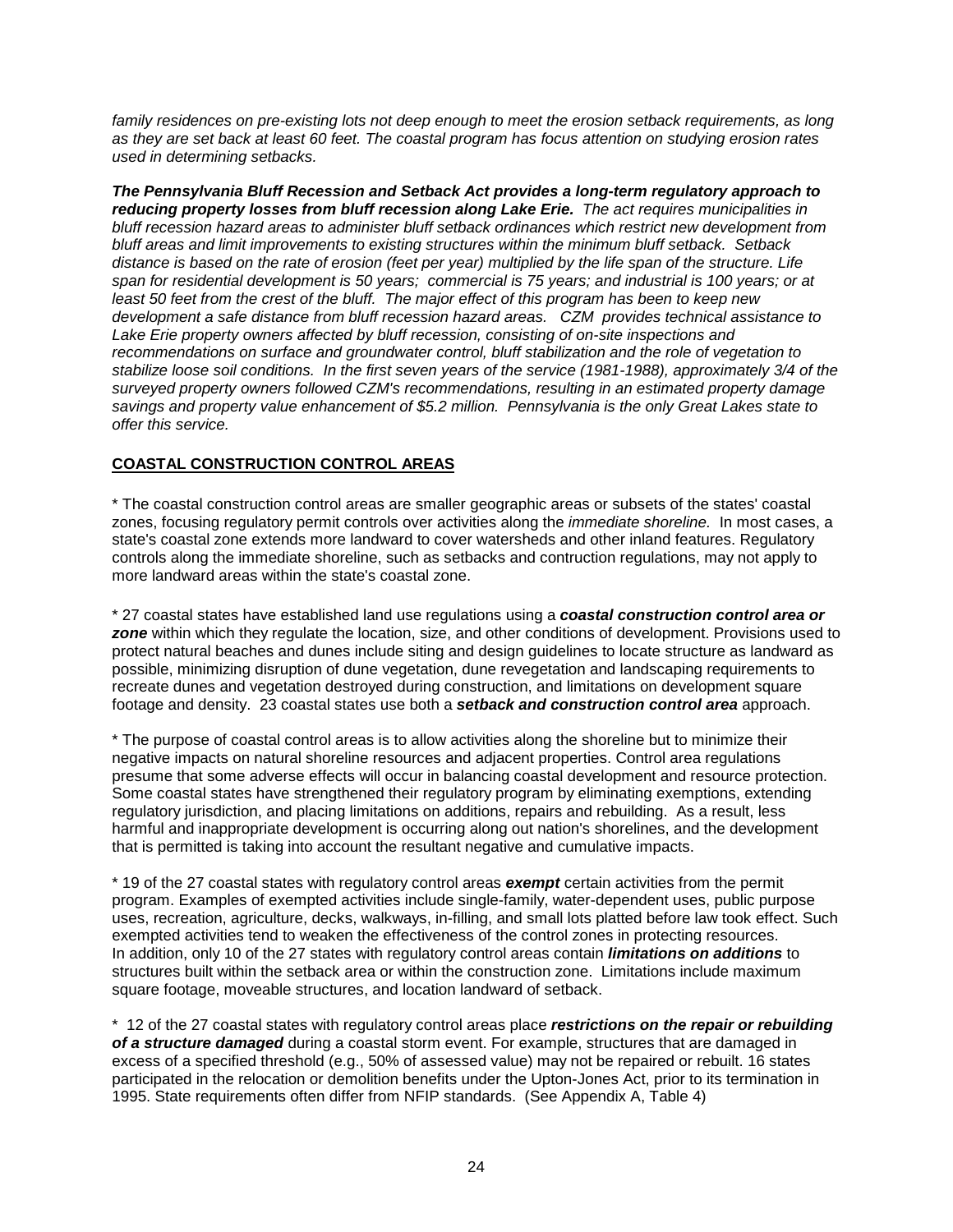\* Each of the 27 states with coastal construction control area programs has *unique regulatory features* which reflect their particular physical, social, economic or political priorities. **Table 8** shows the diversity of regulatory jurisdictions, activities exempted, and restrictions on additions and repairs.

*The Maine Coastal Program illustrates the complexity of regulating diverse resources such as beaches, bluffs and rocky shores. Maine uses three coastal construction regulatory program. Under the Natural Resources Protection Act, coastal frontal sand dunes and back sand dunes are mapped and protected. There is a de facto setback from frontal dunes. In back dunes, there is a size limit of 2,500 square feet, the structure must be moveable, and elevated above 3" sea level rise, with multifamily elevated higher. Reconstruction of structures damaged >50% is prohibited unless all new building standards are met, including minimal damage to dunes, lot restrictions, bird habitat protection, and revegetation of disturbed areas. Additions may not expand floor area or volume by more than 30% of existing structure. Exceptions include maintenance and repair of existing structures, temporary structures, walkways, open decks smaller than 200 square feet, and underground storage tanks outside the V-zone. State permits are also required for activities within "protected natural resource areas" which include the 100-year flood zone, moderate/high value wetlands, and steep slopes greater than 20%. Development in "protected areas," with the exception of single family residential, must be set back 250 feet from normal high water line. The Municipal Shoreland Zoning Act mandates local zoning with a 75-foot setback for residential and 25 ft for general development/commercial.*

*The Rhode Island Coastal Program is an example of a strong regulatory program with defined criteria addressing identified resources, activities, and management issue areas.* Activities are *regulated within and 200 feet landward of defined coastal features---coastal beaches and dunes, barrier beaches, bluffs, cliffs and banks, rocky shores, and manmade shoreline. Complex coastal zoning designates what types of activities are permissible on shoreline features, tied to 6 state water classifications. About 75% of the shoreline is adjacent to Type I Waters (Conservation) or Type 2 Waters (Low Intensity Use Areas) where alteration or construction or shoreline features and undeveloped barrier beaches is prohibited. In addition. activities are regulated by different setbacks from beaches and dunes, critical erosion areas, and coastal buffer zones. There are also regulations for specific types of activities (such as dredging, filling, new residential structures) as well as 17 designated coastal hazard areas and 18 identified erosion-prone areas. On barrier beaches, all residential and non-water dependent structures on dunes destroyed >50% may not be reconstructed regardless of insurance carrier coverage. Additions are allowed only to structures designated priority permissible uses.*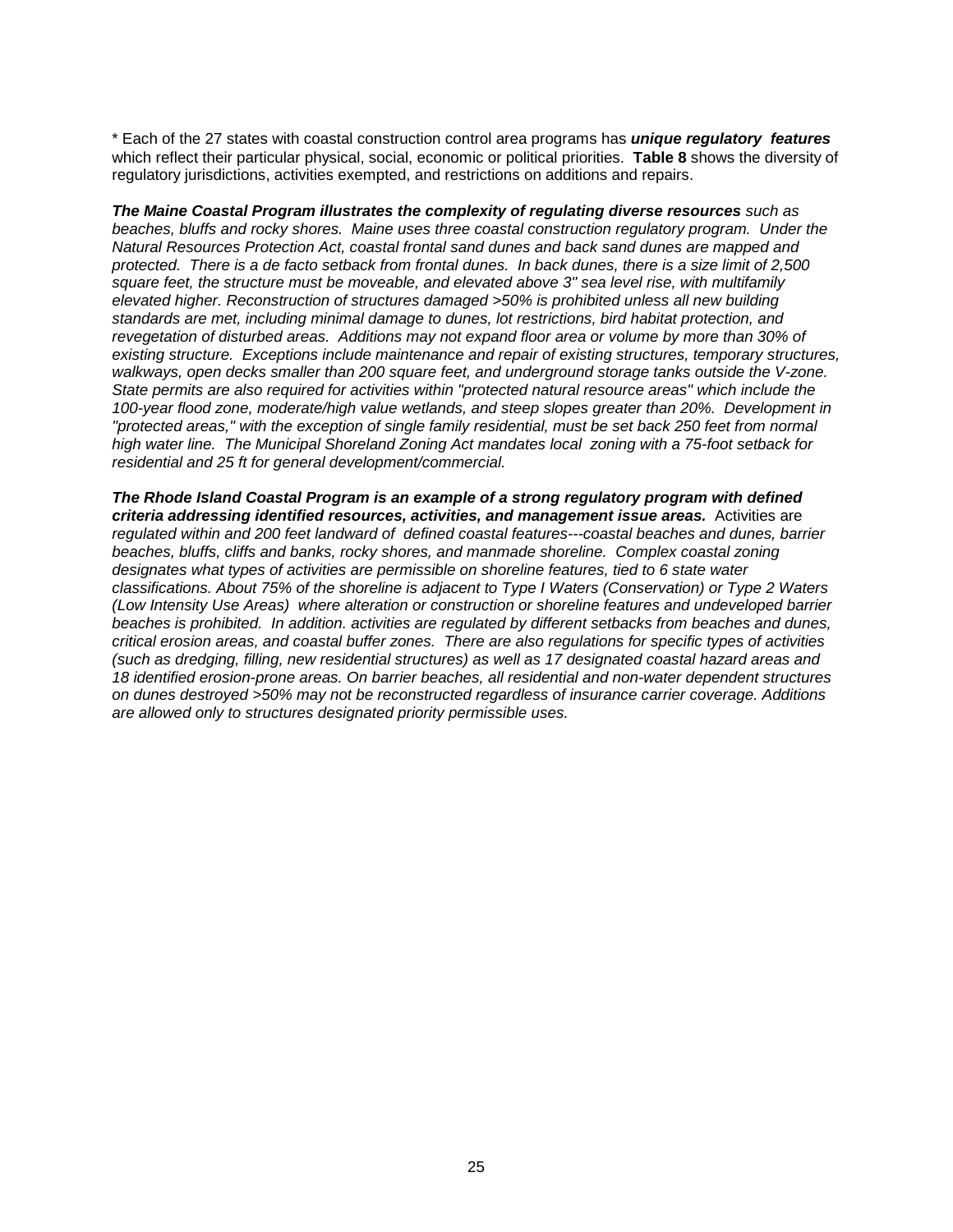| <b>State</b> | Regulatory Jurisdiction--Distance Inland                                                                                                                                               | Activities<br>Exempt                          | <b>Restricts</b><br>Additions | <b>Restricts</b><br>Repairs          |
|--------------|----------------------------------------------------------------------------------------------------------------------------------------------------------------------------------------|-----------------------------------------------|-------------------------------|--------------------------------------|
| AL           | 40 ft inland from crestline to 10-ft. elevation line SF                                                                                                                                |                                               | no                            | v--if<br>damaged<50%                 |
| AK           | District Control Zones-flood/hazard/erosion areas uk                                                                                                                                   |                                               | no                            | no                                   |
| AS           | 1) 200 feet from MHW<br>2) coastal hazard areas<br>3) territory-wide grading, excav., fill, steep slopes                                                                               | PP, R, WD, SF<br>no<br>no                     | no<br>no<br>no                | no<br>no<br>no                       |
| CA           | MHT to 1st public road or 300 ft. from beach/bluff SF<br>or MHT if no beach                                                                                                            |                                               | yes-except SF                 | yes-except SF                        |
| СT           | MHW inland to 1000 feet or 100 feet from state SF, A, O<br>regulated areas                                                                                                             |                                               | yes-<br>except minor          | yes-<br>except minor                 |
| DE           | landward of 100 foot setback inland 100 yards<br>North of Wilmington to ~12 miles in SE.                                                                                               | no                                            | no                            | y-damaged >75%<br>y-foundation >59%  |
| FL           | SHW to landward extent of 100-year floodplain.                                                                                                                                         | no                                            | no                            | no                                   |
| GU           | 1) Seashore Reserve seaward to 10 fathom<br>contour, all islands, inland from MHW<br>to 10 meters or edge of public right of way.                                                      | Maintenance<br>Dredging                       | yes-except SF                 | y-if damaged >50%<br>no-SF >\$7500   |
|              | 2) flood hazard area                                                                                                                                                                   | no                                            | no                            | no                                   |
| HI           | 1) SMAs: 100 yds inland, cover resource areas<br>or to inland coastal road.                                                                                                            | SF,<br>uses<\$25,000                          | no                            | no                                   |
|              | 2) Island-wide land use boundary changes<br>3) Nat. Resource Conserv. District use permit                                                                                              | no<br>no                                      | na<br>no                      | na<br>no                             |
| LA           | Inland to intracoastal waterway, highways,<br>natural ridges, parish boundaries.                                                                                                       | <b>SF</b>                                     | no                            | no                                   |
| ME           | 1) On mapped coastal dunes. Frontal dune                                                                                                                                               | O                                             | y- floor area>30% yes-        |                                      |
|              | inland 125-175 feet.<br>2) protected natural resource areas,<br>100-year floodplain                                                                                                    | <b>SF</b>                                     | no                            | new standards<br>no                  |
| MD           | On coastal sand dunes 250 feet from NHW.                                                                                                                                               | SF outside dunes no                           |                               | no                                   |
| МA           | Tide-flowed tidelands, filled tidal flats between<br>waterway and 1st public way or 250 ft. from water                                                                                 | no                                            | no                            | no                                   |
| MI           | 1) designated critical dune areas w/in 250 ft.dune>3 acres,>4 units no<br>2) high risk bluff erosion areas inland 1000 ft + 15 ft. no<br>3) 500 feet of stream for earth change permit | no                                            | no<br>na                      | yes-exceptions<br>yes-moveable<br>na |
| <b>NH</b>    | 1) HOTL inland 100 feet bordering tidal waters.<br>2) OHTL inland 250 feet<br>A, O                                                                                                     | public good, in-fill no<br>no                 | no                            | no                                   |
| <b>NJ</b>    | 1) MHW inland 500 feet<br>2) erosion hazard areas<br>3) dunes, overwash areas, beaches, bluffs                                                                                         | no<br>SF, duplex in-fill no<br>no alternative | no<br>no                      | no<br>no<br>no                       |

Table 8: State coastal construction control area jurisdictions and provisions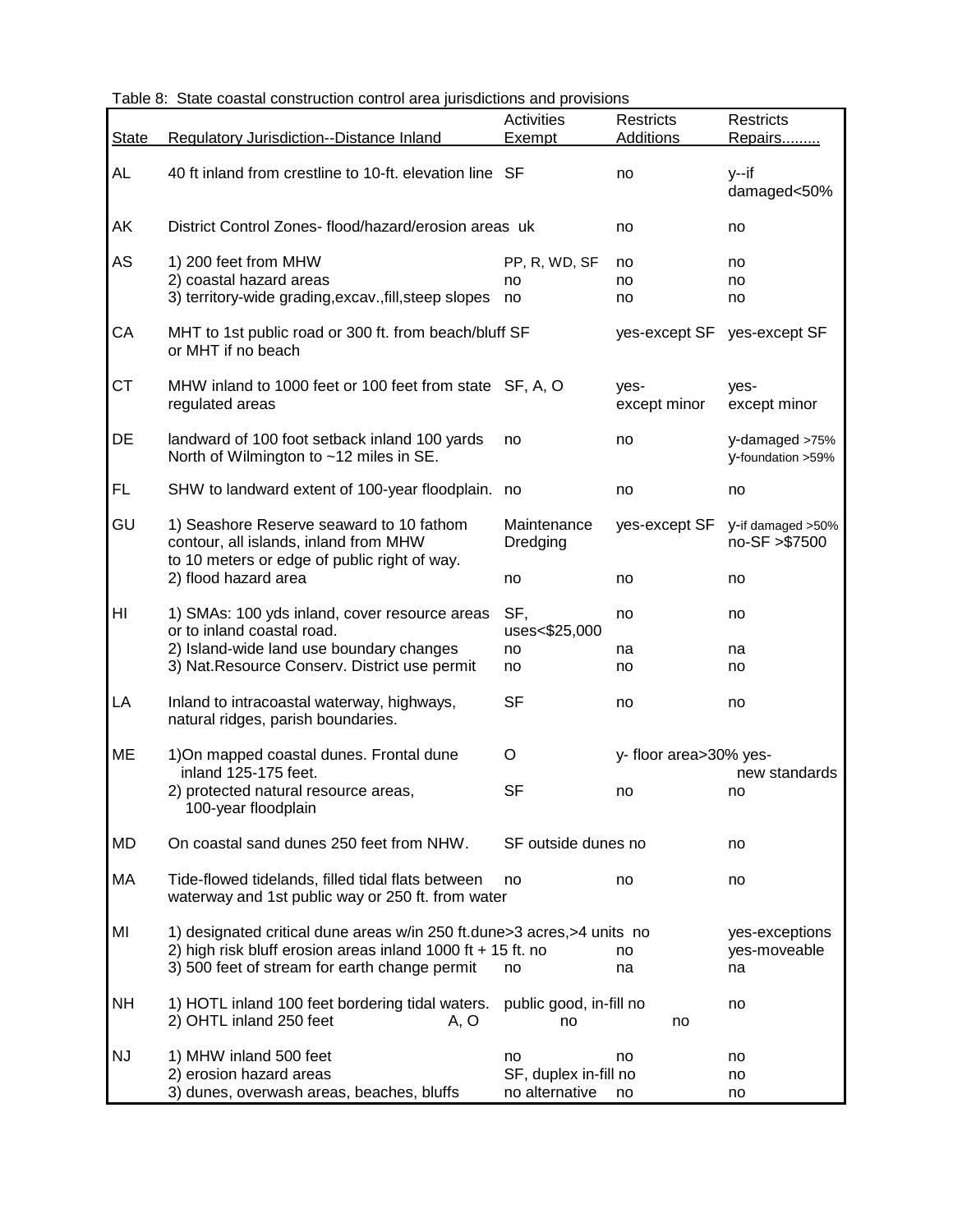| <b>State</b>   | <b>Regulatory Jurisdiction--Distance Inland</b>                                                                                                                                                                                         | Activities<br>Exempt                                      | <b>Restricts</b><br>Additions                      | <b>Restricts</b><br>Repairs    |
|----------------|-----------------------------------------------------------------------------------------------------------------------------------------------------------------------------------------------------------------------------------------|-----------------------------------------------------------|----------------------------------------------------|--------------------------------|
|                |                                                                                                                                                                                                                                         |                                                           |                                                    |                                |
| <b>NY</b>      | Designated erosion hazard areas- a) beach<br>dune, shoal, bar, spit, barrier island, bluff,<br>wetland, assoc.natural vegetation; b) 40-year erosion area.                                                                              | no                                                        | yes-except<br>moveable structures                  | no                             |
| <b>NC</b>      | <b>AECs-Ocean Hazard Areas</b><br>1) ocean erodable areas MLW inland to 145-700 feet.;<br>2) high-hazard flood areas;<br>3) inlet hazard areas<br>4) unvegetated beach areas.                                                           | law, minor permits<br><60,000 sq ft. get<br>local permits | Lots platted before y-setbacks y-setbacks<br>apply | apply                          |
| <b>NM</b>      | 4 APCs: a) shoreline APC MHW inland 150 feet. no                                                                                                                                                                                        |                                                           | no                                                 | no                             |
| <b>OR</b>      | 1) extreme low tide and line of vegetation no<br>2) coastal town boundaries                                                                                                                                                             | na<br>no                                                  | na<br>no                                           | no                             |
| PA             | landward of crest of bluff 50 to 200 feet.<br>depending on erosion rate and type of<br>development.                                                                                                                                     | yes-parcels<br>subdivided before<br>law if moveable,      | yes<br>utilities, 3 miles non-erosion bluff area   | yes if $>50\%$<br>market value |
| <b>PR</b>      | 1) 1000 meters inland from shoreline<br>2) flood areas<br>3) maritime zone-territorial waters, submerged lands no                                                                                                                       | yes-depends on Zone no<br>no                              | yes<br>no                                          | no<br>yes-must protec<br>no    |
| R <sub>l</sub> | Inland 200 ft. from coastal feature- beach, dune, yes*<br>beach, coastal bluff, rocky shore, etc.                                                                                                                                       |                                                           | yes-if not<br>priority use                         | yes- on barrier bch            |
| <b>SC</b>      | 40-year erosion zone                                                                                                                                                                                                                    | no feasible alt., >5000 sq ft.                            |                                                    | y-damaged                      |
| >662/3%        |                                                                                                                                                                                                                                         | swimming pools, O                                         |                                                    |                                |
| VI             | Mapped are based on roads, landmarks, property lines.                                                                                                                                                                                   | minor activity<br>$<$ \$17,000                            | no                                                 | no                             |
| VA             | Coastal primary dunes and beach                                                                                                                                                                                                         | uk                                                        | uk                                                 | uk                             |
| <b>WA</b>      | 200 feet inland from shore                                                                                                                                                                                                              | uk                                                        | no                                                 | no                             |
| WI             | OHWM inland 100 feet.                                                                                                                                                                                                                   | piers, O                                                  | no                                                 | no                             |
|                | Key: SF- single family, PP-public purpose, WD- water dependent, R- recreation, A-agriculture, O- other<br>such as temporary structures, decks, walkways. uk- unknown Activities Exempt- covers activities not<br>subject to regulations |                                                           |                                                    |                                |

| Table 8: State coastal construction control area jurisdictions and provisions (continued) |  |  |  |  |
|-------------------------------------------------------------------------------------------|--|--|--|--|
|                                                                                           |  |  |  |  |

\* RI has complex regulations with exceptions tied to water type and priority uses.

NOTE: 28 States with control zones along beach, bluff, or rocky shoreline. 2 States with no control zone along beach- MS, PA.

Source: State CZM Profiles on Protection of Beaches, Dunes, Bluffs and Rocky Shores.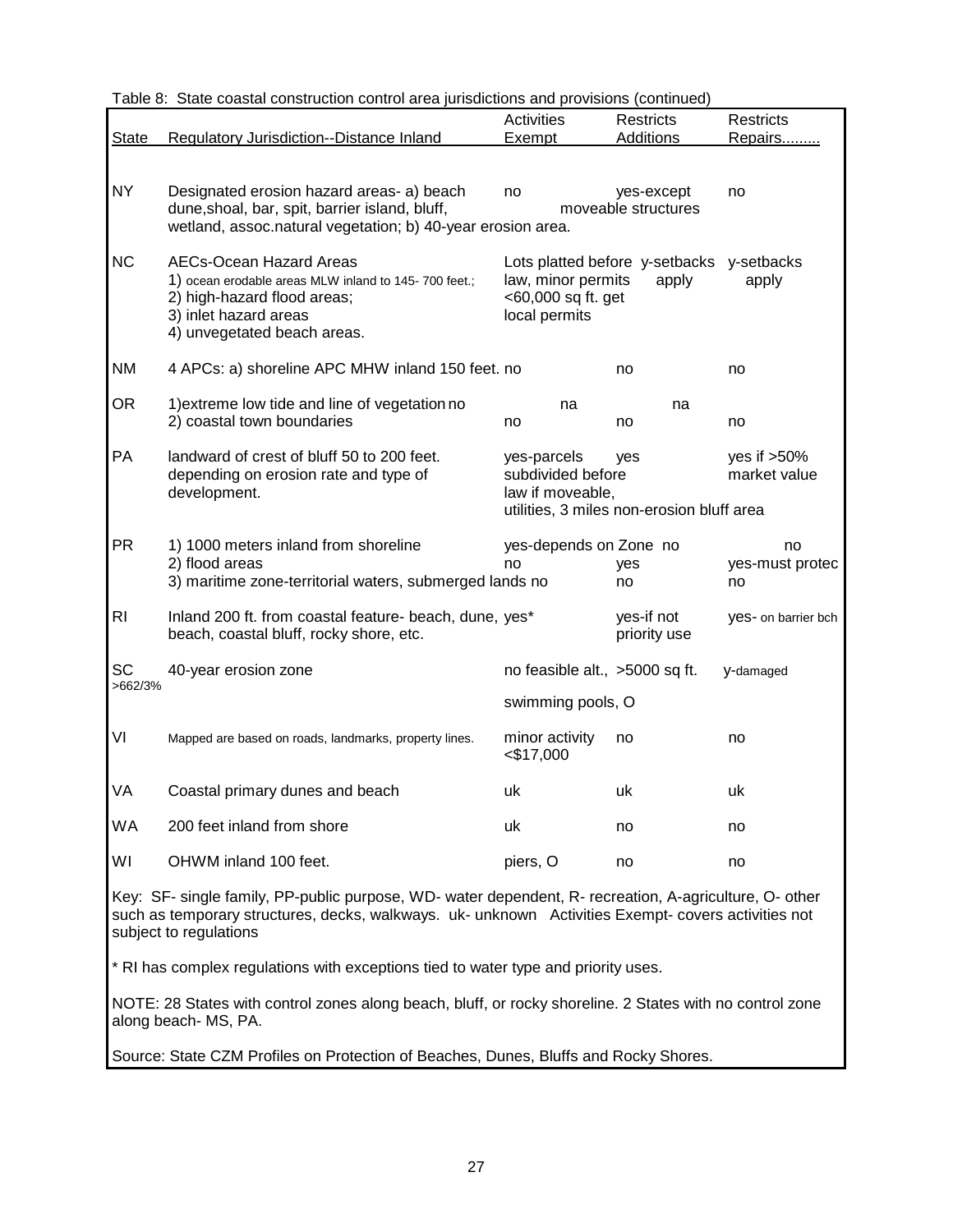*The Michigan Coastal Program is a multi-faceted program which has specialized regulatory controls for different types of areas. Under the Shorelands Protection and Management Act (SPMA), three types of areas are regulated: 1) high risk areas--subject to bluffline recession; 2) environmental areas--fish and wildlife habitat ; and 3) flood risk areas--flood-prone areas due to changes in Great Lakes water level. The "high risks erosion areas" have been surveyed and designated. Included are all areas with erosion > 1 foot per year over 15 or more years. This area can extend inland from MHW as far as 1,000 feet from the bluffline. Setbacks are required and based on 30-year bluffline erosion projections. Within the setback area, new permanent structures are prohibited. and lakeward relocation of existing structures is prohibited. Existing structures in front of the setback line cannot be moved lakeward and any addition must be located landward of the setback line. Repairs to deteriorated or damaged structures >60% of building's replacement value must meet new setback standards. If less than 60%, structures can be restored to previous condition. Exceptions to the setback for small lots granted if waste handling system is landward of the structure, the structure is moveable and located as far landward as possible, and the building meets engineering standards. For structures in danger from erosion with access routes too narrow or steep to relocate the structure, shoreline stabilization permits may be granted, but only after all other options are exhausted and sewer and engineering standards are met.*

 *Major regulatory amendments in 1992 expand the definition of bluffline to include non-bluff areas subject to erosion. All 'zone of imminent danger"-- area landward of bluffline where erosion anticipated in the next 10 years-- must be designated. An additional 15 feet was added to the setback to address severe short-term erosion or landslides or high water. Construction requirements were eased. Additions are allowed if existing building and addition are moveable, the addition and the foot-print does not exceed 25% of the building's foundation, and located landward of zone of imminent danger. Reconstruction of substantially damaged structures (60-100% of replacement value) is allowed if damage not caused by erosion and if structure is not reconstructed in zone of imminent danger and is readily moveable. Small structures (.3,500 square feet foundation and >5 units) must be moveable if built between setback and 2 times setback distance. For larger structures, the setback is doubled.*

 *The Sand Dunes Protection Act of 1976, strengthened in 1989, protects critical dune areas within 2 miles of the Great Lakes, much farther inland than the 1,000 feet SMPA high risk erosion are jurisdiction. Regulations may extend inland 250 feet from a critical dune area. A 100-foot setback from the crest of the dune is required unless dune stability standards are met. Development, silvaculture and recreation affecting dunes and contour changes is regulated. Building is not allowed on slopes 25-33% without registered plan or slopes >33% without a special exception. Special use projects are regulated including industrial, commercial, multi-family >3 acres or>4 units per acre. Variances can be granted for rebuilding of nonconforming structures within critical dune areas if built prior to act and destroyed by fire or nonerosion forces or made nonconforming due to erosion.*

*The Puerto Rico Coastal Program is characteristic of state CZM programs adopted by the island states, territories and commonwealths where regulations are island-wide. Puerto Rico regulates development through island-wide land use policies and zoning districts In addition to three shoreline setback areas, permits are required for activities within 1000 meters of the shoreline or farther inland to include important natural resources, as well as all offshore islands. There are 14 zoning districts within which specific activities are allowed. For example, no subdivisions are allowed in the following three Districts: Conservation of Resources District (CR); Conservation and Restoration of Resources District (CRR); and Resource Preservation District(PR). Exceptions granted in CR District for tourist-related recreation if the public interest and natural environment not adversely affected. In the Public Beaches District (PP), subdivisions and development allowed for hotel/vacation facilities, tourist villas, restaurants, recreation, wharves, docks and other water-dependent or water-related activities. Puerto Rico also required Flood Areas permits for activities in Floodprone zones. In Zone 1 (floodways) development and major renovations are prohibited. Exception-existing structures cannot be expanded unless protected. Zone 1M(v-Zone) and Zone 2 (low areas) allows new development and modifications to existing subject to design/building requirements. There is also a relocation program in coastal high hazard flood areas. Effective beginning in 1992, there is a Maritime Control Zone and required state Authorizations and Concessions for nonconforming uses in the maritime zone- mapped territorial waters, submerged lands, inland to reaches of low lands beneath by ebb/flow of tides.*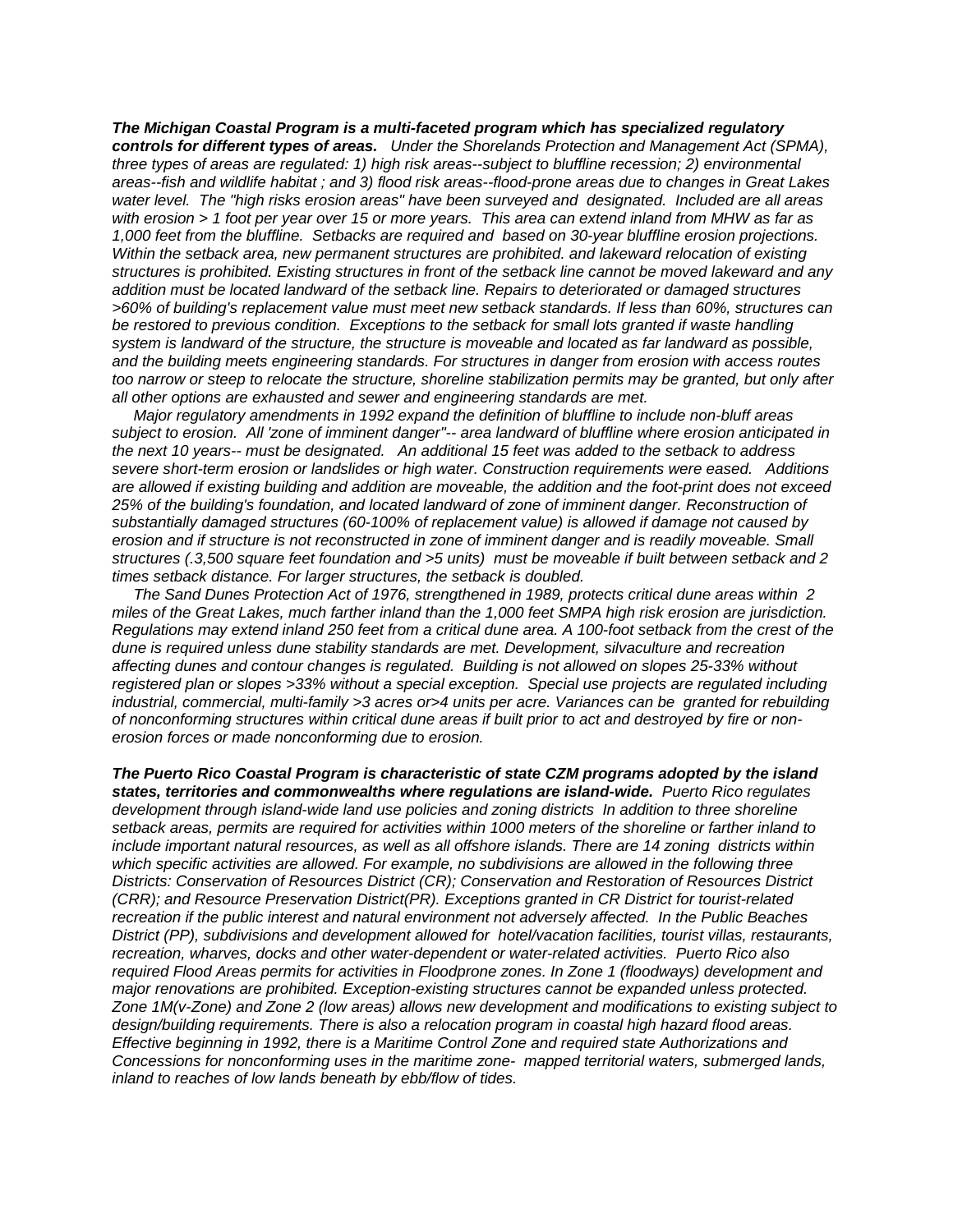## **SHORELINE STABILIZATION REGULATIONS**

\* The primary purpose of shoreline stabilization structures is to protect upland structures affected by coastal erosion, by stabilizing the shoreline. Most types of shoreline armoring impede natural sand migration, thereby causing erosion and resulting in the loss of natural beach. States which prohibit the use of shoreline stabilizations give priority to the protection of natural beach processes. As a result of inappropriate development along migrating shorelines, the accepted practice prior to CZM was to allow seawalls, bulkheads and groins in an effort to protect structures threatened by coastal erosion. Greater awareness of the negative impacts of shoreline stabilization structures on adjacent properties and coastal resources has caused CZM programs to more carefully scrutinize such activities and weigh the private and public benefits.

\* 28 coastal states **regulate the use of shoreline stabilizations structures**. All 28 require permits for *new* shoreline stabilizations and place conditions on *new* activities to minimize adverse impacts on adjacent land, natural resources, sand supply, erosion, and drainage. Protection of existing upland structures is a common reason for granting permits.

\* 22 coastal states generally *allow new* shoreline stabilizations if impacts are minimized. Most approval must meet criteria such as water-dependency, public benefit, erosion present, nonstructural alternatives not feasible, etc. A few states require structures to be designed to meet 30-50 storm/erosion events.

\* 6 coastal states *prohibit new* shoreline stabilization structures along all or portions of their coastline. Exceptions are granted by some states if structures or infrastructure are in imminent danger of collapse from erosion. (AL, ME, NE, SC, VA, RI)

\* 7 coastal states do not require permits for the *repairs or reconstruction* of shoreline stabilizations. 4 states set 50% damage thresholds and 2 require a rebuilding permit while 2 do not require a rebuilding permit. South Carolina prohibits repair or rebuilding of stabilizations if structures are damaged over a certain percent. Oregon prohibits erosion repairs on oceanfront lots platted before 1977 where no infrastructure improvements exist.

\* Most coastal states have regulatory language which *promotes nonstructural solutions.* Some states require applicants to exhaust nonstructural alternatives before granting structural permits.

\* Each of the 28 states regulating shoreline stabilization structures has *adopted unique provisions* which reflect their level of shoreline development, erosion pressures, and political priorities. **Table 9** summarizes the restrictions associated with shoreline stabilizations.

Table 9: State coastal shoreline stabilization structure restriction provisions

|       | Table J. Oldic codstar shoreinte stabilization structure restriction provisions                                                                                                                                                                                                                                                                              |
|-------|--------------------------------------------------------------------------------------------------------------------------------------------------------------------------------------------------------------------------------------------------------------------------------------------------------------------------------------------------------------|
| State | <b>Restriction provisions</b>                                                                                                                                                                                                                                                                                                                                |
| AL    | No SSS allowed on Gulf-front. Exceptions, case-by-case, if structure built prior to law and<br>threatened by erosion. Allowed by permit on Bay, a permit required for repair/reconstruction.                                                                                                                                                                 |
| AS    | Allowed by permits only in developed areas to protect property from erosion and if public<br>safety/health risk; no feasible alternatives, habitat affected evaluated; adverse affects on nearby<br>areas and habitat, drainage and shoreline alternations minimized.                                                                                        |
| CA    | Allowed by permit for coastal-dependent uses, to protect existing structures or public beaches in<br>danger of erosion if designed to eliminate/mitigate adverse impacts on local shore sand supply.<br>Can replace SSS damaged >50% without permit. Along cliffs, allowed to stabilize slope or check<br>marine erosion where no less damaging alternative. |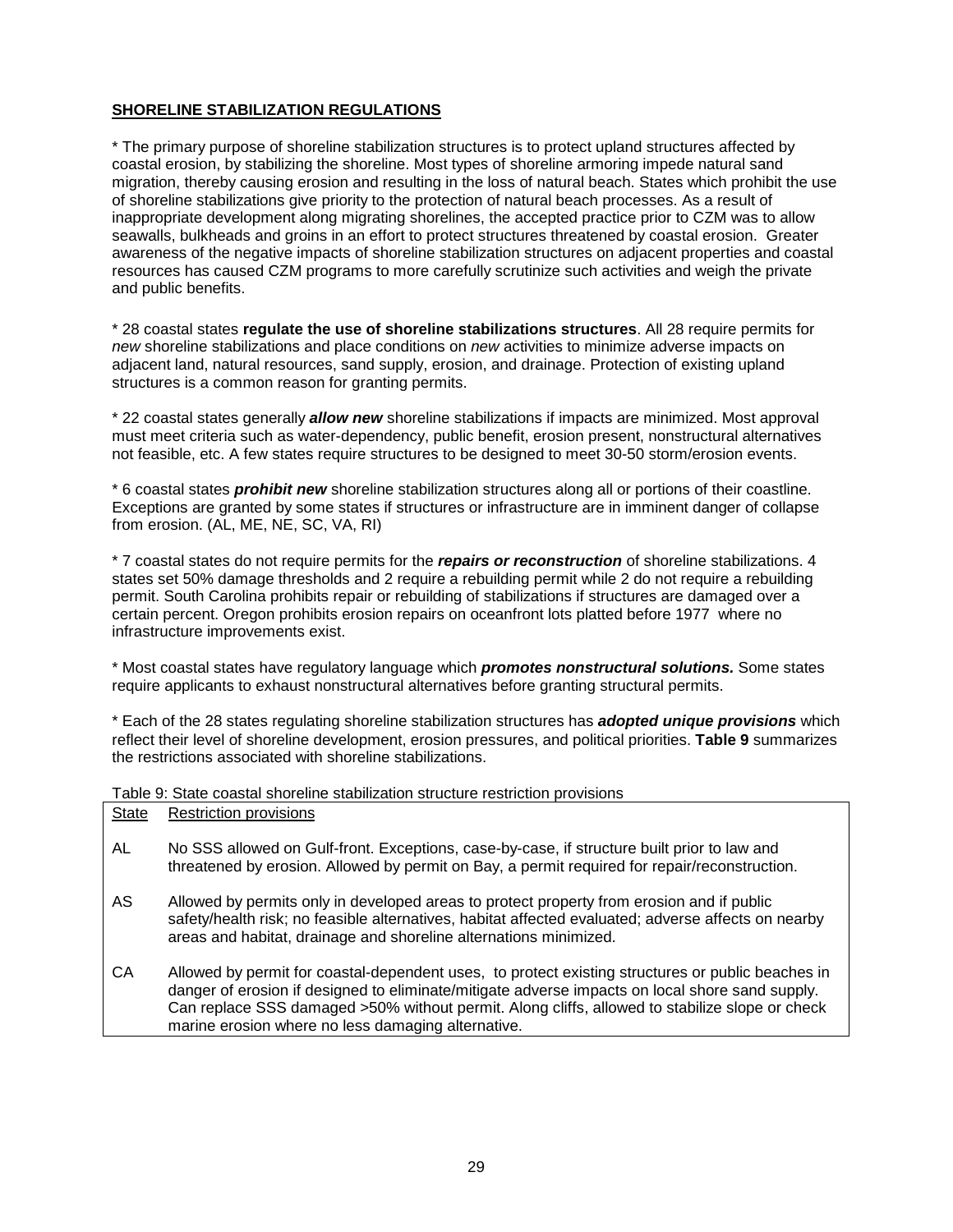Table 9: State coastal shoreline stabilization structure restriction provisions (Continued)

| State | Restriction provisions                                                          |
|-------|---------------------------------------------------------------------------------|
| СT    | Allowed by permit to protect infrastructure, for water-dependent uses, existing |

- na inhabited structures, if bluff slope not greater than 3:1. Groins/jetties allowed where non-structural alternatives infeasible.
- DE Allows by permit new and repair to existing SSS.
- FL Allows by permit new and repairs to existing SSS.
- GU Permit required, but none since 1970s issued. Relies on USACE standards.
- HI Allows but requires variance to demonstrate public interest or hardship. No SSS which interferes with beach processes. State regulates from shoreline seaward. Counties regulate above shoreline.
- LA Allows new but regulates to minimize downstream land loss. No restrictions or permit for repairs/rebuilding if damaged >50%.
- ME Prohibits new rip-rap, seawalls, groins, other SSS on sand dune system, except existing seawalls may be maintained and repaired unless building behind SSS damaged more than 50%. Effective 1995, existing seawalls can be fortified, build bigger and deeper if undermined. Within 32 designated natural coastal barriers, no state funds for new SSS if incompatible with protection values.
- MD Allows new and repair of existing. Nonstructural stabilization encouraged.
- MA Allowed to stabilize shore, rehabilitate existing structures, if minimize encroachment in waterway. Seawalls, bulkheads, revetments must be located landward of MHW, except for proper tieback placement, obtain slope stability, or be compatible with abutting SSS below MHW. Encourages Nonstructural alternatives where feasible. No restrictions on reconstruction. If adverse impacts occur, state may require modifications/removal.
- MI Allowed but must be designed to meet/exceed 20-year storm event for small structures; 50 year storm event for large structures. Must be 30 feet from erosion zone and landward of zone of imminent danger.
- MS Allows new and repairs to existing SSS.
- NH Allows new. No restrictions on reconstruction. SSS considered in public interest and generally allowed for protection of upland structures. Considered a major project if in dune, tidal wetland or within 100 feet of HOTL. Minor projects include beach nourishment <10 cu yd or removal of sand, rock, gravel <20 cu yd. Minimal impact projects- repair retaining wall.
- NJ Allowed based on 7 conditions- to protect water-dependent uses, heavily used public recreation areas or existing structures and infrastructure in developed shorefront areas. Although nonstructural solutions preferred, SSS deemed essential given NJ's urbanized shoreline.
- NY Allows new by permit. Repair/reconstruction allowed without permit. SSS must be designed to control erosion for 30 years, be unlikely to increase erosion, minimize adverse effects on natural protective features, other erosion structures and natural resources. Must include long-term maintenance program. Variances from regulations for hardship and not alternative site, mitigation measures, safe from flood/erosion damage, public benefit if public funds used.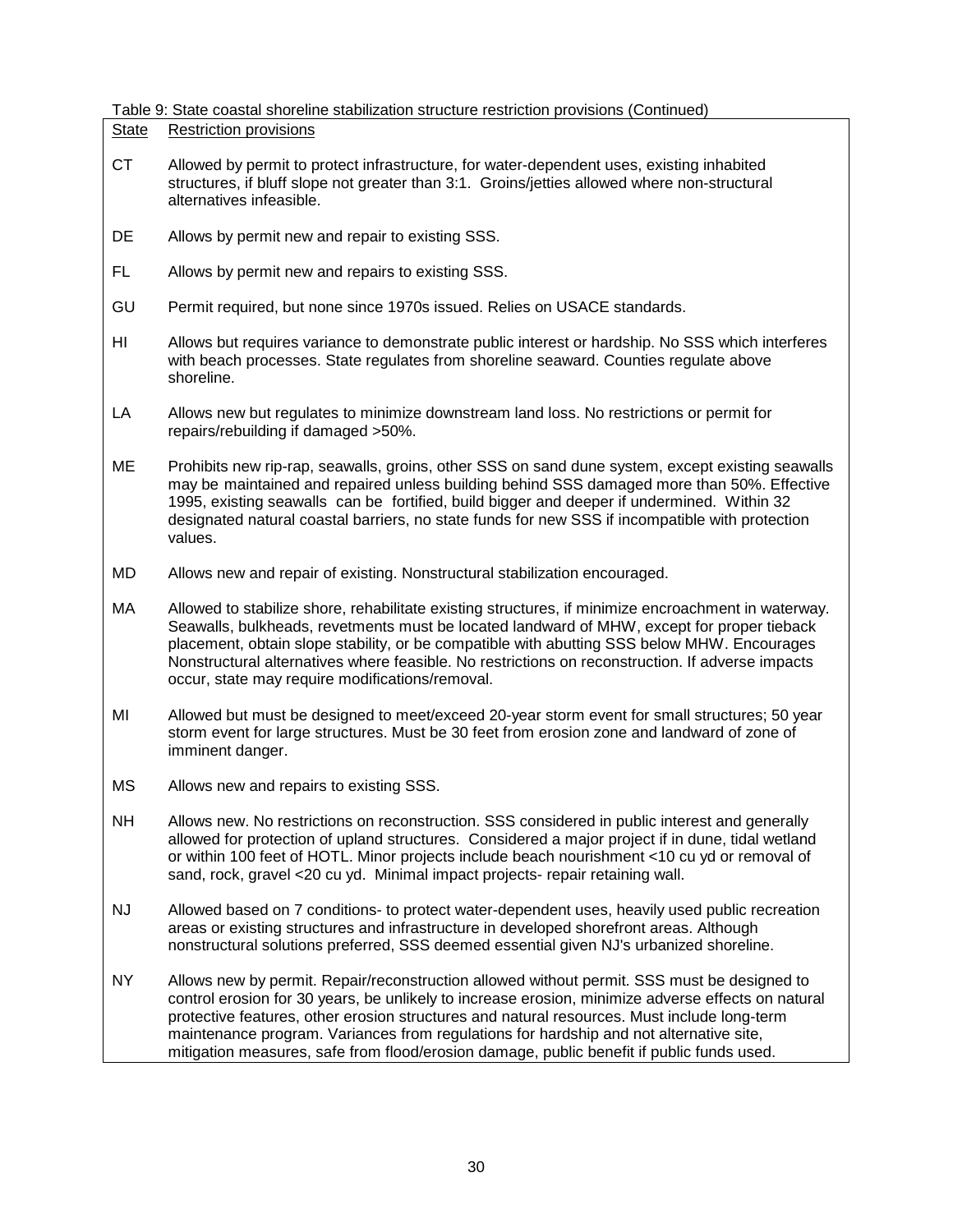Table 9: State coastal shoreline stabilization structure restriction provisions (Continued)

State Restriction provisions

- NC Effective 1985, no new SSS. Temporary sand bags and beach nourishment allowed. Repairs to existing do not require permit, but replacements require permits. Exceptions to SSS prohibition- emergency DOT SSS to protect historic sites, groin at north end of Pea Island to protect bridge foundation across Oregon Inlet- only road access to barrier island. Policy preference for beach nourishment and relocation of structures.
- NM Allows new and repairs. Must not interfere with coastal processes or inhibit access to shoreline.
- OR Allows new, but must be built as far landward as possible above MSL to prevent encroachment. Allows repairs/replacement if within 3 years of damage. Prohibits erosion repair on lots where no physical improvements (i.e., building, road, water lines, sewer lines) on existing oceanfront lots platted before 1977. Promotes nonstructural solutions, SSS must be designed to minimize adverse impacts. Allows emergency new and repair SSS if property in imminent peril from erosion.
- PA Allowed from MHW lakeward. Groins allowed 50 feet from water's edge. No regulation of SSS above MHW. No permit required for repair/reconstruction. Priority is bluff-erosion prevention.
- PR Allowed for new and repairs. Relies on USACE standards.
- RI Allowed but must exhaust nonstructural alternatives. Prohibits new SSS on barriers in type 1 waters. Limits use of riprap to protect septic systems/ancillary structures. Permitted SSS must demonstrate that erosion exists, SSS will control erosion, nonstructural SSS does not work, no reasonable alternatives, will not increase erosion, long-term solution and maintenance program and financial commitment. Repair/reconstruction SSS damaged >50% requires a new permit.
- SC Since 1988, no new SSS along beach except to protect public highways in existence in 1990. Since 1990, restricts reconstruction of SSS based on degree damaged in certain years. After 2005, structures damaged >66 2/3% above grade cannot be repaired or rebuilt. Sand bags, sand scraping and beach nourishment allowed as exceptions.
- VI Allows new by permit and environmental assessment. Repairs/reconstruction do not require permits. Prohibited within 50 feet of open shore setback and siting policies to minimize adverse impacts.
- VA Effective 1990, new SSS prohibited under any circumstances. Prior to 1990, preference for nonstructural measures. Exception-SSS allowed on portions of Virginia Beach where private upland structures in imminent danger from erosion.
- WA Allowed, except no new groins or jetties since 1985.
- WI Allows new and repair.
- Total 28 states regulate SSS through state permits; 1 state (AK) relies on USACE permit.

Key: SSS- Shoreline Stabilization Structures- refers to erosion control devices designed to harden the beach or shoreline. Includes seawalls, rip-rap, revetments, groins and jetties.

Source: State CZM profiles on Protection of Beaches, Dunes, Bluffs and Rocky Shores.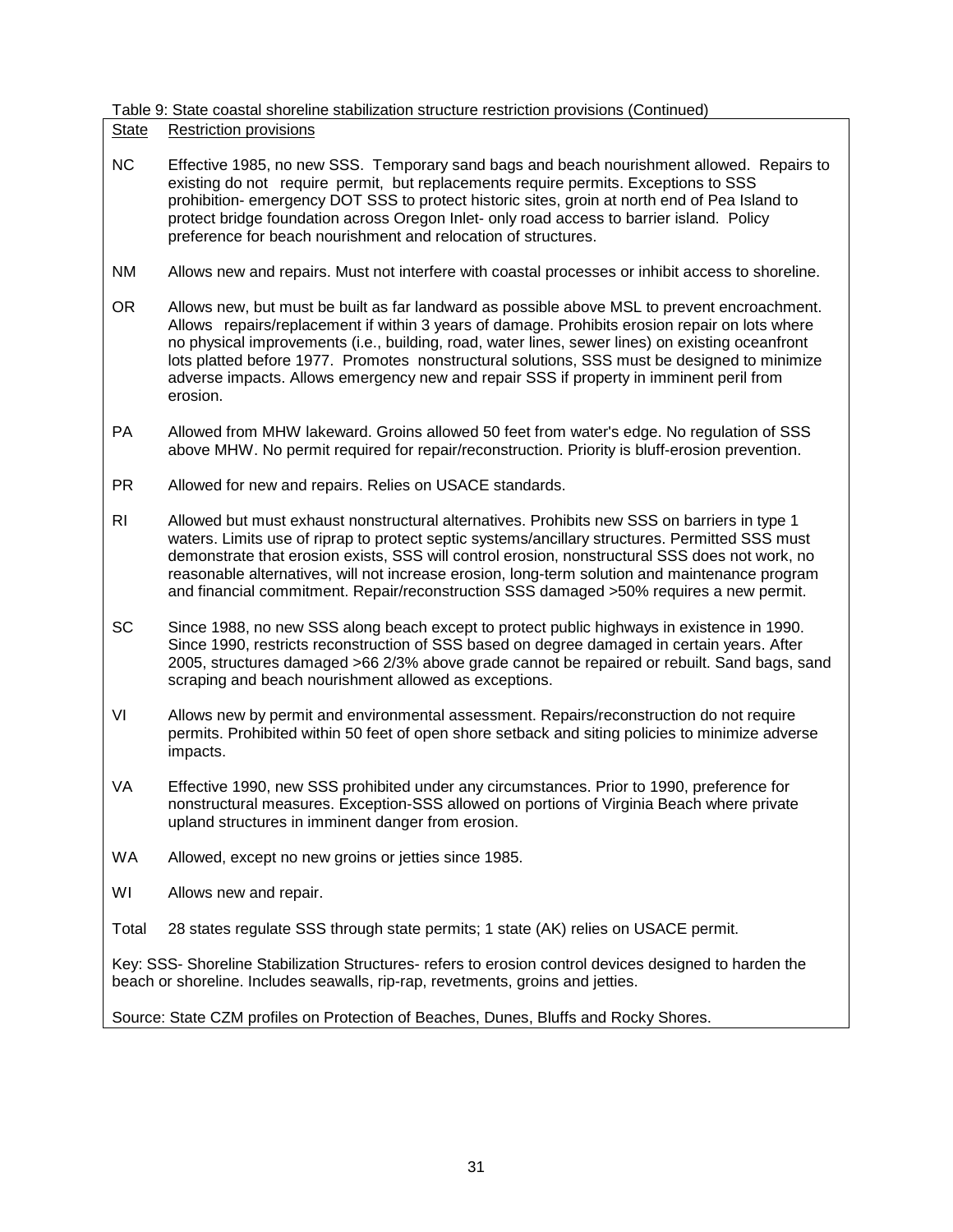*South Carolina Developments Erosion Retreat Policy. The 1988 Beachfront Management Act and the 1990 Amendments established an erosion retreat program which requires the SCCC to develop setback lines derived from expected beach erosion over 40 years. Beachfront development prior to 1977, the year that the State CZM statute was enacted, and from 1977 to 1988 resulted in a steadily increasing loss of the State's public beach resources. No better example of this trend exists than the development of the Garden City areas in Horry County. This unincorporated beachfront community in Horry County developed from 1977 till 1985 from single family beach cottages to high rise hotels and condominiums at the water's edge. In each case, the buildings and swimming pools occupy virtually the entire square footage of the beachfront lots behind seawalls and revetments that leave little or no dry sand beach for much of the day. This development has taken place since the State CZM program was enacted in 1977. This law provided little consideration for the protection and conservation of the public beach or for the dynamics of the changing beachface from erosion and storms. The proliferation of hard erosion control structures in this area has significantly narrowed the beach and flattened the beach profile resulting in a much less appealing tourist destination when compared to other areas with healthier beaches. The storm hazard potential has also been greatly heightened. The policy of retreat established in the 1988 legislation will require decades to correct this problem, while repeated, expensive attempts at beach renourishment will be required in the short run to rebuild public beach. State-of-the art scientific and technical expertise has been and continues to be used to refine the methodologies on which the state bases its shoreline construction retreat policy. This includes methodologies to protect structures from shoreline erosion and damage from storms. (Source: Chris Brooks, South Carolina Coastal Program)*

*California allows by permit new stabilization construction and repair to existing shoreline stabilization structures. In 1992, the California Coastal Commission (CCC) undertook a pilot Regional Cumulative Impact Project (ReCAP) to study development impacts along an 83 mile-long coastal stretch covering the two central California coastal counties of Santa Cruz and Monterey. This study looks at policies governing shoreline armoring activities; resource conditions measured by changes in amount of armoring, and permitted activity related to shoreline armoring. A major finding of the study is that the current coastal policies support the use of public shoreline and public resources to protect private property, and if the current situation continues, more and more of the public shoreline will be lost as a public resource. On-the-ground outcome data indicates that, between 1978 and 1993, the percent of the shoreline armored in the ReCAP pilot area increased from 9.6 miles to 12.0 miles. Approximately 1/8th of the shoreline is now armored. This estimate does not include lengths of beaches protected by breakwaters, jetties, or groins, nor do the figures for length reflect maintenance and additions of rock to existing walls. Much of the increase in armoring between 1978 and 1986 is thought to have been constructed in response to storms in the late 1970s and early 1980s. Future demand for shoreline protection will depend on trends in development along the shoreline, erosion potential and storm frequency. Based on private property ownership, land use and physical characteristics, development patterns, and continued implementation of existing policies, it is estimated that 1/3 of the ReCAP coastline, or 27 miles, could be armored in the future.*

 *Armoring has led to cumulative impacts to beach areas and access opportunities, affecting sand supply and landward retreat of the beach. Along the ReCAP shoreline, data indicate that protective structures cover ~25 acres of beach. Permits granted since 1978 represent about 5 acres, or 20% of this total. Although shoreline armoring data indicates that armoring and encroachment has slowed under CZM, the impact from such encroachment may still be significant. Many of the armoring projects were approved in the popular recreational areas of Santa Cruz County. Armoring is often put in place following emergency storm events. However, permits are approved with little or no technical analysis, review of alternatives, or review of mitigation for adverse impacts on resources, and no followup permit. Therefore, such projects do not receive full regulatory review or monitoring, and are usually in areas of significant long-term or storm related erosion. As a result, impacts from these projects have not been fully assessed or mitigated.*

 *The policies governing shoreline development and building setbacks for much of the shoreline development in urban portions of the ReCAP pilot are often inadequate. CC Act policies are inconsistent. One requires that new development be stable without construction of protective devices to minimize hazards. Another policy allows shoreline armoring to protect existing structures. There is no cutoff date for when a structure can be considered existing. Storm damaged structures are exempt from permits if reconstructed in same footprint, thereby, precluding more landward redevelopment, risk avoidance, and reduction of dependence on protective devices. Setbacks are a common LCP management approach to*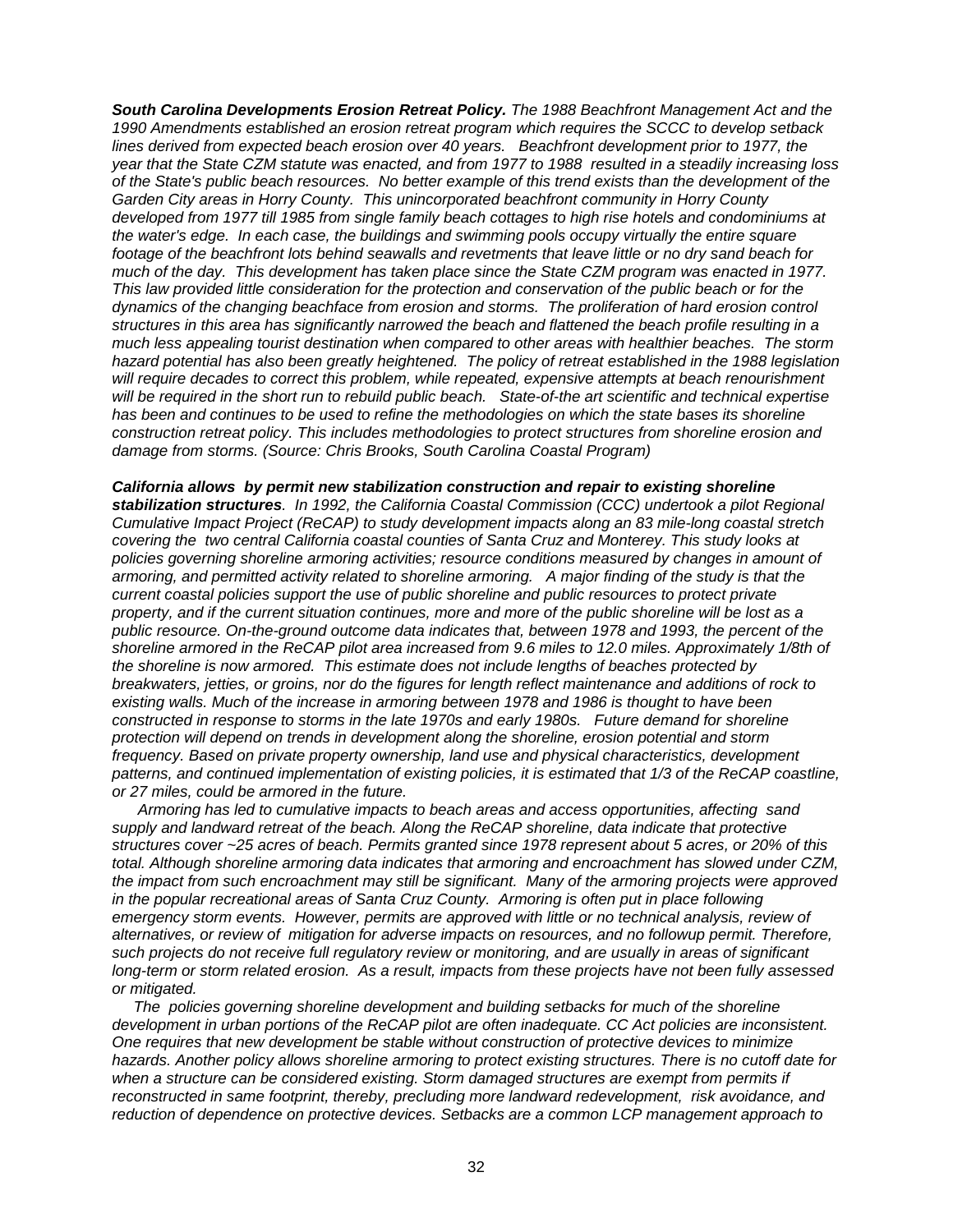*avoid armoring. However, most are based on long-term average erosion and do not incorporate episodic events which may exceed setbacks. This leads to structures in harms' way and future need for armoring. In the ReCAP region, LCPs generally develop setbacks based on 50-year economic lifetime for new development. Those structures exceeding that lifetime will ultimately require armoring for long-term protection. Development on infill lots is allowed to be as seaward as adjacent existing development, exacerbating erosion risks and the need for armoring. Current policy does not restrict development in areas of high hazard. Future development is likely to continue with adverse impacts on coastal resources and public costs involved in protecting private development. Regional Plans are recommended to address adverse impacts of shoreline armoring.*

*Source: ReCAP Pilot Project; Executive Summary and Findings and Recommendations.*

#### **ACCESS RESTRICTIONS, HABITAT PROTECTION AND OTHER CONTROLS**

\* The purpose for regulating beach access is to two-fold. One reason is protect the stability of the vegetation within the beach, dune and bluff system and retaining their storm buffer benefits. The other is to protect critical natural habitat areas from human encroachment. Coastal beaches, dunes, bluffs and rocky shore areas provide critical habitat for certain animals and plant species that are endangered or threatened with extinction such as bird nesting sites, sea turtle nesting sites or other state-designated essential wildlife habitat set-aside and regulated as part of the state CZM programs. Coastal endangered bird species include shorebirds and seabird such as the bald eagle, piping plover, northern harrier, osprey, upland sand piper, and common tern.

\* 22 coastal states *restrict pedestrian access* by requiring the use of boardwalks, trails, dune crosscrossovers, beachfront stairs, and other structural accessways. Prior to the 1970s, public access cutting through and breaching dunes was a common practice. With CZM, guided access on both private and public dunes has become accepted practice.

\* 22 coastal states *restrict vehicular access* along portions of the beachfront or shoreline. Types of restrictions include only allowing beach clean-up, emergency or law enforcement vehicles, prohibiting driving on public beach areas or designated habitat areas, allowing only certain types of vehicles, and creating physical barrier to the shoreline. Certain beachfronts historically were public transportation routes or beaches used as race-ways. Today, driving and parking on hard sandy beaches with access through vehicular access ramps is considered locally acceptable ways to provide public beach access.

\* 28 coastal states *protect coastal shoreline habitat* through regulation. The most common areas protected are bird staging and nesting areas along the coast. Other areas include turtle nesting sites, endangered species habitat, natural areas, and natural heritage areas. Regulation of turtle and bird nesting sites is seasonal and tend to cover only a small portion of the coastline.

\* 25 coastal states *regulate other activities* which affect natural coastal resources. This primarily includes sand mining, dune reshaping, sand scraping, and dune creation. Both on-shore and offshore sand extraction can have long-term adverse impacts on beach and dune systems. Historically, dunes and beach areas were used commercially as a source of sand for construction, resulting in the loss of many beachfront dune areas. Commercial use of sand remains an issue in a few states, but most now restrict or prohibit the taking of beachfront sand. Sand dune grading and dune reshaping are issues affecting accreting coastlines where too great accumulations of sand obstruct views and access. Dune creation and sand scraping are issues along storm-event and long-term erosion affected coastlines.

*The Florida Coastal Program requires state permits for boardwalks and dune crossovers to the beach. Thousands of permits are issued for these accessways. The South Carolina Coastal Program allows construction of walkways over sand dunes as an exception if the accessways are no greater than 6 feet wide and other criteria are met. Wider accessways and handicap access requires state permit approval. In both states, the goal is to minimize the adverse effects of vertical access through fragile dune areas to the sandy beaches. Whereas dune breaching was common practice prior to state regulations, guided accessway over dunes to avoid damage to the natural and protective functions of dunes is the accepted practice.*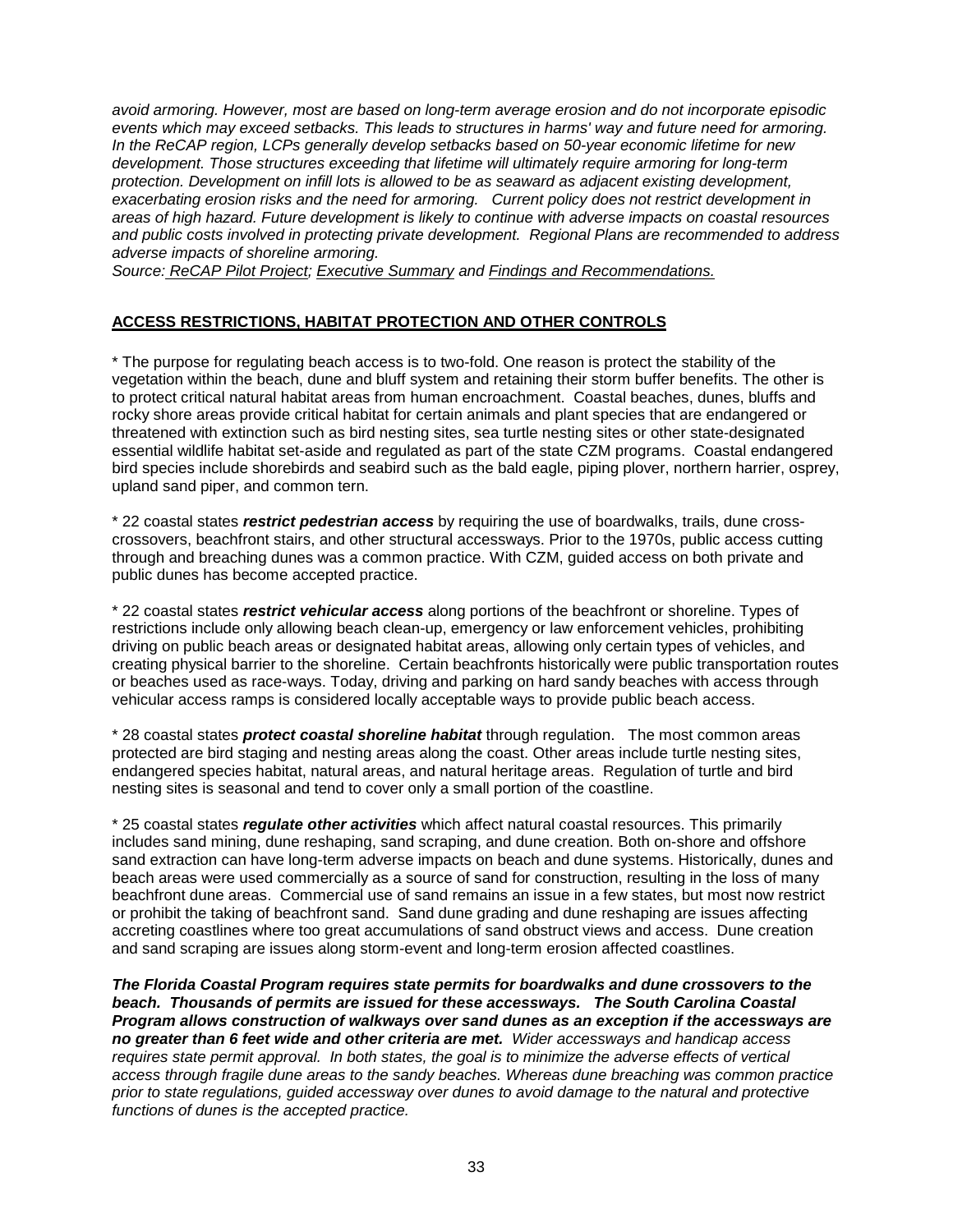*The Oregon Coastal Program restricts vehicular traffic by Parks Department administrative rule. Along certain beach/dune areas, vehicular access is restricted to protect endangered snowy plover habitat, recreation, and avoid use conflicts. Beach vehicular accessibility is shown on the Official State Map of Oregon 1995-1996. Vehicles are prohibited year-round or from May to September along an estimated 70% of the coast.*

*The Maine Coastal Program protects shore bird nesting or breeding areas. Bald eagles, roseate tern, least tern, piping plover are coastal endangered species and their habitat are mapped and protected under Maine Endangered Species Act as "essential wildlife habitat" by Inland Fisheries and Wildlife. Designated areas include: seabird nesting islands; shorebird nesting, feeding and staging areas; atlantic salmon spawning areas; and critical waterfowl and waterbird areas. The Department of Inland Fisheries and Wildlife reviews state and local permits to ensure these habitat are protected. Prior to issuance of a local or state permit, the applicant is required go through a consultation process with the Department staff. Construction of new fences and reconstruction of closed fences are prohibited; open fences are allowed only to protect dune vegetation or bird nesting areas.*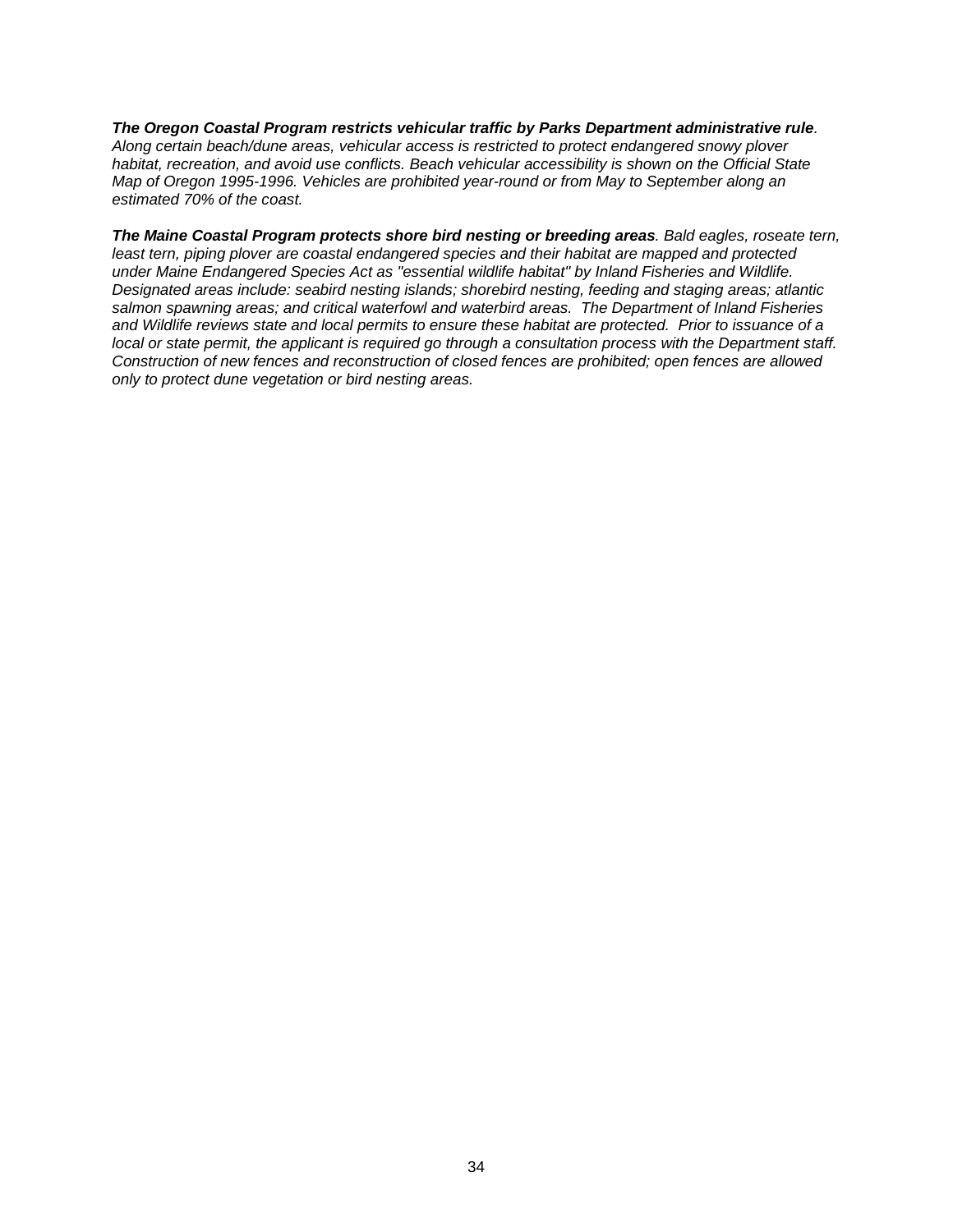| <b>State</b>           | <b>Pedestrian Access</b>                                                                                                                        | <b>Vehicular Access</b>                                                                                      | <b>Habitat Protected</b>                                                      | <b>Other Activities</b>                                    |  |
|------------------------|-------------------------------------------------------------------------------------------------------------------------------------------------|--------------------------------------------------------------------------------------------------------------|-------------------------------------------------------------------------------|------------------------------------------------------------|--|
| AL                     | y-boardwalks<br>n-dune crossovers                                                                                                               | y- only clean up, law<br>vehicles allowed on bch                                                             | y-turtle & tern nesting,<br>beach mouse habitat                               | no                                                         |  |
| AΚ                     | y-trails regulated                                                                                                                              | y-transportation routes                                                                                      | y-bald eagles                                                                 | y-sand mining                                              |  |
| AS                     | no                                                                                                                                              | no                                                                                                           | y-case-by case habitat                                                        | no                                                         |  |
| CA                     | y-boardwalks/walkways                                                                                                                           | У                                                                                                            | y- env. sensitive areas                                                       | y-sand mining                                              |  |
| СT                     | y-pedestrian corridors                                                                                                                          | no                                                                                                           | y- bird nesting habitat                                                       | y-dune reshape                                             |  |
| DE                     | y-dune cross-crossovers                                                                                                                         | y-only 4 wheel drive veh.                                                                                    | y-bird nesting sites                                                          | y-sand mining                                              |  |
| <b>FL</b>              | y-boardwalks &<br>dune cross-crossovers                                                                                                         | y-5 counties allow<br>driving on the beach                                                                   | y- sea turtle nesting sites                                                   | no                                                         |  |
| GU<br>HI               | y-boardwalks<br>y-natural resource areas                                                                                                        | y-no vehicles public bch<br>y-only gov't vehicles                                                            | y-public conservation areas<br>y-natural areas/sanctuaries                    | y-sand mining, corals<br>y-sand mining, corals             |  |
| LA                     | no                                                                                                                                              | no                                                                                                           | y-bird nesting sites                                                          | y-sand scraping, dune                                      |  |
| reshape<br>MЕ          | y-boardwalks                                                                                                                                    | y-no new roads, drives                                                                                       | y-shorebird nesting                                                           | y-sand fencing, bn, ss,                                    |  |
| removal                |                                                                                                                                                 | parking in V-zones                                                                                           | wildlife habitat areas                                                        |                                                            |  |
| MD<br>МA               | y-boardwalks<br>y-boardwalks                                                                                                                    | y-no vehicles on beach<br>y-local plan for ORVs<br>allowed on beach                                          | y- bird nesting sites<br>y-natural heritage<br>endangered species habitat     | y-sm, erosion control, bn<br>y-sand scraping, mining       |  |
| MI                     | y-bchfront stairs,<br>bdwalks, trails                                                                                                           | y-restricted along 23% coast y-natural preserves, critical                                                   | coastal dunes, high erosion areas                                             | y-ss,ds, sand mining                                       |  |
| МS<br>NΗ               | y-boardwalks<br>y-boardwalks                                                                                                                    | y-no vehicles on beach<br>no                                                                                 | y-bird nesting sites<br>y-natural sites                                       | y-ss, sm, bn<br>y-mining                                   |  |
| NJ<br>NY               | y-boardwalks<br>y-boardwalks                                                                                                                    | y-local restrictions<br>y-no driving on vegetation                                                           | y-bird nesting sites<br>y-bird nesting fish WL sites                          | y-ss, mining, dune creation<br>y-ss, sn, dune creation     |  |
| ΝC<br>ΝM               | y-structural accessways<br>no                                                                                                                   | y-local restrictions<br>no                                                                                   | y-100 mi. undisturbed area<br>y-beaches, pristine areas                       | y-dune creation, ss, dr<br>y-sand mining                   |  |
| OR                     | y-boardwalks, walkways<br>sidewalks                                                                                                             | y-vehicles restricted near<br>habitat areas                                                                  | y-bird & endangered species y-sand grading, sand dune<br>habitat areas        | mgt.                                                       |  |
| PA                     | no                                                                                                                                              | no                                                                                                           | y-public beach/bluff                                                          | no                                                         |  |
| PR                     |                                                                                                                                                 | y-public access restricted in y-no cross-country vehicles y-natural area reserves, SPA y-sand, gravel, stone |                                                                               |                                                            |  |
| extraction             |                                                                                                                                                 | some Districts, Rec.trails, etc. on bathing beaches, some Dist. endangered species habitat                   |                                                                               |                                                            |  |
| RI                     | y-dunewalk-crossover, decks y-vehicles prohibited on                                                                                            | barrier beach, foredunes                                                                                     |                                                                               | y-APRs, CMAs, habitat areas y-sand mining, dune alteration |  |
| SC<br>VI               | y-boardwalks<br>no                                                                                                                              | y-only emergency vehicles<br>no                                                                              | y-sea turtle nesting<br>y-rec.beaches, turtle nesting y-dredging, sand mining | y-sm, ss, sr, dune creation                                |  |
| VA<br>creation/veg, sm | y-dune cross-crossovers, trials                                                                                                                 | y-no vehicles in park areas                                                                                  | y-sea turtle nesting sites                                                    | y-dune                                                     |  |
| WA<br>WI               | no<br>no                                                                                                                                        | y-no driving on beaches<br>y-no vehicles in navig. waters y-300 areas statewide                              | no                                                                            | y-dune grading, sand mining<br>y-sand mining               |  |
| Total<br>29            | yes<br>no<br>7<br>22                                                                                                                            | no<br>yes<br>7<br>22                                                                                         | no<br>yes<br>1<br>28                                                          | no<br>yes<br>25<br>4                                       |  |
| Key: y- yes            | wildlife, SPA- special planning areas., APR- areas of particular concern, CMAs- conservation and Management Areas<br>Source: State CZM Profiles | n-no sm-sand mining, ss-sand scraping, dr-dune reshaping, bn-beach nourishment, ORV- offroad vehicles, WL-   |                                                                               |                                                            |  |

|  | Table 10: Coastal restrictions on pedestrian and vehicular access, habitat protection and other activities |  |  |  |
|--|------------------------------------------------------------------------------------------------------------|--|--|--|
|--|------------------------------------------------------------------------------------------------------------|--|--|--|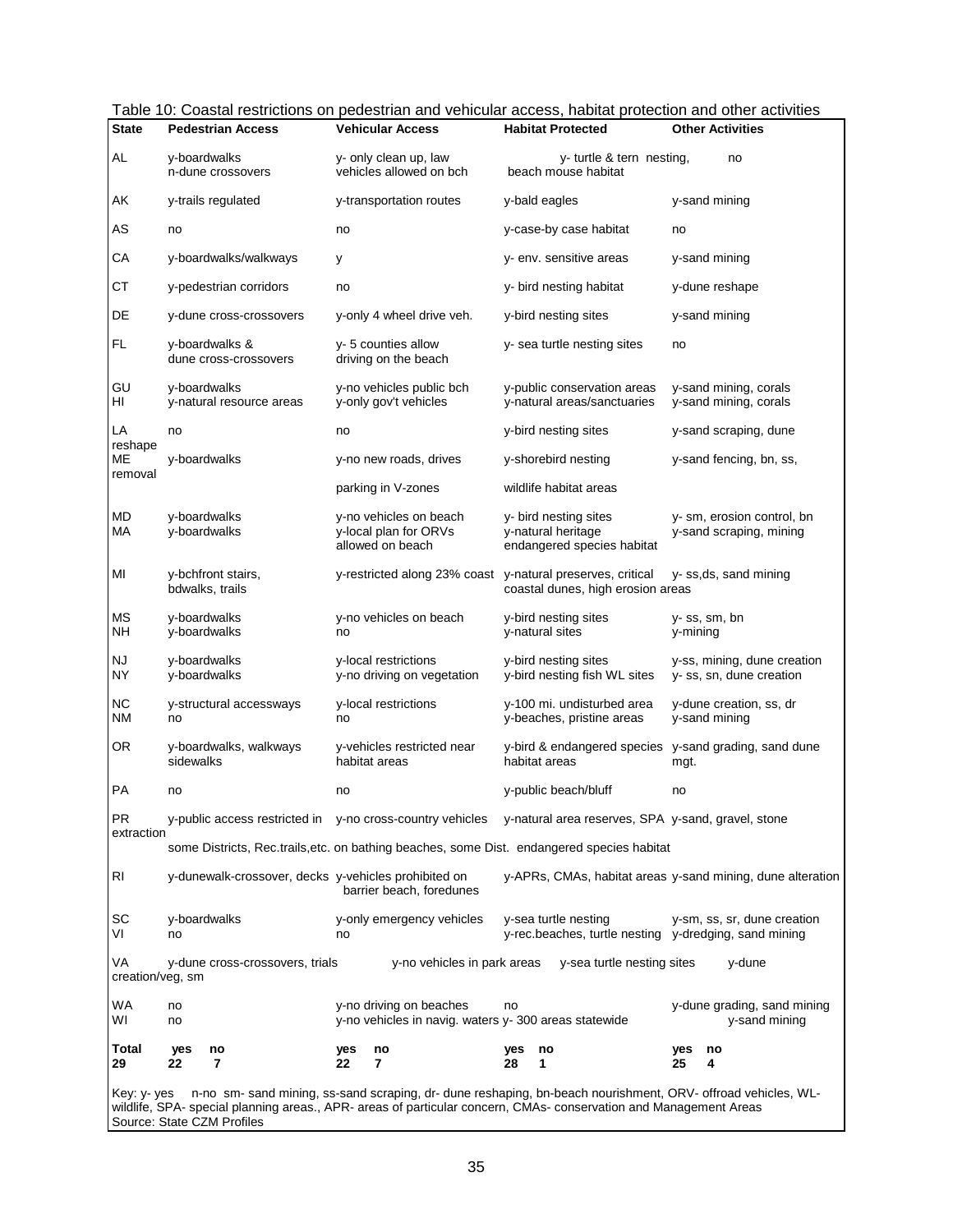### **PERMIT TRACKING AND ENFORCEMENT**

\* 26 coastal states have permit tracking systems. Only 19 have computerized permit tracking systems for habitable structure permits, 20 for shoreline stabilization permits. These permit tracking systems primarily serve as a tool for tracking individual permit status through the permit system and do not contain detailed information on the type or size of project, location and impact on natural resources, or other relevent data for determining individual or cumulative impacts of permit decisions. However, a few states have begun to explore ways to add such data to their permit tracking systems.

\* 28 coastal states have permit compliance programs usually with field inspections, some with aerial surveillance.

**\* Table 11** identifies which states have computerized or paper permit tracking systems and summarizes each CMP's coastal permit compliance mechanisms.

Table 11: State Coastal Permit Tracking Systems and Permit Compliance Tools

|           | <b>STATE</b> Permit Tracking System<br><b>Permit Compliance Tools</b>                                                                                                                                                                                                                                                                                                                                                              |
|-----------|------------------------------------------------------------------------------------------------------------------------------------------------------------------------------------------------------------------------------------------------------------------------------------------------------------------------------------------------------------------------------------------------------------------------------------|
| AL        | y-computer listing of permit number, subdivision lot, and party name<br>y-post-permit monitoring                                                                                                                                                                                                                                                                                                                                   |
| AK        | y-agency review, inspection, monitoring<br>y- pre-issuance field inspections, post-issuance field inspections, agency project reviews                                                                                                                                                                                                                                                                                              |
| AS        | y- permit database for Land Use Permits since 1984. Covers all permits island-wide, not coded<br>by geographic area (shoreline, steep slope) or resource area (beach, cliff). Sam with Building<br>Permit data.                                                                                                                                                                                                                    |
| CA        | y-paper files. For CCC permits, developing statewide electronic logging system.<br>y-cease and desist order for activity without permit or inconsistent with permit conditions.<br>Penalties. Reported violations inspected by district office field staff and public records.                                                                                                                                                     |
| <b>CT</b> | y- DEP monitoring of municipal Site Plan Review decisions through quarterly reports<br>y-periodic aerial photo surveys at 5 year intervals, MSPR permits monitored through third party<br>complaints, DER field enforcement staff investigations, clipping service, hearing notices at local<br>level.                                                                                                                             |
| DE        | y- computer tracking system<br>y- small permit compliance staff make phone calls and inspections                                                                                                                                                                                                                                                                                                                                   |
| FL        | y- computerized database, DEP sends area inspectors to monitor areas<br>y-violations reported, inspector informed, inspector surveys and files report with DEP Bureau of<br>beaches and Coastal Systems, Bureau reviews reports and set penalties/fines.                                                                                                                                                                           |
| GU        | y- no on-going computer tracking system. Database developed for actions from 1987-1993 only.<br>y- no Territory-wide permit data base dating back to 1979. All permit data is island-wide since<br>Guam's upland jurisdiction is the entire island. This makes it impossible to identify and separate<br>out shoreline development permits from inland development. A database was developed for<br><b>TLUC actions 1987-1993.</b> |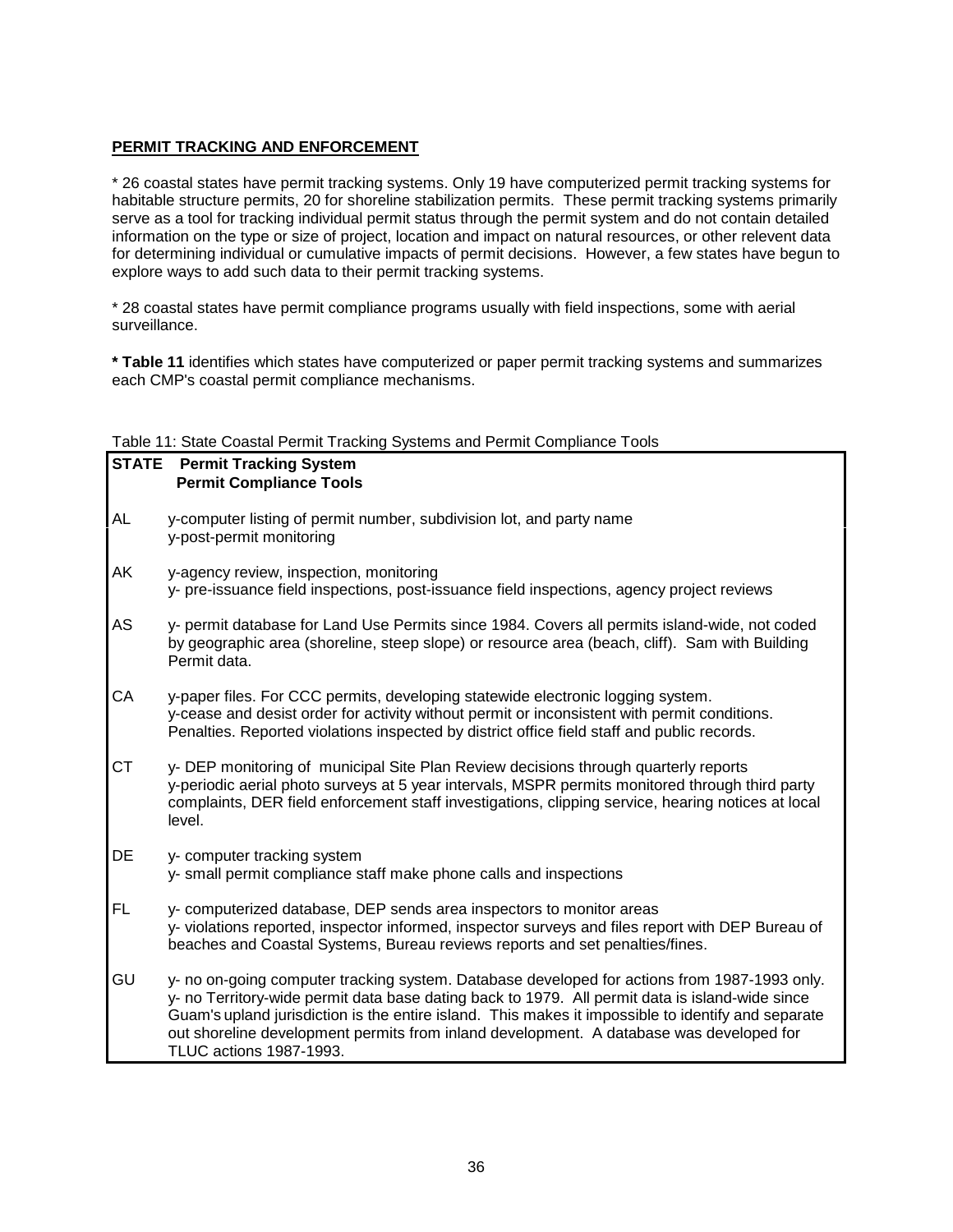## Table 11: State Coastal Permit Tracking Systems and Permit Compliance Tools continued

| <b>STATE</b> | <b>Permit Tracking System</b>                                                                                                                                                                                                                                                                                                                        |
|--------------|------------------------------------------------------------------------------------------------------------------------------------------------------------------------------------------------------------------------------------------------------------------------------------------------------------------------------------------------------|
|              | <b>Permit Compliance Tools</b>                                                                                                                                                                                                                                                                                                                       |
| HI           | y-1994 CZM Program computer system and software training for county staff. Database for<br>Kauai County Planning to track permits and violations. City and County of Honolulu utility<br>program that downloads for CZM data analysis, permit tracking.<br>y- monitoring notices of state and county permit actions for compliance with HCZMP.       |
| LA           | n- no computer tracking system<br>y- violations monitored through coordination between Enforcement Section and field<br>investigators                                                                                                                                                                                                                |
| ME           | y- NRPA computerized permit file.<br>y- Under NRPA, DER staff, & DMR marine patrol officers jointly enforce and monitor for permit<br>violations. Under MSZA, Code Enforcement Officers notify in writing violations and investigate<br>complaints, submit Biennial reports to DEP on applications, permits approved, variances,<br>violations, etc. |
| MD           | y-joint state and USACE permit tracking system used. Permit and compliance database                                                                                                                                                                                                                                                                  |
|              | maintained.<br>y- MDNR, Inspections and Compliance Program monitors authorized projects. Regional<br>inspections. Significant violations corrected through restoration and/or fines after referral to the<br>state AG office.                                                                                                                        |
| МA           | y- computerized tracking system<br>y- certificates of compliance required for all permitted projects and it must be registered with the<br>deed. DEP takes enforcement actions against state-issued permits. Local conservation<br>commissions are generally responsible for enforcement of locally-issued permits.                                  |
| MI           | y- Coastal and Inland Waters Permit tracking System<br>y- inspection, enforcement, and handling of public complaints.                                                                                                                                                                                                                                |
| <b>NH</b>    | y-new GIS system in 1995. Prior to that old GIS system very limited, mostly paper files<br>y-2 wetland Board inspectors serve 17 coastal communities, field inspections, public education.<br>Periodic aerial surveillance to monitor waterfront properties, dunes restoration projects, harbor<br>dredging.                                         |
| <b>NJ</b>    | y- computer database, inspectors, monitoring<br>y- Coastal Enforcement Unit/monthly meetings on enforcement, violations, pending decisions,<br>bulletins, press releases of enforcement actions, monthly reports of over flight inspections,<br>responses to complaints of violations, field inspections, etc.                                       |
| <b>NY</b>    | y- computerized data<br>y- specific application requirements                                                                                                                                                                                                                                                                                         |
| <b>NC</b>    | y- permit application tracking system and separate GPS/GIS base system<br>y- inspection, monitoring, tracking, mego database within permit and enforcement section.                                                                                                                                                                                  |
| NM           | y- paper files, computer database being developed<br>y- field staff inspections, monitoring permit compliance, cease and desist orders, civil fines.                                                                                                                                                                                                 |
| OR           | y- no statewide database on local permits; separate computer permit tracking for OPI-PRD and<br>R/F-DSL permits, but no information on length of shoreline stabilizations (in paper files)                                                                                                                                                           |

.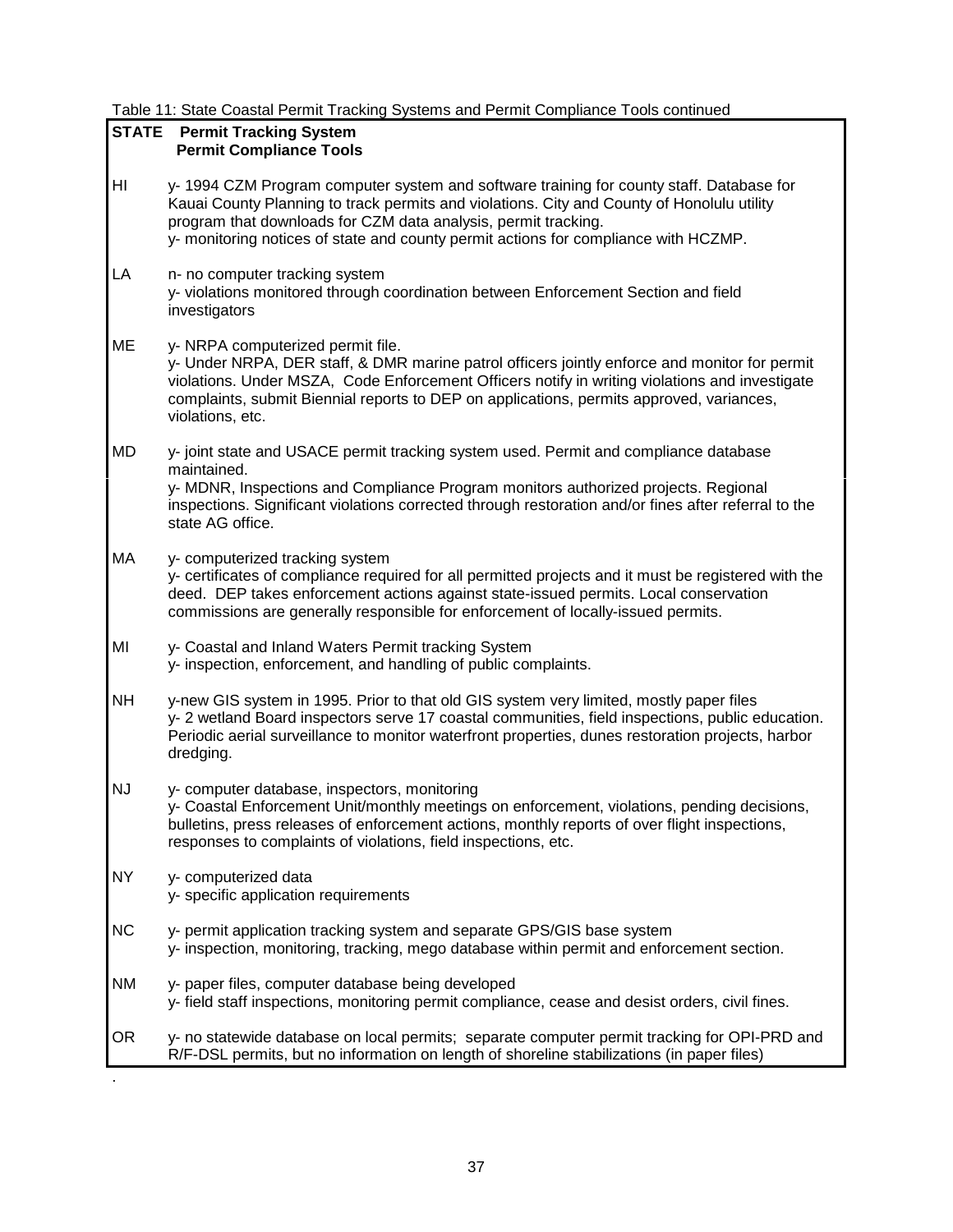Table 11: State Coastal Permit Tracking Systems and Permit Compliance Tools continued

|                | <b>STATE</b> Permit Tracking System                                                                                                                                                                                                                                                                                                                            |
|----------------|----------------------------------------------------------------------------------------------------------------------------------------------------------------------------------------------------------------------------------------------------------------------------------------------------------------------------------------------------------------|
|                | <b>Permit Compliance Tools</b>                                                                                                                                                                                                                                                                                                                                 |
| PA             | y- permit tracking system for shoreline stabilizations but only since 1994. no surveillance system.<br>permit data for bluff setback permits in written reports only.<br>y- Shoreline stabilizations -site inspections, violations taken to court, complaint response,<br>penalties. bluff permits- Township Code enforcement officers monitor for violations. |
| <b>PR</b>      | n- no permit tracking system, but developing a GIS based computer system<br>y- each regulatory agency has authority to issue compliance, cease/desist orders, impose fines.                                                                                                                                                                                    |
| R <sub>l</sub> | y-computerized permit database begun in 1987, upgraded and input permit data back to 1971.<br>y- violation fines/fees, newspapers publish CRMC list of violators, follow-up on every<br>cease/desist orderand notice of violation, field staff, condition on CRMC Assent permits.                                                                              |
| SC             | y- computer tracking system begun in 1980s on D-base. Permit name and #, category of activity,<br>when issued, appeal date.<br>y- routine inspections, aerial surveillance, Creek and Bay Watch citizens reporting program with<br>800-number, enforcement manual.                                                                                             |
| VI             | y- all paper files, no computerized data base.<br>y- Bureau of Enforcement monitors enforcement. CCA Commissioner may issue cease and<br>desist orders and initiate judicial proceedings with AG office.                                                                                                                                                       |
| VA             | y- computerized tracking system.<br>y- certificates of compliance, must be registered with deed. DEP enforces state-issued permits.<br>Local conservation commissioner responsible for local permits.                                                                                                                                                          |
| <b>WA</b>      | y- In process of refining and expanding permit tracking database system.<br>y- State DOE review authority over local shoreline substantial development permits;<br>enforcement authority over local government actions.                                                                                                                                        |
| WI             | y- computerized permit tracking system links DNR offices throughout the state. Non-<br>computerized tracking system for federal consistency.<br>y- monitoring is a goal of DNR, no specific permit compliance tools.                                                                                                                                           |
| Total:         | 26 States with Permit Tracking Systems<br>28 States with Permit Compliance Tools<br>1 State with no Permit Tracking and Permit Compliance Tools: MS                                                                                                                                                                                                            |
|                | Key: y- yes n-no<br>Source: State CZM profiles on Protection of Beaches, Dunes, Bluffs and Rocky Shores                                                                                                                                                                                                                                                        |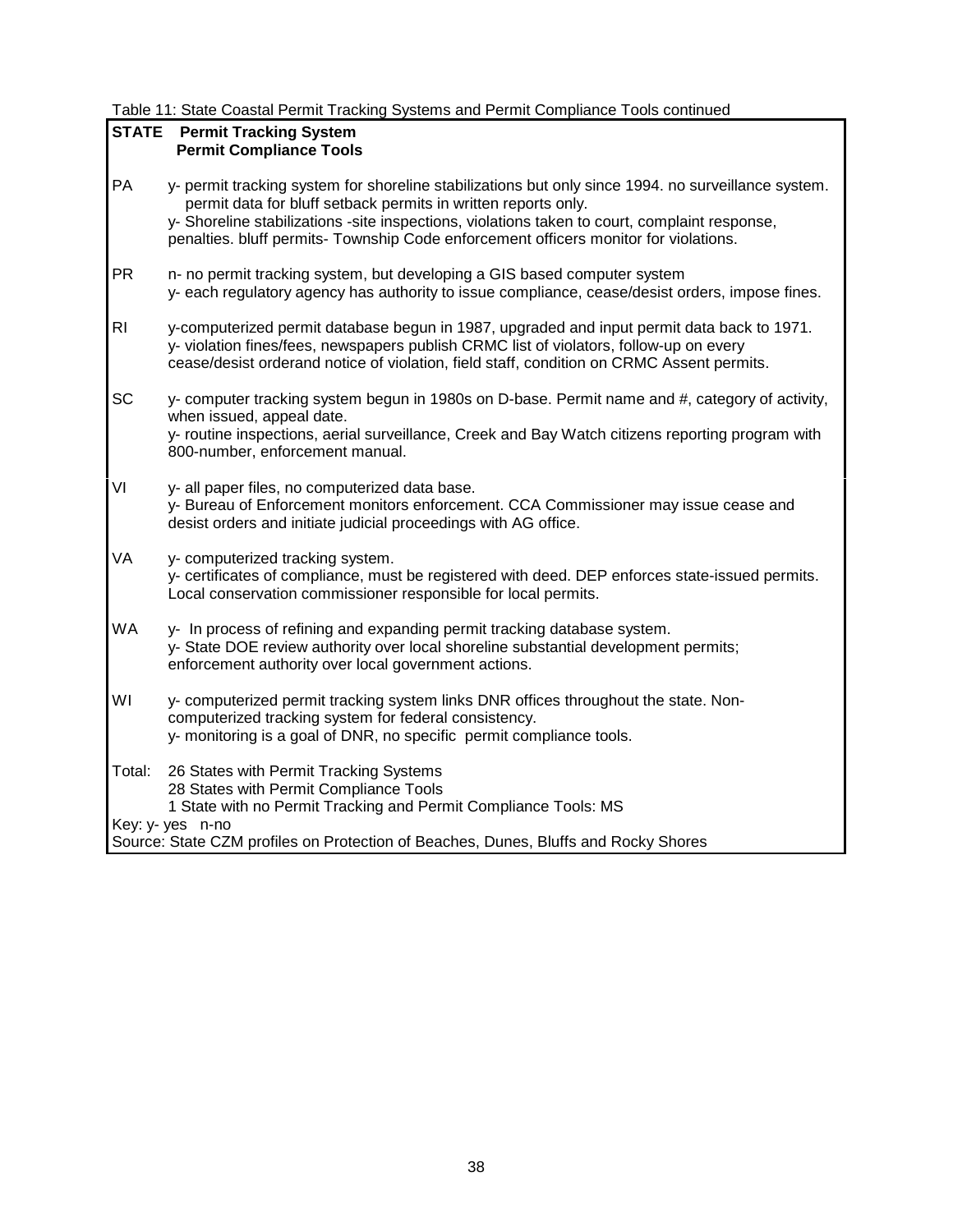# **KEY ROLE OF STATE CZM IN PLANNING**

Since passage of the 1972 CZMA, several states have adopted legislation mandating state and local comprehensive planning and/or growth management programs. Some mandatory local planning programs have been incorporated into state CZM Programs, others have not. In addition, state coastal programs have funded numerous planning studies which look at resource protection issues. These eventually lead to adoption of enforceable policies and regulatory programs addressing a wide array of state-wide and area-specific issues such as erosion hazard management and habitat protection.

Planning programs, when combined with implementation through local land use regulations, zoning and subdivision ordinances and other actions, can provide protection of shoreline resources. The level of protection provided varies depending on: the extent of the resource covered by the plan, the type of protection policies, standards and provisions; and the specified exemptions and variances. There was insufficient resources, as part of this project, to conduct an analysis of the key provisions of each local and state CZM plan affecting resource protection. Attention was given instead to reviewing key provisions of regulatory programs resulting from CMP planning and collecting on-the-ground outcome data for which there proved to be very little.

\* State CMPs employ various types of plans including general land use planning or comprehensive planning as well as special area planning such as beach, inlet, bluff, rocky shore, natural reserves, habitat conservation, erosion or hazard area management planning. All but one of the 29 coastal states employ some type of planning affecting their beachfront; 21 rely on local permit delegation in combination with local planning; 23 utilize special area management plans or a variety of other plans; 10 coastal states use more than one planning tool. (**See Table 12)**

|           | <b>Local Permit</b><br><b>State Delegation</b> | <b>Local Planning</b> | Other Plans (SAMPS, etc)                                                                                 |
|-----------|------------------------------------------------|-----------------------|----------------------------------------------------------------------------------------------------------|
| AL        | no                                             | voluntary             | no                                                                                                       |
| ΑK        | yes                                            | mandatory             | Areas of Special Merit                                                                                   |
| AS        | no                                             | no                    | Territory-Wide Zoning serves as land use plan                                                            |
| CA        | yes                                            | mandatory             | Coastal resource/environmentally sensitive areas;<br>Local blufftop management plan                      |
| <b>CT</b> | yes                                            | voluntary             | no                                                                                                       |
| DE        | no                                             | no                    | no                                                                                                       |
| FL        | yes                                            | mandatory             | Beach Erosion Control Program; Inlet Management Plans                                                    |
| GU        | ves                                            | no                    | Seashore Reserve Plan; Flood Hazard APC; Erosion Control<br>Plan; Recreation & Water Use Management Plan |
| HI        | yes                                            | mandatory             | Natural Area Reserves; Marine Life Conservation Districts;<br><b>Wildlife Sanctuaries.</b>               |
| LA        | yes                                            | voluntary             | Mash Management Plan & Beneficial Use of Dredged Material Policy                                         |
| ME        | yes                                            | mandatory             | <b>Resource Protection Zones</b>                                                                         |

Table 12: Planning Tools- local permit delegation, local planning, other plans affecting protection of beaches, dunes, bluffs, rocky shores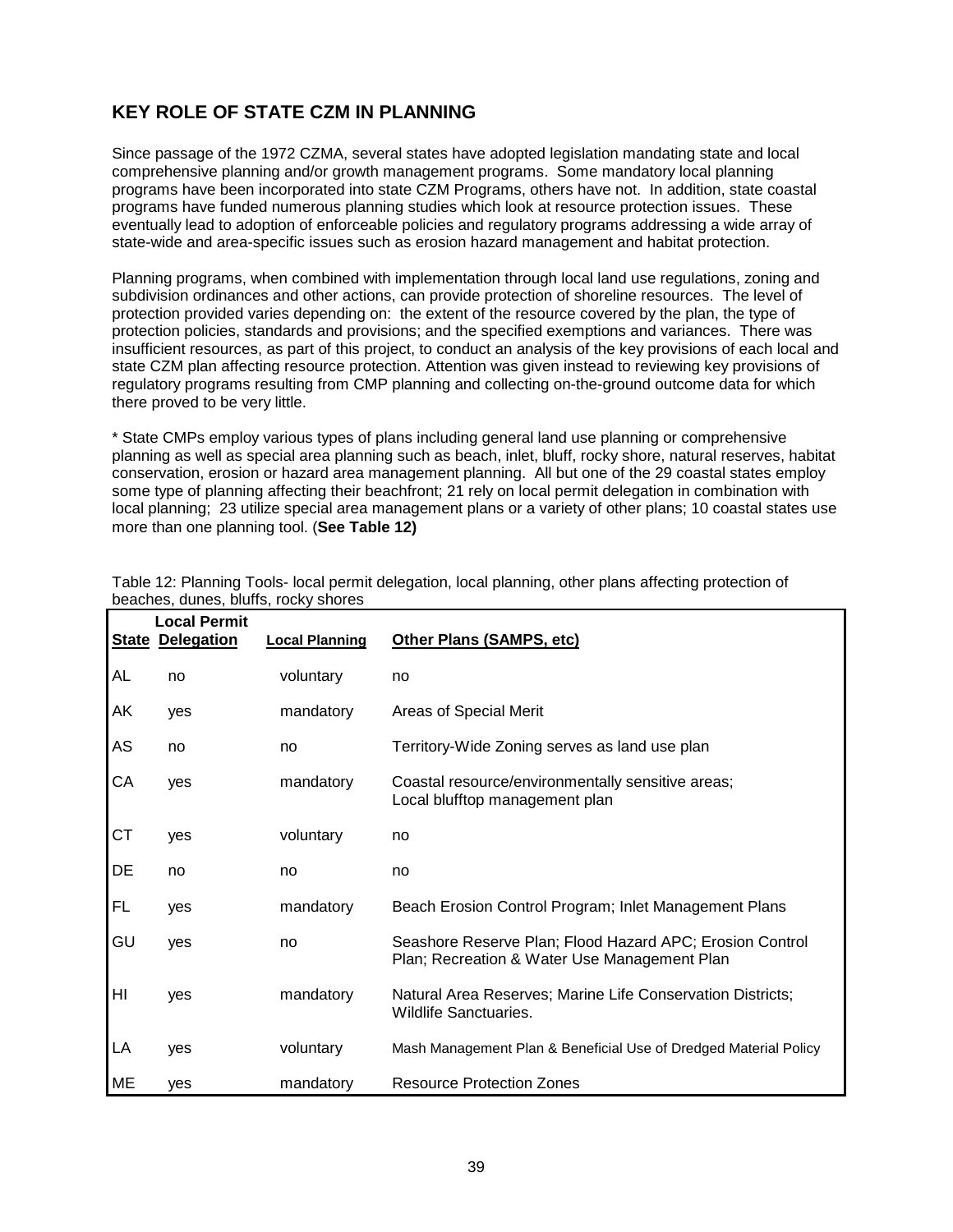|                | <b>Local Permit</b><br><b>State Delegation</b> | <b>Local Planning</b>                   | <b>Other Plans (SAMPS, etc)</b>                                                                                                                                                  |
|----------------|------------------------------------------------|-----------------------------------------|----------------------------------------------------------------------------------------------------------------------------------------------------------------------------------|
| <b>MD</b>      | yes                                            | mandatory                               | Beach Erosion Control District Plan                                                                                                                                              |
| МA             | yes                                            | voluntary                               | Areas of Critical Environ. Concern; Local Beach Mgt. Plans for ORV                                                                                                               |
| MI             | yes                                            | no                                      | Sand Dune Protection Act & Shorelands Protection/Mgt. require<br>designation of critical dunes & high erosion areas through local<br>zoning; Soil Erosion & Sediment Control Act |
| MS             | no                                             | voluntary                               | no                                                                                                                                                                               |
| <b>NH</b>      | yes                                            | voluntary                               | Hampton Harbor Inlet Mgt. Plan; Seabrook Beach/Dune Plan                                                                                                                         |
| <b>NJ</b>      | yes                                            | voluntary                               | no                                                                                                                                                                               |
| <b>NY</b>      | yes                                            | no                                      | Local Waterfront Revitalization Plans; Local Coastal Erosion Plan                                                                                                                |
| <b>NC</b>      | yes                                            | mandatory                               | Sate Beach Mgt; Shore Erosion Response; Inlet Mgt. Plans                                                                                                                         |
| <b>NM</b>      | no                                             | no                                      | Siapan Lagoon Management Plan; Coastal Hazard APC                                                                                                                                |
| <b>OR</b>      | yes                                            | mandatory                               | <b>Territorial Sea Management Plan</b>                                                                                                                                           |
| PA             | y-bluff only                                   | bluff only $(v)$                        | Presque Isle Peninsula State Park                                                                                                                                                |
| <b>PR</b>      | yes                                            | no                                      | Natural Reserves; Special Planning Areas; Island of Culebra                                                                                                                      |
| R <sub>l</sub> | no                                             | no                                      | Salt Pond Regions; Pawcatuck River Estuary & Little Narragansetts Bay                                                                                                            |
| SC             | no                                             | no                                      | State Beachfront Management Plan                                                                                                                                                 |
| VI             | no                                             | no                                      | <b>APC Management Plans</b>                                                                                                                                                      |
| VA             | yes                                            | voluntary                               | Northhampton County Sustanable Development Initiative;<br>Erosion & Sediment Control Plan                                                                                        |
| <b>WA</b>      | yes                                            | mandatory                               | no                                                                                                                                                                               |
| WI             | yes                                            | no                                      | Carol Beach Plan; 3-year Harbor Plans                                                                                                                                            |
| <b>Total</b>   | $21 - yes$<br>8- no                            | 10- voluntary<br>11- no plans           | 9- mandatory 23-yes 6-no                                                                                                                                                         |
|                |                                                | Key: SAMP- Special Area Management Plan | Source: State CZM profiles                                                                                                                                                       |

Table 12: Planning Tools- local permit delegation, local planning, other plans affecting protection of beaches, dunes, bluffs, rocky shores continued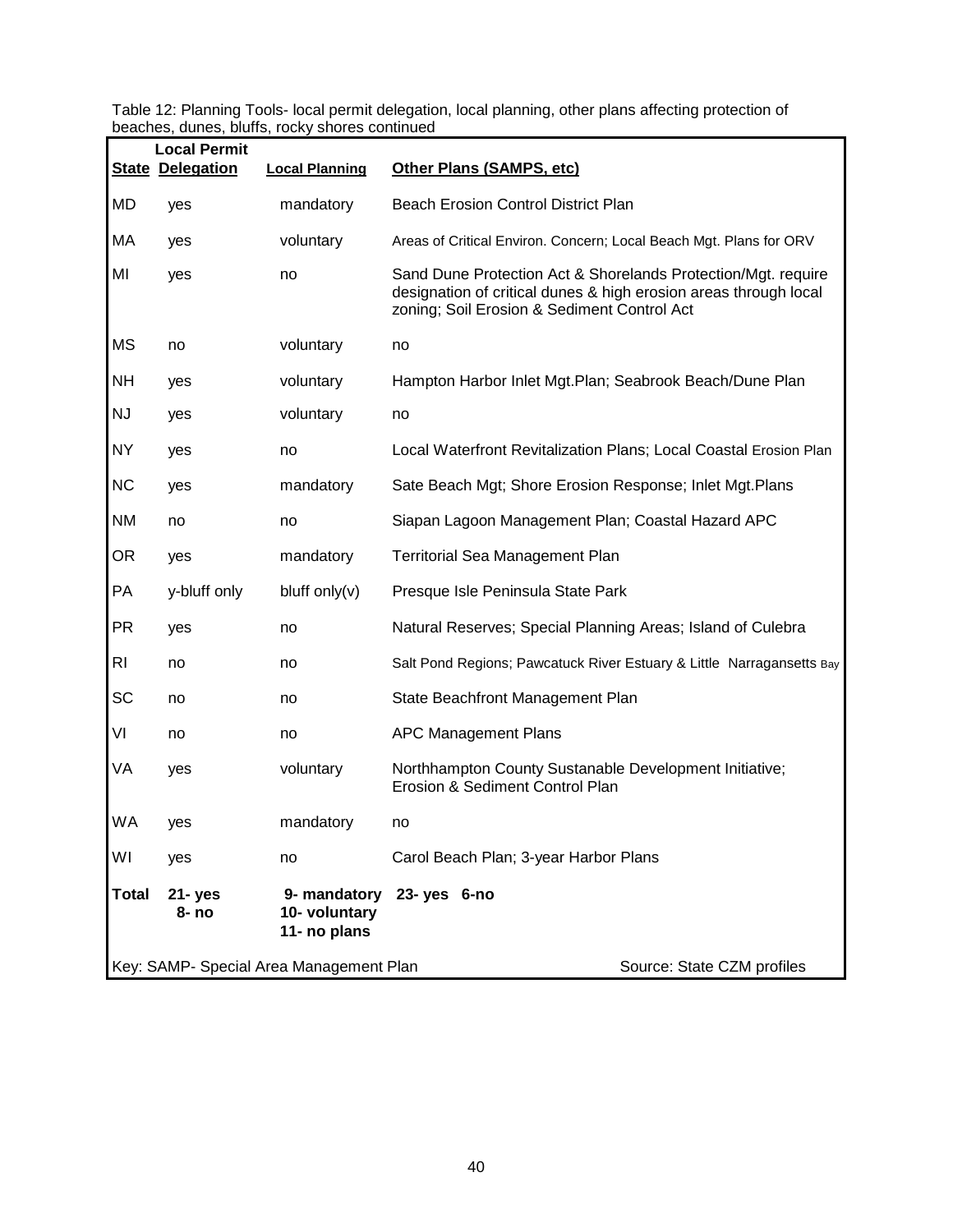## **ROCKY SHORES PLAN**

\* Oregon is the only coastal state to have developed and implemented, through regulations, a rocky shore plan for its entire coastline. This plan serves as a model for other states with rocky shore resources.

#### *The Oregon Ocean Plan was adopted in 1992, followed in 1994 by the Territorial Sea Management*

*Plan which covers rocky shores, intertidal areas and ocean resources in an ecosystem management process. The Plan provides an ocean policy framework with management standards to be used in managing the marine resources in Oregon's territorial seas. The Plan includes a Rocky Shores Strategy to protect Oregon's rocky marine habitats while providing people the opportunity to use them. Under the strategy, four classifications of rocky shores are designated to guide agency programs on the ground: They include: 10 "habitat refuges" along 4% of the rocky shore where access is limited; 7 "research reserves" along 7% of the rocky shore where access is discouraged and harvest is limited; 8 "marine gardens" along 10% of the rocky shore which encourage visitors to highly popular areas; and 29 "marine shores" along 79% of the rocky shore which are small areas open to public but not heavily used. In addition, 9 areas have been identified but not yet designated and 7 priority offshore rocks/reefs identified for future study.*

 *A key aspect is "local site management plans" for rocky shore sites with mandatory policies to address complex site conditions, biological resources, human uses, and agency management concerns. The strategy provides clear policies for all agencies to follow and a process for intergovernmental coordination. Education and public awareness through communications and interpretive programs are crucial parts of the strategy to manage growing usage and impacts on rocky-shore areas.*

 *On-the-ground results of site management plans indicate that four Marine Gardens have been closed to taking of marine invertebrates, clams (except razor clams at Cape Perpetua), and mussel (except single mussels for bait). Pyramid Rock in Rogue Reef, a critical habitat site for Steller sea lions and under increased fishery use, under the plan is closed within 1,000 feet to all fishing activity from May-August. Permit or management conditions have been placed on all rocky shore sites to protect the natural resource values of these areas.*

#### **BEACH MANAGEMENT PLANS**

\* State CZM programs have become increasingly involved in identifying the problems of eroding beach/dune systems and developing coordinated responses through statewide beach management and erosion control plans. States' concerns about adverse affects on downdrift beaches from federal dredging of navigation channels, offshore disposal of dredged materials, and loss of recreational beaches from shoreline armoring, have led state CMPs to take a proactive role in shaping state and federal policies and programs.

\* Florida, North Carolina, South Carolina, Maryland and several other states have state-level beach management or erosion control planning. The key purpose of these planning efforts is to address erosion hazard issues. The plans usually identify areas of high erosion, properties affected, and erosion responses that have historically been undertaken. For most, plan implementation is tied to the coastal regulatory programs and state land management and beach restoration or armoring programs.

*Coastal States Address Causes of Beach Erosion. The South Carolina CMP pushed for Congressional recognition that USACE dredging of Charleston Harbor was causing severe beach erosion on the sandstarved downdrift beaches; this led to the Folly Beach renourishment mitigation project. The State of Florida passed legislation requiring that suitable beach quality sand from inlet and navigational channel dredging be placed on the down-drift beaches; the state then used federal consistency and state-funds to negotiate with the USACE to place 1.4 million cubic yards of sand from St. Mary's inlet dredging on the down-drift beaches rather than losing the sand to the offshore system. After planning and debating the issue, certain states have passed legislation limiting the use of new shoreline stabilizations, in an effort to protect beach and dune systems at the expense of private upland properties.*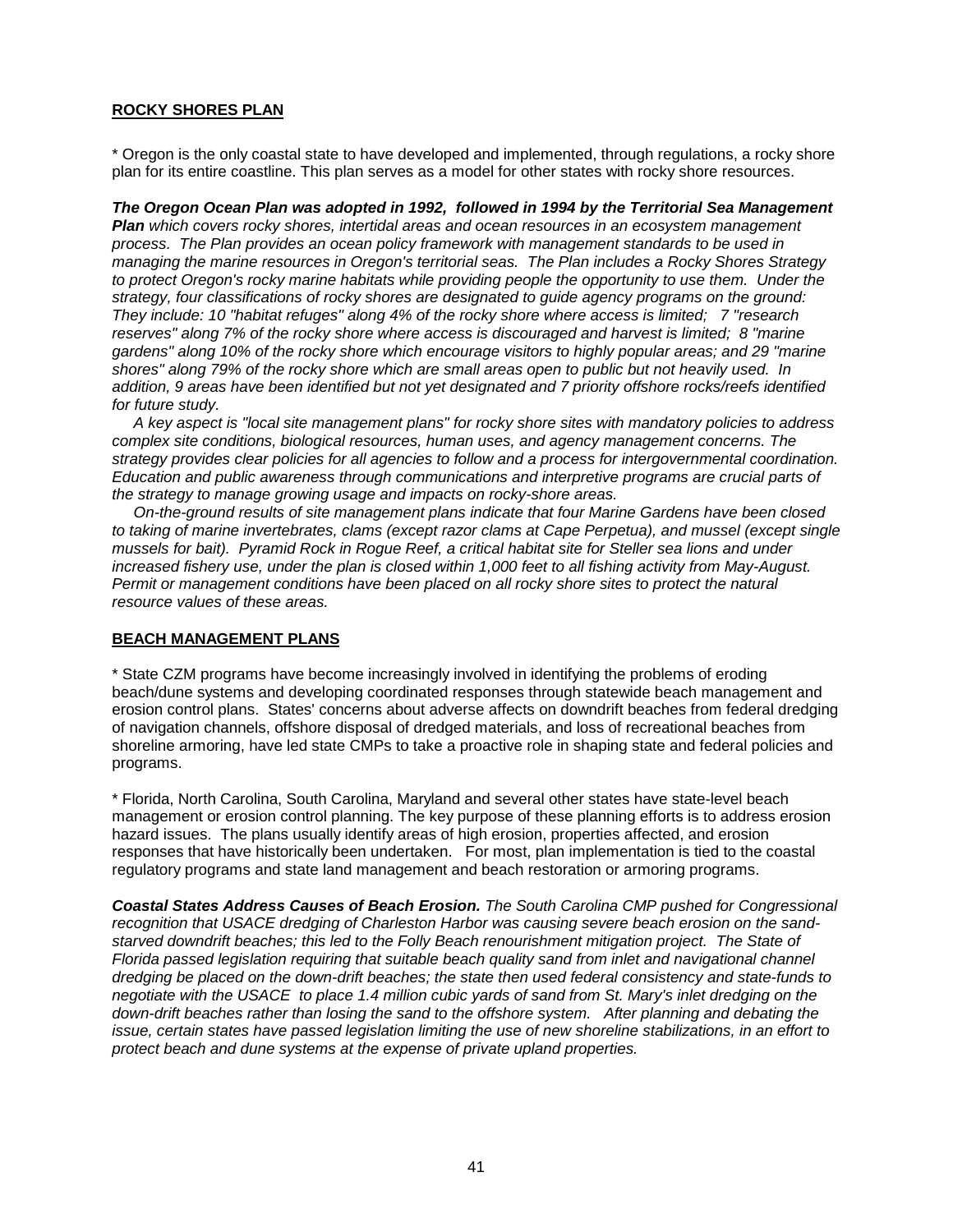## **BLUFF PLANS**

\* California, Oregon and Washington states require local plans that address development along eroding coastal bluffs. These programs are all implemented through state and local regulatory programs. Pennsylvania requires local governments to implement state established bluff setbacks, but this is not considered a planning program.

## **LOCAL COASTAL PLANS**

\* 19 coastal states employ local planning, 10 with mandatory local planning and 9 with voluntary local planning; 10 states do not use local planning. Locally-delegated permitting responsibility combined with mandatory local planning are key management tools employed by Alaska, California, Hawaii, Maine, Maryland, North Carolina, Oregon, and Washington in protecting beaches, dunes, bluffs and rocky shores. Several of the regulatory setback and control zone provisions described earlier are administered by local governments. In states that set the enforceable regulatory guidelines, local implementation is strictly administration of the regulation rather than local planning.

*The California Coastal Program requires Local Coastal Programs (LCPs) with CCC certification and oversight. LCP Regulations require that each local coastal program identify specific coastal resources, hazard areas, coastal access, use priorities and significant cumulative impacts on coastal resources and access of development; and adopt a land use plan, zoning ordinances and zoning district maps to reflect the level and pattern of development consistent with Policies in Chapter 3 of CC Act. Land use plans are required to incorporate resource protection policies. Zoning ordinance are required to their implement land use policy plan. CCC Certification of a LCP results in delegation of coastal development permit authority.*

*There are a total of 73 LCP jurisdictions which have been divided into 126 LCP segments for planning purposes, of which 88 have CCC-certified Programs (Plans and Implementation) and local permit delegation responsibilities. Certified LCPs regarding oceanfront property and its development vary widely. Some encourage purchase of remaining undeveloped properties and impose rigorous guidelines for any new development. Others encourage shoreline development adjacent to coastal erosion areas. 24 coastal jurisdictions recognize coastal geologic hazards through designation of special zones, geologic hazard ordinances, or comparable techniques. 18 jurisdictions use liability releases for projects proposed in hazardous areas. Regarding bluff-top development, some local jurisdictions use predetermined, fixed setbacks that vary from 10 to 320 feet. Others employ a cliff retreat rate, most commonly over a 50-year period. Most communities compromise safe setback considerations in "infilling" areas. The lack of state guidelines for safe beach-level development has led to continued development and reconstruction in hazardous locations. San Mateo has a combined Open Space and Conservation Elements which is implemented by a Resources Management District Ordinance that covers the Coastal Policy requirements.*

*The CCC Interpretive Guidelines (adopted May 3, 1997) address "Geologic Stability of Blufftop Development." These guidelines specify that alternation of cliffs and blufftops, faces, or bases by excavation or other means should be minimized and that cliff retaining walls should be allowed only to stabilize slopes, or seawalls at the toe of the seacliffs or to check marine erosion where no less environmentally-damaging alternative exists and where necessary to: 1) to maintain public recreational areas or public services such as highways, energy facilities, port areas; 2) protect principal structures in existing developments that are in danger of erosion; or 3) in LA, Orange and San Diego Counties, infilling small section of wall in subdivisions where wall already in place and infilling have no substantial adverse effect. The guidelines call for a geologic investigation and report when a development is proposed in an unstable "area of demonstration of stability". In areas of geologic hazard, the Commission may require that a development permit not be issued without a waiver of all claims against the public for future liability or damage resulting from permission to build. All such waivers should be recorded with the County recorder's office.*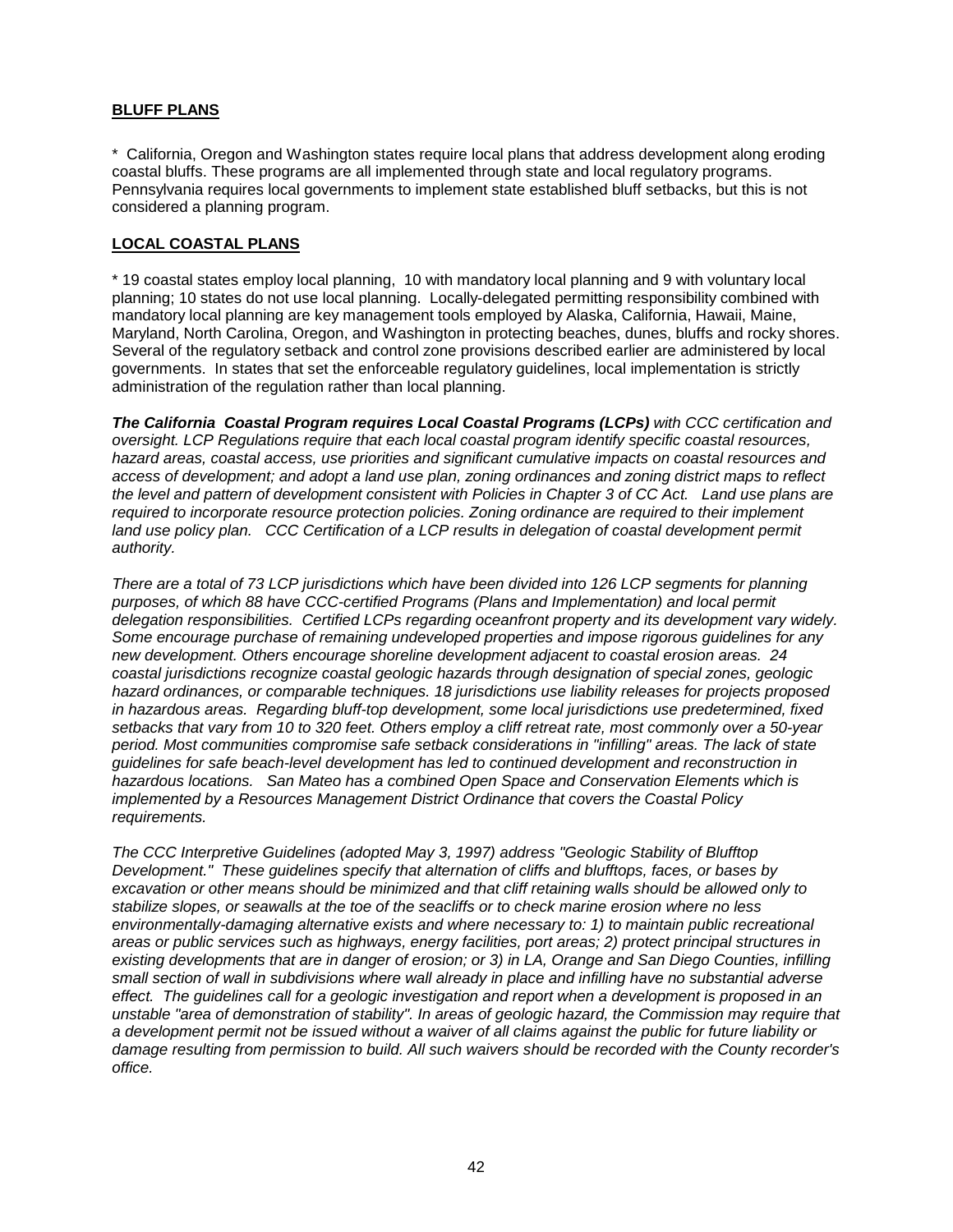#### **SAMP PLANS**

\* The 23 states that use SAMPs and other specialized plans employ them to address a variety of issues. Most are used for natural resource area protection. Other uses include flood hazard management, erosion control, resolving recreation use conflicts, economic development, state land management, and multiissue management. These plans are used to supplement or supersede state coastal regulatory provisions for selected planning areas.

*The Guam Coastal Management Program developed and adopted the Recreational Water Use Management Plan in 1990-1991. The plan covers a 6 miles stretch along the coast and in the water. It addresses user conflicts along this stretch of beach and water. Bird nesting areas are identified and protected, and Manahac fish-runs protected. The plan prohibits jet skis except in management plan areas. The plan provides for "use zones" for certain water activities in planned areas, and requires buoyed areas for jet-ski-type vehicles and mechanized vehicular closure during predictable Manahac runs. Minimum operating age is 16 years for all mechanized water vehicles. Jet skis can only be operated in planned areas-- two such areas have been adopted, and a third area being finalized. The first area planned, Agana Bay to Piti, encompasses 6 linear miles of coast to a distance varying from two hundred yards to half a mile. The second area, Cocos Lagoon, is a triangular shaped lagoon 3 miles long on the land side, extending 2 miles seaward. The third area is Apra Harbor, which is Guam's commercial port, the Navy port and Guam's Harbor of Refuge.*

*The Rhode Island Coastal Program adopted four SAMPS, as a supplement to the regulatory program for specific areas: Two SAMPS cover oceanfront areas. The main focus of SAMP planning in Rhode Island has been on cumulative and secondary impacts of development in, and adjacent to, poorly flushed estuaries, nonpoint source pollution, groundwater contamination, and on-site sewage disposal systems. The Salt Pond Regions SAMP: Ninigret to Point Judith Ponds covers 32 square miles. Just over 11% was in public ownership and 50% undeveloped as of 1984. The shoreline miles and miles in beaches and rocky shores are unknown, but the Rhode Island Coastal Resources Management Program is developing a GIS data base and will be able to provide this data in future. The SAMP expands the inland boundary to include a watershed; establishes coordinated permit review procedure; amends policies for dredging in Ninigret and Green Hill Ponds to allow dredging in Type 2 waters; and changes water use designations for Port of Galilee to allow port expansion. It also specifies dredging of navigational channels and restoration of overwash channels, and requires disposal of sand dredged materials to replenish the following adjacent beaches: Sand Hill Cove, East Mantunuck; Charlestown Beach; Quonochontaug barrier beach. It prohibits, for beach restoration, mechanical removal or redistribution of sand from the intertidal zone of the beach to increase the profile of the beach scarp or to construct artificial dune since they destabilize beaches, increase erosion along beaches and sedimentation in ponds. It specifies how beach sand shall be placed on beach. It identifies priority areas for acquisition. The SAMP plan sets density limitations for "self-sustaining lands" and "lands of critical concern." Subdivisions in these areas cannot exceed more than 1 residential unit per two acres and sewers are prohibited. The goal is to keep residential development low. The percent of area and shoreline miles covered under these two classifications is not available, but RICRMP is developing a GIS system that should be able to provide this information in the future. Also, the plan is under revision. (Source: RI Salt Pond Region SAMP. 1984, and 1993 Addendum and phone interview with Jeff Willis, RI Coastal Program Manager)*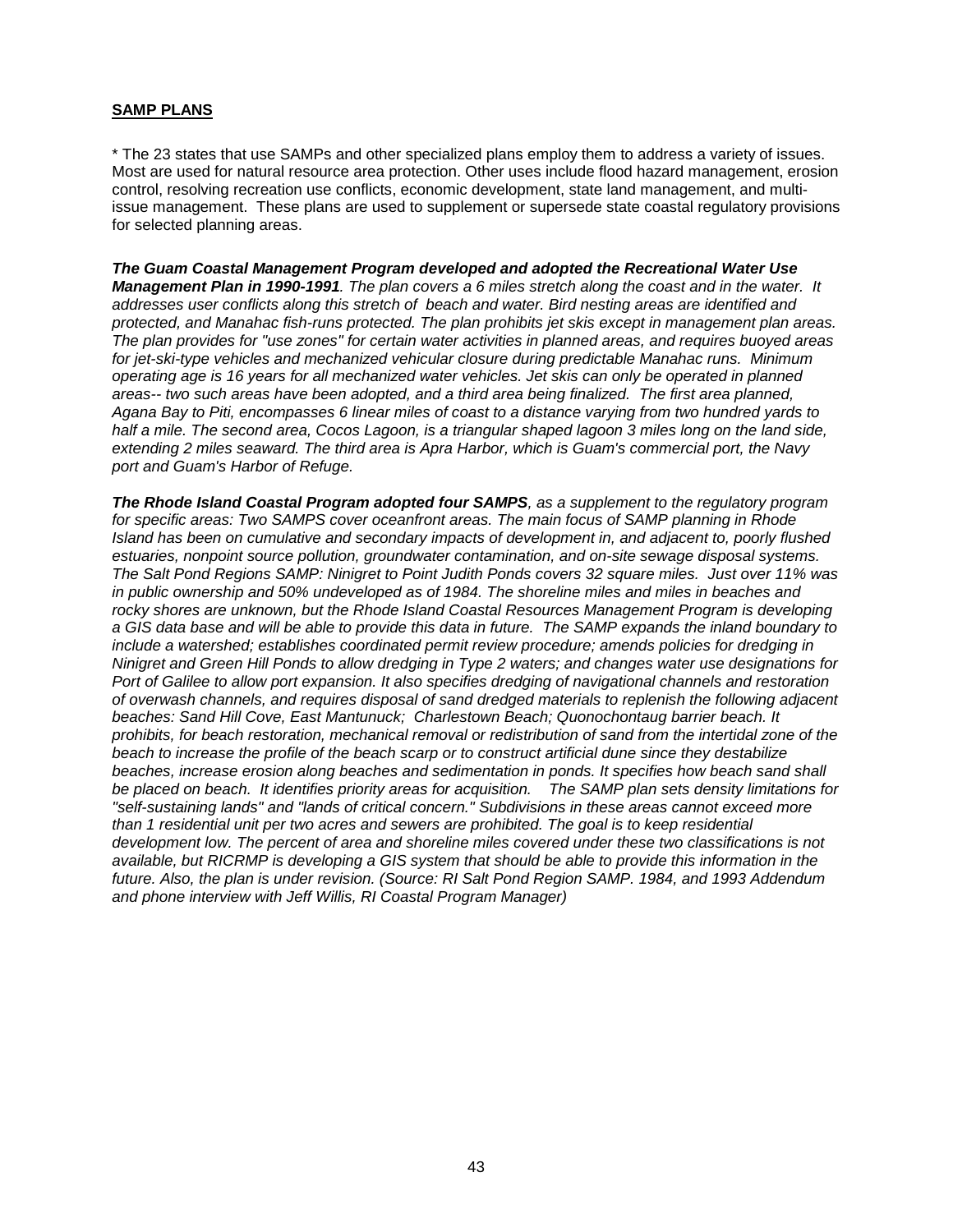# **KEY ROLE OF STATE CZM IN PUBLIC LAND MANAGEMENT AND ACQUISITION**

Regarding public land management, most of the state beachfront and oceanfront parks had been acquired and placed under state park management prior to enactment of state CZM program. The unique role of the state coastal program has included funding or promotion of detailed resource inventories and specialized management plans to balance resource protection and public use of these sensitive lands; installation of boardwalks over dunes and other sensitive habitat; sand fencing to avoid dune destruction; walking trails to limit damage to park resources; beach profiles, sand transport and erosion studies, and beach management planning; beach and dune restoration; and policies limiting state infrastructure investments on state beachfront park shorelines. Beach renourishment has been promoted by some coastal states as an alternative to continued loss of developed recreational beach through shoreline hardening. Likewise, some states have funded research into sand loss from inlet dredging and have demanded that beach quality sand be placed on down-drift beaches. Whereas excavation of sand for coastal development was a common practice in the past, state CZM programs prohibit such practices today and wage educational campaigns on the importance of protecting stabilized dune systems.

Although many state land acquisition programs were in existence prior to enactment of state CZM programs, some state CZM programs have played a major role in creating new land acquisition programs and in helping their state set priorities for coastal land acquisitions. State CZM programs have funded land inventories, land appraisals, negotiated purchases and land swaps. Land inventories have included both high value natural resource properties and vacant coastal lands suitable for recreation. State CZM programs have served as advocates for state acquisition of oceanfront and shoreline properties.

States that are effective stewards of their shoreline parks and preserve lands use park inventories and management plans; install boardwalks, dune crossovers or other guided pedestrian access; use dune restoration and beach nourishment where appropriate; enforce policies restricting the use of shoreline stabilization structures; designate natural resource habitat protection areas; and acquire additional holdings.

#### **ACTIVE MANAGEMENT OF STATE COASTAL LANDS**

\* State ownership and management of state-held lands along the coast can afford a high level of natural resource protection, subject to competing use demands placed on such lands. State lands developed for recreational use, such as beachfront parks, can also protect natural resources if management plans are adopted and implemented which restrict pedestrian and vehicular access, set aside fragile habitat from human use, and employ other methods to maintain the natural landforms. Protection also varies depending on priority uses given to such state holdings. Those lands with wildlife preserves or conservation areas generally afford more restrictions on uses than state parks and recreation areas.

\* The installation of boardwalks and dune crossovers serves to protect natural dunes through stabilization of dune vegetation and avoidance of dune breaching. Dune creation and restoration through sand fencing and dune revegetation serve to stabilize and rebuild dune areas, limit breaching during coastal storms, and recreate natural dune systems.

\* The identification, designation and protection of natural resource areas within beach/dune systems function to sustain the natural habitat conditions and values present and provide long-term protection. However, to the extent that such protection is only seasonal, such as temporary turtle or bird nesting site fencing, pedestrian access over such areas at other times of year may destroy the habitat values longterm.

\* All 29 coastal states own state parks along the shoreline that encompass one or more beach, dune, bluff or rocky shore; 26 have natural resource protection areas and guided accessways, and 21 states have acquired additional coastal lands.

\* Only 17 states have inventory data on their state coastal land holdings such as number of shoreline miles in state parks. The data gaps regarding state coastal parks and state beachfront parklands is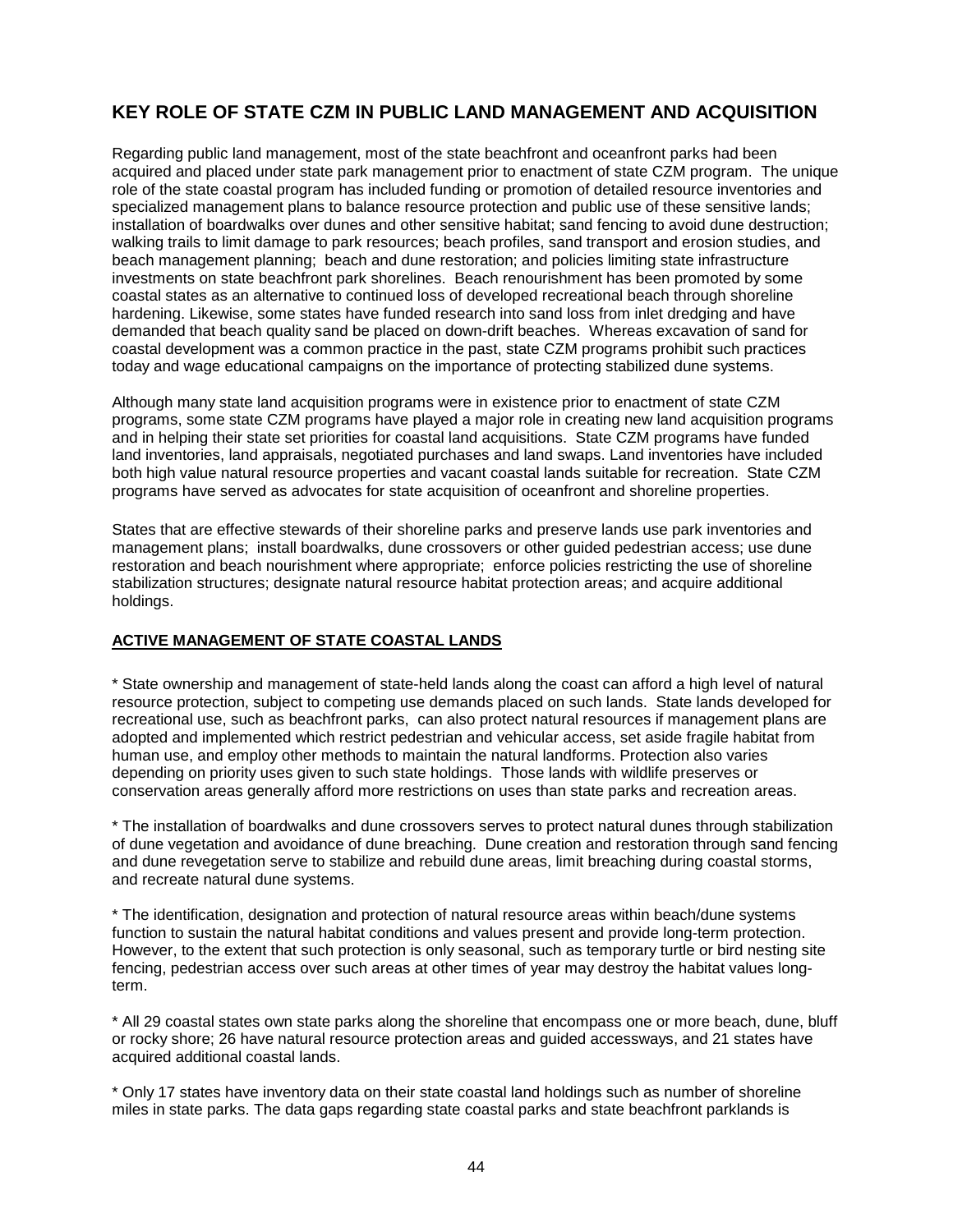discussed under the outcome data section that follows. 5 states do not have information on the total number of beach miles. 5 do not know the number of state coastal parks. 10 do not know the number of beachfront coastal parks they own. 12 do not have information on the miles of state coastal parklands they own. 11 do not know the number of miles in state coastal lands. See **Table13**.

\* 14 states use boardwalks or dune crossovers within their state coastal parks to guide pedestrian traffic over fragile beach and dune resources. Sand fences have been installed to keep pedestrians off the beach. Prior to CZM, unguided access resulted in the trampling of many public beachfront dune areas.

\* 13 coastal states employ dune creation on state beachfront parks to repair and enhance the natural functions of their state-owned beach and dune systems.

#### **BEACH NOURISHMENT**

\* Beach renourishment has become popular as a tool to artificially create or recreate a beach area through the importing of compatible sand. The position of NOAA is that "...while beach nourishment may indeed, under certain circumstances, be a technically viable alternative, there are many other considerations that must be deliberated prior to supporting this approach to erosion management... include(ing) the role of beach nourishment in inducing development in high hazard areas, ....other erosion management approaches, whether beach nourishment is economically justified, appropriate cost-sharing, and the environmental issues..." ( MEMO March 19, 1996. NOAA Position on the National Academy of Sciences' Report "Beach Nourishment and Protection.") For this study, if a state employs beach nourishment in lieu of armoring with sufficient documentation of benefits and tradeoffs, it is generally considered a positive impact on protecting natural beach/dune systems. However, the author agrees that unconditioned use of beach nourishment may indeed adversely affect natural systems and may not be the most suitable management approach to protect natural beach/dune areas.

\* 17 coastal states have used beach nourishment or renourishment as a management tool, 15 in conjunction with the USACE. See **Table 14.** Historically, the lead agency in beach renourishment has been the USACE with local governments participating as project sponsoring. With increased state regulatory oversight and the federal consistency provisions of the CZMA, beginning in the 1970s, coastal states have take a more active role in setting policies and priorities for beach nourishment.

\* With the increased use and cost of beach nourishment, states in addition to local government have been called upon to provide matching funds for projects. The state and local share is usually 20% of the total cost of a project. There is insufficient data to determine the number of miles of beachfront or cubic yards of sand placed in state-funded beach renourishment projects. Table 3 in Appendix A provides data on USACE major shore protection projects in CZM states between 1950 and 1993. Most states appropriate money from the legislature as needed to match USACE beach nourishment projects. Only a few states, like Florida and South Carolina, have begun to take a proactive role in setting state priorities for beach nourishment projects and seeking dedicated funding for beach nourishment.

\* There were insufficient resources to conduct an in-depth study of state-sponsored beach nourishment projects. Furthermore, state data was sparse on projects funded, success or failure of such projects, and tradeoffs made in selecting beach nourishment as the appropriate management response.

#### **SHORELINE ARMORING**

\* Most of our nation's urban waterfronts have been armored. Shoreline armoring is a practice which began prior to CZM programs, in an effort to protect private oceanfront structures and public infrastructure from erosion. Greater awareness of the negative impacts of shoreline stabilization structures on adjacent properties and coastal resources has caused CMPs to more closely scrutinize such activities and weigh the private and public benefits. This is particularly the case, along public recreational beaches, where armoring to protect roads and public access to the shoreline results in the loss of natural beach. Armoring and armoring repair through construction of shoreline stabilization structures acts to accelerate the loss of sandy beaches. For this study, if a state employs armoring on state beaches, it is considered a negative impact on natural beach/dune systems.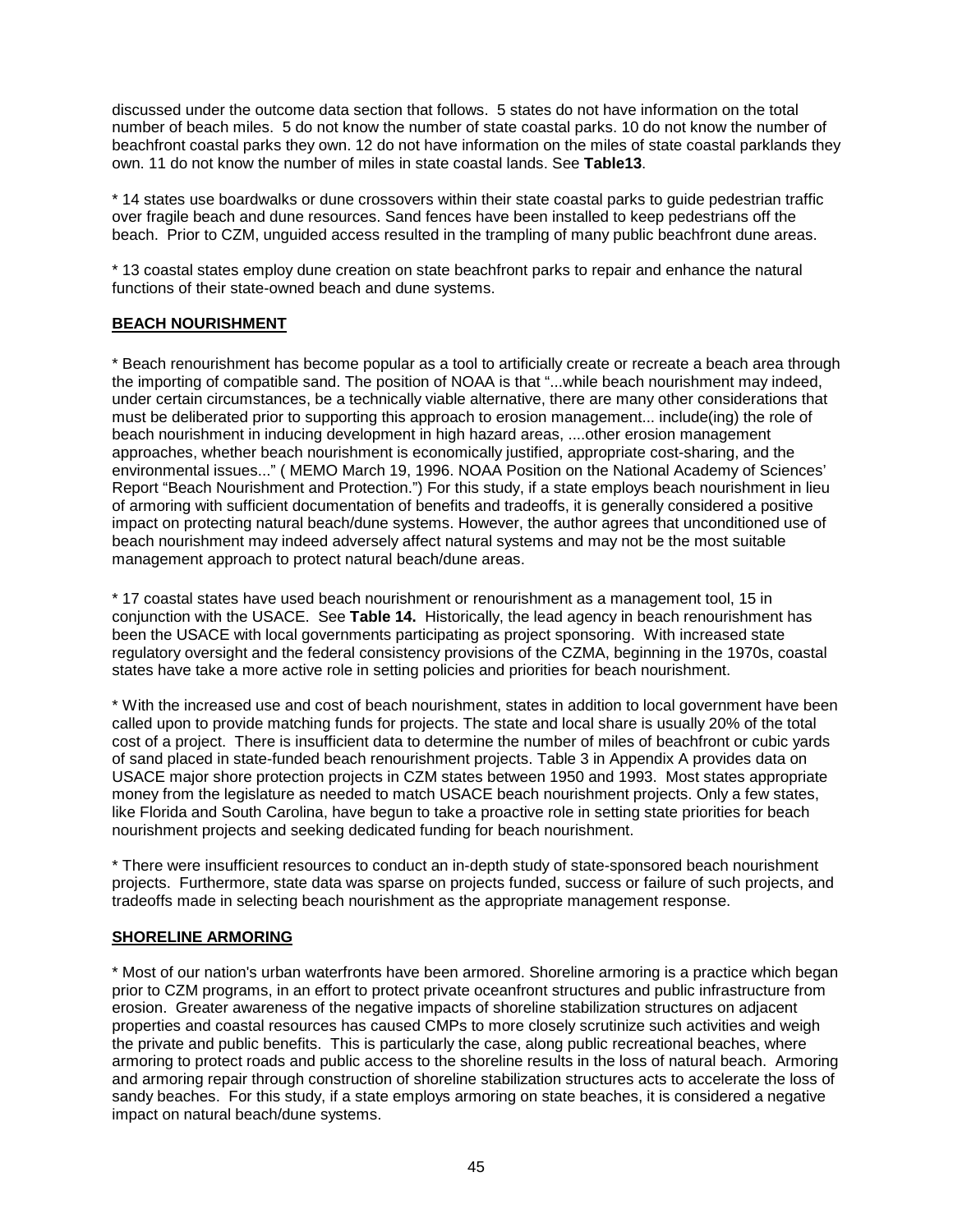\* 10 coastal states have funded armoring or repair existing armoring structures in high erosion areas along their coastline. 15 states have had federal USACE shoreline protection projects built along their coastlines. In all cases, these armoring project were built to protect existing upland infrastructure such as roads, public accessways or public buildings inappropriately sited along the eroding coastline. The cost of relocation such existing uses, particularly coastal highways, was weighed against the loss of natural recreational beaches and armoring was selected as the management option of choice.

#### **STATE COASTAL LAND ACQUISITION**

*\** Acquisition programs place private lands into public holdings. Along the coast, these acquisitions tend to serve both recreational use demands and some resource protection goals. Acquisition of large resource systems, or acquisition of lands adjacent to existing holdings can afford improved natural resource protection opportunities.

\* 21 coastal states are utilizing acquisition to purchase additional valuable coastal resources. Data is not generally available on all state land acquisitions, so it was not possible to determine whether coastal land acquisition was a priority over inland acquisitions. Although some states do not have formal land acquisition programs, they have utilized CZM funds and other funds to acquire significant parcels.

*A full range of state coastal land management activities occur along New Hampshire's 18 miles of highly developed oceanfront where the immediate shoreline is mainly (78%) in public ownership. State coastal park management plans have been completed for several of the 9 beachfront parks and 7 rocky shore parks in state ownership including studies of archeological, historical, recreational, and natural resources. Twenty (20) natural resource inventories funded by CZM provide baseline data on habitat areas and are used in permitting by Wetlands Board and in public education programs. The Seabrook Back Dunes, the only major undeveloped back dunes remaining along the New Hampshire coast, was acquired by the Town of Seabrook with partial funding (\$100,000) from the CZM Program. This 53 acre parcel is managed as a conservation and passive recreation area. CZM funded an Education Brochure Trail Guide to the Seabrook Dunes Area (1985), Coastal Endangered Plant Inventory on Seabrook Dunes (1983), Seabrook Dune Management Plan (1985), Dunes Valuation Analysis and Acquisition Report 1984, and Final Appraisal (1986). The state also acquired other parcels to expand their coastal land holdings for recreation and conservation. New Hampshire has completed a multi-year Seabrook Foredunes Restoration Project on a 15 acre town-owned Seabrook Beach. The project involved restoring badly eroded dunes, the planting of American beach grass to stabilize the dunes, and the construction of walkways from the street to the beach to control access and minimize adverse impacts on dunes. Signs along walkways inform the public about dunes restoration work and the importance of using walkways. Route 1-A borders the ocean along most of the coastline. The state periodically repairs and maintains protective seawalls running between the beach and the road, as well as seawalls protecting state beachfront parking lots.. Two USACE-built harbor jetties are maintained and as is the state-built jetty at Hampton Harbor Inlet. New Hampshire periodically dredges its harbor channels and beach-quality sand has been placed on adjacent beaches. The USACE also periodically dredges the Hampton Harbor entrance channel, but the sand is not always used for beach nourishment*

*Nearly half (47%) of California's 1100 mile long coastline is in public ownership and active public management. The State Department of Parks and Recreation (DPR) is one of the largest landowners along the California coast, with over 375 miles or 34% of the ocean shoreline in the state parks system. There are ~ 87 bluff-front state parks and ~32 rocky shore state parks. Management of these parks is a major activity, some of which are located in coastal hazard areas. About 10% of state-owned park units are administered by local governments. The state parks include reserves, beaches, historic parks, and unclassified units. They cover beaches, dunes, bluffs, rocky shores and some underwater state reserves. The state has installed ~20 boardwalks to guide pedestrian traffic. The DPR acquisition program for beaches and dunes, through special site-specific legislation and some bond-funds, has acquired 26,838 acres of state beaches, ~6,000 acres of unclassified beach areas, 27.3 miles of land in five state parks and one state reserve, and 2.8 miles of dunes. California has also acquired bluff and rocky shore areas*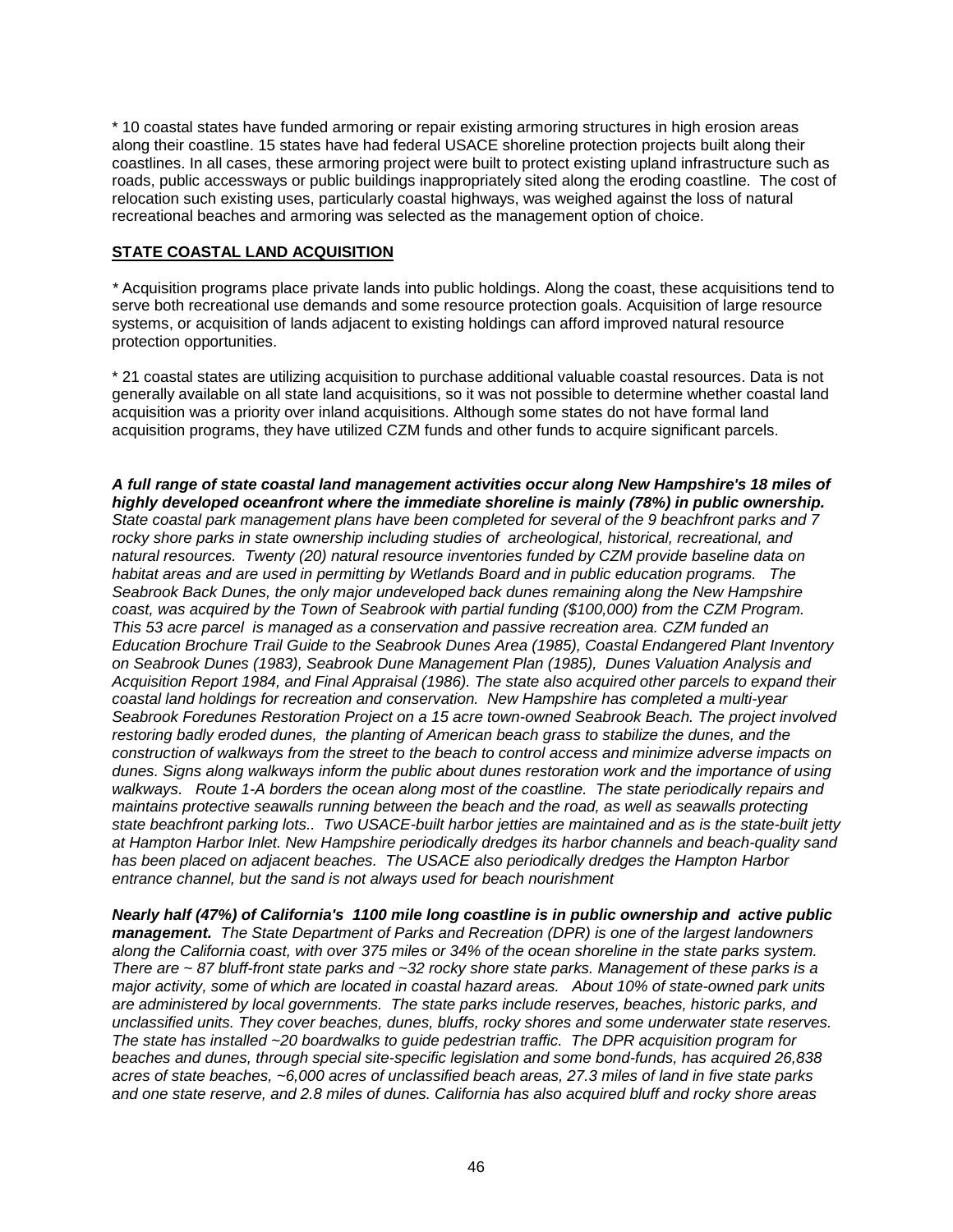*through special legislation and surplus property bills, but the amount of shore acquired above mean high tide is unknown.*

 *The Coastal Conservancy awards grants to local governments and non-profit organizations for coastal restoration and coastal resources enhancement projects. Funds are also used for Resource Protection Zones, buffer areas surrounding public beaches, parks, natural areas and fish and wildlife preserves in the coastal zone. Between 1978-1995, 600 projects were initiated and 400 projects were completed involving access, wetlands protection, trail, recreational pier restoration, conflict resolution and farm lands protection. Between 1978-1992, \$175 million general obligation bonds acquired 29,000 acres.*

 *The California Department of Parks and Recreation (DPR) administers a statewide resource management, stewardship, and donor program which includes dune creation/ restoration. Through this program 9 dune areas were revegetated on state lands.*

 *The California Department of Boating and Waterways (DBW) administers a "shoreline erosion fund" which provides funds to state agencies and local governments for construction of shoreline protective devices and beach nourishment on public beaches and park lands with 75% state funding and 25% local match funding. Nineteen (19) beach erosion control projects were funded between 1980-1996. Since 1980, there has been approximately 20 miles of beachfront replenished, restored, or renourished with 15 million yards with joint federal/state/local funding. Several properties have seawalls with a welldocumented history of repeated destruction and reconstruction. In 1984, the DPR adopted a coastal erosion policy to discourage armoring in state beachfront parks and to avoid construction of new permanent facilities in areas subject to coastal erosion and to promote use of expendable or movable facilities in areas subject to erosion. However, the DPR rebuilt a timber seawall for seventh time with little design modifications. This armoring to protect a parking lot and access is not typical.*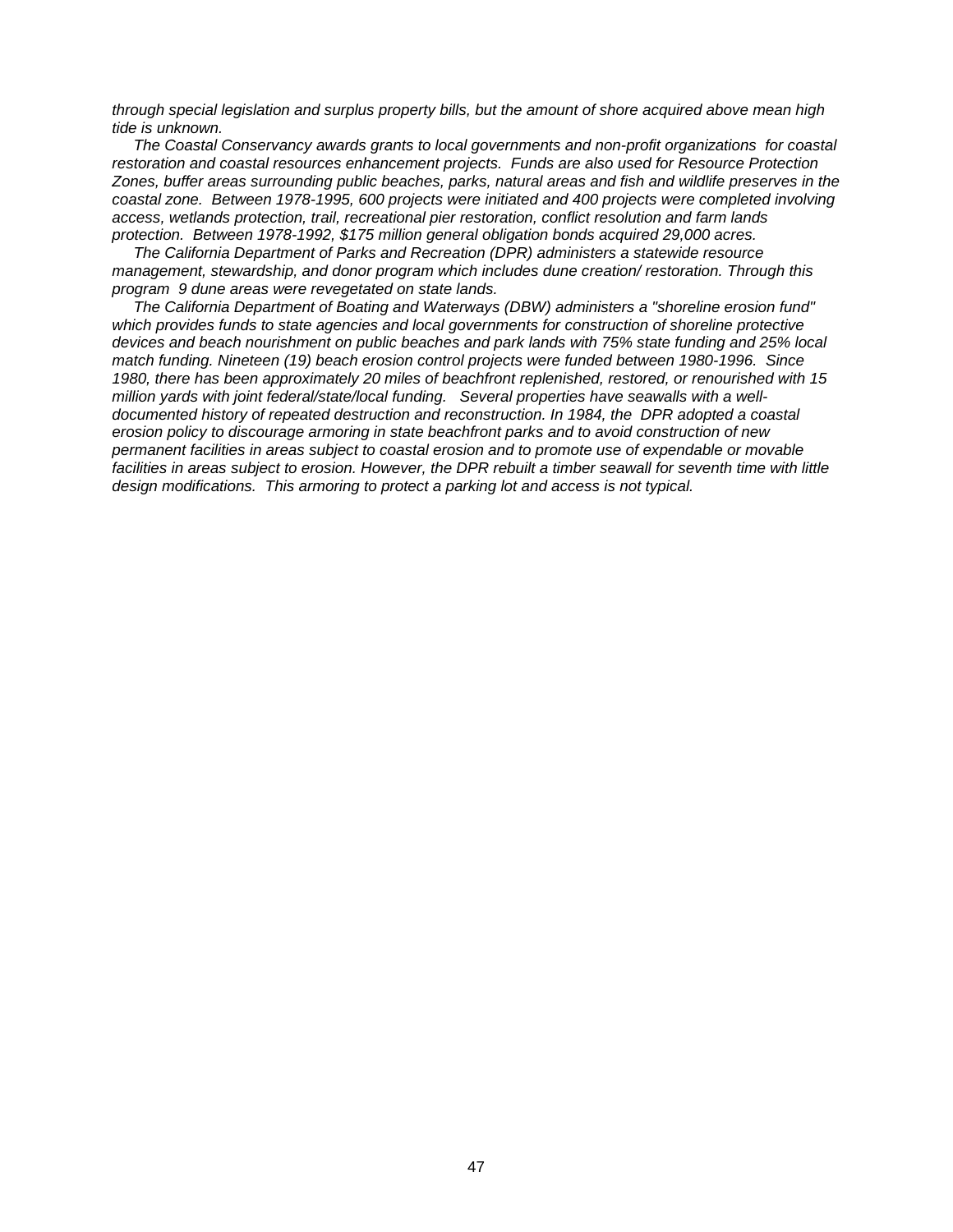|  |  |  |  |  |  | Table 13: STATE COASTAL LAND HOLDINGS AND ACQUISITIONS |  |
|--|--|--|--|--|--|--------------------------------------------------------|--|
|--|--|--|--|--|--|--------------------------------------------------------|--|

| <b>State</b> | Beach                         | <b>State</b>   | <b>State</b>    | State C.     | Coastal Lands Acquired (acres/miles)              |
|--------------|-------------------------------|----------------|-----------------|--------------|---------------------------------------------------|
|              | <b>Miles</b>                  | Coastal        | Coastal         | Parks        |                                                   |
|              |                               | Parks          | Parks           | <b>Acres</b> |                                                   |
|              |                               | # Parks        |                 | Park         |                                                   |
|              |                               | # Beach        | <b>Mi Parks</b> | <b>Acres</b> |                                                   |
|              |                               | <b>Parks</b>   | Mi Bch P        | <b>Beach</b> |                                                   |
| <b>AL</b>    | 46                            | 1              | 3               | 6,000        | $\mathsf{N}$                                      |
|              |                               | all beach      | all beach       | all beach    |                                                   |
| AK           |                               | 63             | Nd              | 990,335      | $\mathsf{N}$                                      |
|              | nd                            | nd             | Nd              | nd           |                                                   |
| AS           | nd                            | nd<br>nd       | Nd<br>Nd        | nd<br>nd     | $\mathsf{N}$                                      |
| CA           |                               | 119            | 377             | 145,540      | B/D: 26,838 acre; BL: yes-nd; RS: yes-nd          |
|              | nd                            | 71             | 280             | 26,838       |                                                   |
| <b>CT</b>    |                               | nd             | Nd              | nd           | B/D: 1,439 acre                                   |
|              | 85                            | 6              | 6.75            | 3003         |                                                   |
|              |                               |                |                 |              |                                                   |
| <b>DE</b>    | 24.5                          | 3              | 18              | nd           | B/D: yes, but nd                                  |
| FL           | 825                           | all beach      | $-500$          | nd           |                                                   |
|              | 343 Public                    | 24             |                 | ~11,500      | B/D: parcels: 980 acres: 294,968 miles: nd        |
|              | 42% Public                    |                |                 |              |                                                   |
| GU           | 40                            | 14 (only       | 5.1             | nd           | yes through trades -nd                            |
|              |                               | beach)         | 13%             | nd           |                                                   |
| HI           | 185                           | 24             | 16%             | 14,814       | 62 acres-B, BL, RS combined                       |
|              |                               | 16             |                 | 322          |                                                   |
| LA           | >4 mi does                    | $\overline{2}$ | $\overline{Nd}$ | Nd           | $\mathsf{N}$                                      |
|              | not include<br>barrier island |                | $>1$ mi.        | 345          |                                                   |
|              | shore                         |                |                 |              |                                                   |
| ME           | 23 B/D                        | 25             | Nd              | 11090        | B/D & BL & RS properties: 8                       |
|              | 20%-S                         | 10             | 4.6             | 2380         | acrs: 4828                                        |
|              | 205 RS                        |                |                 |              | miles: $~20$                                      |
| <b>MD</b>    | 32                            | 3              | 17              | nd           | parels:2 acres: nd miles: 2                       |
|              |                               |                |                 | all beach    |                                                   |
| MA           | 222                           | 18<br>nd       | 64              | nd           | State Acres: 2250 miles: nd                       |
|              |                               |                | nd              | nd           | Local Grants Projects: 17 Acres: 273<br>miles: nd |
| MI           | 270                           | 29             | 114             | nd           | 136,000 statewide coastal: nd                     |
|              | 50% state                     | nd             | nd              | nd           |                                                   |
| <b>MS</b>    | 18                            | 1              | Nd              | nd           | ${\sf N}$                                         |
| <b>NH</b>    | 10 B/D                        | 16             | 12.5            | $-580$       | B/D & RS acres: 131 Miles: nd                     |
|              | 7.8 RS                        | 9              | 10              | 101          |                                                   |
| NJ           | 125                           | $\overline{2}$ | 12              | 3192         | $\mathsf{N}$                                      |
|              | 9% state                      |                |                 |              |                                                   |
| <b>NY</b>    | 125                           | 10             | 46.5            | 11,600       | CA: 2000 acres                                    |
| NY-          | 30% state                     | all beach      | all beach       | all beach    |                                                   |
| Great        | <b>No</b><br>Data             |                |                 |              |                                                   |
| Lks          | Collected                     |                |                 |              |                                                   |
| NC           | 320                           | 3              | 11              | nd           | 7,000 acres beachfront                            |
|              | $3.4%$ state                  |                |                 |              | 27,439 beach access sites                         |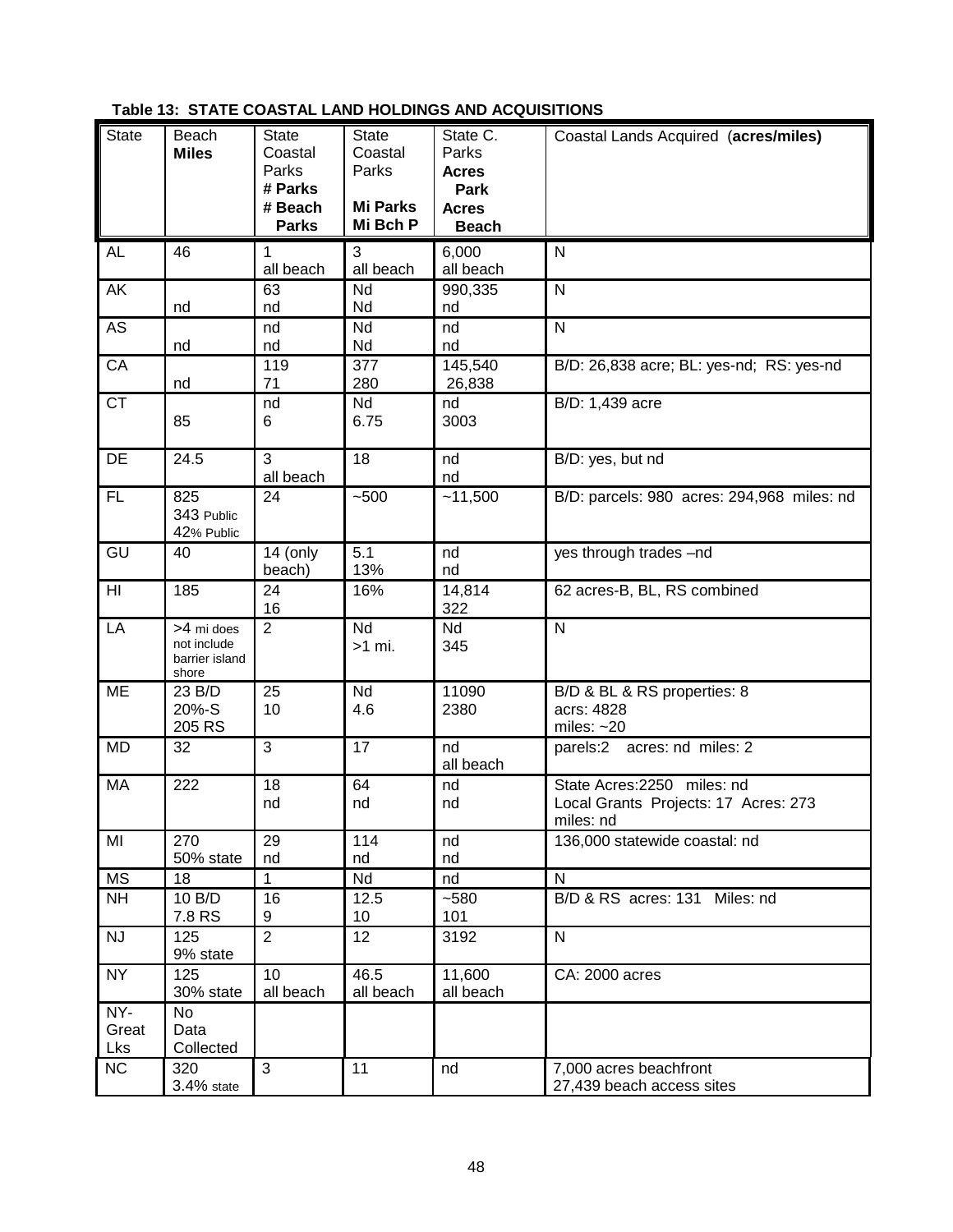|  |  |  | Table 13: STATE COASTAL LAND HOLDINGS AND ACQUISITIONS Continued |  |
|--|--|--|------------------------------------------------------------------|--|
|--|--|--|------------------------------------------------------------------|--|

| <b>State</b>    | Beach<br><b>Miles</b>                                                   | <b>State</b><br>Coastal<br>Parks<br># Parks<br># Beach<br><b>Parks</b> | <b>State</b><br>Coastal<br>Parks<br><b>Mi Parks</b><br>Mi.BchP | State C.<br>Parks<br><b>Acres</b><br><b>Park</b><br><b>Acres</b><br><b>Beach</b> | Coastal Lands Acquired (acres/miles)                                   |
|-----------------|-------------------------------------------------------------------------|------------------------------------------------------------------------|----------------------------------------------------------------|----------------------------------------------------------------------------------|------------------------------------------------------------------------|
| <b>NM</b>       | nd                                                                      | nd<br>nd                                                               | Nd<br>Nd                                                       | nd<br>nd                                                                         | N                                                                      |
| <b>OR</b>       | 262 B/D<br>56% Public<br>30% state<br>100 RS<br>65% public<br>53% state | 64<br>nd                                                               | 129.5<br>76.3-B/D<br>53.2-RS                                   | 27,107<br>nd                                                                     | <b>B/D &amp; RS</b><br>acres: 94.3<br>miles: .75 B/D only              |
| PA              | Lake Erie<br>$10-B$<br>99% state<br>53-BL<br>11% public<br>10% state    | Lake Erie<br>$\overline{2}$<br>$\mathbf{1}$                            | <b>Lake Erie</b><br>13.4<br>9.9 B<br>3.5 BL                    | Lake Erie<br>3110<br>10B<br>3100 BL                                              | B/D: Spoil Island mile: .25<br>acres: 10<br>BL: mile: 3.5 acres: 3,100 |
| <b>PR</b>       | 154                                                                     | nd<br>15                                                               | Nd<br>Nd                                                       | nd<br>nd                                                                         | $\overline{\mathsf{N}}$                                                |
| R <sub>l</sub>  | 27.3<br>64% state                                                       | $\overline{14}$<br>nd                                                  | $\overline{Nd}$<br>Nd                                          | 1501<br>nd                                                                       | y-nd                                                                   |
| $\overline{SC}$ | 181                                                                     | $\overline{4}$                                                         | 68                                                             | nd                                                                               | y-nd                                                                   |
| VI              | nd                                                                      | nd<br>nd                                                               | Nd<br>Nd                                                       | nd<br>nd                                                                         | $\mathsf{N}$                                                           |
| VA              | 200<br>10% state                                                        | $\mathbf{1}$                                                           | 6                                                              | 4700                                                                             | y-nd                                                                   |
| <b>WA</b>       | 60B<br><b>111 RS</b>                                                    | 120<br>nd                                                              | $\overline{Nd}$<br>Nd                                          | 27,000<br>nd                                                                     | 75,000 acres<br>statewide coastal: >10,748 acres                       |
| $\overline{W}$  | 820<br>10%-B<br>72%-BL<br>8%-RS                                         | $\overline{30}$<br>nd                                                  | $\overline{Nd}$<br>Nd                                          | nd<br>nd                                                                         | 637 acres: 77 beach/560 dunes                                          |
| Total           | $y-29$<br>$nd-5$                                                        | $nd-5$<br>nd-10                                                        | nd-12<br>nd-11                                                 | nd-15<br>nd-16                                                                   | $y-20$<br>$n-9$                                                        |

Key:

B/D Beach/Dune

BL Bluff

RS Rocky Shore

CA Coastal Area

y yes

n no

nd no data provided or unknown

Source: State CZM Profiles on Protection of Beaches, Dunes, Bluffs and Rocky Shores.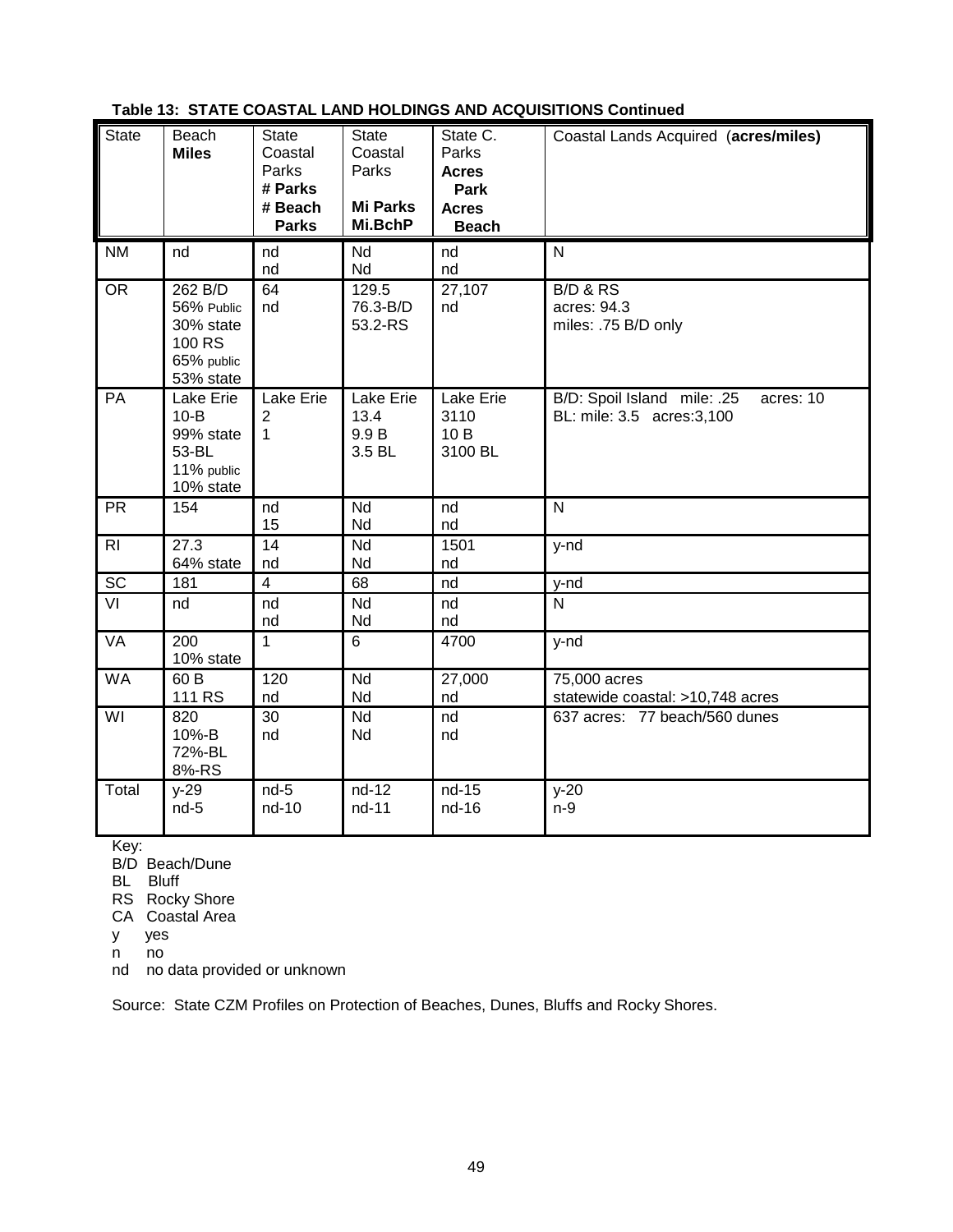| <b>State</b>    | Board-<br>Walks-#<br>Dune<br>Cross-<br>Overs-# | Dunes<br>Revegetated<br># projects<br>feet $&$<br>mile | <b>Beaches</b><br>Renourished<br># Projects<br>Federal *<br>State (# & Mi) | Armoring<br>Projects<br>Federal *<br><b>State</b> | <b>Natural Protection Areas</b>                                                                                                                                                                |
|-----------------|------------------------------------------------|--------------------------------------------------------|----------------------------------------------------------------------------|---------------------------------------------------|------------------------------------------------------------------------------------------------------------------------------------------------------------------------------------------------|
| AL              | $y-7$                                          | $y-1$<br>500ft                                         | N<br>N                                                                     | n<br>n                                            | 40 acres for Perdido beach mouse; ~3 mi. sea<br>turtles nesting season; 25 acres for terns.                                                                                                    |
| AK              | $\mathsf{n}$                                   | n                                                      | N<br>N                                                                     | $\overline{p}$<br>n                               | 49,000 acres protected for Bald Eagles                                                                                                                                                         |
| AS              | $\mathsf{n}$                                   | n                                                      | N<br>N                                                                     | $\mathsf{n}$<br>n                                 | $\mathsf{N}$                                                                                                                                                                                   |
| CA              | $y - 20$                                       | $y - 19$<br>nd                                         | $y-7$<br>y-nd                                                              | $y-5$<br>$y-12$                                   | Resource Mgt. Plans designate trails, roads,<br>parking, zone units for reserves, preserves,<br>habitat protection and public use. Endangered<br>species habitat protected bird nesting sites. |
| <b>CT</b>       | nd                                             | 9<br>nd                                                | $y-6$<br>.25 mi<br>y-1                                                     | $y-2$<br>$y-3$                                    | 408 acres Natural Area Preserve; 806 acres<br>Coastal Reserve; Nature trail                                                                                                                    |
| DE              | y-2-bdwk<br>y-3-cross                          | y-nd<br>18 mi                                          | $y-2$<br>y-nd 6 mi.                                                        | $y-1$<br>n                                        | Endangered species habitat-such as piping<br>plover- case by-case and during nesting season.                                                                                                   |
| FL              | y-many<br>nd                                   | y-100 mi                                               | $y-26$<br>y-nd ~94 mi.                                                     | $y-6$<br>y-nd                                     | Sea turtle nesting sites during season.                                                                                                                                                        |
| $\overline{GU}$ | n                                              | n                                                      | $\mathsf{N}$<br>N                                                          | n<br>n                                            | 28,197 acres (20.73% Guam total land area)<br>15,600 acres submerged lands.                                                                                                                    |
| HI              | n                                              | n                                                      | N<br>N                                                                     | $\mathsf{n}$<br>n                                 | 7 coastal Natural Area Reserves 48,102 acres,<br>83,200 miles of Wildlife Sanctuaries, 9 Marine<br>Life Conservation District 1346 acres                                                       |
| LA              | $y-1$                                          | $V - 6$<br>$-20$ mi<br>barrier Is.                     | $v-2$<br>y-nd $\sim$ 20 mi.                                                | $y-1$<br>$y-20$                                   | $\mathsf{N}$                                                                                                                                                                                   |
| ME              | $y - 1%$                                       | $y-5$<br>4 mi.                                         | N<br>$v-6$<br>USACE Habor<br>Proj. >1 mi                                   | n<br>n                                            | 3 state beachfront parks, dunes protection,<br>pedestrian accessways; sea bird nesting sites<br>fenced off during nesting season. 1 Rocky Island<br>Sanctuary-access restricted                |
| MD              | $y-1$                                          | $y-1$<br>2 mi                                          | $y-2$<br>y-2 10 mi.                                                        | $y-1$<br>y-nd                                     | Seasonal restirctions for nesting birds along<br>entire beachfront.                                                                                                                            |
| <b>MA</b>       | nd                                             | y-nd                                                   | $V-5$<br>y-nd 3 mi.                                                        | $y-2$<br>y-nd                                     | 5 coastal pk. mgt. plans for 4,673 acres<br>14 ACECs covering 75,000 acres.                                                                                                                    |
| MI              | nd                                             | n                                                      | ${\sf N}$<br>N                                                             | N<br>N                                            | 860 mi.total: ~250 mi. natural preserv; ~300 mi.<br>critical dunes areas; ~310 mi.high risk erosion areas.                                                                                     |
| <b>MS</b>       | y-1                                            | n                                                      | $y-2$<br>y-1 18 mi.                                                        | $y-1$<br>n                                        | N                                                                                                                                                                                              |
| <b>NH</b>       | $\mathbf{1}$                                   | $y-2$<br>nd                                            | $y-3$<br>y-5 2 mi.                                                         | $y-2$<br>$y-3$                                    | Pedestrain access restricted area; 5 acres. piping<br>plover nesting site.                                                                                                                     |
| <b>NJ</b>       | $\mathsf{n}$                                   | n                                                      | yes-8<br>у<br>27 mi                                                        | $y-4$<br>y                                        | B/D acres: 2,500 miles: 11.57 Included<br>100 acre bird sanctuary; 1200 acres beach<br>research/wildlife sanctuary; 1,000 acre beach<br>nature area; 3 other nature areas 1201 acres.          |
| <b>NY</b>       | $\mathbf{3}$                                   | n                                                      | y-8<br>$y-1$                                                               | $y-4$<br>n                                        | 7 protection areas covering 566 acres in state<br>parks. >50 miles beachfront bird nesting areas.<br>200 fish/wildlife habitat areas.                                                          |
| <b>NC</b>       | $\overline{2}$                                 | y-nd                                                   | $y-6$<br>$y-12$<br>5 mi                                                    | $y-2$<br>n                                        | 314 miles of beach, plus spoil islands.<br>100 miles undisturbed areas/Reserves; 50 acre<br>nesting colonial birds; 11 miles sea turtle nesting.                                               |

### **Table 14: Active State Coastal Land Management**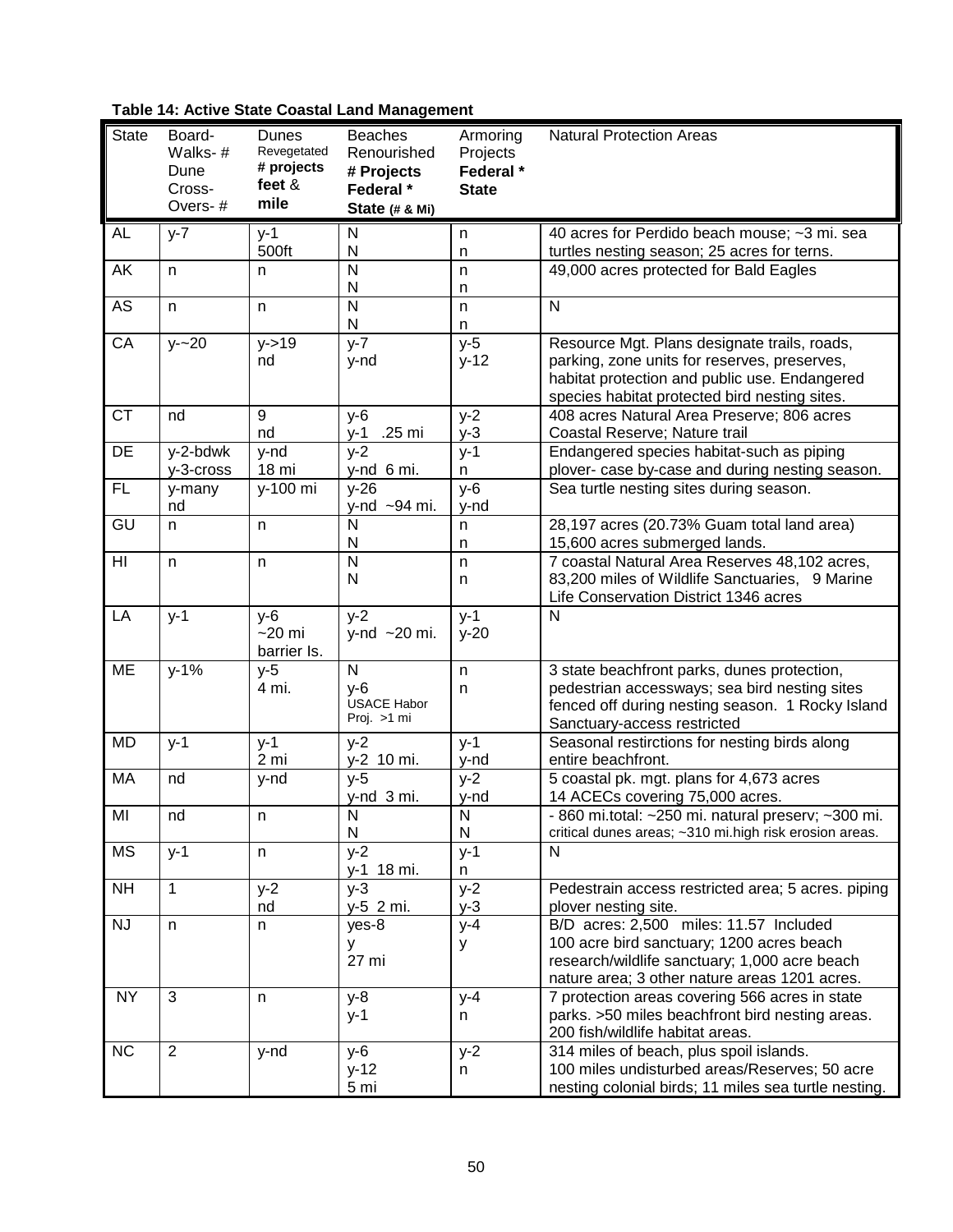| <b>State</b>            | Board-<br>Walks-#<br>Dune<br>Cross-<br>Overs- $#$ | Dunes<br>Reveg.<br># projects<br>feet $&$<br>mile | Beach<br>Nourishment<br># Projects<br>Federal *<br><b>State</b><br># & Mi | Armoring<br>Projects<br>Federal *<br><b>State</b> | <b>Natural Protection Areas</b>                                                               |
|-------------------------|---------------------------------------------------|---------------------------------------------------|---------------------------------------------------------------------------|---------------------------------------------------|-----------------------------------------------------------------------------------------------|
| <b>NM</b>               | n                                                 | n                                                 | N<br>Nd                                                                   | n<br>n                                            | Offshore islands as bird sanctuaries, beacehs as<br>turtle nesting sites                      |
| <b>OR</b>               | n.                                                | $\mathsf{n}$                                      | N<br>$v-1 > 1$ mi.                                                        | $\mathsf{n}$<br>n                                 | Vehicles prohibited on 70% of coastline. State<br>park mgt. trails, restricted access.        |
| <b>PA</b>               | $\mathsf{n}$                                      | $\mathsf{n}$                                      | $y-2$<br>y-1 area<br>6 mi                                                 | $y-1$<br>$y-1$                                    | Lake Erie only<br>n-beach<br>y- D. Roderick Wildlife Refuge                                   |
| <b>PR</b>               | n.                                                | n                                                 | N<br>N                                                                    | n.<br>n                                           | 19 Nature Reserves and 8 Special Planning<br>Areas                                            |
| R <sub>l</sub>          | $y-1$                                             | $\mathsf{n}$                                      | N<br>N                                                                    | $y-1$<br>n                                        | All undeveloped barrier beaches                                                               |
| <b>SC</b>               | $\overline{4}$                                    | $V-3$<br>58 mi                                    | $y-1$<br>y-4 45 mi.                                                       | $y-1$<br>y-nd<br>groins<br>repair                 | 68 miles in parks/wildlife preserves.                                                         |
| $\overline{\mathsf{v}}$ | n.                                                | n                                                 | $\overline{N}$<br>N                                                       | n<br>n                                            | Salt River Bay                                                                                |
| <b>VA</b>               | n.                                                | y                                                 | $y-1$<br>$y-5$ nd                                                         | $\mathsf{n}$<br>n                                 | 6 miles sea turtle nesting at False Cape.                                                     |
| <b>WA</b>               | nd                                                | $\mathsf{n}$                                      | N<br>N                                                                    | $\mathsf{n}$<br>n                                 | Many- 7 areas with >6336 acres harbor seals,<br>falcons, eagles and other bird nesting areas. |
| WI                      | y-several<br>nd                                   | $\mathsf{n}$                                      | N<br>N                                                                    | $\mathsf{n}$<br>n                                 | ~300 natural areas statewide coastal: nd                                                      |
| Total                   | $y-14$<br>$n - 11$<br>$nd-4$                      | $v-13$<br>$n-16$                                  | federal y-15<br>state y-17                                                | federal y15<br>state y 10                         | $y-26$<br>$n-3$                                                                               |

**Table 14: Active State Coastal Land Management Continued**

Key:

y- yes

n- no

nd- no data provided or unknown, no data provided.

Source: State CZM Profiles on Protection of Beaches, Dunes, Bluffs and Rocky Shores. \*US Army Corps of Engineers, *Shoreline Protection and Beach Erosion Cnbtrol Study: Phase 1: Cost Comparison of Shoreline Protection Projects of the U.S. Army Corps of Engineers.*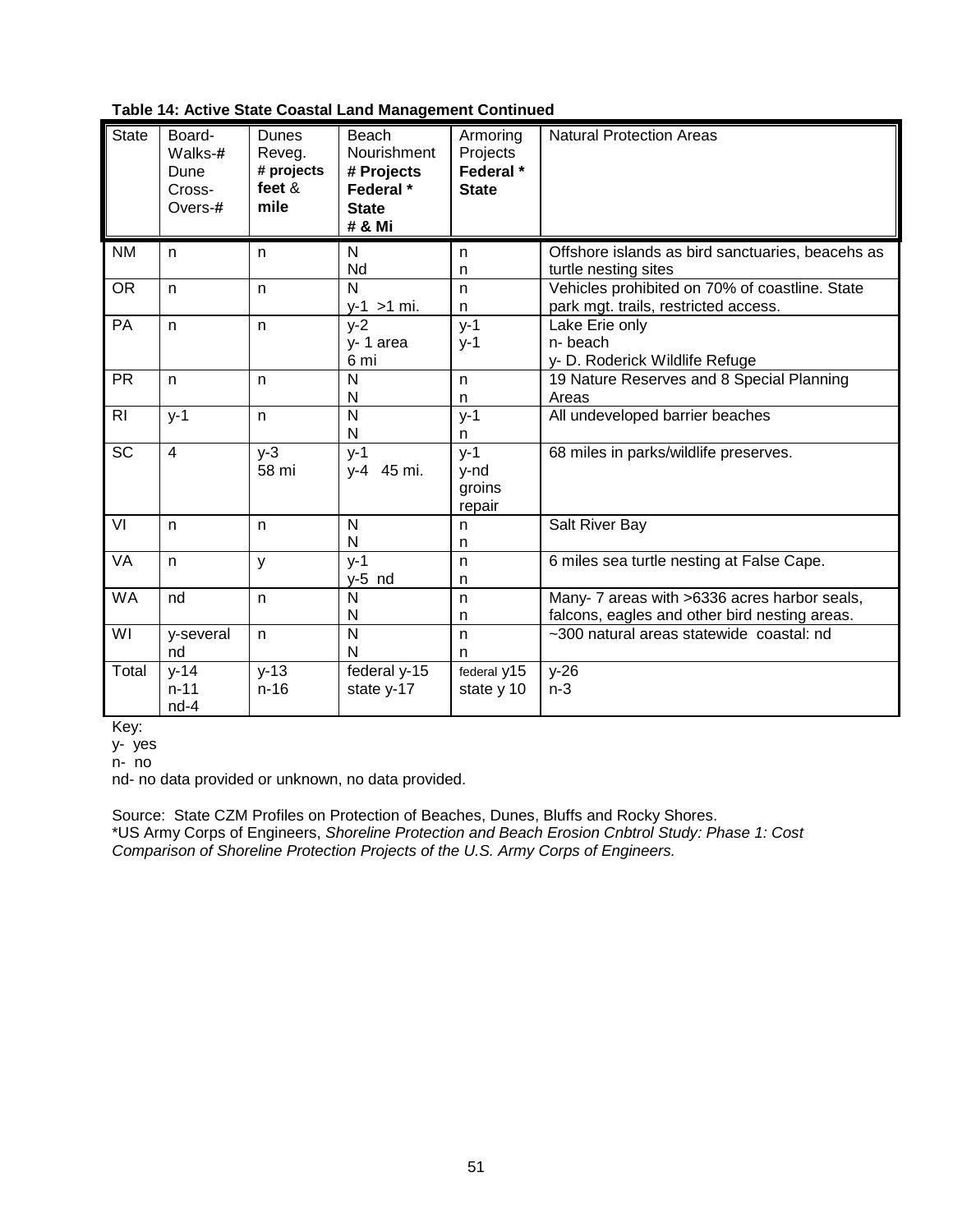# **6 OUTCOME INDICATORS OF EFFECTIVENESS**

Outcome indicators are used to measure the on-the-ground effects that result from implementation of CZM tools. Outcome indicators of CZM effectiveness in implementing regulatory, planning, direct land management and acquisition tools associated with the protection *of beaches, dunes, bluffs and rocky shores* are shown in **Table 15**. The "coastal resource areas" referred to in Table 15 include the landward extent of beach and dune systems, eroding bluffs, coastal hazard areas, coastal floodplains, and the immediate shoreline. The "natural habitat areas" referred to in Table 15 include coastline areas with unique or fragile natural flora or fauna. States' definition, identification, designation, and protection of such areas vary.

The outcome indicators mirror the key tools states employ in resource management: 1) regulatory; 2) planning; and 3) land use management and acquisition. Under *regulatory programs*, four desired results are identified followed by one or more standard survey methods for measuring outcomes *For adopted plans*, methods were identified for measuring results against plan objectives. *Under state coastal land management and acquisition*, there are suggestions for documenting results of state ownership and acquisition and active state natural resource stewardship.

An example of regulatory outcome indicator data was linear and/or area data on permits issued which would reflect the desired outcome of either few or no permits for activities seaward of a setback line or within identified natural resource areas, such as active beach and dune systems or eroding bluff areas. Counter-indicators would be miles of beachfront shoreline developed or armored through permitting. With this and other kinds of data, such as aerial photos, changes in develop patterns along our nation's coastline and in specific natural coast resource areas could be documented. If baseline and time series data existed, an attempt to trace the rate of reduced impact or reduced rate of encroachment into fragile coastal areas as a result of CZM regulatory controls could be achieved.

What our research documented was that coastal states and federal agencies are not routinely collecting the types of outcome data we identified as valuable in measuring on-the-ground results of CZM programs in achieving the national objectives such as coastal resource protection.

## **OUTCOME INDICATOR DATA AVAILABILITY**

It is not possible to determine on-the-ground outcomes or effectiveness of implementing state CZM regulatory programs, planning programs, state land management, and state acquisition programs to protect beaches, dunes, bluffs and rocky shores, based on data and information provided by OCRM and the coastal states. For the most part, there was insufficient data to assess the on-the-ground effectiveness of state CZM programs. Monitoring and reporting of on-the-ground outcomes of CZM program activities have not been required, as part of OCRM's annual reporting on grants and activities and the periodic 312 program evaluations. Although most states have developed permit tracking systems, these are primarily administrative efforts to track individual permits through the regulatory process and not designed to contain program evaluation data. State reporting on plan implementation, where available, is descriptive rather than analytical. Data on shoreline ownership and inventories of shoreline resources have not been updated since program approval and outcome data on results of active state coastal lands stewardship is scarce.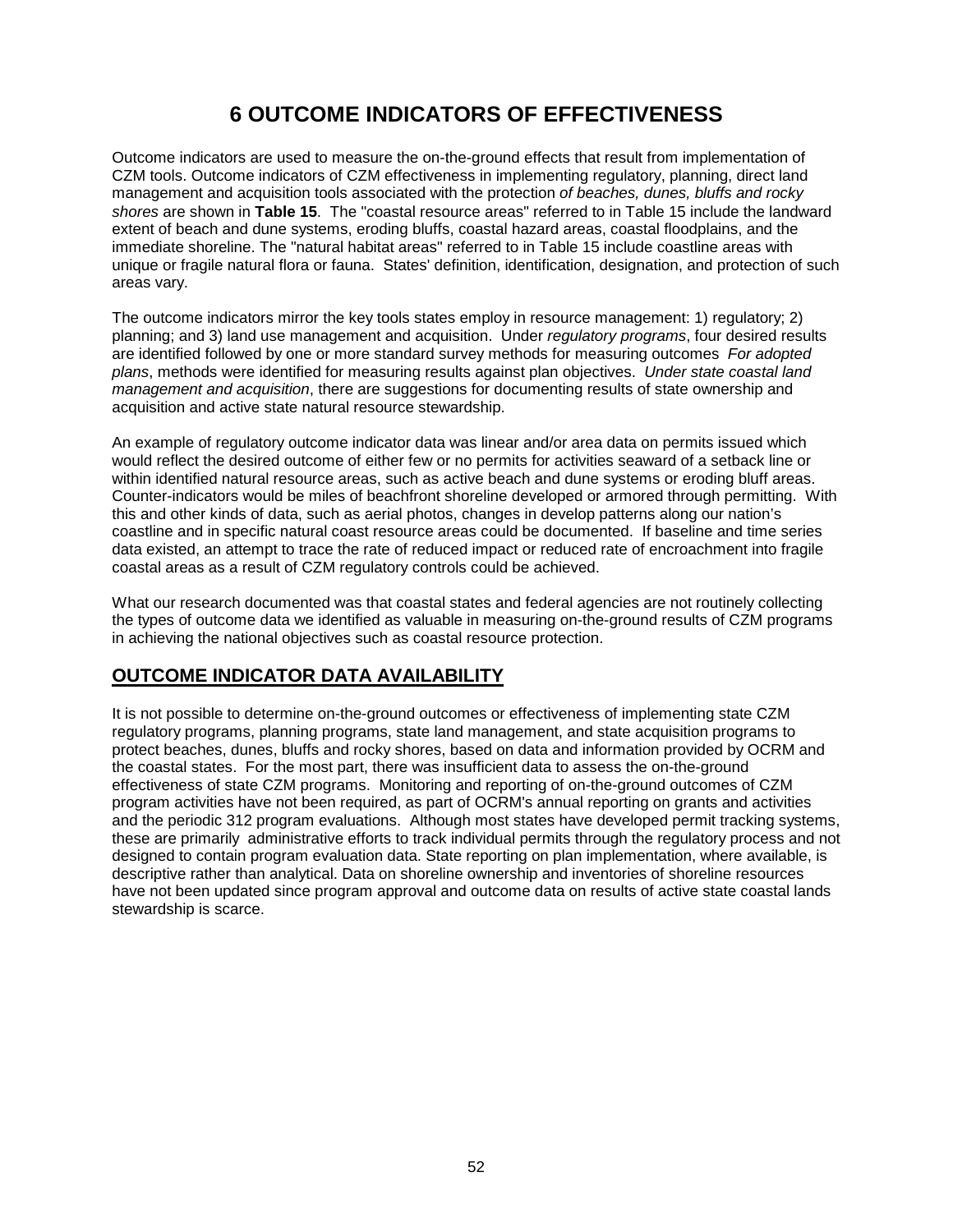# **Table 15: Outcome Indicators of Effectiveness**

## *Regulatory Program Outcomes*:

**1. No further or reduced rate of encroachment into coastal resource areas** indicated by no new or fewer new shoreline structures or shoreline stabilizations on the beach and dune system, eroding bluff, coastal hazard areas, coastal floodplain, or immediate shoreline.

- **2. No further or reduced rate of hardening of the undeveloped beachfront through shoreline stabilizations.**
- **3. Controlled shoreline accessways**.
- **4. Healthy and maintained intact natural habitat areas along the coast**.

Survey methods for measuring outcomes starting with a baseline followed by time series: (a) aerial photography interpretation;

(b) permit data for: 1) setbacks, control line areas, shoreline permit programs; 2) linear miles of shoreline stabilizations permitted by type of stabilization; 3) area and linear miles of permitted activities by type of activity (new residence, seawall, etc.) located in specific resource areas (beaches, dunes, etc.) within the state's coastal control zones and restrictive conditions attached which show minimization of adverse impacts (size, location, design other conditions); 4) demolitions or landward relocation of beachfront/blufffront structures; 5) shoreline boardwalks, dune crossover, and other structural accessways permitted with specific resource areas (beach, dune, bluff, rocky shore); and/or 6) for habitat areas showing no activities permitted in designated areas which would adversely affect the natural values being protected;

(c) periodic physical surveys of the condition of selected/designated coastal resources protection areas; (d) shoreline maps of controlled accessways; maps delineating shoreline acres and miles

where pedestrian and/or vehicular access is restricted; maps delineating habitat protection areas.

## *Adopted Plan Outcomes:*

**1. Achievement of Plan Objectives through implementation and monitoring**-- such as protection of designated "coastal resource areas" or "natural habitat areas", dune restoration; inlet management to place dredged sand on downdrift beaches; keeping development away from designated coastal hazard areas; etc.

Survey methods for measuring outcomes starting with a baseline followed by time series:

- (a) aerial photography interpretation;
- (b) periodic physical surveys of areas protected or managed under enforceable plans;

(c) state and local permit data on activities permitted within approved plan areas, area and linear miles affected, and consistency with plan objectives;

(d) direct state or local actions undertaken-- such as miles/acres of dunes revegetation, cubic yards of sand transferred due to installation of inlet sand transfer plant, etc.

*State Coastal Land Management and Acquisition Outcomes:*

**1. Extent of state coastal land holdings in parks and preserves** containing beaches, dunes, bluffs or rocky shores.

**2. Active public natural resources stewardship of coastal land holdings**

#### **3. Coastal lands acquired**

Survey methods for measuring outcomes starting with a baseline and periodic updates:

(a) coastline acres and linear shoreline miles in public/ state ownership with resources present;

(b) number of accessways, marked trails, boardwalks, dune crossovers and demonstrated public use;

(c) dune restoration projects, acres, miles of shoreline involved, state funds;

(d) acres or shoreline miles in state coastal lands designated as conservation, preservation or protection areas;

(e) aerial photography interpretation or periodic physical surveys to verify condition of resources;

(f) miles and acres and type coastal shoreline resource areas acquired by the state, the state expenditures for coastal versus inland of properties, and the CZM program funds used.

Source: State Coastal Management Effectiveness In Protecting Beaches, Dunes, Bluffs and Rocky Shores: A National Overview. Final March 1998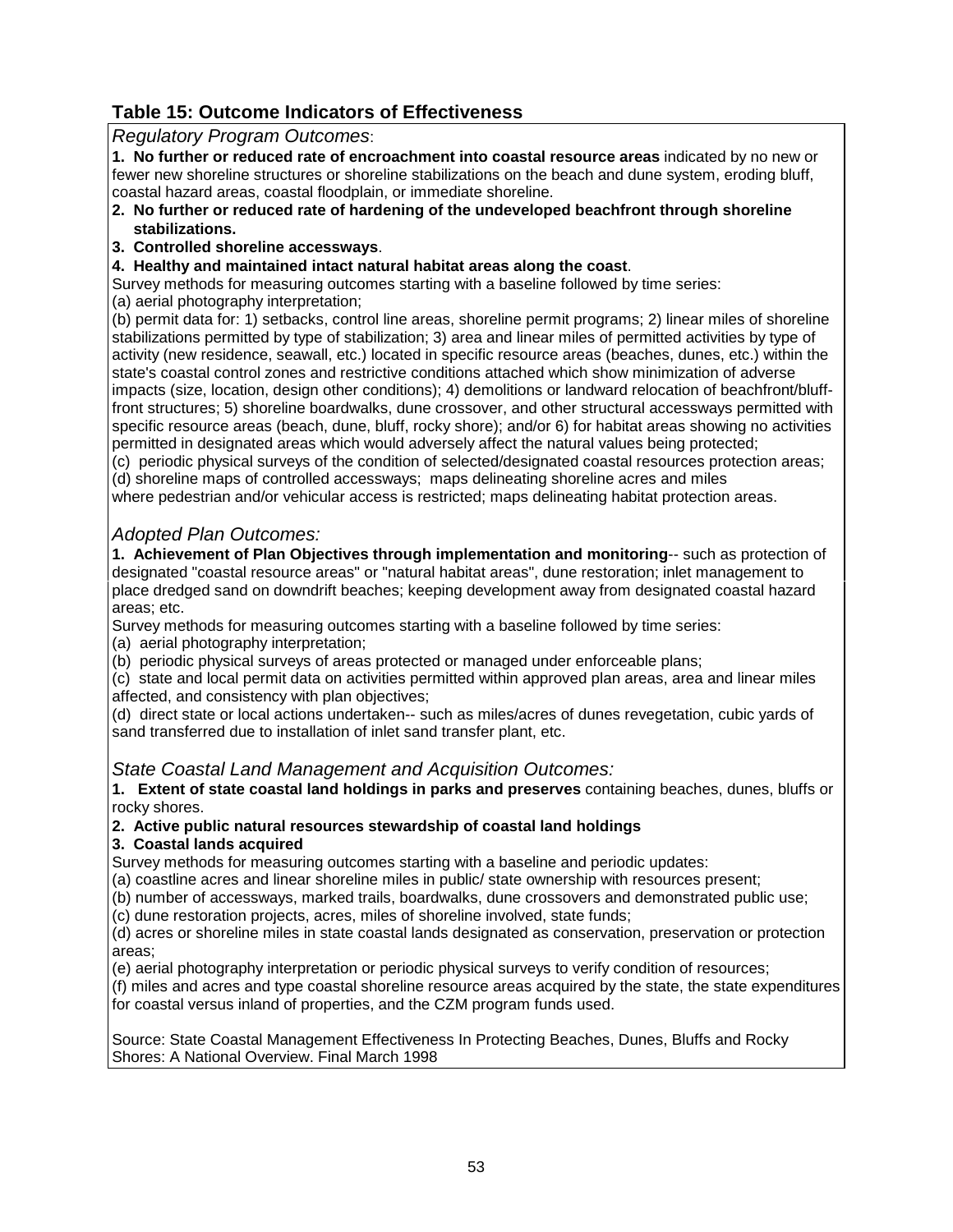**Table 16** identifies the availability of selected outcome data. It shows the number of states with some outcome data for selected management tools employed. Although 20 of the 29 states have computerized permit tracking systems, only 14 states have any data on habitable structures permitted. Fifteen (15) states have data on shoreline stabilizations permitted. The numbers drop off when looking at data on access and habitat permit restrictions. Although 15 of the 18 states with local plans track the number of approved plans, only 2 states have any outcome data on local plan implementation. Data is likewise sparse regarding SAMP and other plan outcomes. Looking at stewardship of state coastal lands, more states keep data on physical activities such as beach and dune restoration projects undertaken. But in almost all cases data is too scant to determine on-the-ground results of such actions.

**Appendix C** contains a summary of all the **available** *outcome data* associated with state regulation through permits for shoreline construction and shoreline stabilizations, restricting access, and protecting habitat. Appendix C also contains summary tables with outcome data associated with state ownership and management and coastal land acquisitions. These tables cover the tools utilized by state CZM programs and available outcome data on program implementation to protect beaches, dunes, bluffs and rocky shores. Findings regarding *outcome indicators* of effectiveness for state CZM tools employed to protect *beaches, dunes, bluffs and rocky shores* are presented on the following pages.

|                                                                                      | <b>States</b><br>Using Mgt. | <b>States</b><br><b>With Some</b> |  |  |  |  |
|--------------------------------------------------------------------------------------|-----------------------------|-----------------------------------|--|--|--|--|
|                                                                                      | Tool                        | <b>Outcome Data</b>               |  |  |  |  |
| <b>Type of Outcome Data</b>                                                          |                             |                                   |  |  |  |  |
| <b>State Coastal Permits:</b>                                                        |                             |                                   |  |  |  |  |
| <b>Computerized Permit Tracking System</b>                                           | 20                          | See Below                         |  |  |  |  |
| <b>Habitable Structures Permits</b>                                                  | 29                          | 14                                |  |  |  |  |
| <b>Shoreline Stabilizations Permits</b>                                              | 29                          | 15                                |  |  |  |  |
| <b>Pedestrian Access Permits</b>                                                     | 23                          | 4                                 |  |  |  |  |
| <b>Vehicular Access Permits</b>                                                      | 23                          | 3                                 |  |  |  |  |
| <b>Protected Areas Permits</b>                                                       | 27                          | 9                                 |  |  |  |  |
| <b>Local Coastal Permits</b>                                                         | 20                          | 1                                 |  |  |  |  |
| <b>Local Plans:</b>                                                                  |                             |                                   |  |  |  |  |
| Approved                                                                             | 18                          | 15                                |  |  |  |  |
| <b>Implementation Data</b>                                                           | 18                          | 2                                 |  |  |  |  |
| <b>Other Plans:</b>                                                                  |                             |                                   |  |  |  |  |
| Special Area Mgt. Plans                                                              | 12                          | 3                                 |  |  |  |  |
| State Land Management Plans                                                          | 14                          | $\overline{3}$                    |  |  |  |  |
| <b>Stewardship of State Coastal Lands:</b>                                           |                             |                                   |  |  |  |  |
| Inventory coastal lands<br>29                                                        |                             | 17                                |  |  |  |  |
| Boardwalks/Crossovers                                                                | 14                          | 12                                |  |  |  |  |
| Dune Creation                                                                        | 13                          | 9                                 |  |  |  |  |
| <b>Beach Nourishment</b>                                                             | 17                          | 14                                |  |  |  |  |
| <b>Natural Areas Protection</b>                                                      | 26                          | 26                                |  |  |  |  |
| <b>Acquisition of Coastal Lands</b>                                                  | 21                          | 15                                |  |  |  |  |
| Source: State CZM Profiles on Protection of Beaches, Dunes, Bluffs and Rocky Shores. |                             |                                   |  |  |  |  |

## **Table 16: Availability of Selected Outcome Data**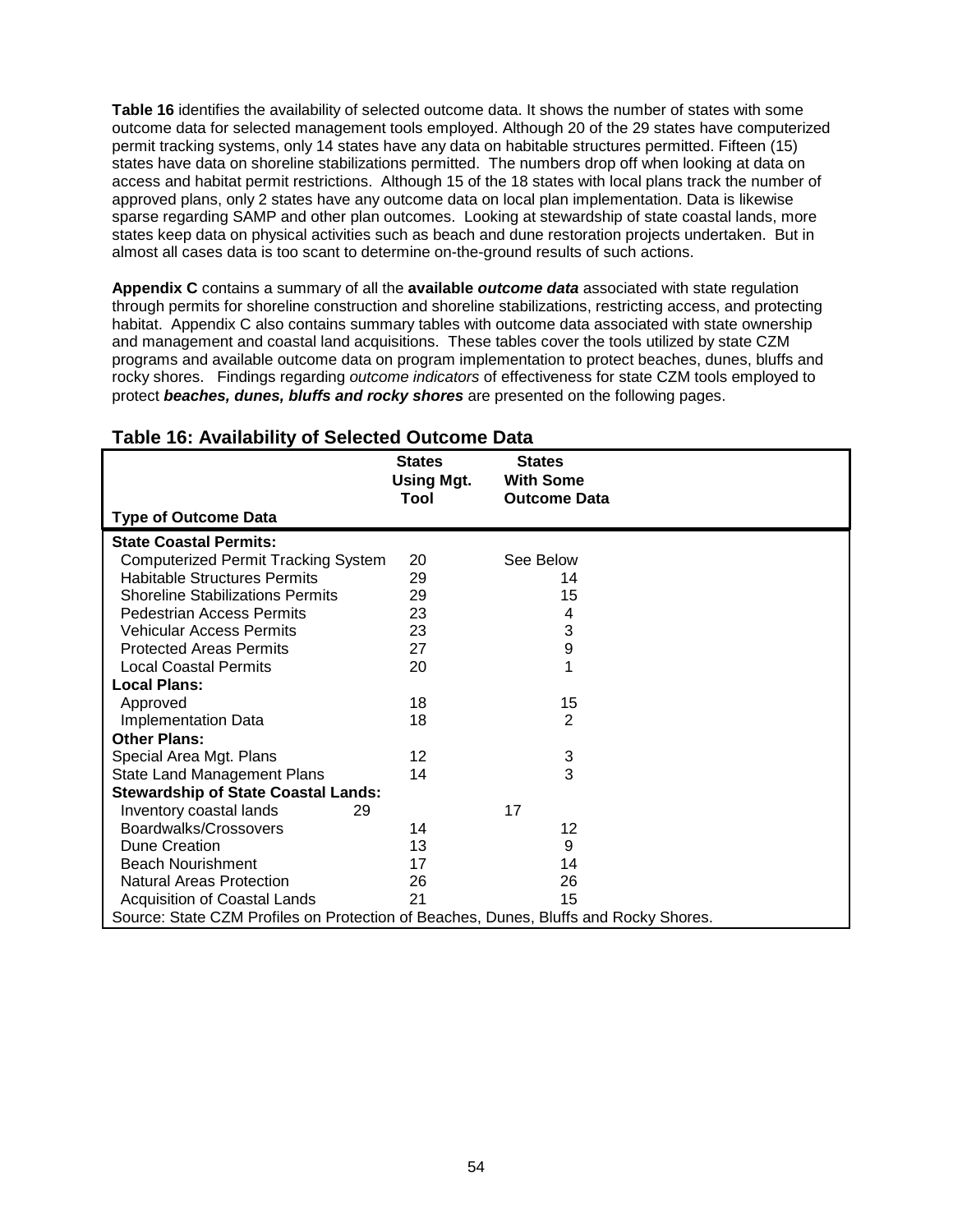# **REGULATORY OUTCOMES**

\*Although 20 of the 29 coastal states have computerized permit tracking systems (19 for habitable structures and 20 for shoreline stabilizations), none of the states coastal programs keep statewide databases on the linear miles, area, or resources affected by the permits approved for activities along the shoreline. Such information, when available, is contained only in the individual paper permit files. Only 16 states provided any permit data on structures and shoreline stabilizations to these researchers.

\* Coastal states restrict the size, location and design of structures and shoreline stabilizations to minimize adverse impacts on natural resources beach and dune systems. Conditions attached to individual permits are sometimes contained in paper files, but never in computer permit tracking systems. Of the 25 states that employ restrictions over activities, such as sand mining and beach nourishment, none routinely collect data on the results of these restrictions. Likewise, coastal states do not collect and analyse statewide data on changes in shoreline development or changes to conditions of natural resources from aerial photography or from permitted activities.

\* Regulatory program jurisdictions vary but tend to extend from mean high water (MHW) inland a certain number of feet, a distance based on erosion rates, or to the inland extent of a natural or manmade feature. Within this permit jurisdiction, several or no significant natural resources may be affected by any given permitted activity. No statewide data is available on specific resources affected by CZM-approved permits. This data may not even be contained in individual paper permit files. Trend data on changes in number of coastal permits issued and number of violations sited is also insufficient to use in assessing regulatory program effectiveness. Although some states keep data on numbers of coastal permits issued and violations corrected, the critical information missing is a break-down on type of activity permitted, length of project and area of coast and resources affected. Although some states issue permits for demolition or relocation landward of beachfront structures, multi-year data in not readily available. Only Upton-Jones data was available from FEMA. (See **Appendix A**) For states that delegate coastal permitting to local governments, no state maintains a multi-year database on local permit decisions.

\* 23 states restrict pedestrian and/or vehicular access. Several coastal states issue permits for boardwalks and dunes crossovers, but states with large number of boardwalks permits (such as Florida) do not have permit data available. A few states set guidelines but do not require permits if such structures comply with the guidelines, so there are no records on construction of these accessways. Only 4 state provided data on access permits and 3 states on vehicular access permits. Michigan data shows 200-250 public access projects approved between 1989-1995 and vehicular access restrictions along 23% of the coastline. New Jersey data shows 2 permits for boardwalks between 1994-1996 but no data on local level restrictions of vehicular access. Oregon data shows 12 boardwalks permitted between 1967-1995 and vehicular restriction along 70% of the coastline. South Carolina allows, without permit, small walkways over dunes if guidelines are met. Larger projects require permits. Data shows 12 boardwalks permits and 13 emergency vehicular access permits were issued between 1988-1995.

\* 27 states protect areas such as endangered species habitat by restricting activities and development in these areas. Only 9 states provided data on protection areas and even this data was scant and lacked information on the type of resources within protected acreage or condition of resource area. For several states, protection occurs only on state-held lands. Examples of state data collected:

AL- 3 miles of sea turtle nesting; 40 acres of beach mouse habitat; 25 acres of tern nesting habitat. AK- 49,000 acres of Bald Eagle nesting habitat.

MI- 300 miles of critical dunes; 250 miles of natural preserves; 310 miles of high risk erosion areas. NJ- 15 miles of bird nesting habitat

NY- 50 miles of beachfront bird nesting sites; 200 designated fish/wildlife habitat areas.

NC- 100 miles of undisturbed areas.

- SC- 181 miles beachfront restricted during sea turtle nesting season.
- VI- 13 recreational beaches; 9 sea turtle nesting beaches; 13 CRBA areas.

VA- 6 miles of sea turtle nesting sites protected.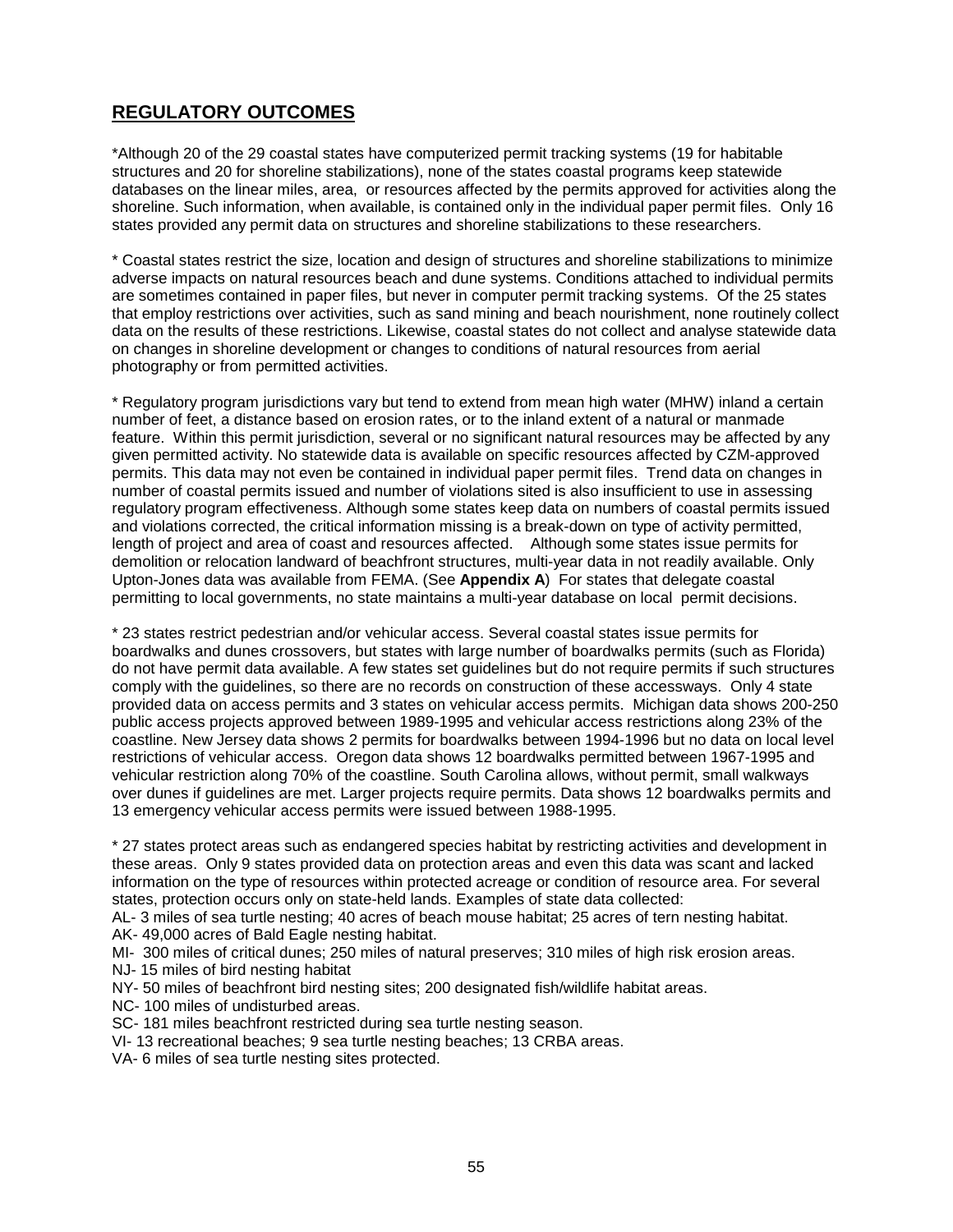Example of outcome data collected:

*The Rhode Island Coastal Resources Management Program (RICRMP) has had a computerized coastal permit tracking program in place since 1987. This system was upgraded and paper permit files dating back to 1971 are now in the computer system. Unfortunately this permit tracking system is of minimal value in assessing program outcomes in the area of resource protection at this time. The CRMP tracks permit data by activity type but not by location such as beaches, bluffs, rocky shores) So one cannot identify extent of permitted activity by resource area. (See Table 17-A) Likewise, the permit database does not reflect setback or pedestrian access or vehicular access restrictions. On a positive note, CRMP policies prohibit new development on undeveloped and moderately developed barrier beaches, and data show that at least 65% of the barrier beaches have had no new permitted development since 1971. (See Table 17-B) Likewise no new shoreline stabilzaitions were permitted on undeveloped and moderately developed barrier beaches since 1971. Permit data in Tables 15-A and 15-B do not reflect setback requirements which act to place development away from shoreline, erosion areas, and valuable habitat areas. Table 17-C indicates no outcome data on pedestrian or vehicular access restrictions. Table 17-D shows several special regulation areas covering setbacks from resource features, erosion setbacks, setbacks from dunes, and areas restricted from development based on adjacency to state waters classified as type 1 and 2.*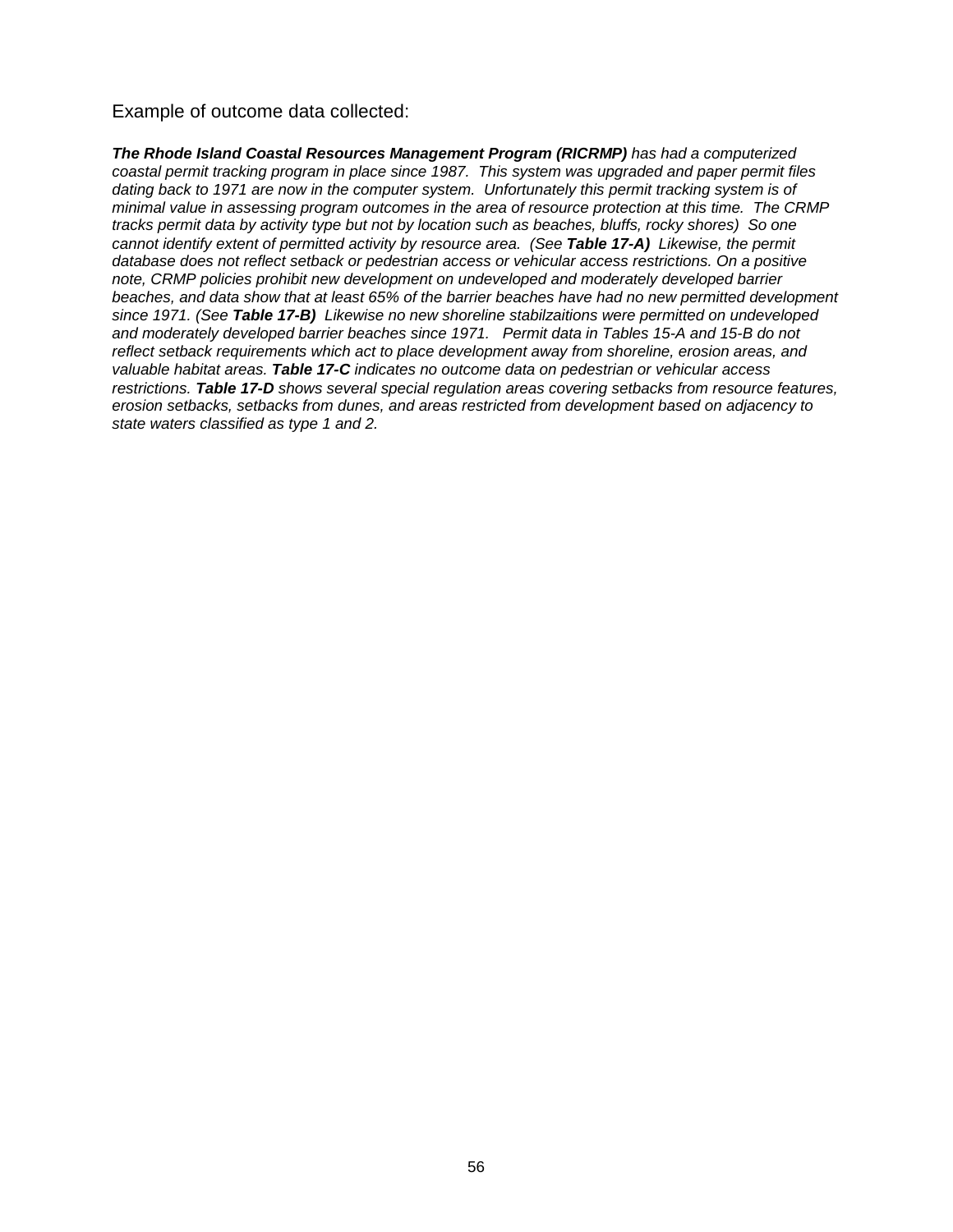Table 17-A: State Permit Actions- RI

| REGULATORY ACTION               | CRM Council CRM Council                               |  |  |
|---------------------------------|-------------------------------------------------------|--|--|
|                                 | Permit<br>Permit (Assents)                            |  |  |
| <b>YEARS</b>                    | 1971-1977<br>1971-July 1996                           |  |  |
| <b>Upland Jurisdiction</b>      | CRMC Juris(b) CRMC Regulatory Jurisdction (b)         |  |  |
| Permit Applications             | $~100$ (a)<br>unknown                                 |  |  |
| Permits Approved                | $\sim$ 97% (a)<br>14,762-- 95% in Tier 1              |  |  |
|                                 |                                                       |  |  |
| Subdivisions                    | 312 (2%)                                              |  |  |
| <b>Dwelling Units</b>           | 3950 (27%)(c)                                         |  |  |
| Commercial/Indust Dev.          | 539 (4%)                                              |  |  |
| Maintenance R/C/I               | 762                                                   |  |  |
| Accessory Blds.                 | 1073                                                  |  |  |
| Recreation-Pools                | 208                                                   |  |  |
| Dredge/Fill                     | 359                                                   |  |  |
| Roads                           | 467                                                   |  |  |
| Marina Activities               | 778                                                   |  |  |
| <b>Docks</b>                    | 2504 (17%)                                            |  |  |
| Dock Maintenance                | 389                                                   |  |  |
| Discharge/Waste Fac.            | 477                                                   |  |  |
| <b>Energy facilities</b>        | 200                                                   |  |  |
| <b>Demolitions</b>              | 30                                                    |  |  |
| ISDS*                           | 559                                                   |  |  |
| Landscaping                     | 149                                                   |  |  |
| Federal Consistency             | 119                                                   |  |  |
| Other $(d)$                     | 572                                                   |  |  |
|                                 |                                                       |  |  |
| <b>Shoreline Stabilizations</b> | 1066 $(7%)$ (e)                                       |  |  |
| Nonstructural Shore Proj        | 238 $(1.6\%)$ (f)                                     |  |  |
|                                 |                                                       |  |  |
| Violations Cited                | no data                                               |  |  |
|                                 |                                                       |  |  |
| <b>Habitable Structures</b>     |                                                       |  |  |
| destroyed by storms             | no data                                               |  |  |
| permitted to rebuild            | no data                                               |  |  |
| denied to rebuild               | no data                                               |  |  |
| relocated                       | 3 Claims Approved under Upton Jones for demolition or |  |  |
|                                 | relocation                                            |  |  |

Key: \*ISDS- Individual Sewage Disposal Systems

(a) 125 approved in FY1977 only (FEIS, p. iv). Approved after modifications suggested by council/staff to minimize adverse environmental effects. (b) Tier 1 -200 ft. inland of coastal features including beaches, dunes, bluffs, rocky shores and other shoreline feature areas such as wetlands. Tier 2- the inland extent of 7 types of activities. (c) 1715 new, 1703 alterations to DU. (d) Other includes buffer alterations (74), wetlands determinations (38), mosquito Ditches (18), ROW (10), and other (e) Shoreline Stabilization Structures: groins, bulkheads, rip rap, seawalls, retaining walls, and repairs. (f) Cover beach nourishment/conservation restoration activities (224) and non-structural shoreline protection/vegetation (14) Sources: Computer printout, Application Statistics by CRMC Project types, provided by Jeff Willis, August 29, 1996. Also Mark Crowell, Upton-Jones Data Base.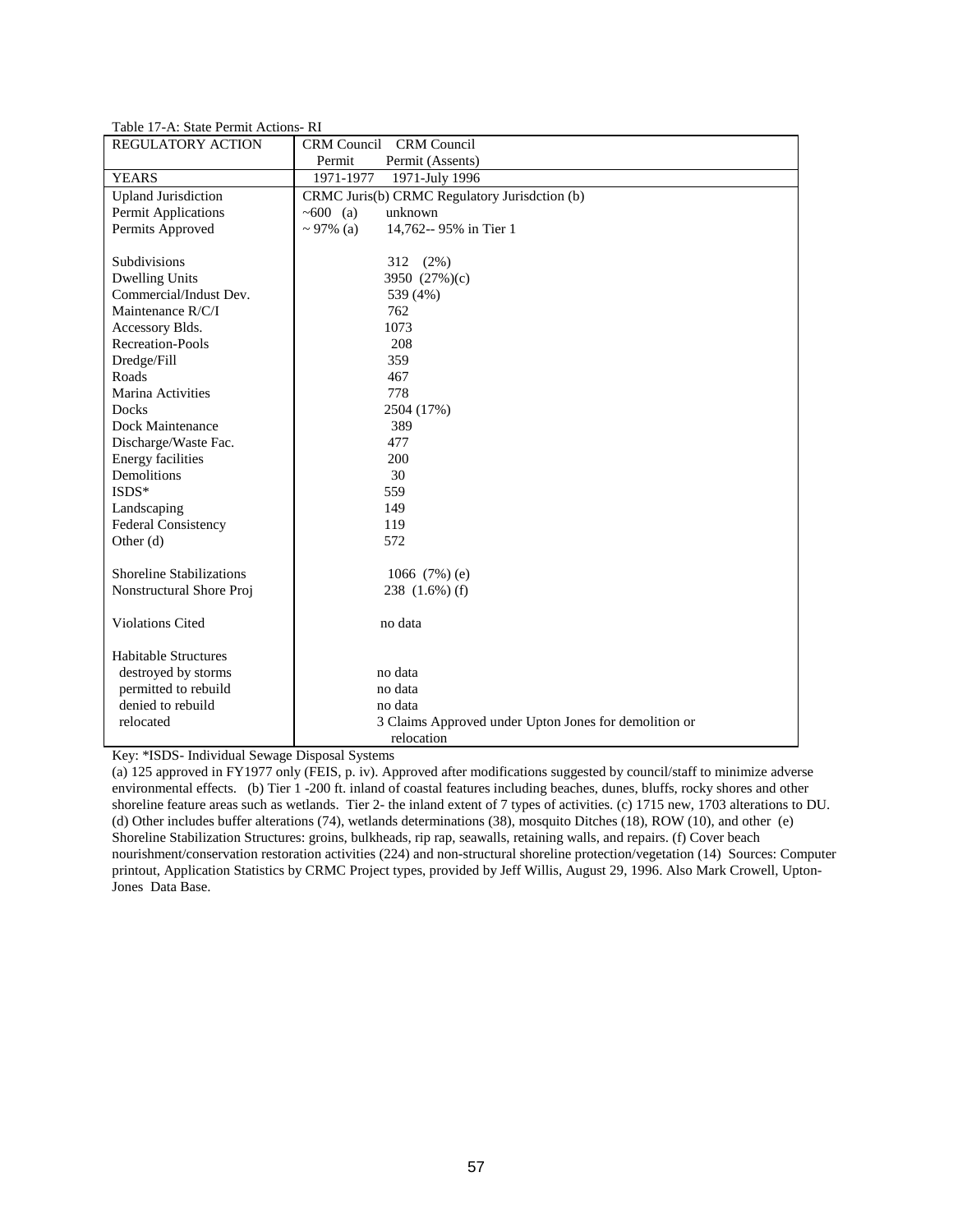| Barrier Type<br>% of Beach Shore New Development Permits 1971-1996 |                                                                      |            |            |  |  |  |
|--------------------------------------------------------------------|----------------------------------------------------------------------|------------|------------|--|--|--|
| Undeveloped<br>65%                                                 |                                                                      | Prohibited | None(a)    |  |  |  |
| <b>Moderately Developed</b>                                        | $part of 35\%)$                                                      | Prohibited | None(b)    |  |  |  |
| Developed                                                          | 35%                                                                  | Allowed    | Unknown    |  |  |  |
| <b>Barrier Type</b>                                                | Permits 1971-1996<br>% of Beach Shore New SS                         |            |            |  |  |  |
| Undeveloped                                                        | 65%                                                                  | Prohibited | None $(c)$ |  |  |  |
| <b>Moderately Developed</b>                                        | $part of 35\%)$                                                      | Prohibited | None $(c)$ |  |  |  |
| Developed                                                          | 35%                                                                  | Allowed    | Unknown    |  |  |  |
| Note: Total Beach Shore is 27.3 miles                              |                                                                      |            |            |  |  |  |
|                                                                    | Key: New Development-residential, commercial, industrial development |            |            |  |  |  |
| SS- structural shoreline stabilizations                            |                                                                      |            |            |  |  |  |
| (a) neither public nor private development since 1954.             |                                                                      |            |            |  |  |  |
| (b) no new development allowed.                                    |                                                                      |            |            |  |  |  |
| (c) no new structural shoreline stabilizations allowed             |                                                                      |            |            |  |  |  |
| Sources: 309 Assessment, Jeff Willis                               |                                                                      |            |            |  |  |  |

Table 17-C: Pedestrian and Vehicular Access Restriction On Private Lands Protecting Habitat Areas- RI

#### REGULATORY ACTION

**Beachfront Boardwalk Permits** 1971-1995: Unknown, no permit required if meet state guidelines.

**Vehicular Traffic Restriction Areas** as of 1995: Many, no data base.

A. Coastal Beaches and Dunes (210.1):

- vehicles prohibited on dunes except on tails marked expressly for vehicular use.

- vehicular use of beaches (where not otherwise prohibited by private/public management programs) required DEM Use Permit through DEM Division of Enforcement. Vehicles shall not be operated across protected (lifeguard)

swimming beaches during protection period.

B. Barrier Beaches (210.2)- Prohibit:

- vehicle access across back barrier flat to access Salt Ponds

- vehicles in vegetated areas anywhere on barrier

C. Dunes (1995 Addendum- New Section 210.7- Dunes)-Prohibit:

1. vehicles on dunes within 75 ft. of dune crest except on marked trails.

2. alteration of foredune zone adjacent to Type 1 and 2 waters, except for protection/restoration, no hard structures.

**Habitat Protection Areas** as of 1995: Many, no data base.

Source: Jeff Willis, RICRMP Regulations.

Table 17-D Regulated Areas- type of regulated area, acres, shoreline miles, resources protected- RI

| TYPE OF AREA                      | Acres/Shoreline Miles/Resources Protected or Benefit                     |
|-----------------------------------|--------------------------------------------------------------------------|
| A. Coastal Setback                | acres-nd                                                                 |
|                                   | Mile-100% All 700 miles of tidal $&$ 311 miles of coastline setback      |
|                                   | at least 50 feet and up to 200 feet inland in some areas to protect      |
|                                   | coastal features.                                                        |
| <b>B.</b> Critical Erosion Areas  | Acres-nd                                                                 |
|                                   | Miles-nd No data on percent of total 311 mile of coastline designated    |
|                                   | critical erosion areas. Areas designated and mapped based on 30 yr.      |
|                                   | erosion rate setback for residential and 60 yr. erosion rate setback for |
|                                   | commercial/industrial. Table of required setback depths based on         |
|                                   | erosion category A, B, C, D.                                             |
| C. Dunes Construction Setback     | Acres-nd                                                                 |
|                                   | Miles-nd No data on miles of beachfront covered, setback based on        |
|                                   | edge of existing development as measured by utility lines and landlord   |
|                                   | walls:                                                                   |
|                                   | Misquamicut Beach-#miles-nd                                              |
|                                   | Coast Guard Beach-#miles-nd                                              |
|                                   | Sand Hill Cove- # miles-nd                                               |
| D. State Waters Classification    | Type I (Conservation) and Type 2 (Low Intensity)                         |
|                                   | Acres - 3300                                                             |
|                                   | Miles-covers 70%-75% of the shoreline and development regulated          |
|                                   | along this entire shoreline area.                                        |
| Sources: FEIS, RICRMP Regulations |                                                                          |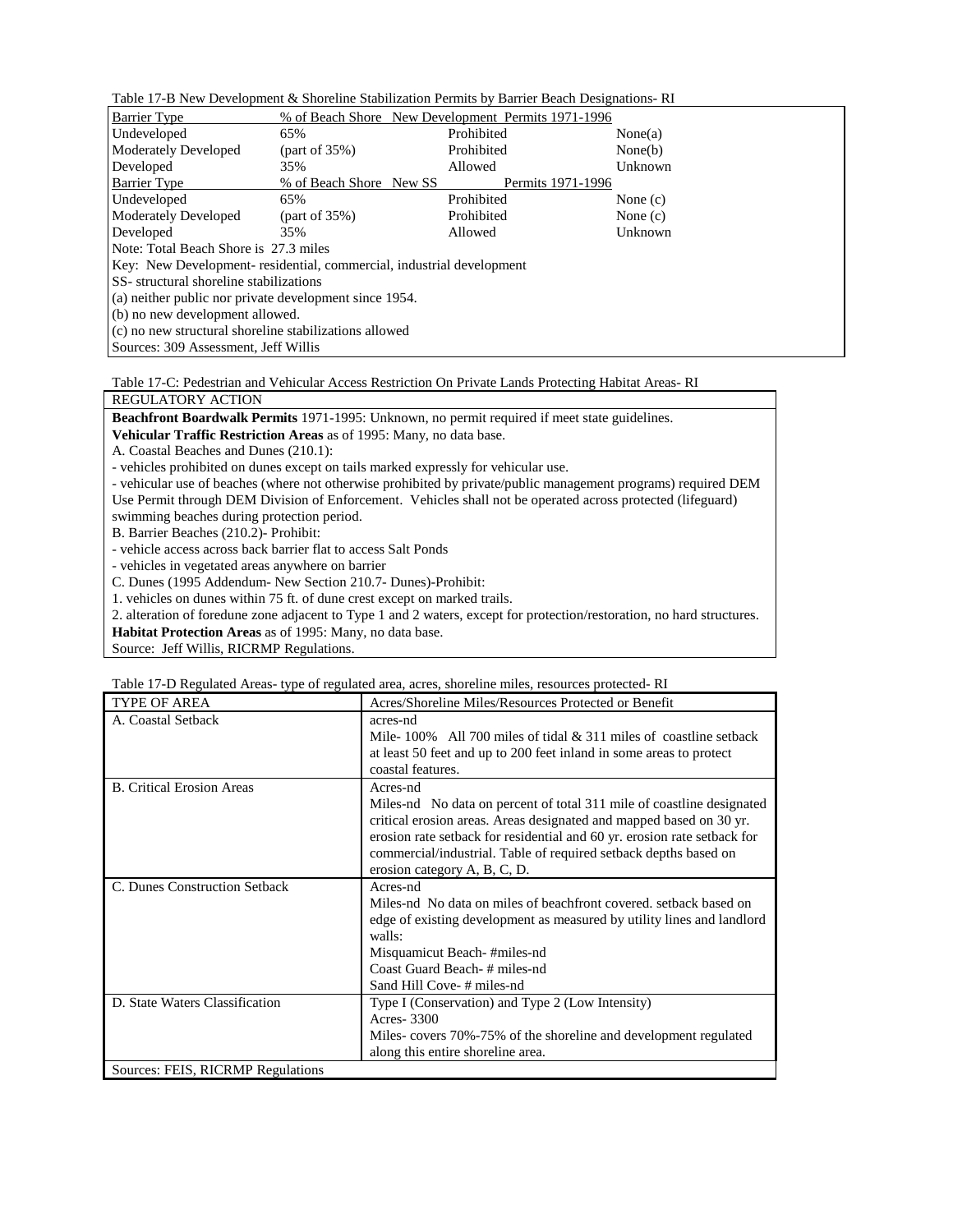# **ADOPTED PLAN OUTCOMES**

\* Most states with approved local comprehensive, land use, or coastal area plans provided information on the number of local plans the state has approved. Otherwise, no statewide data was available on the results of local plan implementation such as natural resource protection areas, local setbacks, land use designations, and changes to land use or zoning. Connecticut CZM illustates this outcome data deficiency. (See Below)

\* For the states with adopted SAMP or other specialized plans, none of the following outcome measures are available: 1) aerial photo interpretation of on-the-ground changes since plan adoption; 2) periodic physical surveys of areas protected or managed under enforceable plans; 3) state and local permit data on activities permitted within approved plan areas, area and linear miles affected by approved permits and consistency of permitted activities with plan objectives. For public-held lands, there is some limited data on actions taken such as dune revegetation, but no data on results from such actions. (See under State Coastal Land Management and Acquisition section below) Only 2 of the 13 states with adopted SAMPs provided outcome data- Guam and California. (See page 43 for the Guam *Recreational Water Use Management Plan)*

 *The California Malibu/Santa Monica Mountain (SMM) Transfer of Development Credit (TDC) Program is summarized below. In 1979, Coastal Conservancy and CCC developed TDC program requiring, as a permit condition, that proposed subdividers or builders of multifamily housing units extinguish or retire the development potential of comparable existing undeveloped parcels prior to the creation of new parcels or additional units in density. The purpose was to eliminate small undeveloped and poorly sited parcels that, if built, would increase erosion, runoff, and landslides. OUTCOME: By 1989, over 700 parcels of land were placed under open space easements or offers to dedicate open space easements in the SMM area. (Assessment, p.55)*

\* Only 3 of the 14 states with adopted plans affecting state lands provided outcome data. This include: OR- Territorial Sea Management Plan with Rocky Shore Strategy; PA- 8 approved local plans under Bluff Recession and Setback Act with setbacks covering 50 miles or 94% of bluff-front. FL- 500 miles of beach under state erosion plan; 100 miles of beaches restored. Other states provide data on number of plans and areas covered but no results. For example, NY data shows 2 erosion management plans approved covering 25 miles or 20% of beaches.

## **Examples of outcome data collected:**

*As indicated in Table 18-A, most (35 out of 41) of coastal towns and boroughs in Connecticut have adopted Municipal Coastal Program (MCPs) consistent with the CCMA policies and use guidelines. They contain long-range land use plans for coastal development and conservation, as well as implementing local zoning and subdivision regulations. Most have established setbacks from sensitive coastal resources and the high tide line. Through Municipal Coastal Site Plan Review (CSPR), municipalities regulate development between MHW and coastal boundary. There are no statewide data on local land use plans or local zoning and subdivision regulations or results of local implementation in Connecticut*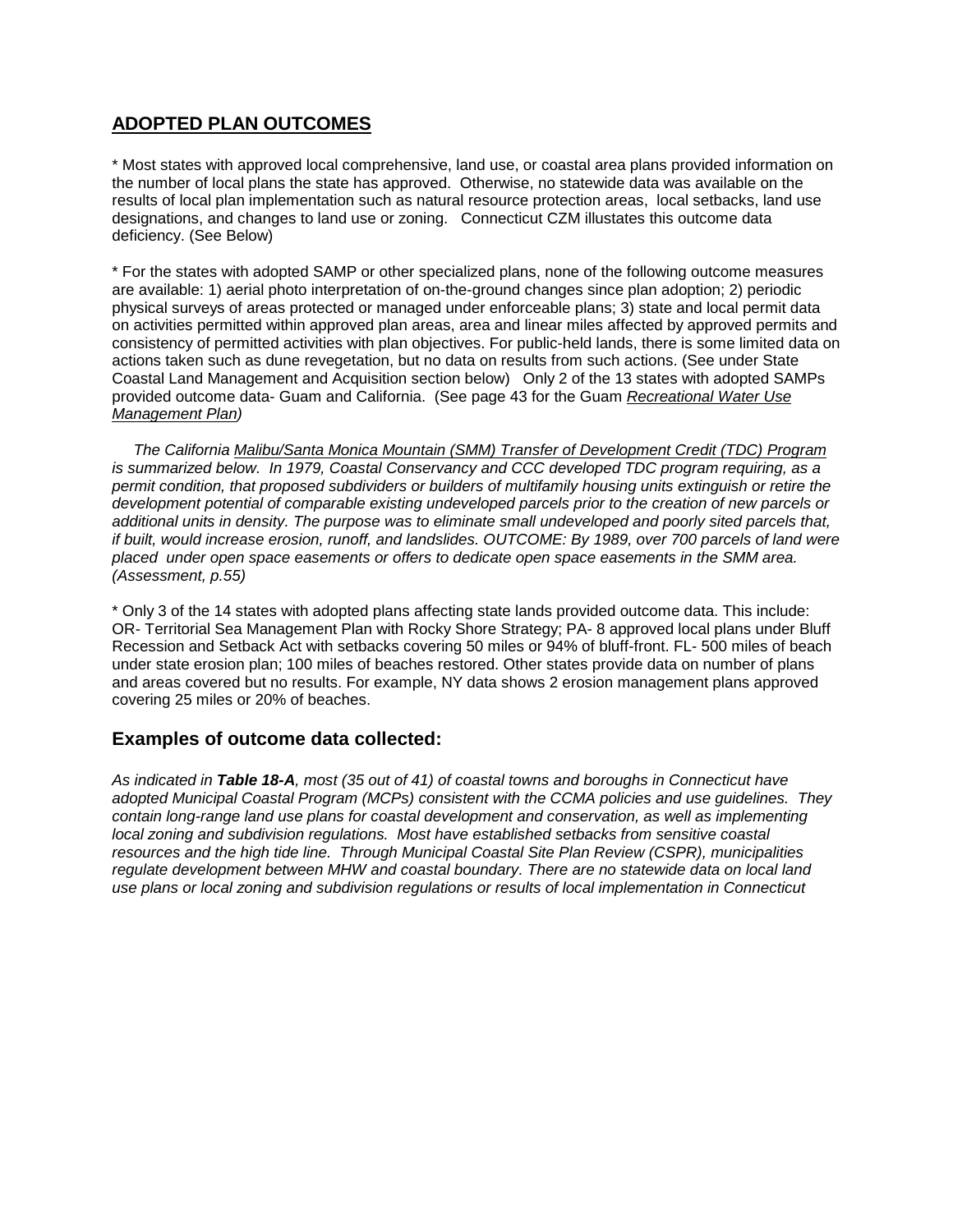| <b>YEAR</b>                                                                                                         | 1995  | 1995                                                                                                        |  |  |  |  |  |
|---------------------------------------------------------------------------------------------------------------------|-------|-------------------------------------------------------------------------------------------------------------|--|--|--|--|--|
| <b>COASTAL GOVERNMENT</b>                                                                                           |       | <b>MUNICIPALITIES</b> (Towns and Burroughs)                                                                 |  |  |  |  |  |
| 1. Number in CZ                                                                                                     | 41    | (36/4)                                                                                                      |  |  |  |  |  |
| 2. Number with Approved Plans                                                                                       | $35*$ |                                                                                                             |  |  |  |  |  |
| (Municipal Coastal Programs)                                                                                        |       |                                                                                                             |  |  |  |  |  |
| 3. Number with Setback Regulations                                                                                  | ND(a) |                                                                                                             |  |  |  |  |  |
| (Setbacks from beaches/dunes)                                                                                       |       |                                                                                                             |  |  |  |  |  |
| 4. Number with Dune Management Plans                                                                                | ND(b) |                                                                                                             |  |  |  |  |  |
| Acres Protected/Restricted Use                                                                                      |       |                                                                                                             |  |  |  |  |  |
| KEY:                                                                                                                |       |                                                                                                             |  |  |  |  |  |
| NA- Not applicable                                                                                                  |       |                                                                                                             |  |  |  |  |  |
| ND no statewide data.                                                                                               |       |                                                                                                             |  |  |  |  |  |
|                                                                                                                     |       | * Local participation is voluntary. Of 6 not participating, three located along Long Island Sound: Madison, |  |  |  |  |  |
| Greenwich, and East Haven                                                                                           |       |                                                                                                             |  |  |  |  |  |
| (a) Most towns have setbacks from sensitive coastal resources (such as wetlands) and the high tide line required by |       |                                                                                                             |  |  |  |  |  |
| zoning and/or subdivision regulations. But few have setbacks from the beach.                                        |       |                                                                                                             |  |  |  |  |  |
| (b) CZM has provided assistance the locals for development of dunes restoration plans                               |       |                                                                                                             |  |  |  |  |  |
| Sources: 309 Assessment p. 16, Mary-Beth Hart, CZM staff.                                                           |       |                                                                                                             |  |  |  |  |  |

Table 18-A: Local Comprehensive Land Use Plans and Regulations, & Other Special Area Management Plans- CT

The **State of California** utilizes state goals, policies and guidelines with both state and local implementation. Local implementation is through adoption of Local Coastal Land Use Plans which 83% of the localities have adopted. All require either setbacks or case-by-case construction standards. However, no statewide database to determine effectiveness.

Table 18-B: Local Comprehensive Land Use Plans/Regulations, Other Special Area Management Plans- CA

| <b>YEAR</b>                                                                                                                         | 1995                                          | 1995                        |  |  |  |  |  |
|-------------------------------------------------------------------------------------------------------------------------------------|-----------------------------------------------|-----------------------------|--|--|--|--|--|
| COASTAL GOVERNMENT CITIES/ COUNTIES/Total                                                                                           |                                               | $LCP$ Segments(a)           |  |  |  |  |  |
| 58<br>1. Number in CZ<br>15                                                                                                         | 73                                            | 126                         |  |  |  |  |  |
| 2. Number with Certified Local Coastal Land Use Plans (LUPs)                                                                        |                                               | 105 (83%)                   |  |  |  |  |  |
| 3. Number with Certified Implementation Plans                                                                                       |                                               | 88 (70%)                    |  |  |  |  |  |
| 4. LCPs Certified and Issuing Permits                                                                                               |                                               | 82 (65%)                    |  |  |  |  |  |
| 5. Geographic Area Covered by Certified LCPs                                                                                        |                                               | 1,387,129 acres (86% of CZ) |  |  |  |  |  |
| 6. LCP Amendments Reviewed                                                                                                          |                                               | 738                         |  |  |  |  |  |
| 7. Areas of Deferred Certification                                                                                                  |                                               | 42                          |  |  |  |  |  |
| 8. Number with Beachfront Regulations                                                                                               |                                               | All with beaches*           |  |  |  |  |  |
| 9. Number with Bluff Regulations                                                                                                    |                                               | All with bluffs*            |  |  |  |  |  |
| 10. Number with Dune Management Plans                                                                                               |                                               |                             |  |  |  |  |  |
| Acres Protected/Restricted Use                                                                                                      |                                               | unknown*                    |  |  |  |  |  |
| 11. Number of SAMPs                                                                                                                 |                                               |                             |  |  |  |  |  |
| Acres Protected/Shoreline Miles                                                                                                     |                                               | unknown*                    |  |  |  |  |  |
|                                                                                                                                     | 12. Number of Environmentally Sensitive Areas |                             |  |  |  |  |  |
| Resource Protection Areas in beaches/dunes/bluffs/rocky shores                                                                      |                                               |                             |  |  |  |  |  |
| Acres protected/Shoreline Miles                                                                                                     |                                               | unknown*                    |  |  |  |  |  |
| 13. Malibu/Santa Monica Mountain Transfer of Development                                                                            |                                               |                             |  |  |  |  |  |
| Credit Program                                                                                                                      |                                               |                             |  |  |  |  |  |
| Results-+700 parcels placed on Open Space Easement (as of 1989) avoiding erosion, landslides on these small undeveloped             |                                               |                             |  |  |  |  |  |
| and poorly sited lots.                                                                                                              |                                               |                             |  |  |  |  |  |
| KEY:                                                                                                                                |                                               |                             |  |  |  |  |  |
| unknown- no statewide database.                                                                                                     |                                               |                             |  |  |  |  |  |
| (a) The 73 coastal jurisdictions are divided into 126 segments for purposes of LCP planning.                                        |                                               |                             |  |  |  |  |  |
| * All cities/counties with certified plans have provisions which meet state goals, policies and guidelines regarding beaches, dunes |                                               |                             |  |  |  |  |  |
| and bluffs and significant resource areas. However, some require setbacks, other have case-by-case siting/construction standards.   |                                               |                             |  |  |  |  |  |
| No statewide database.                                                                                                              |                                               |                             |  |  |  |  |  |
| Sources: Local Coastal Planning Program Annual report FY 1994-1995, p.16                                                            |                                               |                             |  |  |  |  |  |

**Guam** has a single layer of government. All plans are island-wide. There is insufficient data in **Table 18-C** to make a determination of effectiveness of the State land Use Plan or State Seashore Protection Plan or the Territorial Parks System.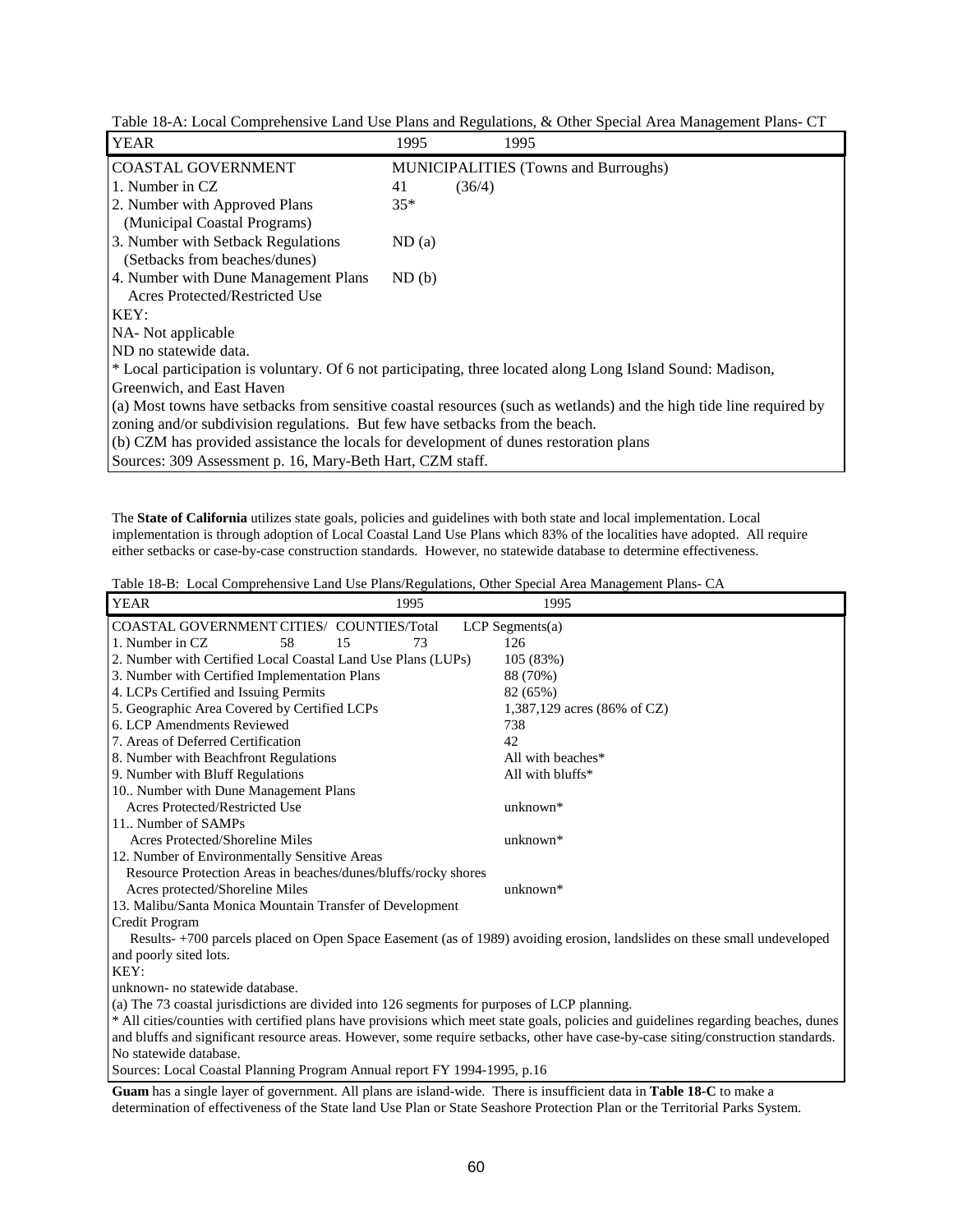Guam has, however, adopted a Recreational and Water Use Management Plan for which data indicates that a 6 miles is protected and competing use conflicts managed.

| Tubic To C. Brute Complements of Band CSC I lans and Other Bpeelar I from Management I lans Catalu |                           |                                    |
|----------------------------------------------------------------------------------------------------|---------------------------|------------------------------------|
| Planning Tool                                                                                      | % of Coastline Covered    | % Guam Total Acreage/land Area     |
|                                                                                                    | (excluding federal lands) | (Guam CZ)                          |
| 1. State Land-Use Plan                                                                             | 100%                      | 100%                               |
| (a) Conservation Districts                                                                         | nd                        | nd                                 |
| (b) Habitat Protection Areas                                                                       | nd                        | $28,197$ acres (21% land area)*    |
| 2. State Seashore Protection Plan                                                                  | 100%                      | 10 fathom contour-10 meters inland |
| 13. SAMPs                                                                                          |                           |                                    |
| (a) Flood Hazard Zones                                                                             | nd                        | nd                                 |
| (b) Recreational and Water Use Mgt. Plan $**$                                                      |                           |                                    |
| 4. Territorial Parks System                                                                        |                           |                                    |
| (a) Natural Preserves                                                                              | nd                        | nd                                 |
| (b) Conservation Reserves                                                                          | nd                        | nd                                 |

**Table 18-C:** *State* Comprehensive Land Use Plans and Other Special Area Management Plans- Guam

KEY:

nd- no statewide data.

\* Island wide- includes upland areas, not just shoreline also includes both Guam Government and federal lands. \*\* A 6 miles stretch along coast and in water which addresses users conflicts along beach and in waters. Bird nesting areas identified and protected, Manahac fish-runs protected. Cannot operate jet ski except in management plan areas. Plan adopted as part of GCMP in 1990/91. Provides for "use zones" for certain water activities in planned areas, required buoyed areas for jet ski type vehicles and mechanized vehicular closure during predictable Manahac runs. Minimum operating age of 16 years for all mechanized water vehicles. Jet skis can only be operated in planned areas-- two such areas adopted, third area finalizing plan. In first area planned, Agana Bay to Piti, encompasses 6 linear miles of coast to a distance varying from two hundred yards to half a mile. The second area, Cocos Lagoon, is a triangular shaped lagoon 3 miles long on the land side, extending 2 miles seaward. The third area is Apra Harbor, which is Guam's commercial port, the Navy port and Guam's Harbor of Refuge. Sources: Michael L. Ham.

## **STATE COASTAL LAND MANAGEMENT AND ACQUISITION OUTCOMES**

\* All 29 coastal states own state parks along the shoreline that encompass one or more beach, dune, bluff or rocky shore. Only 17 states have inventory data on their state coastal land holdings such as number of shoreline miles in state parks or percent of shoreline in public ownership. Five (5) states do not have information on the total number of beach miles. Five (5) states do not known the number of state coastal parks. Ten (10) states do not know the number of beachfront coastal parks they own. Twelve (12) states do not have information on the miles of state coastal park lands they own. Eleven (11) states do not know the number of miles in state coastal lands.

\* Several states are active stewards of their public coastal land holdings. Stewardship outcome data is scarce regarding: 1) number of accessways, marked trails, boardwalks, and dune crossovers; 2) dune restoration projects measured in acres, miles of shoreline involved, state funds; 3) beaches restored or renourished as measured in cubic yards, beachfront miles, state funds; 4) number of shoreline stabilizations installed with acres and shoreline miles affected as a counter-indication to stewardship; and 5) acres, shoreline miles in state coastal lands designated as conservation, preservation or protection areas and aerial photo interpretation, periodic physical surveys to verify condition of resources.

\* Of the 14 states which use boardwalks or dunes crossovers within their state coastal parks to guide pedestrian traffic over fragile beach and dune resources, 12 have provided limited data on the number accessways installed (See **Table 14**). However, this data is of limited use without additional data which correlates access provided within each state park against length of shoreline or unmet access needs.

\* Of the 13 coastal states which employ dunes creation on state beachfront parks to repair and enhance the natural functions of their state-owned beach and dune systems, 9 have provided limited data on the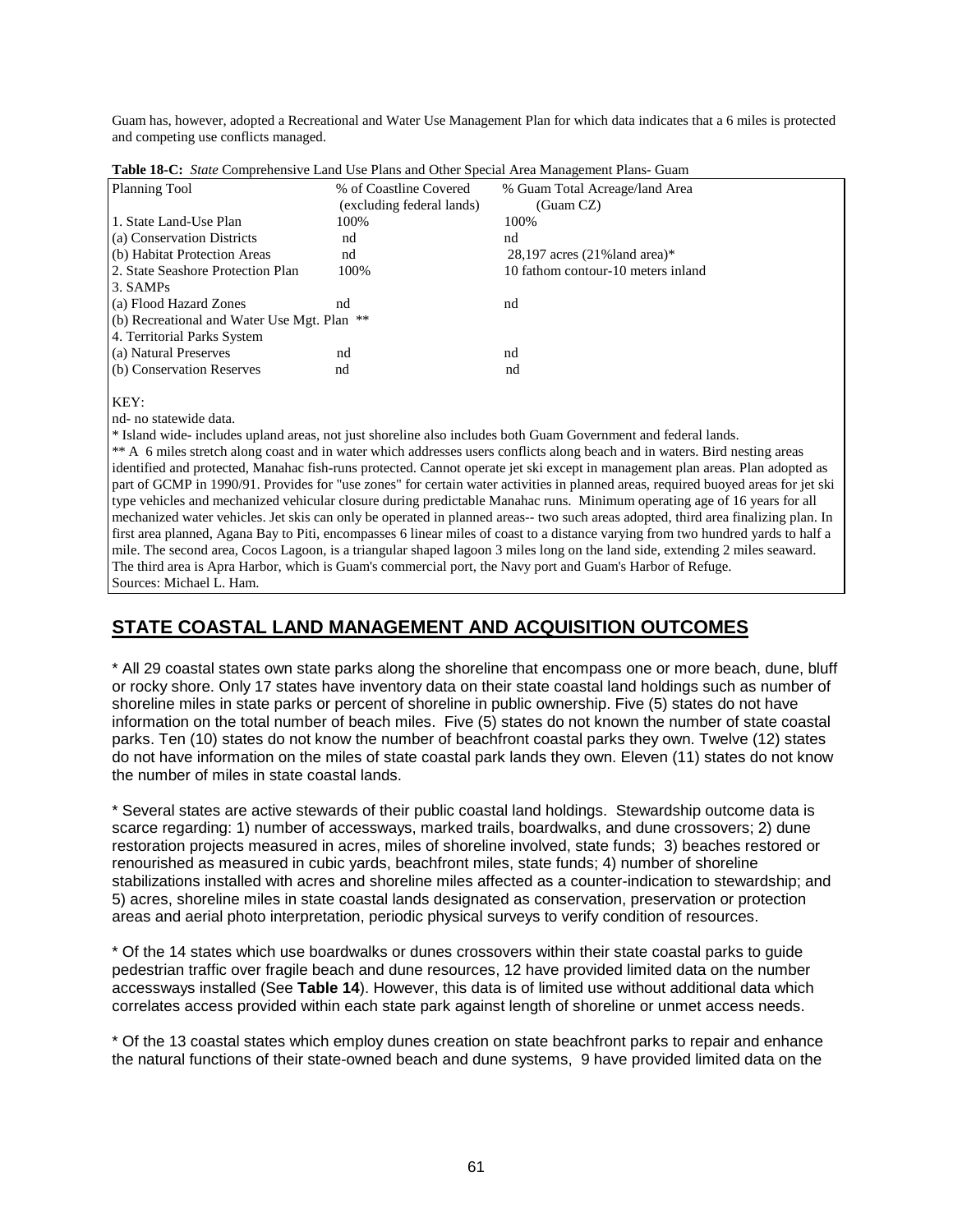number of projects and/or miles of beachfront covered. (See **Table 14**). This information is of limited use in determining effectiveness, since there is no data which correlates need for dune restoration against projects completed or project results.

\* Of the 17 coastal states which have used beach nourishment or renourishment as a management tool, 14 state have very limited data on the number of projects and/or miles of beachfront renourished. There is almost no state data on cubic yards of sand involved, costs, or long-term results of these projects. However, 15 states involve beach nourishment projects sponsored by the USACE and there is some data on federally-funded beach nourishment projects (**See Appendix A, National Context Factors).**

\* Eleven (11) coastal states have chosen to armor or to repair existing armoring structures in high erosion areas. 15 state have had federal USACE shoreline protection projects built along their coastlines. As with beach nourishment projects, data is very scarce. (See **Table 14**) However, the fact that over 1/3 of the coastal states employ armoring on state-held lands indicates the policy priority preference for protecting upland structures and infrastructure in such areas.

\* Of the 26 coastal states which have designated natural resource protection areas, all have some limited data on the number of areas protected, the type of species protected, the type of resource area protected, and/or the number of acres protected. (See**Table 14**). There is a need, however, for data on the value or condition of the habitat protected and the results of the protection activities in order to assess program effectiveness.

\* Of the 21 coastal states which are utilizing acquisition to purchase additional valuable coastal resources, 15 states provided some data on the number of properties and acres acquired. Most are coastwide or statewide acquisition data. (See **Table 13**) For states with multiple coastline resources, data are not broken-down by beaches, bluffs or rocky shores. Very few states provided data on amount of money spent. There is need for data which can be used correlate acquisition of coastal lands versus all state lands acquired and to determine the relative priority of coastal land acquisition in the state's overall land acquisition program.

## **Example of outcome data collected:**

*The Massachusetts CZM Program illustrates the limitations on outcome data available to assess program effectiveness. About 25% of the Massachusettes coastline is in public ownership with only 5% being in state-ownership (See Table19-A). There are 18 coastal parks covering 63 linear miles or 33,064* feet. Five coastal park management plans are in progress covering 5,000 acres. (See **Table 19-B**). *There are no outcome data on pedestrian access restrictions. There has been one federal/state sponsored beach nourishment project covering 2-3 miles, and dunes have been restored. (See Tables 19-B and 19-C). The Rivers and Harbors Program funds dune restoration, beach restoration, and armoring projects-- no data were available, however, on projects funded or project results (See Table 19- D). The state has 14 designated Areas of Critical Environmental Concern covering 75,000 acres, but no data were provided on types of resources protected. Outcome indicator data show that 2,250 acres were acquired by state agencies (See Table 19-E).*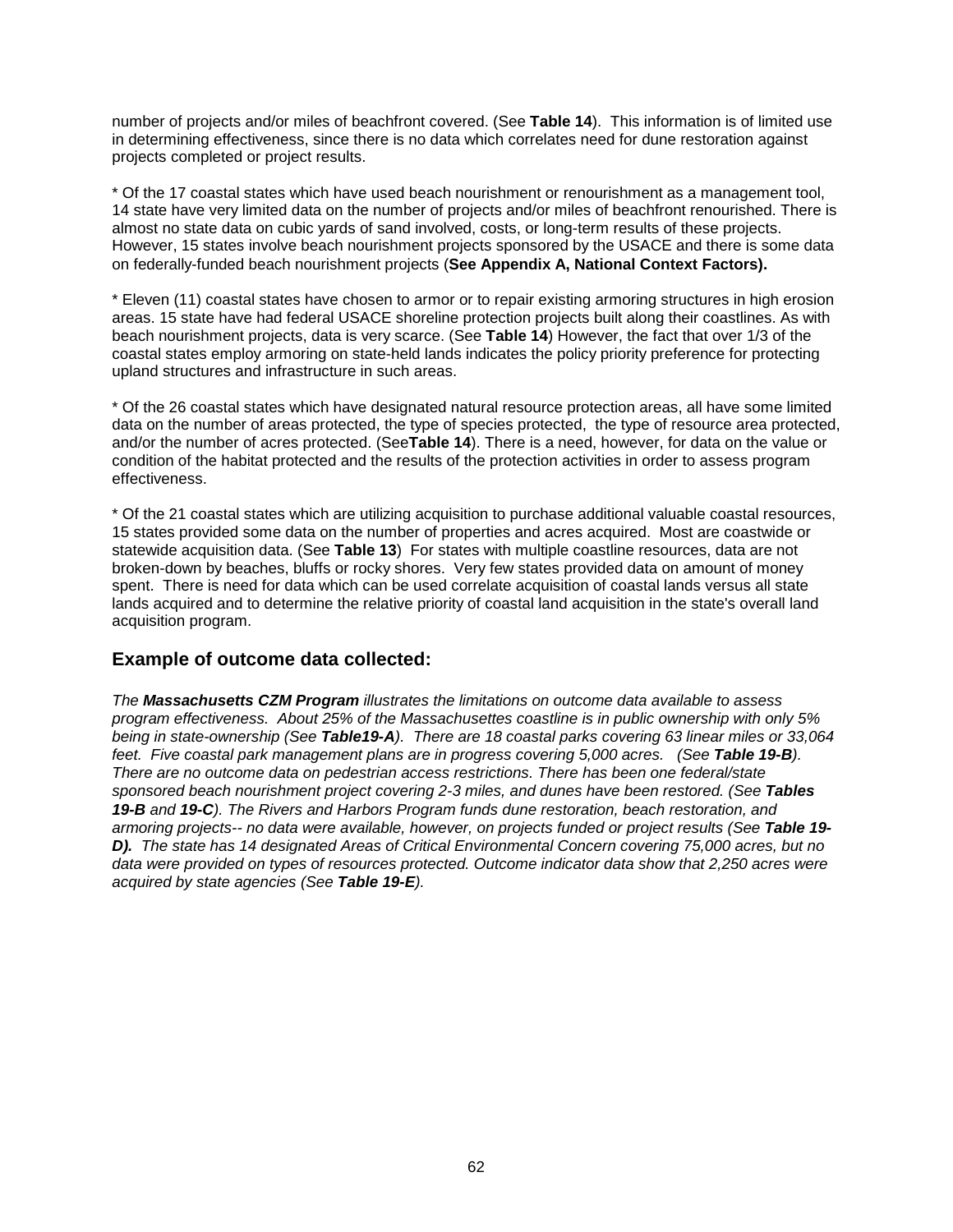| Table 17-4. Blaic Coastille Ownership and Direct Land Management- M1. |                               |  |  |  |  |
|-----------------------------------------------------------------------|-------------------------------|--|--|--|--|
| <b>OWNERSHIP</b>                                                      | <b>LINEAR SHORELINE MILES</b> |  |  |  |  |
| Total coastal miles                                                   | 1,500                         |  |  |  |  |
| Public-Owned                                                          | $~25\%$                       |  |  |  |  |
| State-Owned                                                           | $~1.5\%$                      |  |  |  |  |
| Total Beachfront miles                                                | 222 miles of barrier beaches  |  |  |  |  |
| Public-Owned                                                          | ND.                           |  |  |  |  |
| State-Owned                                                           | ND                            |  |  |  |  |
| <b>Total Rocky-Shore</b>                                              | ND                            |  |  |  |  |
| Public-Owned                                                          | ND                            |  |  |  |  |
| State-Owned                                                           | ND                            |  |  |  |  |
| <b>Total Bluffs</b>                                                   | ND.                           |  |  |  |  |
| Key: ND- no data                                                      | Source: Deirdre Buckley       |  |  |  |  |

Table 19-A: State Coastline Ownership and Direct Land Management- MA

### Table 19-B: State Coastline Ownership and Direct Land Management of State Parks- MA

| <b>MANAGEMENT</b>                                          | <b>COASTAL NATURAL RESOURCE AREA</b>                   |  |  |
|------------------------------------------------------------|--------------------------------------------------------|--|--|
| Activity                                                   | <b>COASTAL FRONTAGE</b>                                |  |  |
| $#$ Parks                                                  | 18                                                     |  |  |
| # MILES                                                    | $63.46$ miles                                          |  |  |
| $#$ FEET                                                   | 335,064 feet                                           |  |  |
| # Boardwalks                                               | ND.                                                    |  |  |
| # Park Plans                                               | 5 coastal park mgt. plans completed $= 4,673$ acres    |  |  |
|                                                            | 5 coastal park beach plans in progress $=$ 5,000 acres |  |  |
| # Dunes Restored                                           | Yes-ND                                                 |  |  |
| # Beaches Renourished                                      | 2 - 3 MILES                                            |  |  |
| # Protection Areas/Acres                                   | 14 ACECs = $75,000$ acres                              |  |  |
|                                                            |                                                        |  |  |
| Key: ND- no data ACE Cs- Areas of Critical Erosion Concern |                                                        |  |  |
| Source: Deirdre Buckley                                    |                                                        |  |  |

Table 19-C: Beaches Restored/Nourished/Renourished - MA

| <b>YEAR</b>                                                                                                                                                    | <b>PROJECT</b> | MILES OF BEACH CUBIC YARDS |    |  |  |
|----------------------------------------------------------------------------------------------------------------------------------------------------------------|----------------|----------------------------|----|--|--|
| $1970 - 1996$                                                                                                                                                  | Revere Beach   | $2 - 3$ miles              | ND |  |  |
| Note: USACE sponsored. There are several private projects and sand/material placement on beaches.- Jim O'Connell<br>Key: ND-no data<br>Source: Deirdre Buckley |                |                            |    |  |  |

Table 19-D: Dunes Restored and Shoreline Armored- MA

YEAR PROJECT MILES OF BEACH CUBIC YARDS 1970 - 1996 Dunes restored Yes under Rivers and Harbors Program- No data Shoreline Armored Yes under Rivers and Harbors Program- No data Source: Deirdre Buckley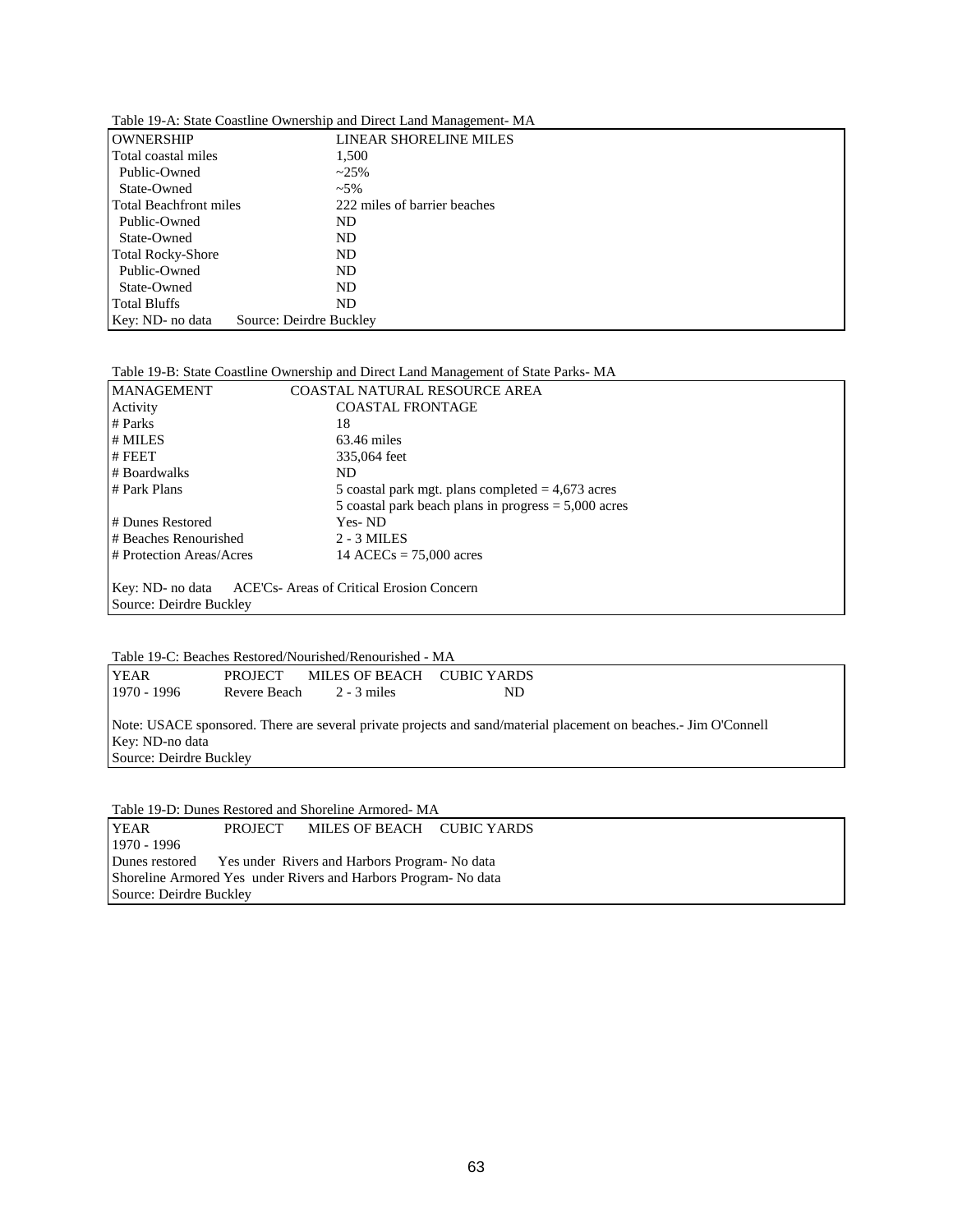### Table 19-E: Coastal Lands Acquired- MA

| <b>Coastal Acquisitions: Open Space Bond Bill</b> |                                       |  |  |
|---------------------------------------------------|---------------------------------------|--|--|
| Year:                                             | 1978 - 1996                           |  |  |
| <b>DEM</b>                                        |                                       |  |  |
| Acquisitions:                                     |                                       |  |  |
| Acres/Linear Miles                                | 2.100 acres/ no data on miles         |  |  |
| Resource Area                                     | coastal frontage                      |  |  |
| <b>Acquisition Tool</b>                           | Bond issue                            |  |  |
| Expenditures                                      | 36 million/                           |  |  |
|                                                   | awarded \$70 million more through.    |  |  |
|                                                   | Open Space Bond Bill in 1987 and 1996 |  |  |
| <b>DFWELE</b>                                     |                                       |  |  |
| Acquisitions                                      |                                       |  |  |
| Acres/Linear Miles 150 acres                      |                                       |  |  |
| Resource Area                                     | coastal frontage - habitat protection |  |  |
| Acquisition tool                                  | <b>Bond Issue</b>                     |  |  |
| Expenditures                                      | 3 million                             |  |  |

#### MDC

plans to restore Boston Beaches ; 5 year revitalization project , \$30 million

DCS

provides grants to municipalities to protect open space through Self-Help and Urban Self-Help Programs. Also DCS administers federal Land and Water Conservation /fund grants to targeted municipalities. To date only 273 acres of coastal frontage has been acquired through 17 acquisition project in over 20 years by local municipalities. Only 16 cities and towns have received grants mostly in the Cape Cod/Islands region.

Source: Deirdre Buckley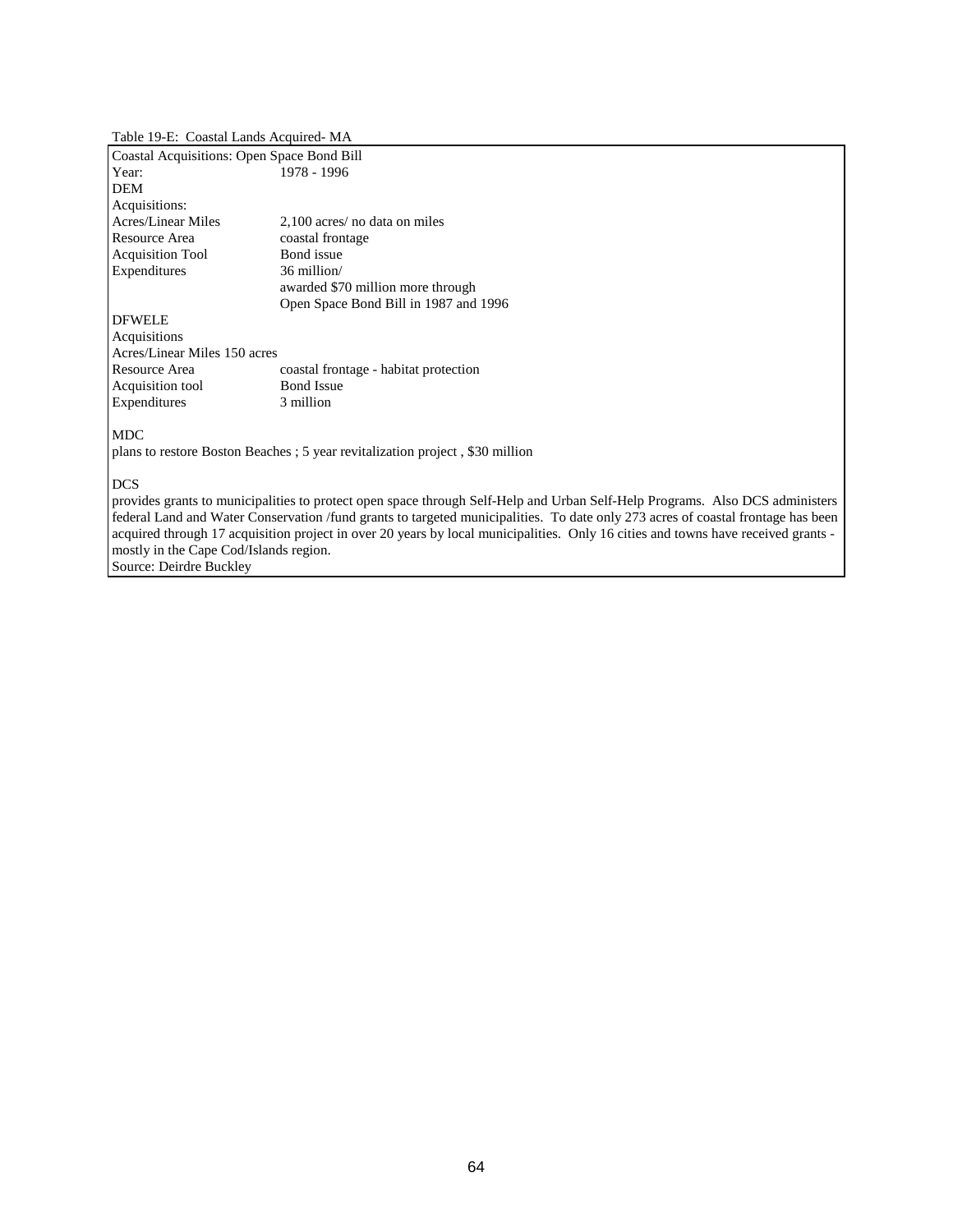# **7 CONCLUSIONS AND RECOMMENDATIONS**

# **CONCLUSIONS**

Prior to enactment of the federal CZMA, state efforts to address protection of natural shoreline features such as beaches, dunes, bluffs and rocky shores were highly variable. State coastal management programs (CMPs) developed since passage of the CZMA were designed specifically to balance resource protection and development. State coastal programs have resulted in more attention to issues such as erosion, sea level rise, and cumulative adverse impacts resulting from development on receding beach and bluff shorelines and sensitive natural habitat areas. State CMPs have been at the forefront in addressing shoreline use conflicts such as the demand for shoreline armoring to protect existing upland structures to the detriment and loss of natural beach systems. Beach nourishment has been promoted by some coastal states as an alternative to continued loss of developed recreational beaches through shoreline hardening. Likewise, some coastal states have funded research into sand loss from inlet dredging and have demanded that beach quality sand from inlet dredging be placed on down-drift beaches. Whereas excavation of sand for coastal development was a common practice in the past, state CMPs prohibit such practices today and wage educational campaigns on the importance of protecting stabilized dune systems.

State CMPs serve as the institutional focus for addressing ongoing competing public and private demands for the use of our limited and sometimes fragile coastline resources. Our understanding of natural shoreline processes and the impacts of human development on these processes has grown. Today, we are no longer building as close to the shoreline. The development that does occur is better built to withstand coastal storm events. Efforts are made to guide access across fragile vegetated dunes. We are becoming better stewards of our natural coastal heritage through state CMP efforts. Balancing private property rights with natural resource protection goals remains a challenge.

**The national objective of protecting coastal resources is being achieved** through implementation of federally-approved state coastal management programs. State CMP efforts are effective overall in addressing protection of beaches, dunes, bluffs, and rocky shores, given that the CZMA requires states to balance competing needs and demands such as protection of properties from hazard risks and promotion of recreational use of the shoreline. Determination of CMP effectiveness has been based on process indicators and case examples. Process indicators such as state regulatory setbacks to keep development away from the immediate shoreline were used to determine program effectiveness. Throughout this report and in the appendices are 31 case examples which illustrate and document ways state CMPs are effectively protecting natural shoreline resources.

**Coastal states are utilizing 26 widely varying tools to achieve resource protection** including regulatory setbacks and controls over shoreline development in combination with planning, stewardship of state lands, coastal land acquisition, and research and public education about shoreline processes and human interaction. All but three coastal states identified protection of natural resources and/or minimization of loss of life and property from coastal hazards as a high priority management issue. Although all coastal states own coastal properties, only three use state ownership and land management as the primary tool. Of the twenty-five tools identified with beach and dune protection, the fewest tools used by a state is

eleven and the most is twenty-three. Of the thirteen tools related to bluff and rocky shore protection, the fewest tools used by any state is five and the most is eleven.

**Regulatory controls are the most significant tools employed nationwide to protect shoreline resources,** since the majority of the oceanfront shoreline is in private ownership, migrating and subject to development pressures. Protection is achieved through setbacks; regulation of shoreline development and shoreline stabilizations; restrictions on pedestrian and vehicular access; habitat protection; and permit compliance/permit tracking systems. Setbacks are particularly effective-- acting as natural buffer areas and reducing hazard risks. Planning tools, when combined with regulatory, improve natural resource protection by offering either long-range vision or site-specific goals for the protection and development of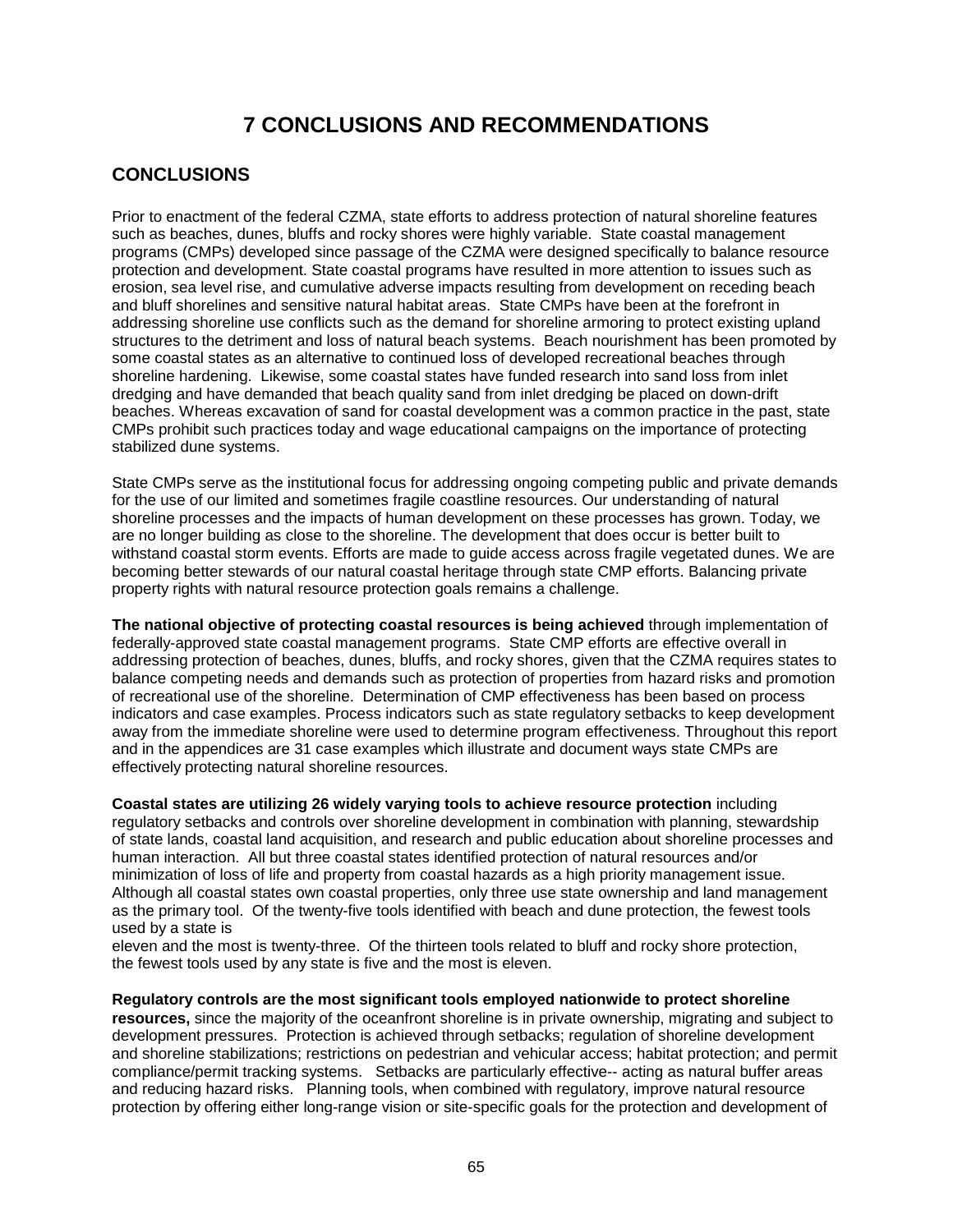selected coastal areas. Stewardship of coastal lands, through state land management and acquisition, is also an important component of all state coastal programs. All coastal states own state parks along the shoreline, and most have natural protection areas and guided accessways. Many states have also acquired additional coastal land holdings.

**States are upgrading their CZM programs.** Coastal zone management is a growing and changing process meeting changing needs. As state CMPs recognize problems or management gaps, they take corrective action. States have made hundreds of significant changes to their programs. This study has documented over 60 significant changes in the way coastal states protect their natural shoreline resources.Most of these program changes involve alteration of the state CMP regulatory or planning tools, such as more stringent shoreline development setbacks and limitations on the use of shoreline stabilizations. States are giving greater consideration to natural shoreline processes, even when addressing other concerns such as the need to protect developed eroding shoreline using structural measures. Although changes complicate assessment of program effectiveness, a review of these changes could serve as an alternative methodology for assessing CMP effectiveness.

**More systematic resource protection is occurring through regulatory reviews.** State coastal management programs are providing more systematic, extensive and intensive planning and regulatory review of projects along the shoreline. This regulatory review is minimizing adverse impacts of improper development and erosion on natural systems and adjacent properties and structures. Greater attention is being given to cumulative effects of individual permit decisions. More states are measuring erosion rates and establishing construction setbacks. Concerns about the adverse long-term effects of shoreline armoring on natural beach sand transport are being addressed and opportunities are being taken to employ nonstructural solutions to coastal erosion. As a result, less inappropriate development is occurring in hazardous areas such as migrating beaches and eroding bluffs.

**There is insufficient nationally compatible outcome data to determine on-the-ground**

**effectiveness.** Due to the scarcity of outcome data, it is not possible to determine the on-the-ground effectiveness of state CMP regulatory, planning, land management and acquisition programs. Regarding regulatory data, most coastal states have computerized permit tracking systems. However, no state maintains a statewide database on the miles affected, the area affected, or the resources affected by state or local coastal permits; or the results of pedestrian access and vehicular access restrictions and protected habitat areas. States with local plans tend to have information on the number of plans approved. However, the data stops there. Only some states have inventories of their coastal land holdings-- such as number of shoreline miles in state parks or percent of shoreline in public ownership. Even states that are active stewards of their public coastal land holdings, do not routinely document accessways installed, dunes restored, beaches restored, and other protection results. Coastal states which utilize acquisition have some data on the number of parcels acquired or acres of coastal lands acquired. However, for most states, these data are not categorized by type of resource area acquired, and very few states have data on amount of money spent or acquisition priorities. Therefore, determining "effectiveness" of state coastal programs in protecting natural coastline resources based on *on-the-ground outcome indicators* is elusive. Determining the "effectiveness" of state coastal programs in protecting natural coastline resources based on *process indicators* and case examples is more possible, but still difficult. Case examples can be effective in illustrating how a management tool has been implemented in a certain geographic area and the results of such implementation.

**Competing demands for the use of the shoreline and competing government policies continue to require balance, so the dilemma remains.** State CMPs continue to face decisions regarding competing demands for recreation and tourist development, protection of existing threatened properties and the rights of private property owners versus public health and safety. Shrinking federal and state dollars for state CMP administration, coupled with increased demand and expectations for CMP services, are longterm concerns for coastal programs. Several federal agencies, state CMPs, local coastal governments, and other non-profit organizations play a role in managing our nation's coastline resources. Inconsistencies between certain federal agency programs and state CMP objectives are ongoing concerns. For example, the FEMA flood insurance program and the federally-funded shoreline protection projects of the USACE achieve objectives which undermine some state CMP natural resource protection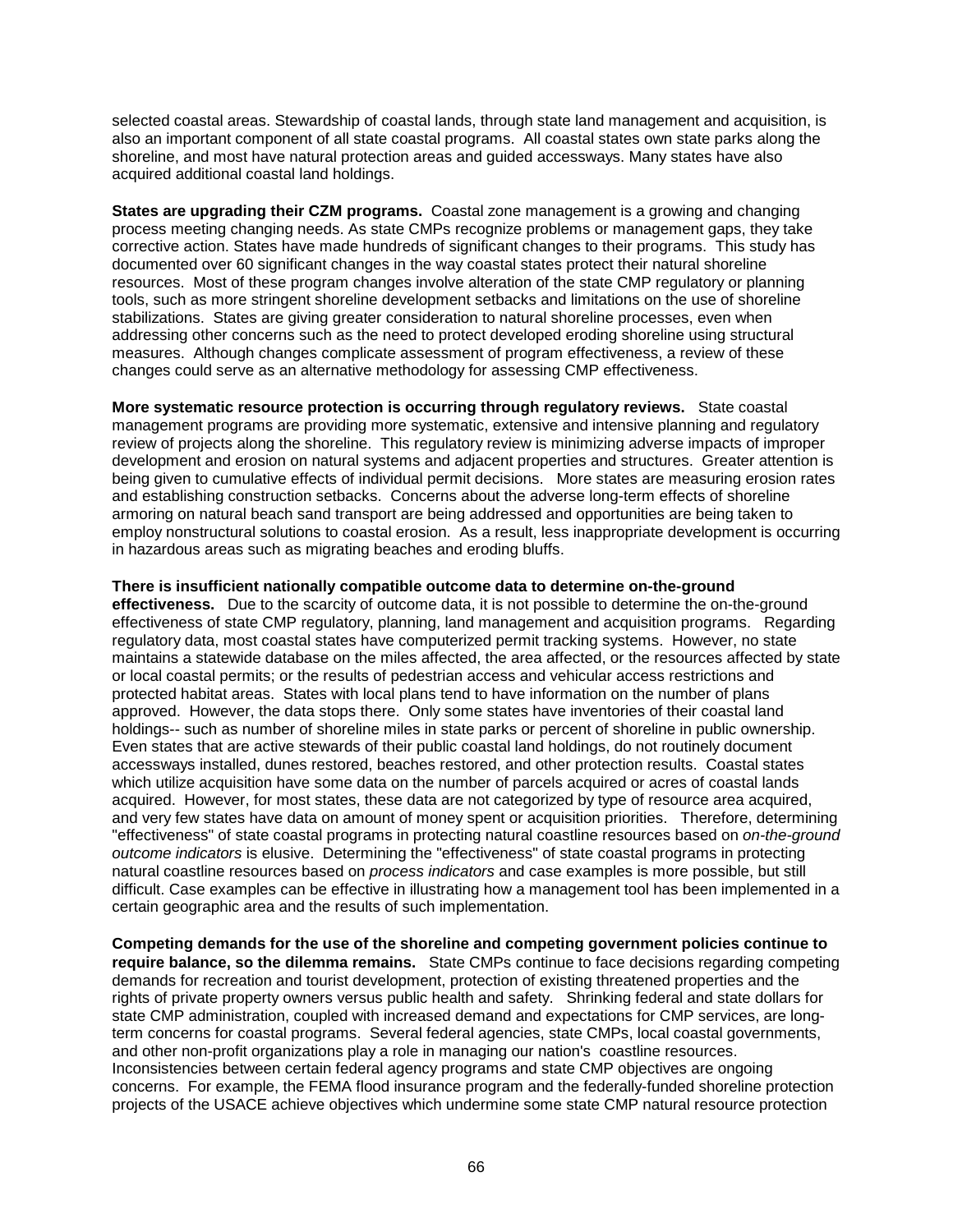objectives. The unique role of state coastal zone management programs has been and continues to be to focus attention and resources on improving the state and local land use controls and other tools to minimize the adverse impacts on natural resources.

## **Recommendations**

**Develop a computerized CZM database** - NOAA should seek funding from Congress to establish a computerized monitoring and tracking program for state and federal agency CZM activities, the results of which should be published in a biennial state-of-the-coast report to Congress. This should include a computerized coding system and an information tracking and recovery system for all information submitted by coastal states. NOAA should prepare up-datable state CZM program summary files for each coastal state with information about the state program, periodic changes to the program, program activities, CZM projects undertaken, results and reports produced.

**Share Information Through the Internet** - NOAA should create a home page on the Internet and a CD-ROM of the National CZM Effectiveness Study and other CZM databases.

**Incentives for Coastal States to Refine and Expand their Process and Outcome Data Collection and Record Keeping -** NOAA should seek funding from Congress to form a coastal states task force with the objective to change the coastal states reporting requirements under 306, 309, and 312 to better address results of state CZM activities and their effectiveness in meeting state and national CZM objectives. This should include accepted methods for organizing, collecting, storing, and reporting accurate and precise data on program activities and results which include trend data usable in future assessments of CZM effectiveness.

 NOAA/OCRM should also encourage coastal states to: a) improve their daily record keeping and yearly reporting to NOAA/OCRM on program implementation and results; b) develop and refine computerized permit tracking systems regarding permitted activities and refine the individual permit entries to include data on type of project, area and resources affected, length of shoreline affected, size of project, permit restrictions/conditions and other data which, when analyzed yearly, could assess the individual and cumulative impacts of projects permitted along the coast; c) monitor, collect and report on local implementation and results for states that delegate implementation to local governments; d) explore the use of in-depth case studies as a way to provide more meaningful explanations of how CZM works and the on-the-ground results, rather than relying on case examples and success stories; and e) explore the use of aerial photo interpretation for measuring long-term changes in develop and resources along the coast.

**Utilize 309 Assessment Process to address issues associated with shoreline change.** OCRM and the Coastal States should continue to utilize the section 309 Assessment process to address substantive issues associated with the protection of natural coastal systems. Significant changes to state coastal programs such changes in activities exempt, shoreline armoring allowed and the landward extent of regulatory jurisdiction should be carefully scrutinized for their long-term effects on natural coastal systems.

**Federal agencies should monitor changes to the coastal environment and report on changes every 5 years.** Congress should fund activities to monitor changes along our nation's coastlines including: 1) federal level aerial surveillance and photo interpretations of shoreline development and changes in

development patterns; 2) USACE to conduct follow-up national shoreline studies at least every ten years on erosion, shoreline armoring, beach nourishment, and public ownership of the coast; 3) USDOI to compile data on coastal endangered species and habitat loss/protection changes and role of federal and state agencies in this effort; 4) NOAA to compile data from U.S. Bureau of the Census on population changes in coastal counties; 5) USDOI to compile data on private development occurring on designated CBRAs and federal/state agency actions affecting CBRA designations and implementation success.

**Indicators of effectiveness.** To evaluate state CZM program effectiveness in protecting beaches, dunes, bluffs and rocky shores, the following "*indicators of effectiveness"* and "survey methods" should be used: